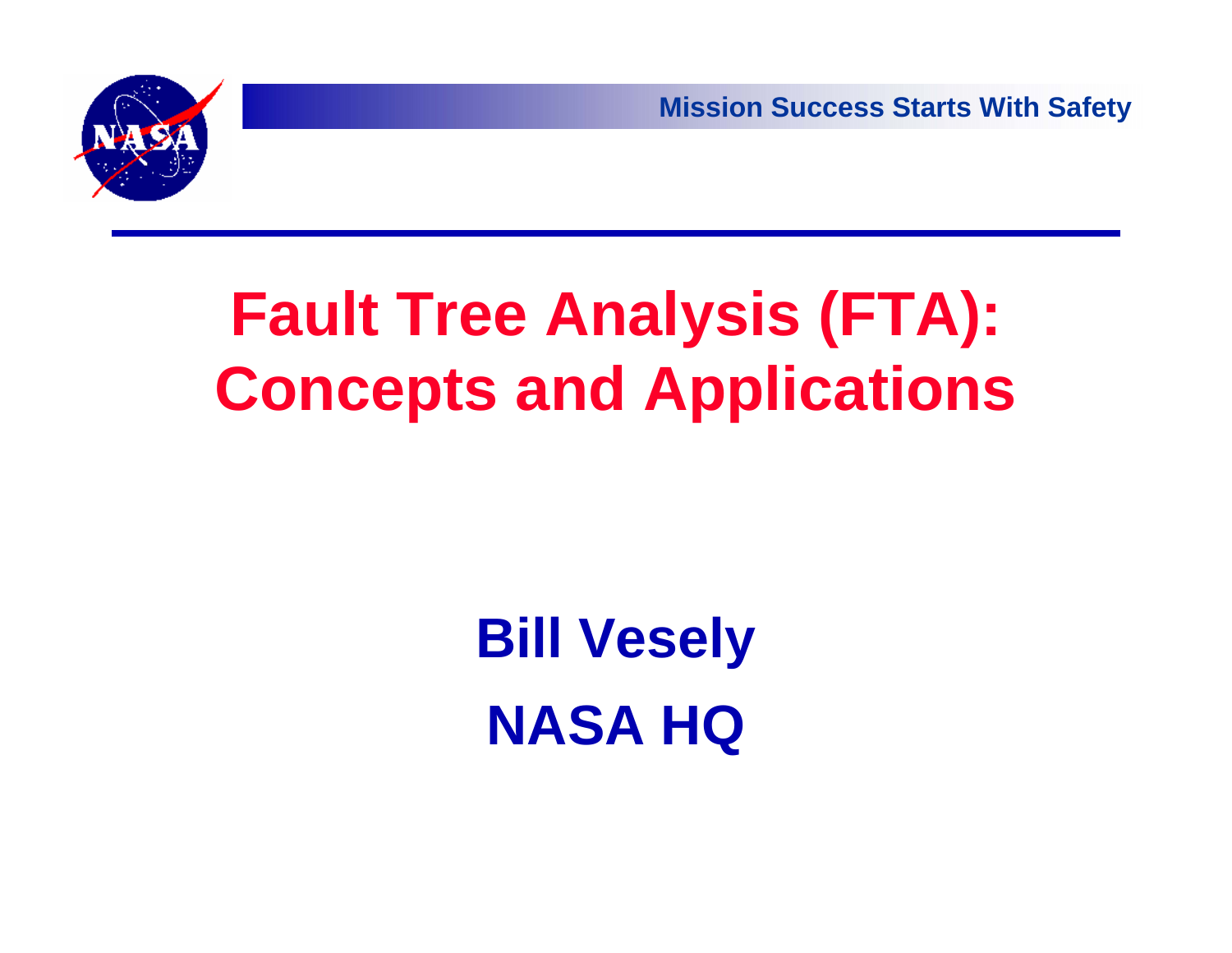**Mission Success Starts With Safety Inductive and Deductive Modeling are the Two Basic Types of Modeling** 

• *Inductive* **models forwardly** *induce* **the consequences of an event.**



 $\bullet$  *Deductive* **models backwardly** *deduce* **the causes of an event.**

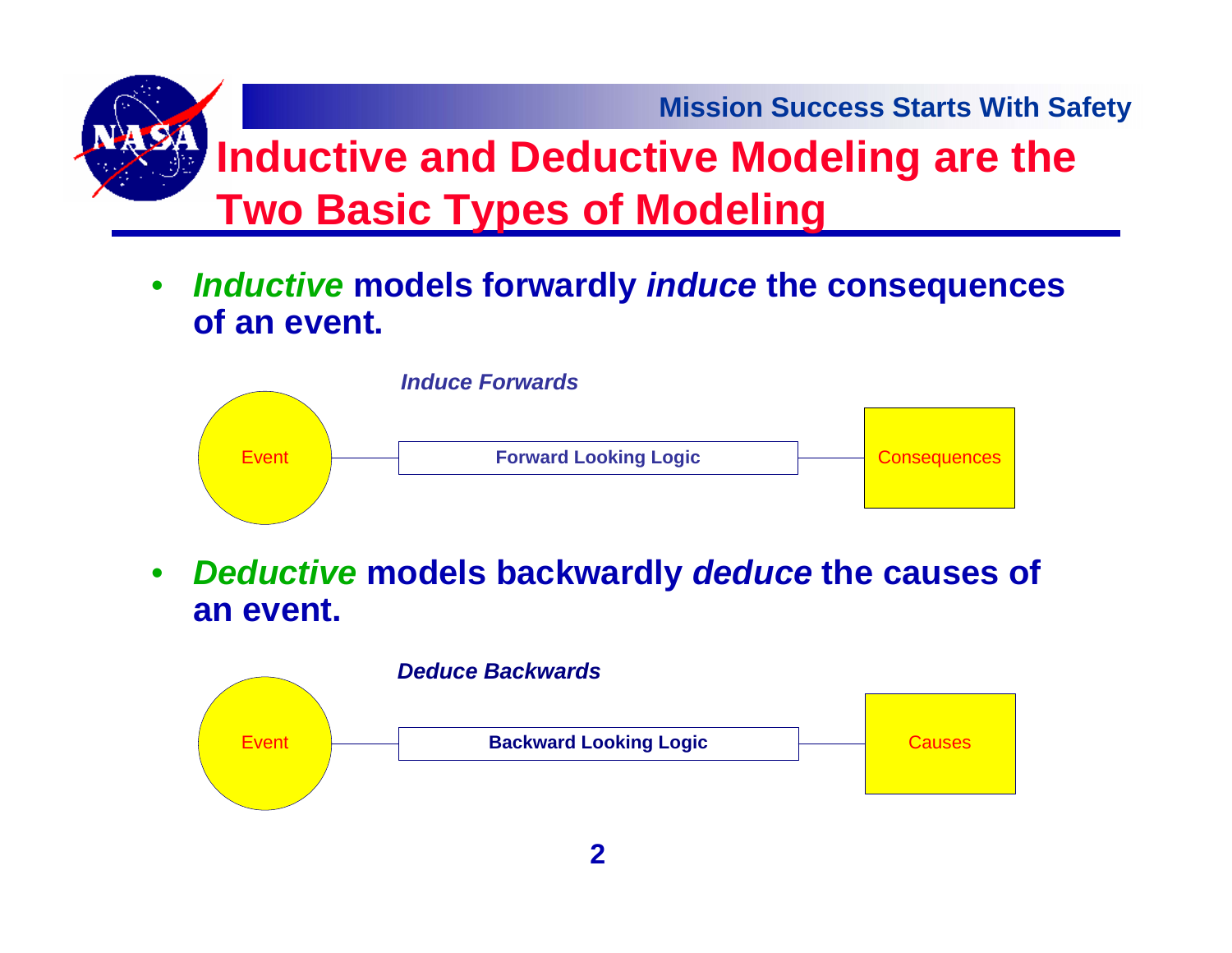#### **An Inductive Model Defines Scenarios for an Initiating Event**

- **An initiating event is first defined which can have undesired consequences.**
- **Subsequent events are identified which define possible progressions of the initiating event.**
- **Possible realizations of the subsequent events are defined and linked to model scenarios.**
- $\bullet$ **The consequence of each scenario is described.**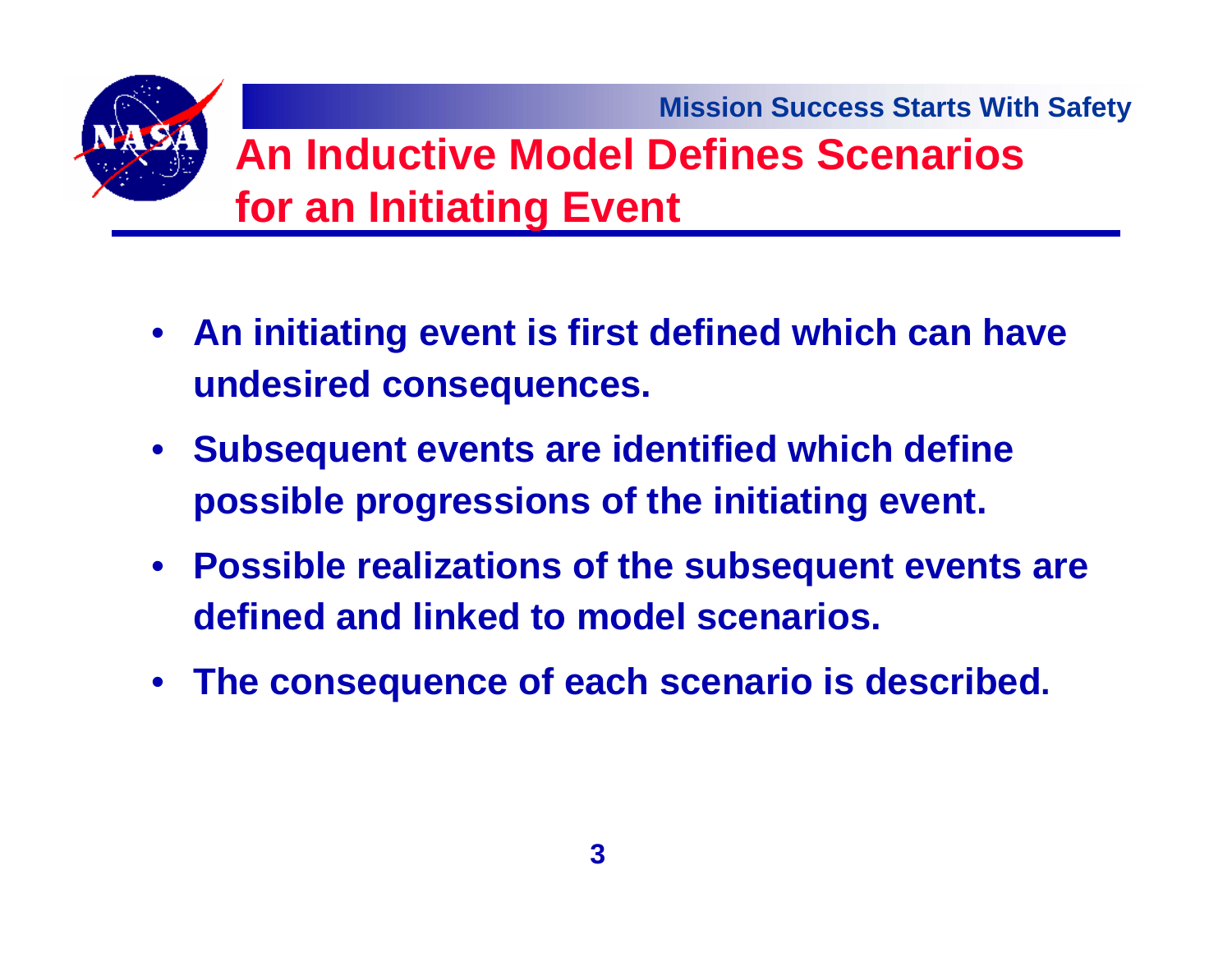**Mission Success Starts With Safety**

#### **A Deductive Model Resolves the Causes for an Event**

- **An event is first defined for which causes are to be resolved.**
- **The event is resolved into its immediate and necessary sufficient causal events.**
- **The event is related to the causal events using appropriate logic.**
- **This stepwise resolution of events into immediate causal events proceeds until basic causes (primary causes) are identified.**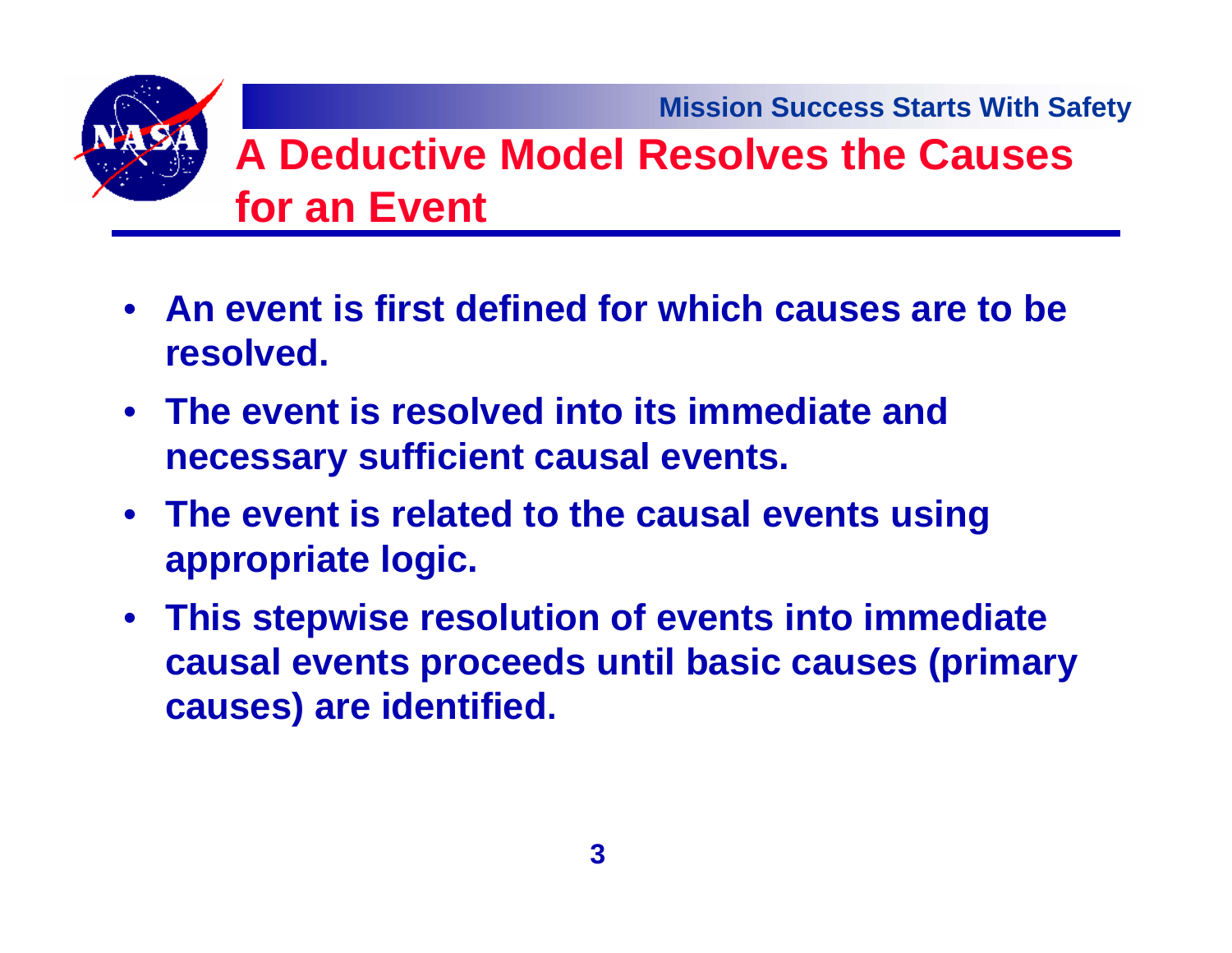

- **An** *undesired event* **is defined**
- **The event is resolved into its** *immediate causes*
- **This resolution of events continues until** *basic causes* **are identified**
- **A logical diagram called a** *fault tree* **is constructed showing the logical event relationships**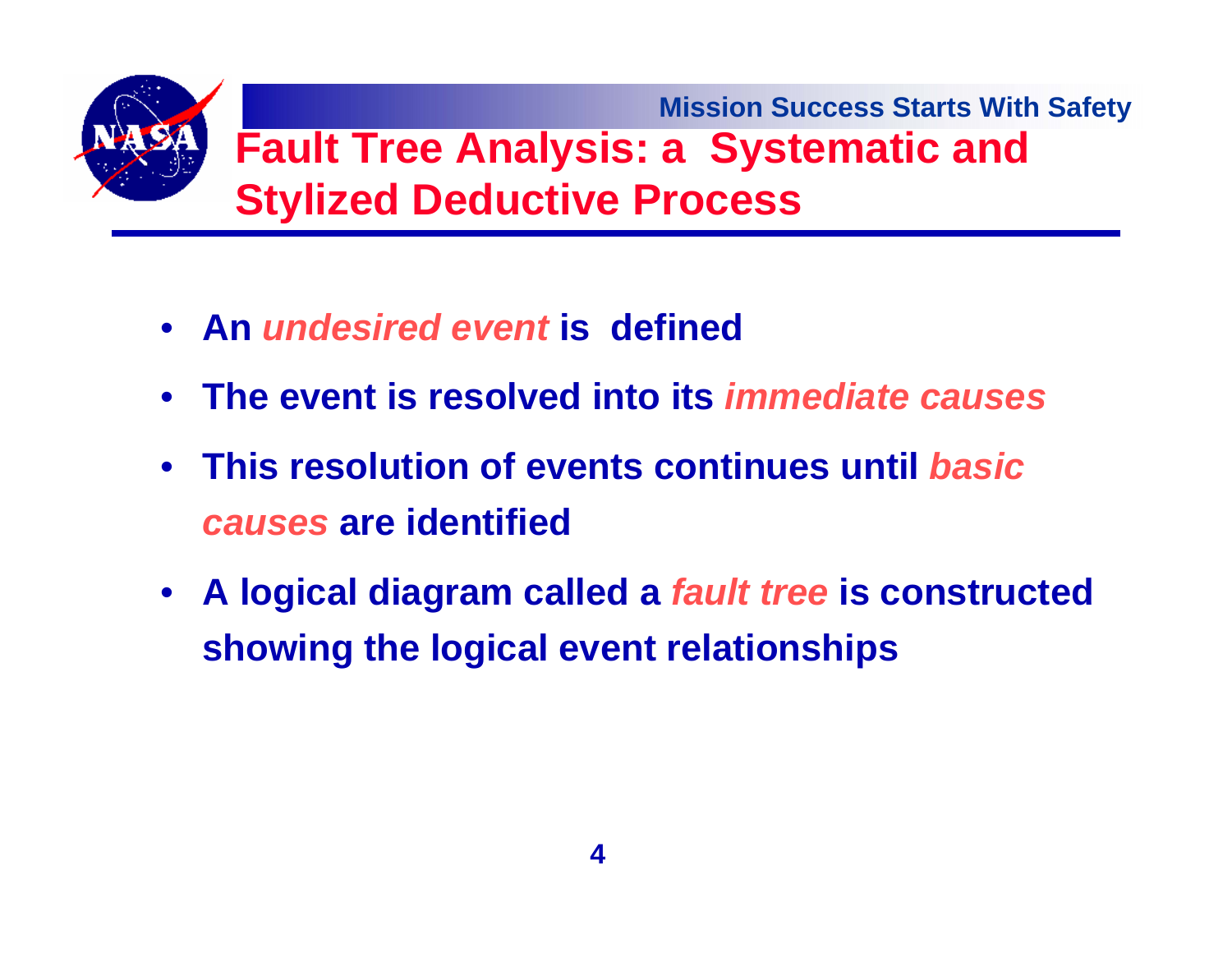

#### **Benefits of Constructing a Fault Tree**

- **The fault tree explicitly shows all the different relationships that are necessary to result in the top event**
- **In constructing the fault tree, a thorough understanding is obtained of the logic and basic causes leading to the top event**
- **The fault tree is a tangible record of the systematic analysis of the logic and basic causes leading to the top event**
- **The fault tree provides a framework for thorough qualitative and quantitative evaluation of the top event**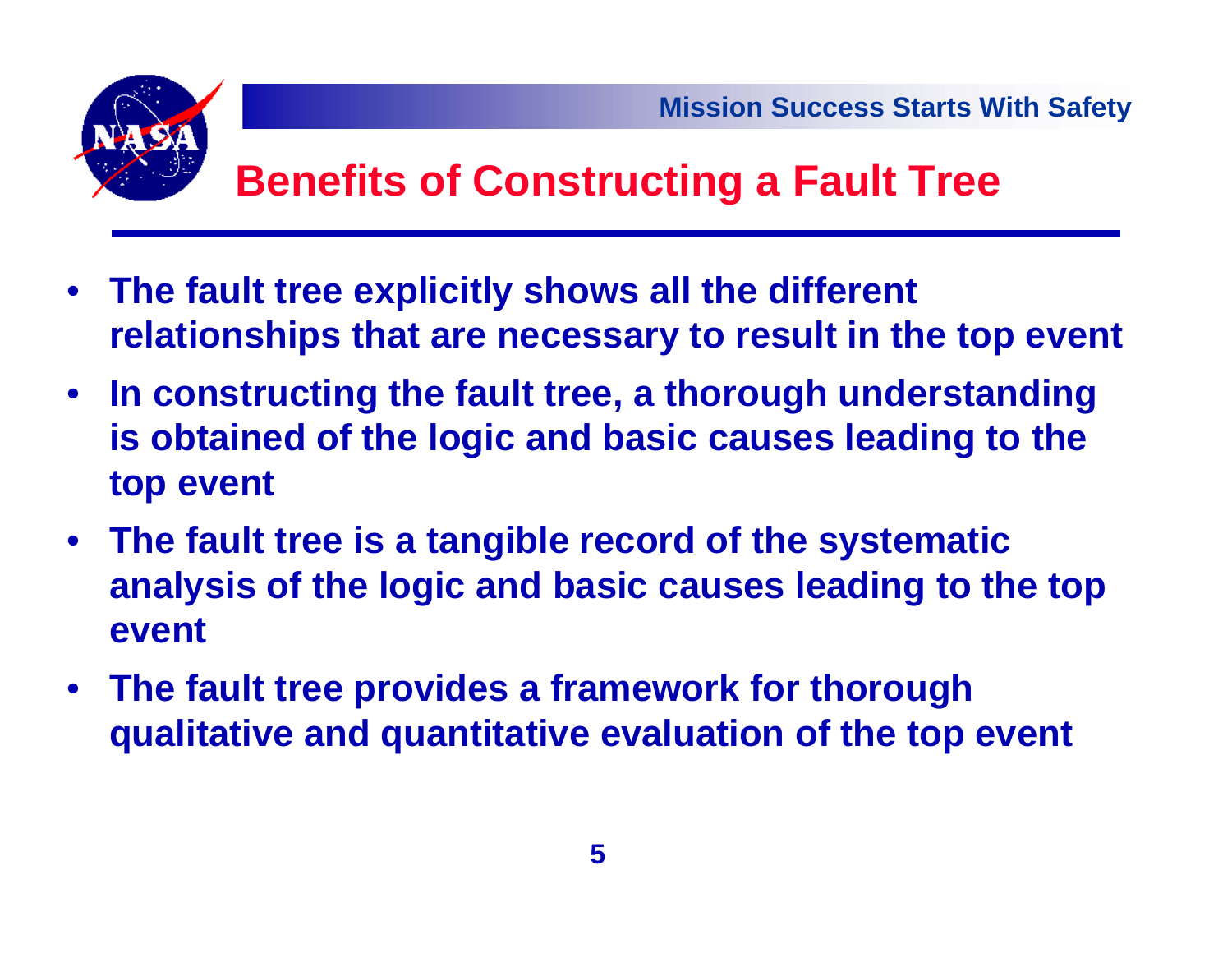



- **FTA is a deductive analysis approach for resolving an undesired event into its causes**
- $\bullet$  **FTA is a backward looking analysis, looking backward at the causes of a given event**
- •**Specific stepwise logic is used in the process**
- • **Specific logic symbols are used to to illustrate the event relationships**
- $\bullet$  **A logic diagram is constructed showing the event relationships.**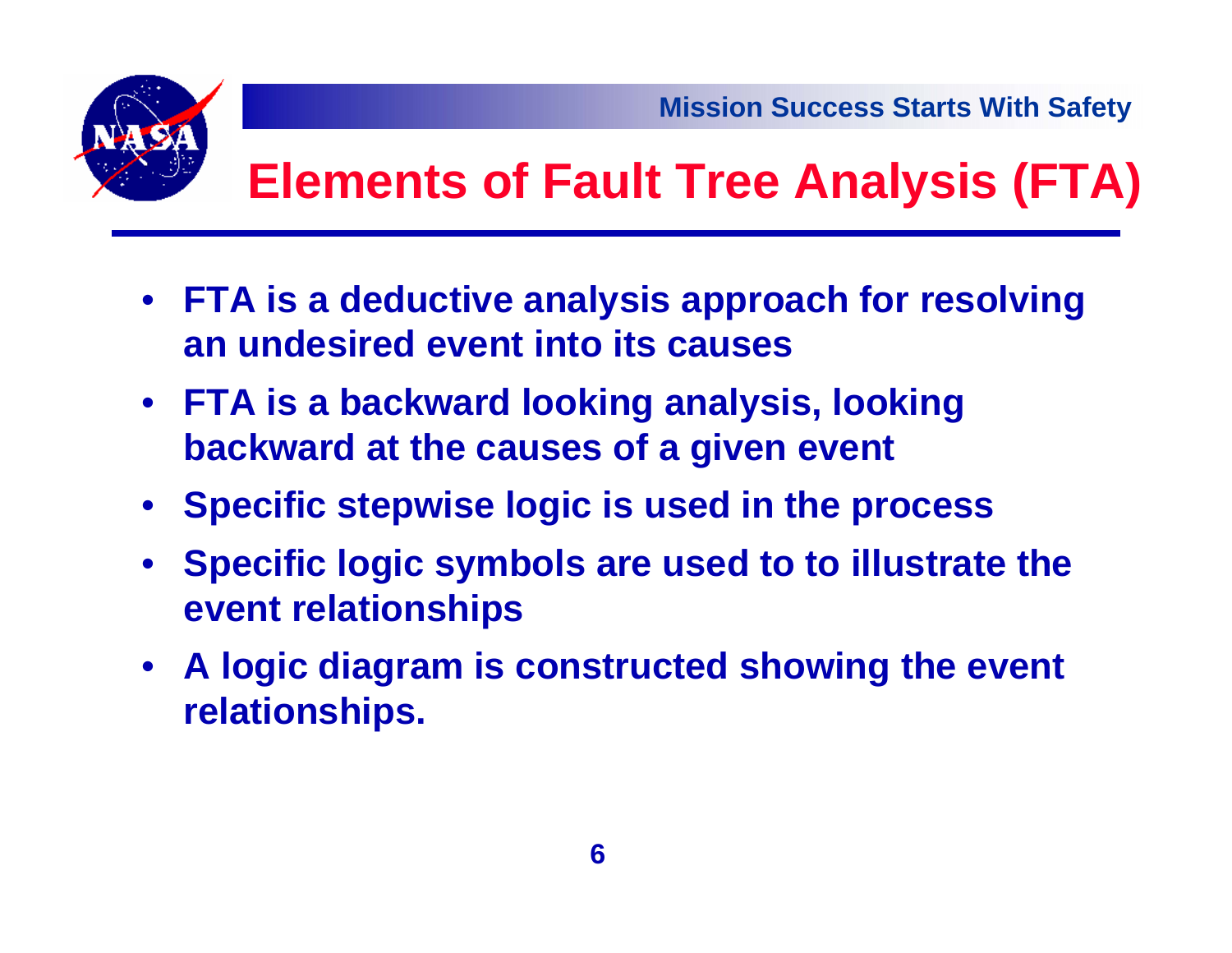



# **Why FTA is carried out**

- **To exhaustively identify the causes of a failure**
- **To identify weaknesses in a system**
- **To assess a proposed design for its reliability or safety**
- •**To identify effects of human errors**
- **To prioritize contributors to failure**
- **To identify effective upgrades to a system**
- •**To quantify the failure probability and contributors**
- •**To optimize tests and maintenances**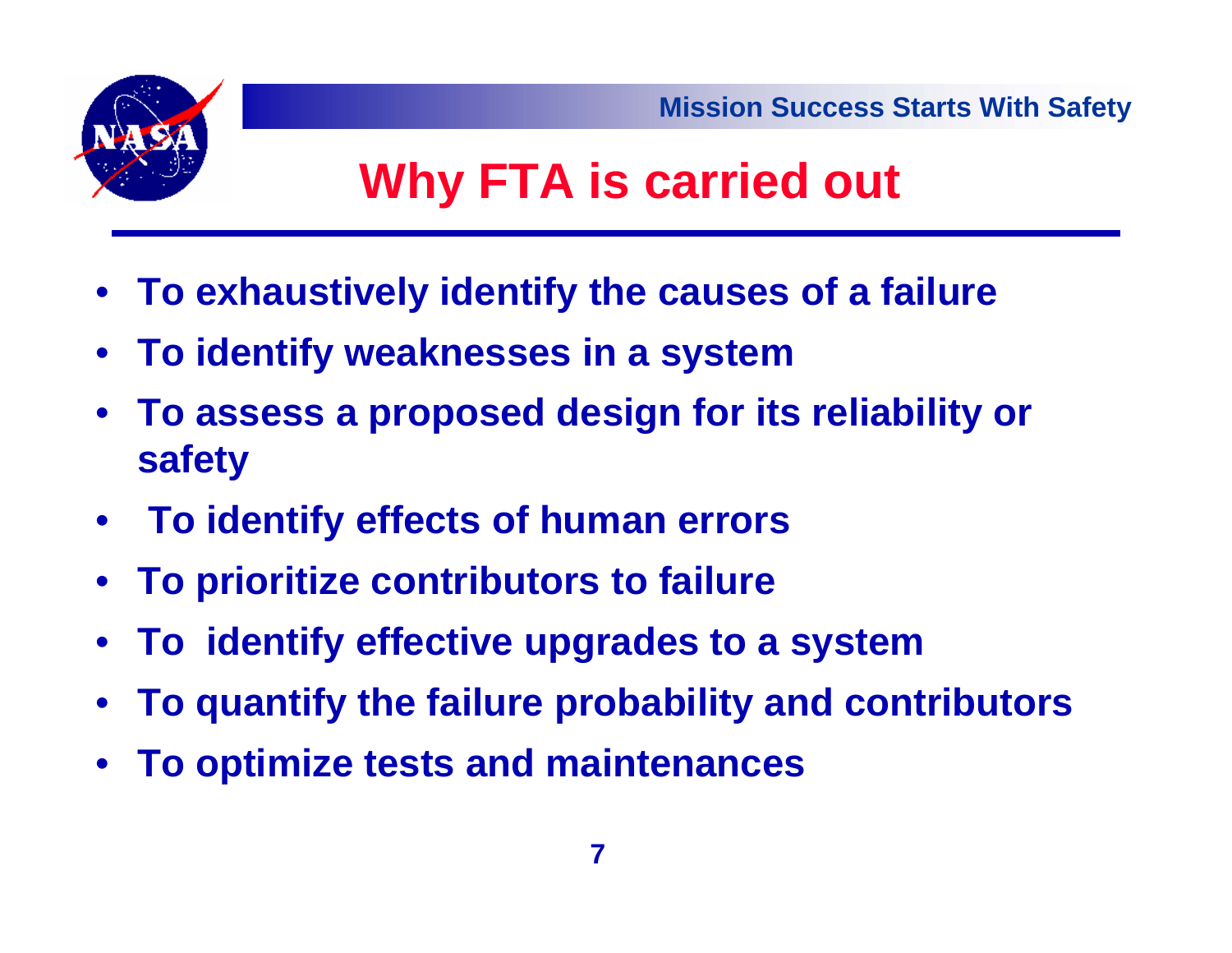

# **Role of FTA in System Safety Analysis**

- **FTA is used to resolve the causes of system failure**
- $\bullet$ **FTA is used to quantify system failure probability**
- •**FTA is used to evaluate potential upgrades to a system**
- • **FTA is used to optimize resources in assuring system safety**
- **FTA is used to resolve causes of an incident**
- • **FTA is used to model system failures in risk assessments**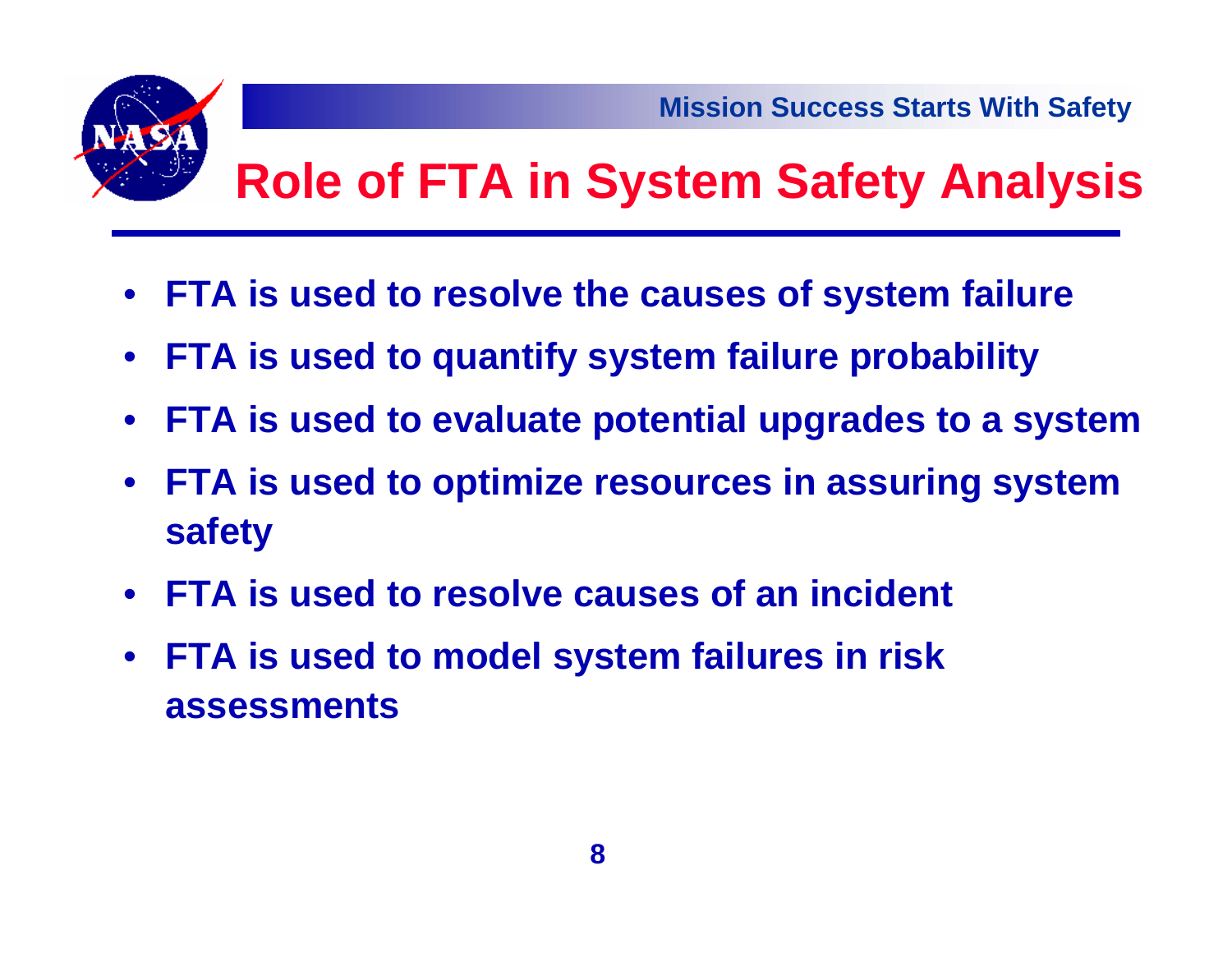

# **Role of FTA in PRA**

- **A Probabilistic Risk Assessment (PRA) models event scenarios**
- **An event scenario consists of an initiating event and subsequent system failures**
- **FTA is carried out to model the causes of the system failures**
- **Using data on the probability of the causes, the probability of system failure is determined**
- **The probability of the accident scenario is thereby determined**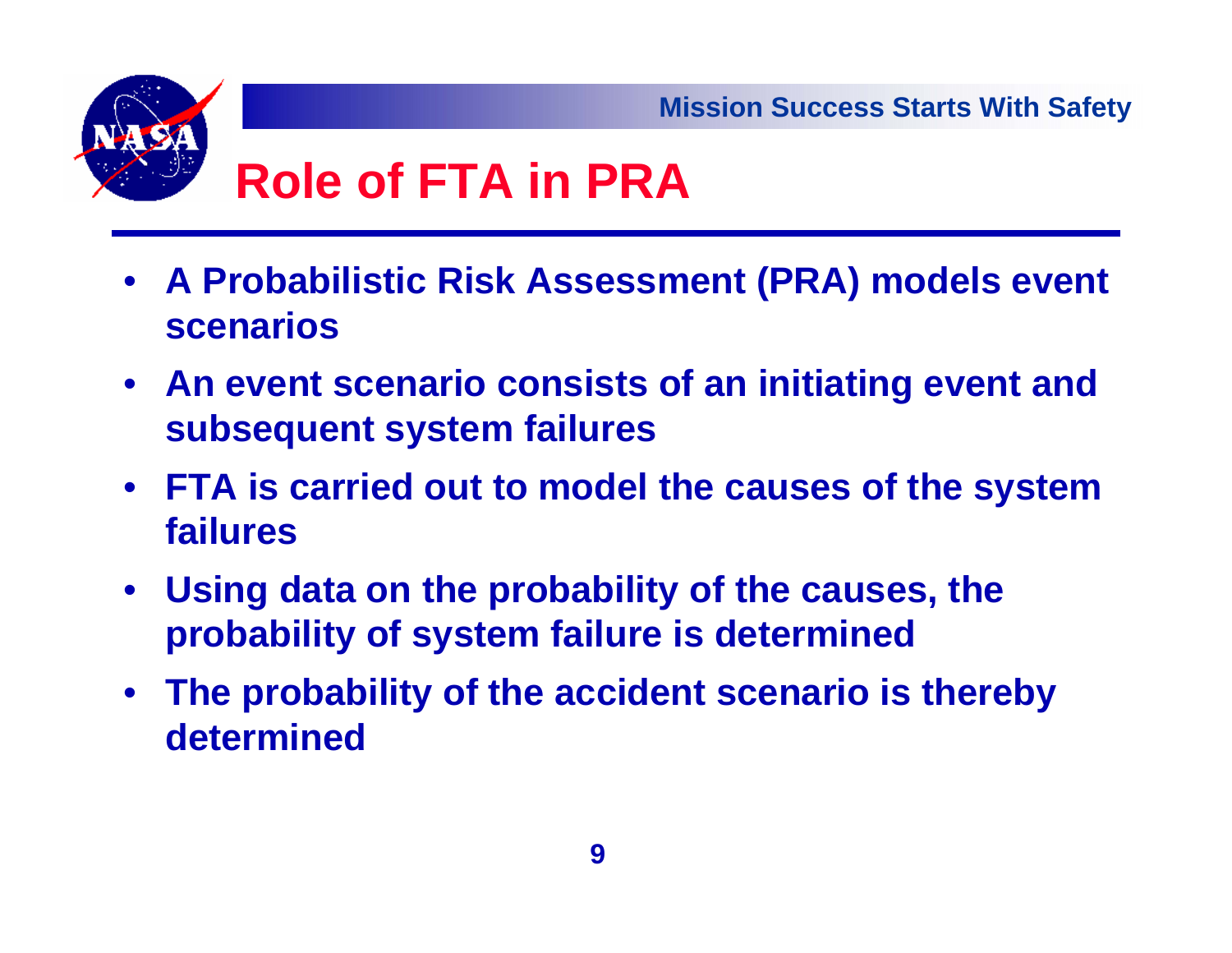

# **The Thought Process in FTA**

- **FTA is backward looking**
- •**The end result is the analysis starting point**
- **The end result is then traced back one step at a time to its immediate causes**
- **The relationships of the causes, or events, are shown with logic symbols**
- **This backward tracing process continues until the basic causes are identified**
- $\bullet$ **FTA systematizes and codifies the process**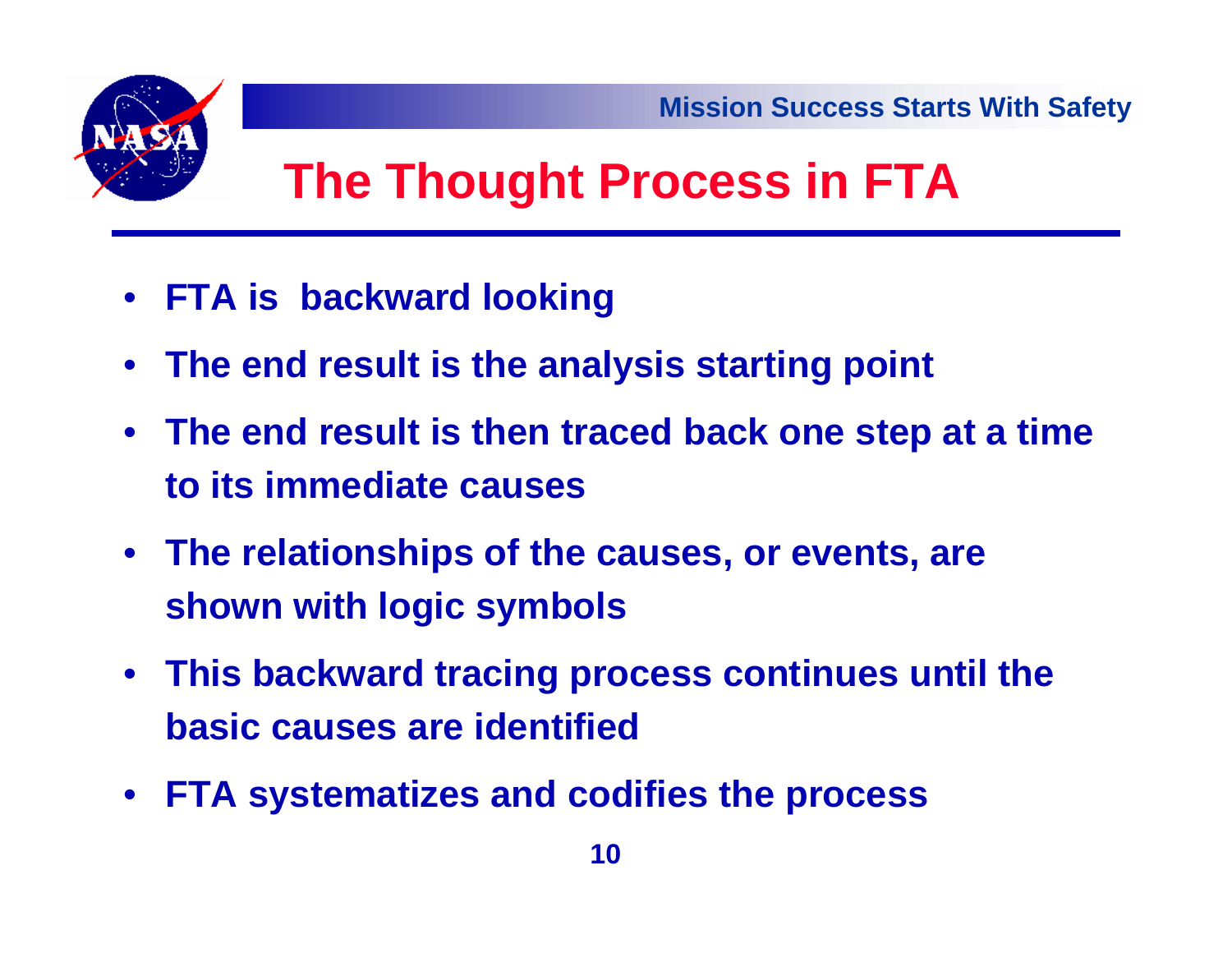

## **Comparison of FTA with Other Approaches**

- $\bullet$  **FTA is not a Fishbone analysis which is a more informal depiction of event causes (informal deductive )**
- **FTA is not an FMEA which assesses different effects of single basic causes (inductive )**
- **FTA is not Event Tree Analysis which assesses the consequences of given initiating events (inductive )**
- **FTA is a formal approach for resolving the basic causes of a given undesired event (formal deductive )**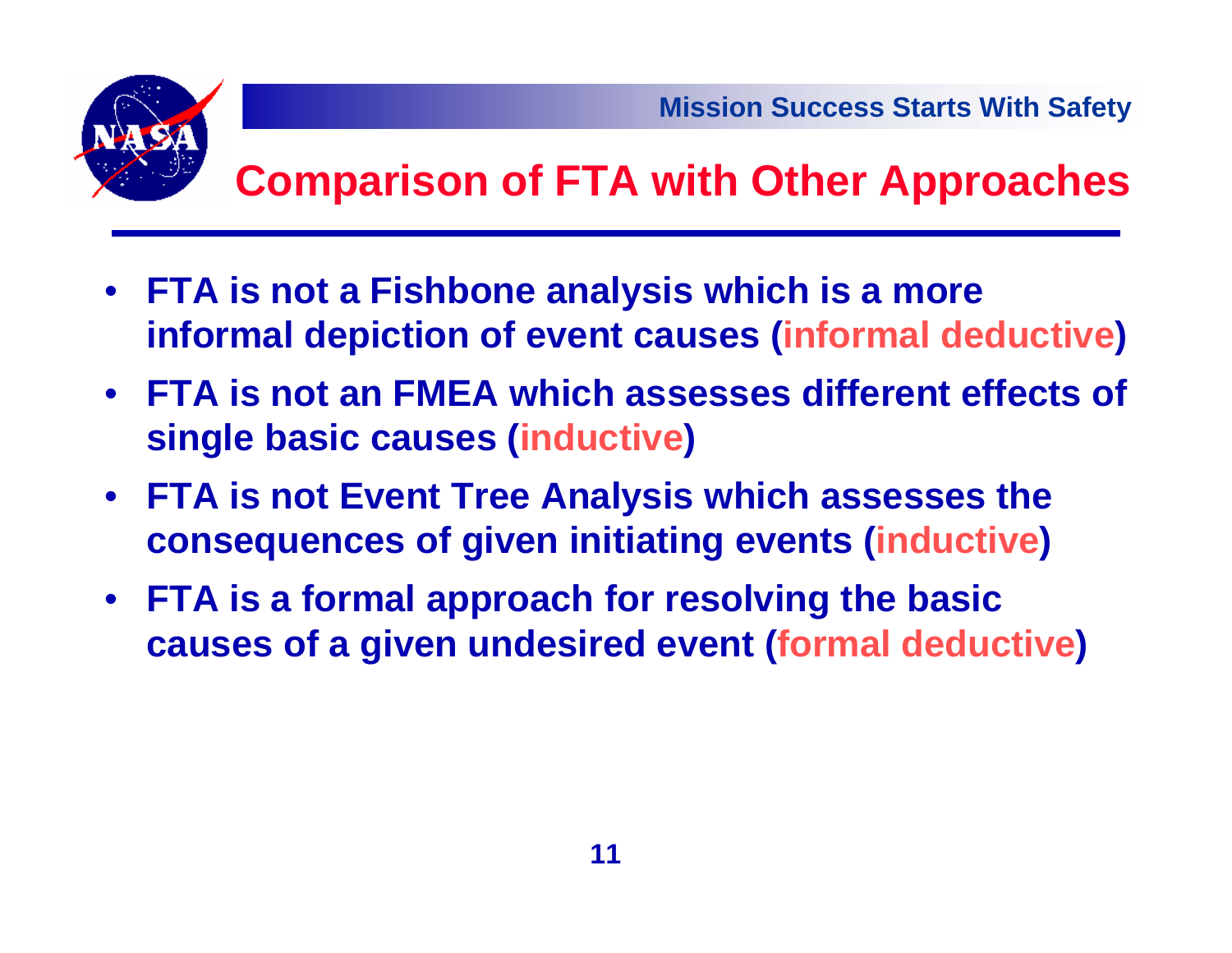

### **FTA Operates in Failure Space**

- •**Designers design for success**
- •**Safety analysts analyze for failure**
- •**There can be various degrees of success**
- **Thresholds for failure are identifiable**
- **Failure events can be more readily discretized**
- •**Failure quantifications are simpler**
- **The "failure mindset" probes for weaknesses and gaps**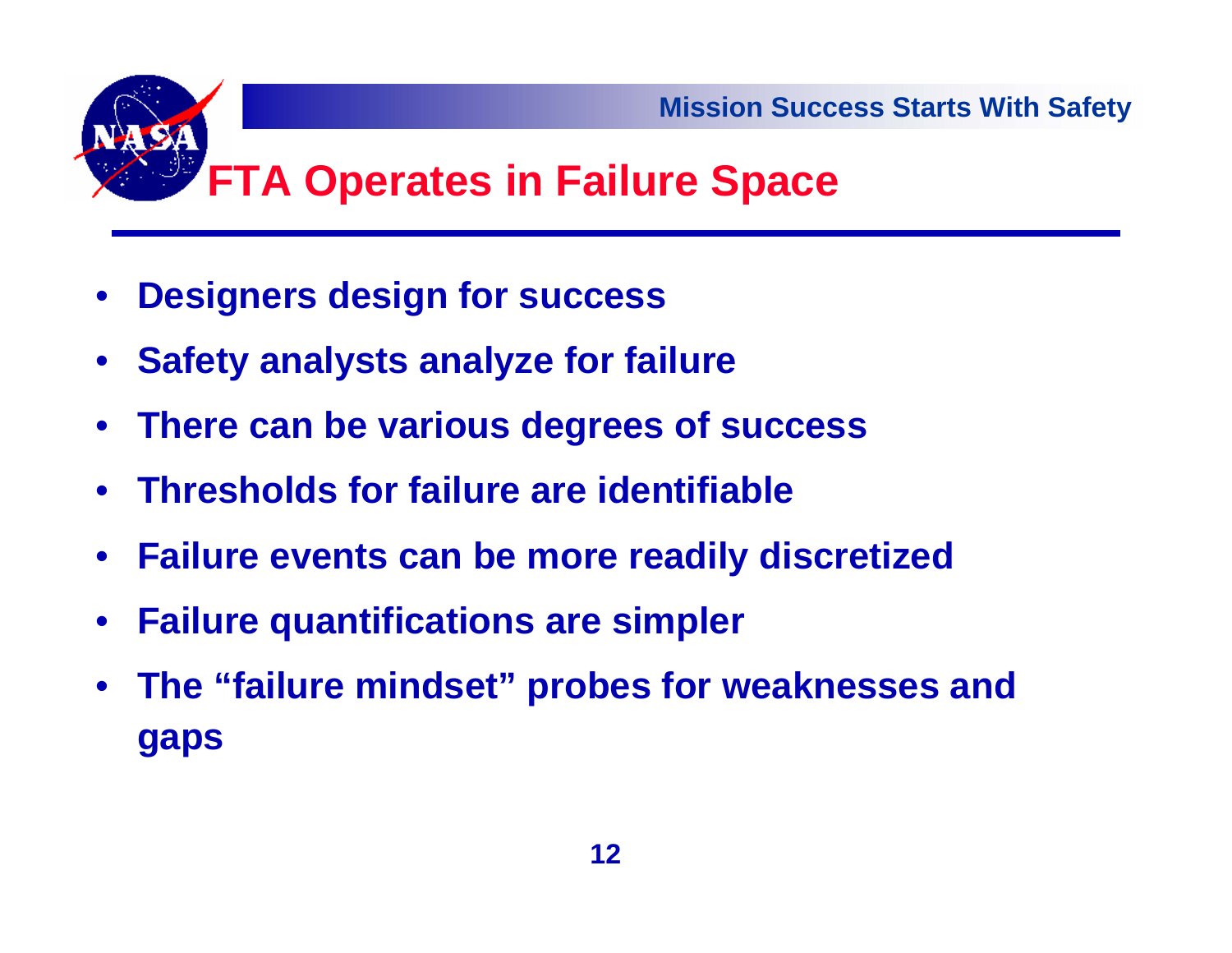



#### **Success Space Versus Failure Space**

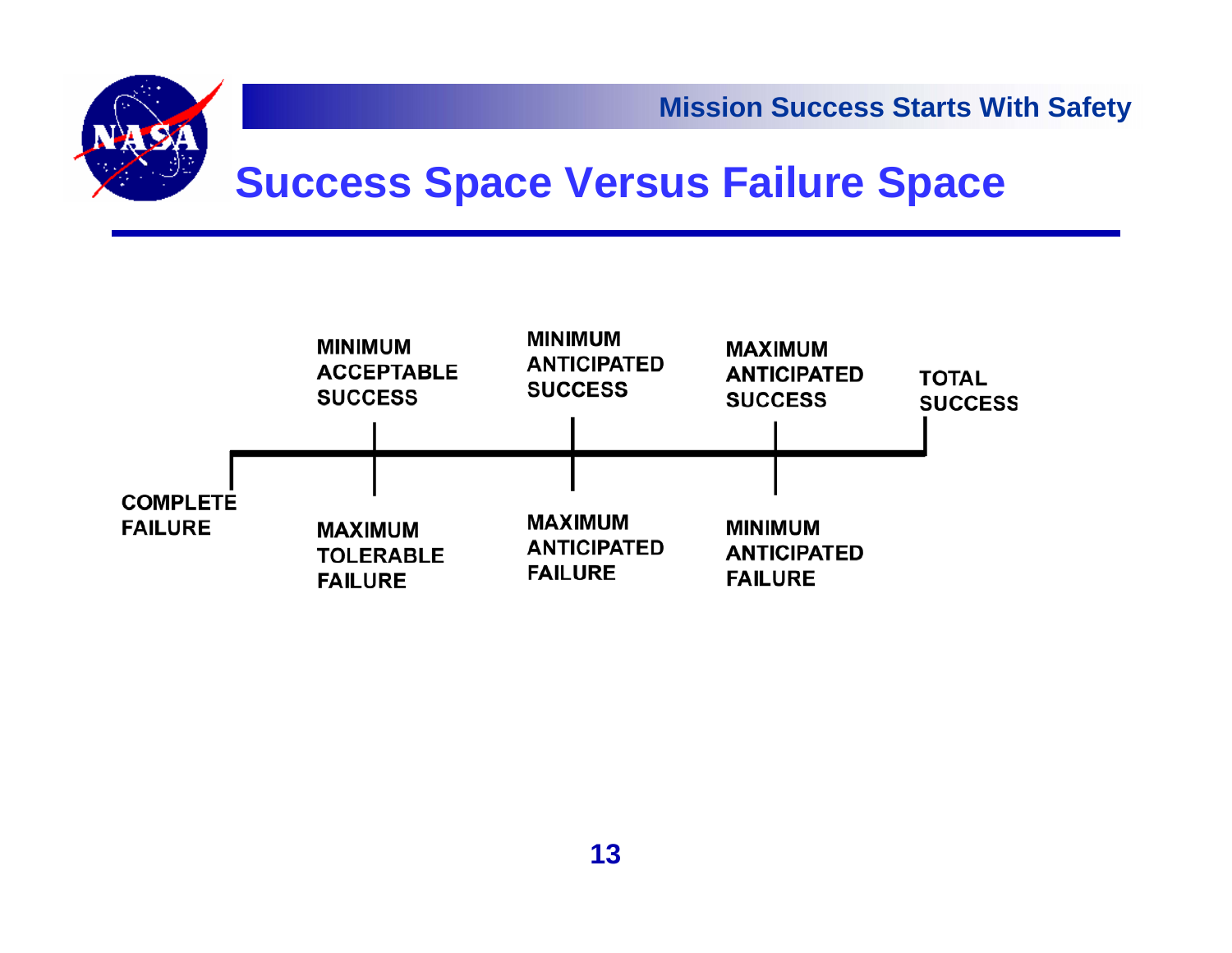

#### **Different Failure and Success States for a Trip**



**14**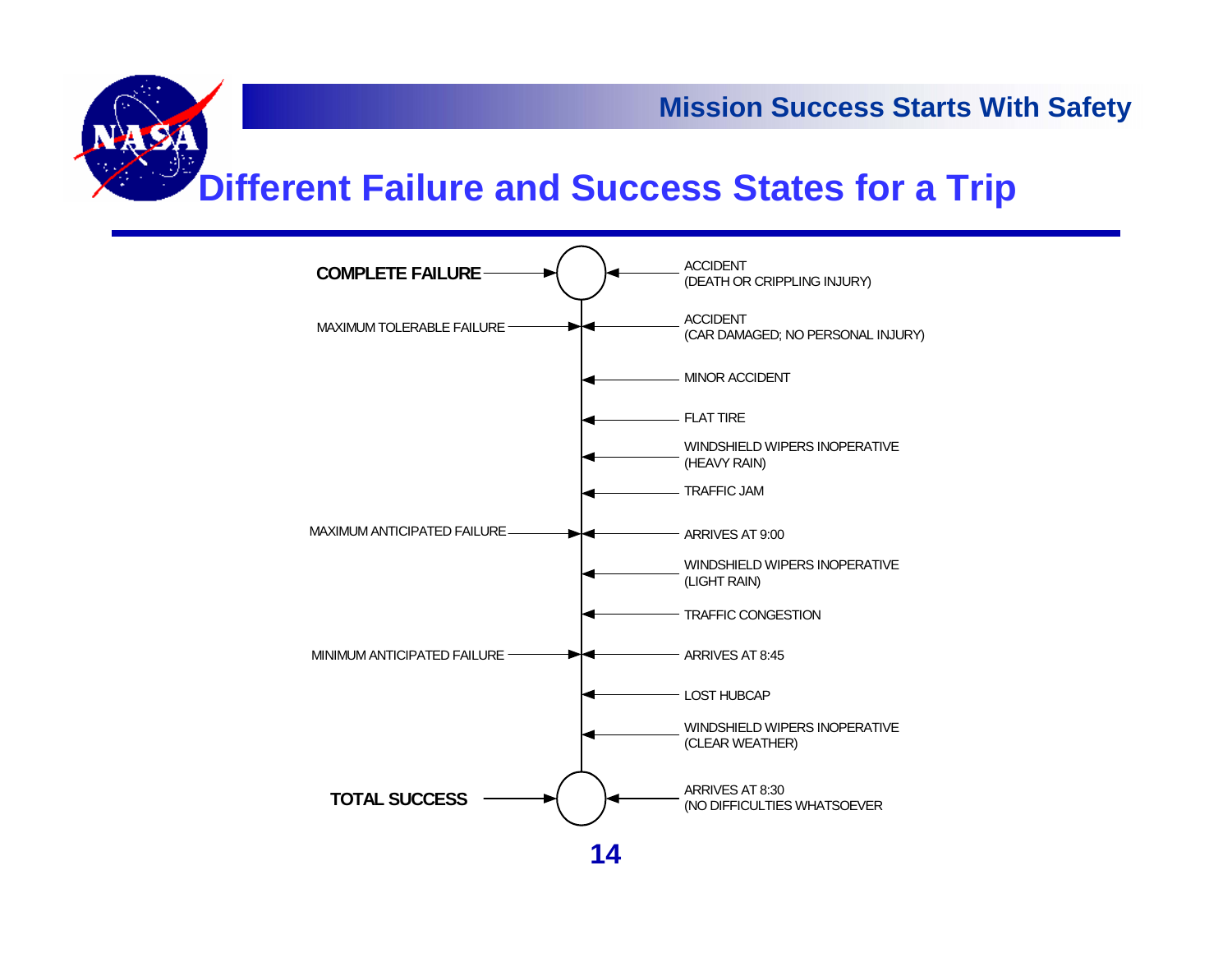

#### **A Fault Tree Models Failure Modes**

- **A failure mode is the failure state of the system or component**
- **Examples of failure modes are fail to start, fail to open, fail to shutdown**
- **In contrast, failure mechanisms are the processes by which failures occur**
- **Examples of failure mechanisms are corrosion, overpressure, and fatigue**
- **A failure mechanism is only included in the failure mode definition when detailed mechanisms are modeled**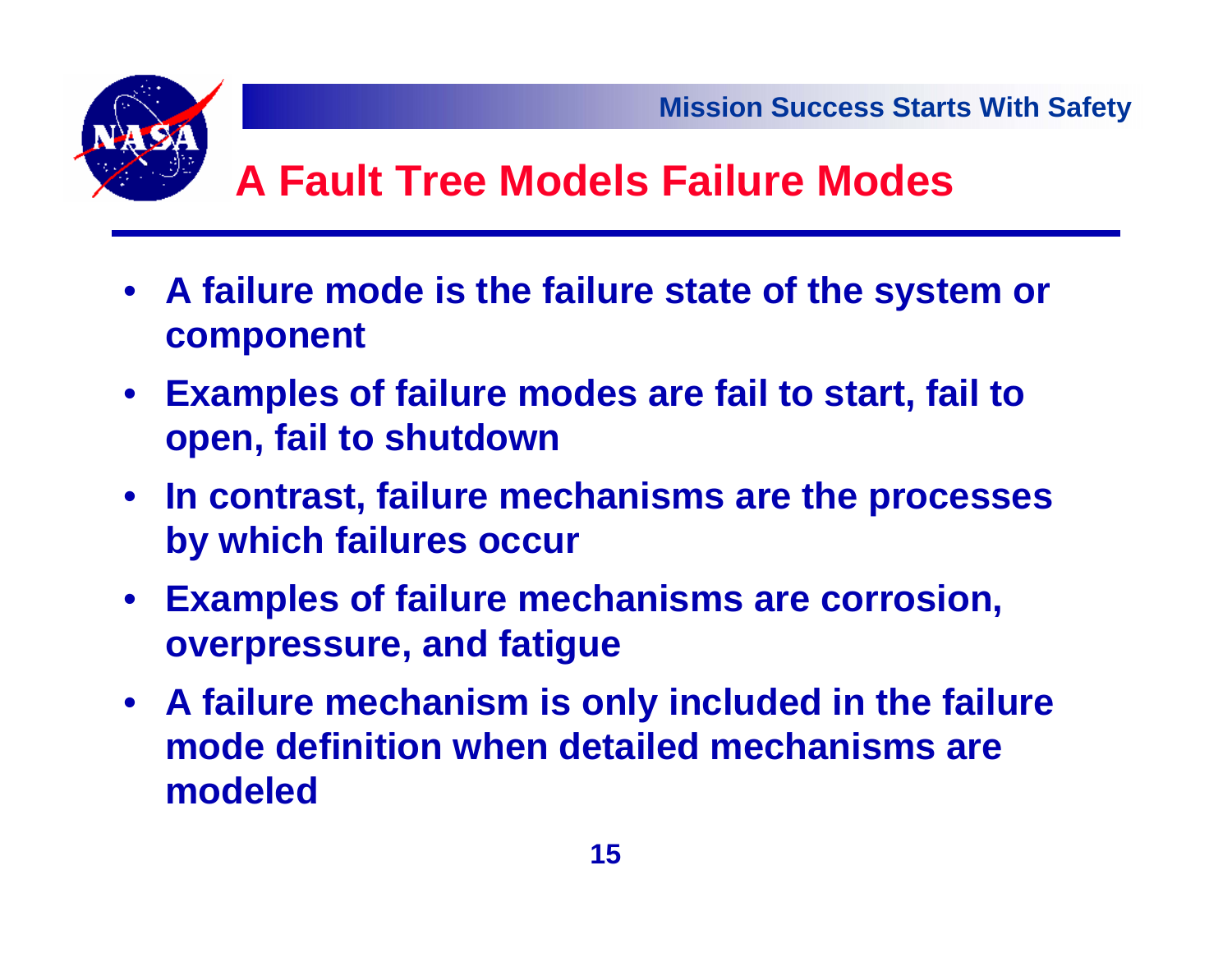**Mission Success Starts With Safety**

#### **Illustration of Failure Mode Versus Failure Mechanism**

| Description of Event                    | <b>System</b>    | Subsystem        | Valve            | Actuator      |
|-----------------------------------------|------------------|------------------|------------------|---------------|
| No flow from subsystem<br>when required | <b>Mechanism</b> | Mode             | <b>Effect</b>    |               |
| Valve unable to open                    |                  | <b>Mechanism</b> | Mode             | <b>Effect</b> |
| Binding of actuator stem                |                  |                  | <b>Mechanism</b> | Mode          |
| Corrosion of actuator                   |                  |                  |                  | Mechanism     |
| stem                                    |                  |                  |                  |               |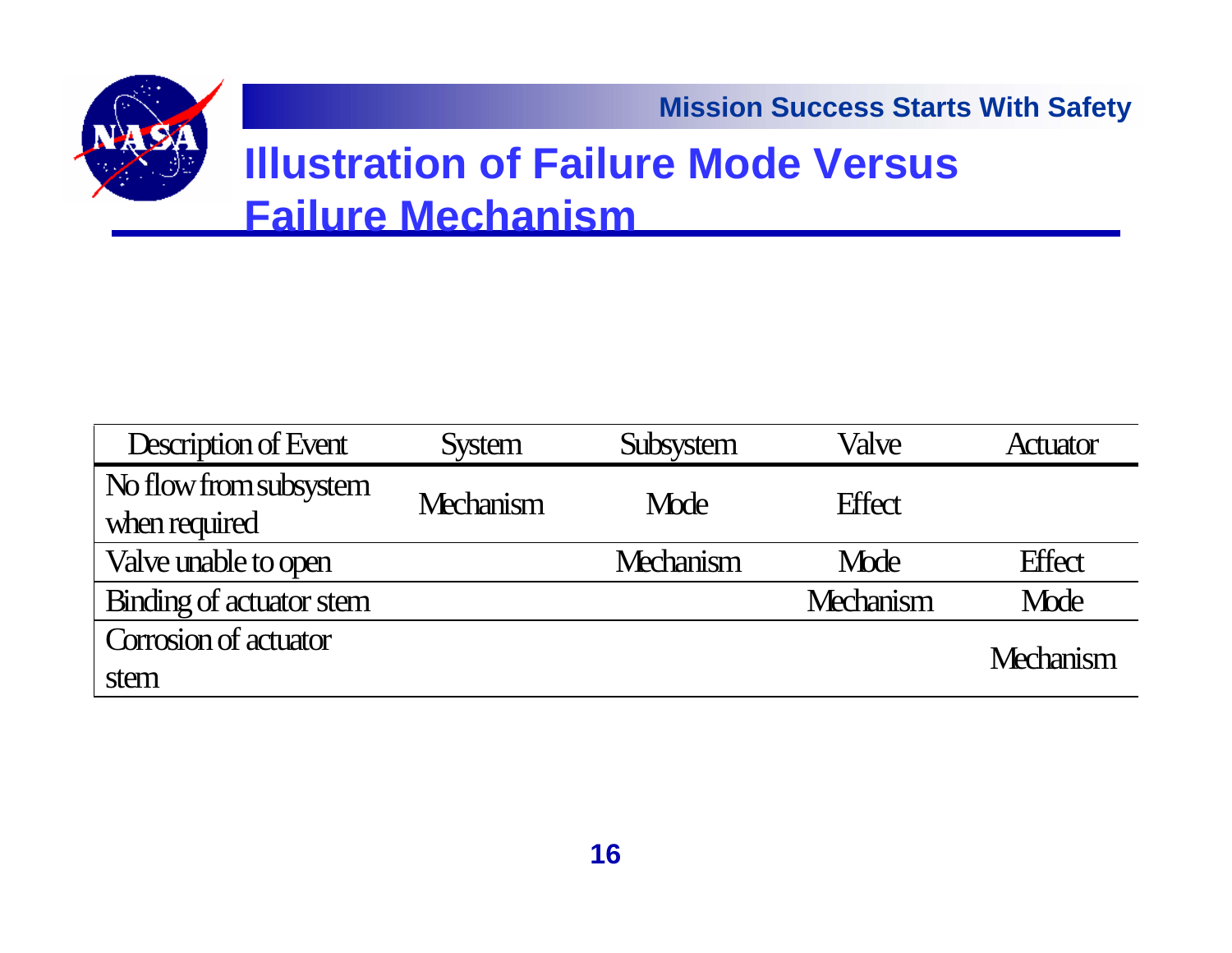

**Mission Success Starts With Safety**

#### **Door Bell Example Differentiating Failure Modes and Failure Mechanisms**

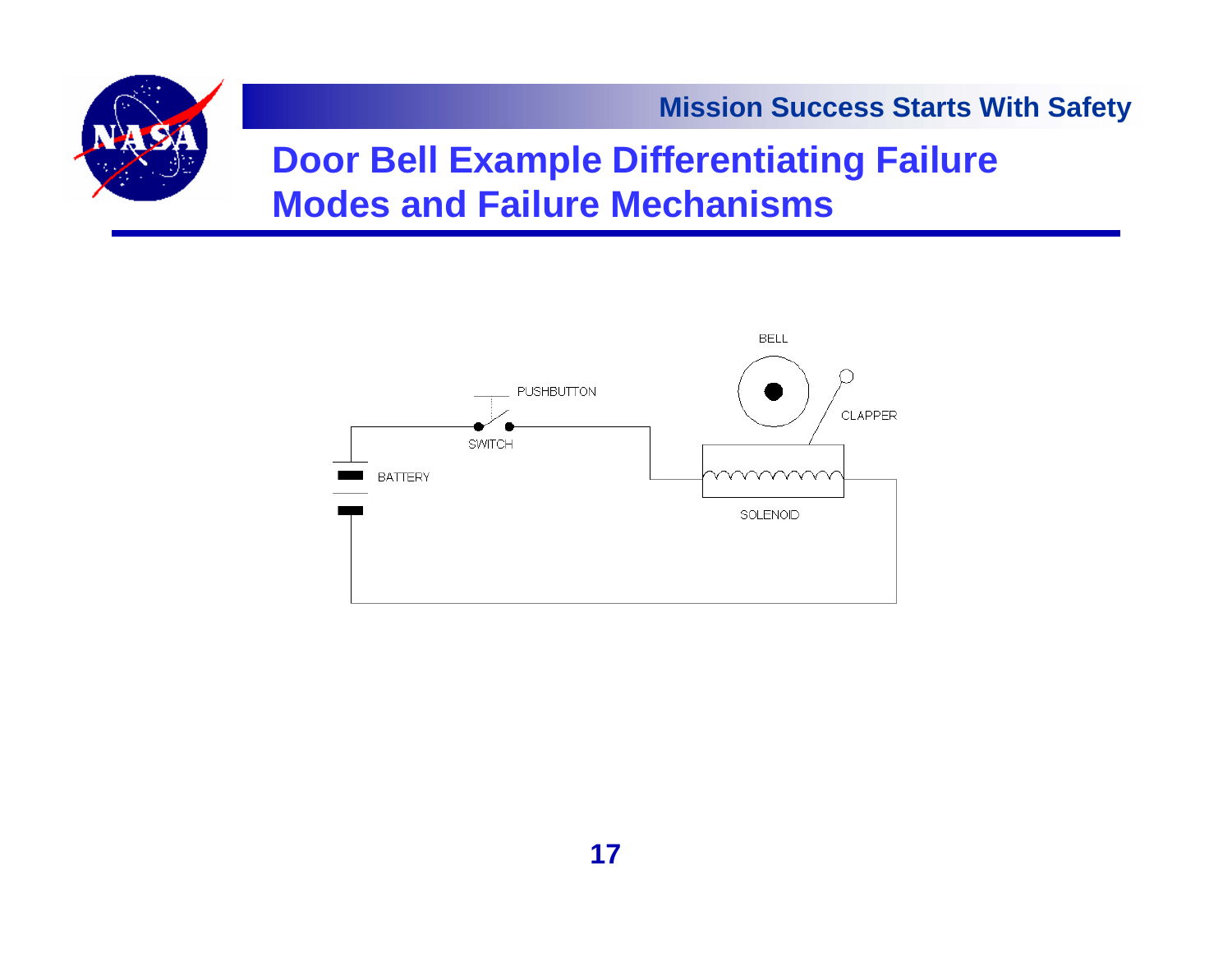

#### **Failure Modes and Mechanisms of the Door Bell System**

| <b>Failure Effect</b>                                                                          | <b>Failure Mode</b>                              | Mechanism                                   |  |
|------------------------------------------------------------------------------------------------|--------------------------------------------------|---------------------------------------------|--|
| Switch fails to                                                                                | Contacts broken<br>$\blacksquare$                | Mechanical shock<br>$\blacksquare$          |  |
| make contact                                                                                   | <b>High contact resistance</b><br>$\blacksquare$ | Corrosion                                   |  |
| Bell-solenoid unit<br>ш<br>fails to ring<br>$\blacksquare$<br>$\blacksquare$<br>$\blacksquare$ | Clapper broken or not attached                   | <b>Shock</b><br>$\blacksquare$              |  |
|                                                                                                | Clapper stuck                                    | Corrosion<br>$\blacksquare$                 |  |
|                                                                                                | Solenoid link broken or stuck                    | Open circuit in solenoid                    |  |
|                                                                                                | Insufficient magneto-motive<br>force             | Short circuit in solenoid<br>$\blacksquare$ |  |
| Low voltage from<br>$\blacksquare$<br>battery<br>$\blacksquare$                                | No electrolyte                                   | Leak in casing<br>$\blacksquare$            |  |
|                                                                                                | Positive pole broken                             | <b>Shock</b>                                |  |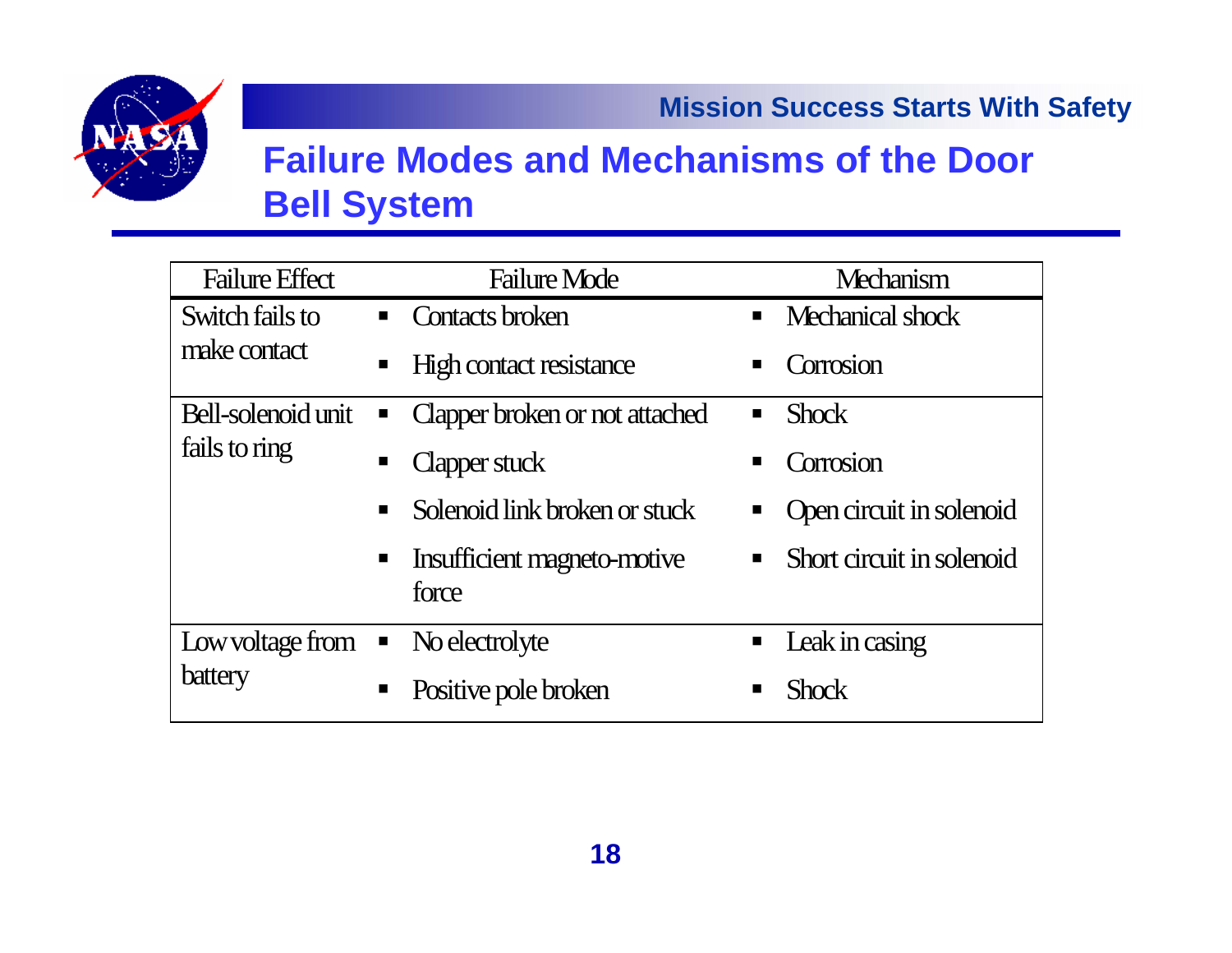

#### **Failure Mechanisms and Failure Causes**

- **In some areas, failure mechanism and failure cause are differentiated**
- **A failure cause is defined as the initiator of a failure (example: valve fails to open because of stuck operator)**
- **A failure mechanism is defined as the process by which the failure occurs (e.g. a valve fails to open because of a stuck operator due to corrosion buildup)**
- **In FTA, what is important is that the failure mode be precisely define which is What and When describing the fault or failure**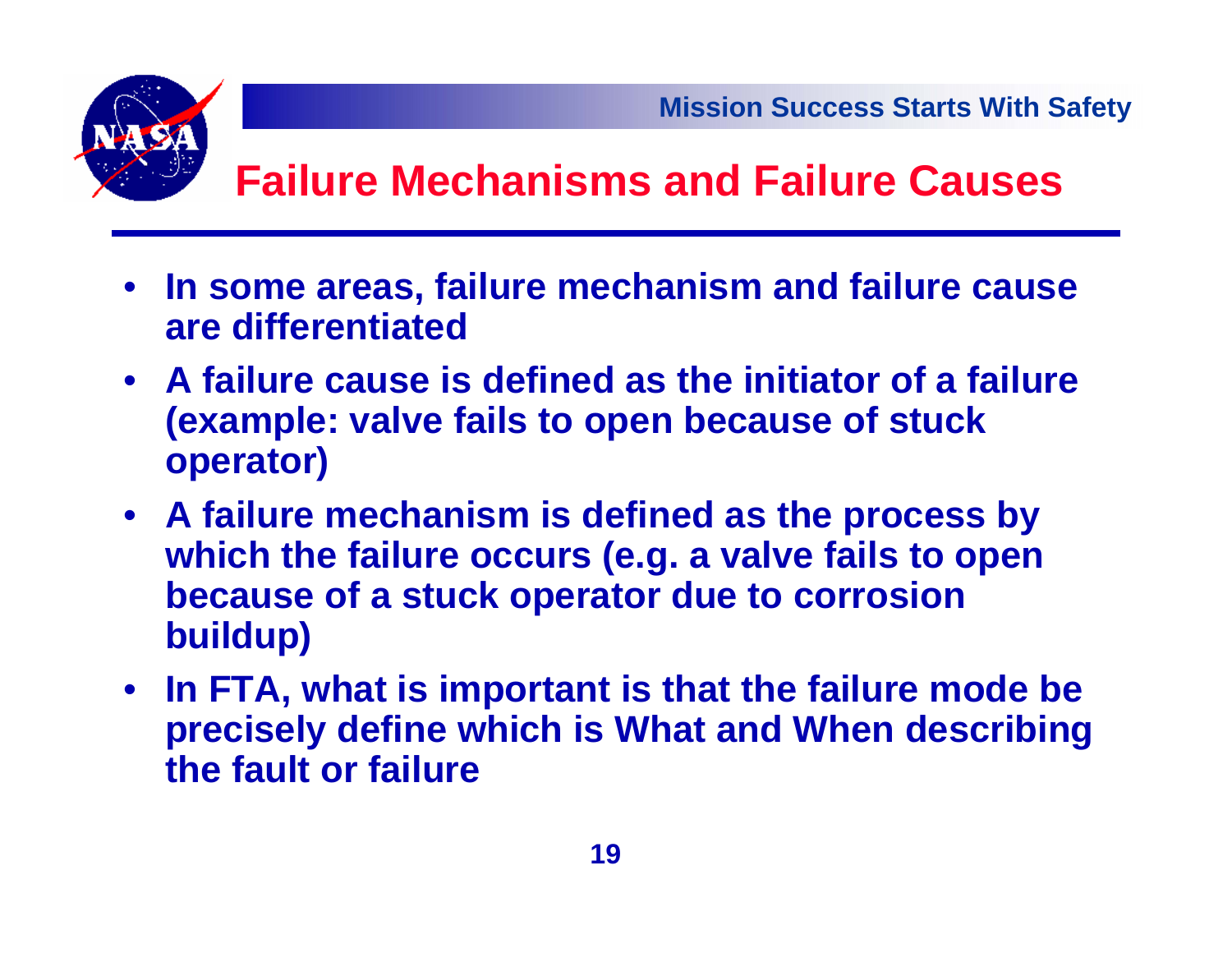## **Review Questions**

- **1. When should inductive modeling be considered?**
- **2. When should deductive modeling be considered?**
- **3. What are the advantages of working in failure space? Could we develop success-based models?**
- **4. What characterizes FTA as a distinct, deductive modeling approach?**
- **5. Can failure modes, failure mechanisms, and failure causes be defined at different levels?**
- **6. Consider the Main Engine of the Space Shuttle. What are possible failure modes, failure causes and failure mechanisms?**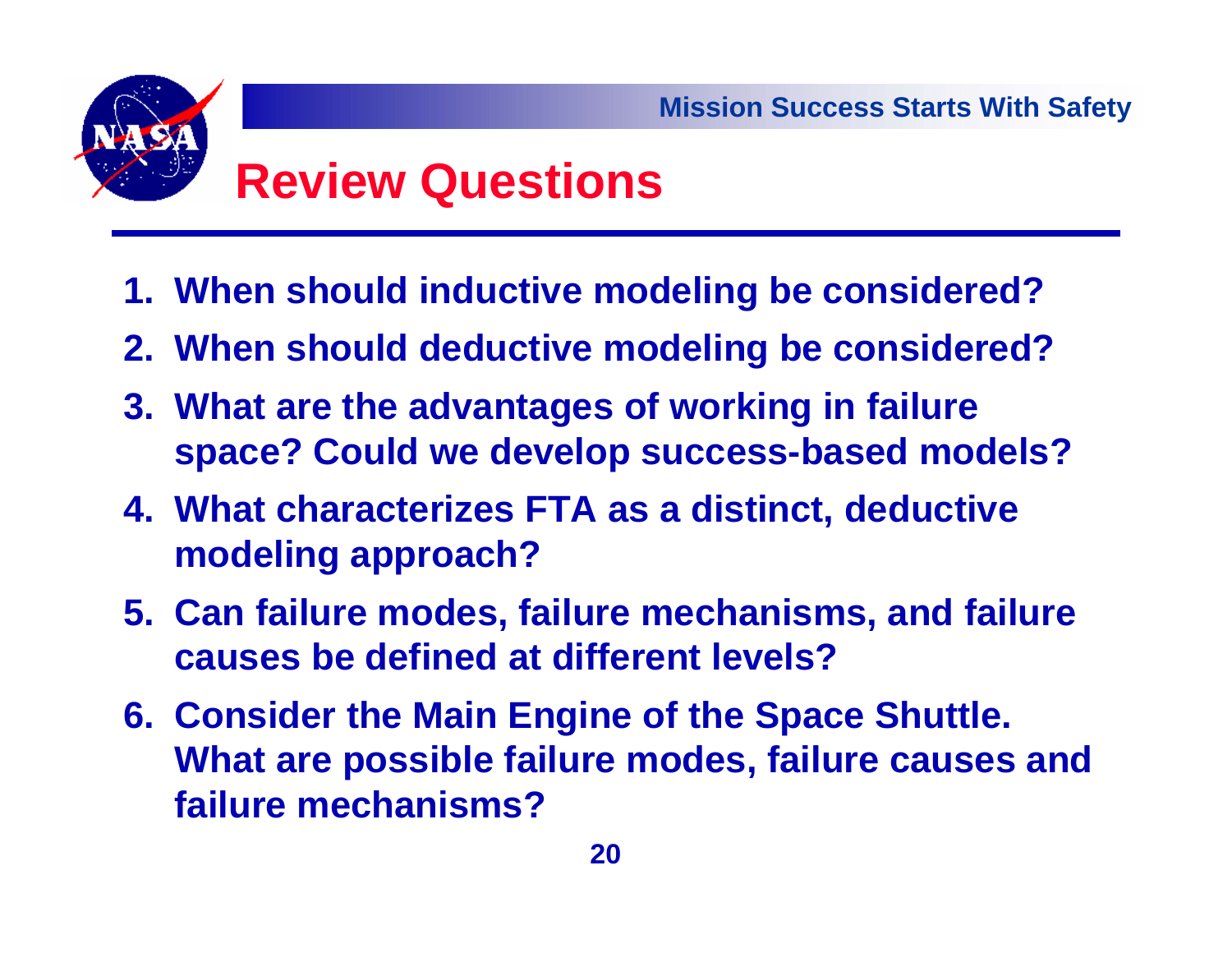

- •**FTA produces a** *Fault Tree*
- $\bullet$  **The fault tree is the** *logical model* **of the relationship of the undesired event to more basic events.**
- $\bullet$ **The** *top event* **of the fault tree is the undesired event.**
- •**The** *middle events* **are intermediate events.**
- $\bullet$  **The bottom of the fault tree is the causal** *basic events* **or**  *primary events***.**
- **The logical relationships of the events are shown by logical symbols or** *gates***.**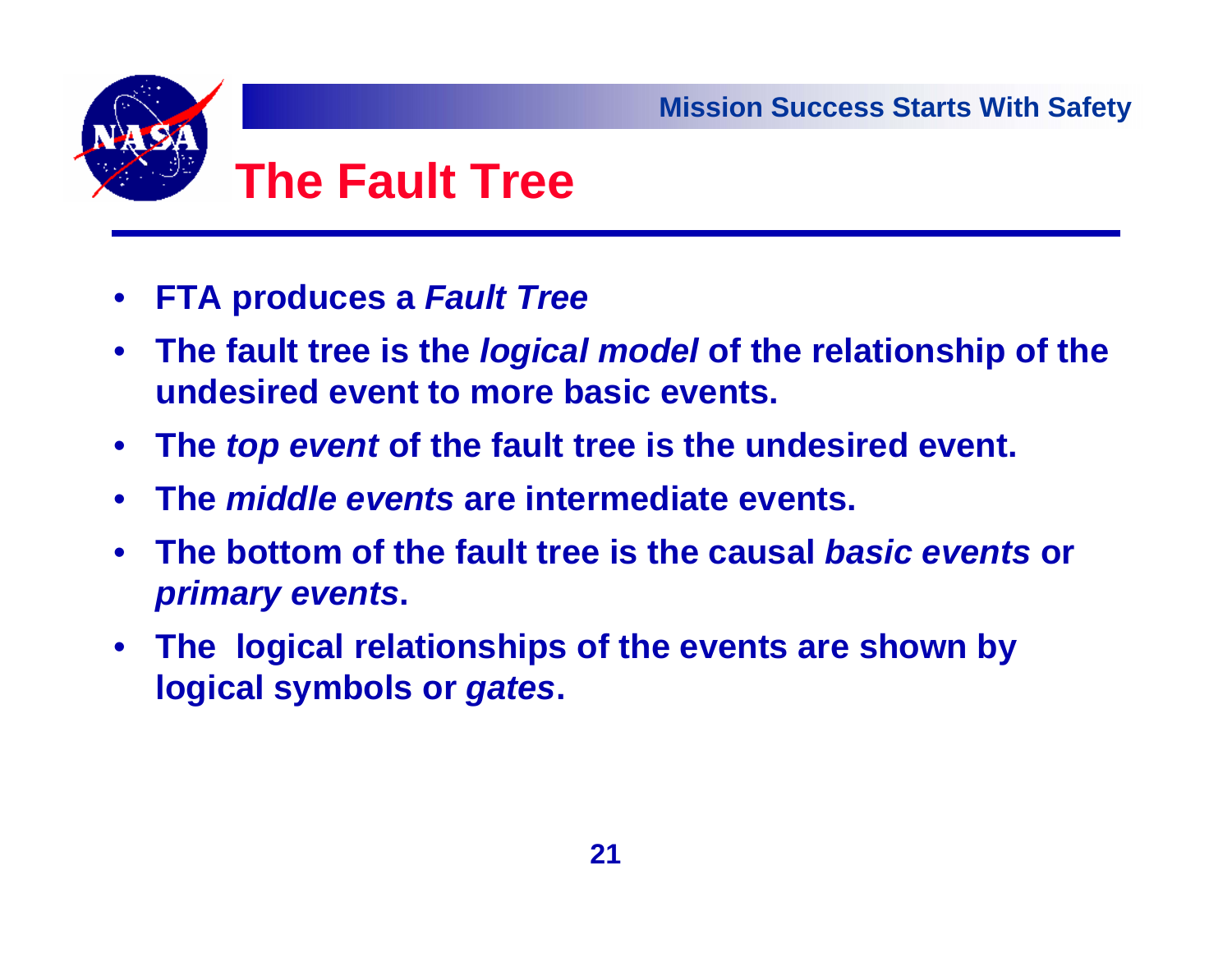

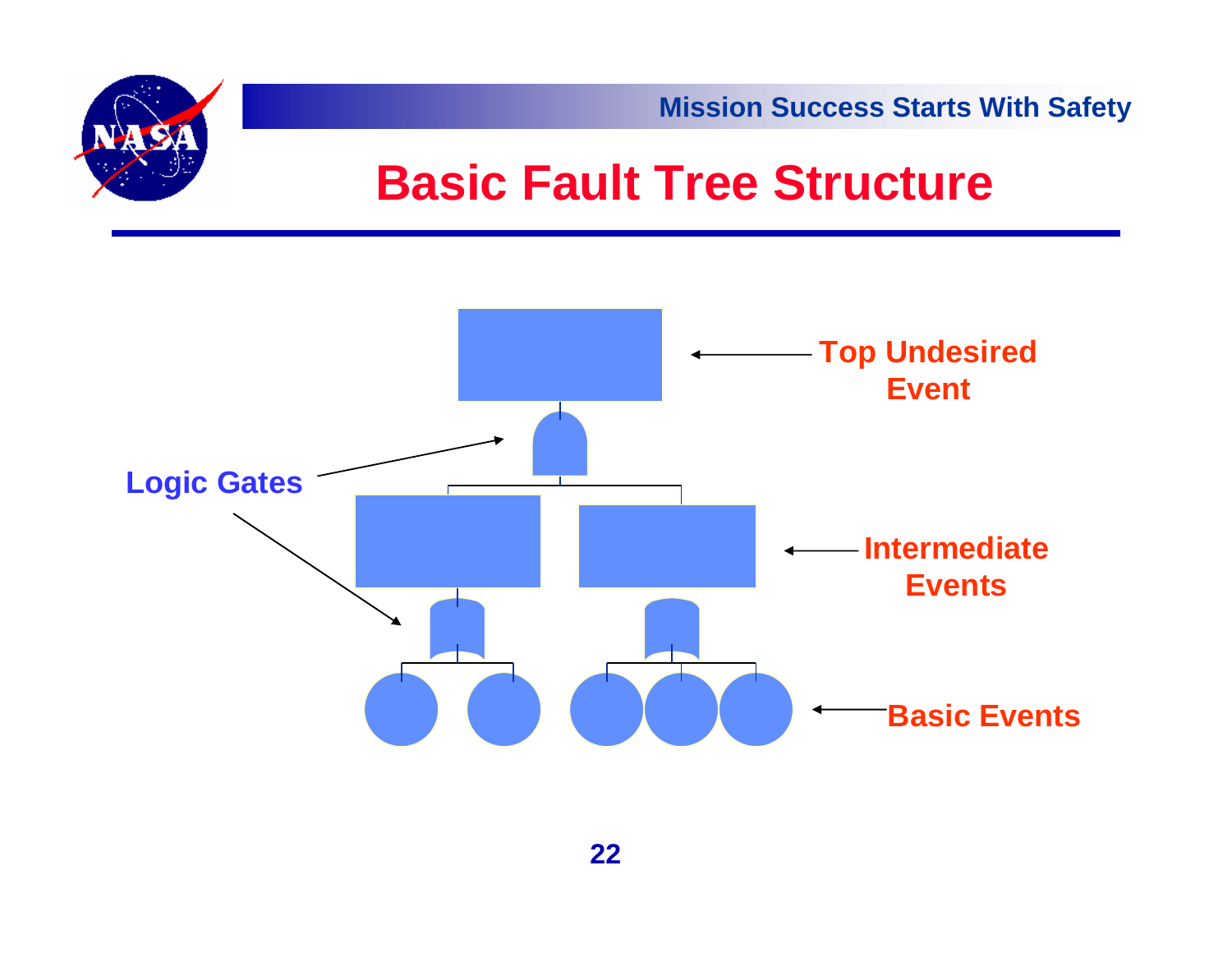

- **1. Define the undesired event to be analyzed (the focus of the FTA)**
- **2. Define the boundary of the system (the scope of the FTA)**
- **3. Define the basic causal events to be considered (the resolution of the FTA)**
- **4. Define the initial state of the system**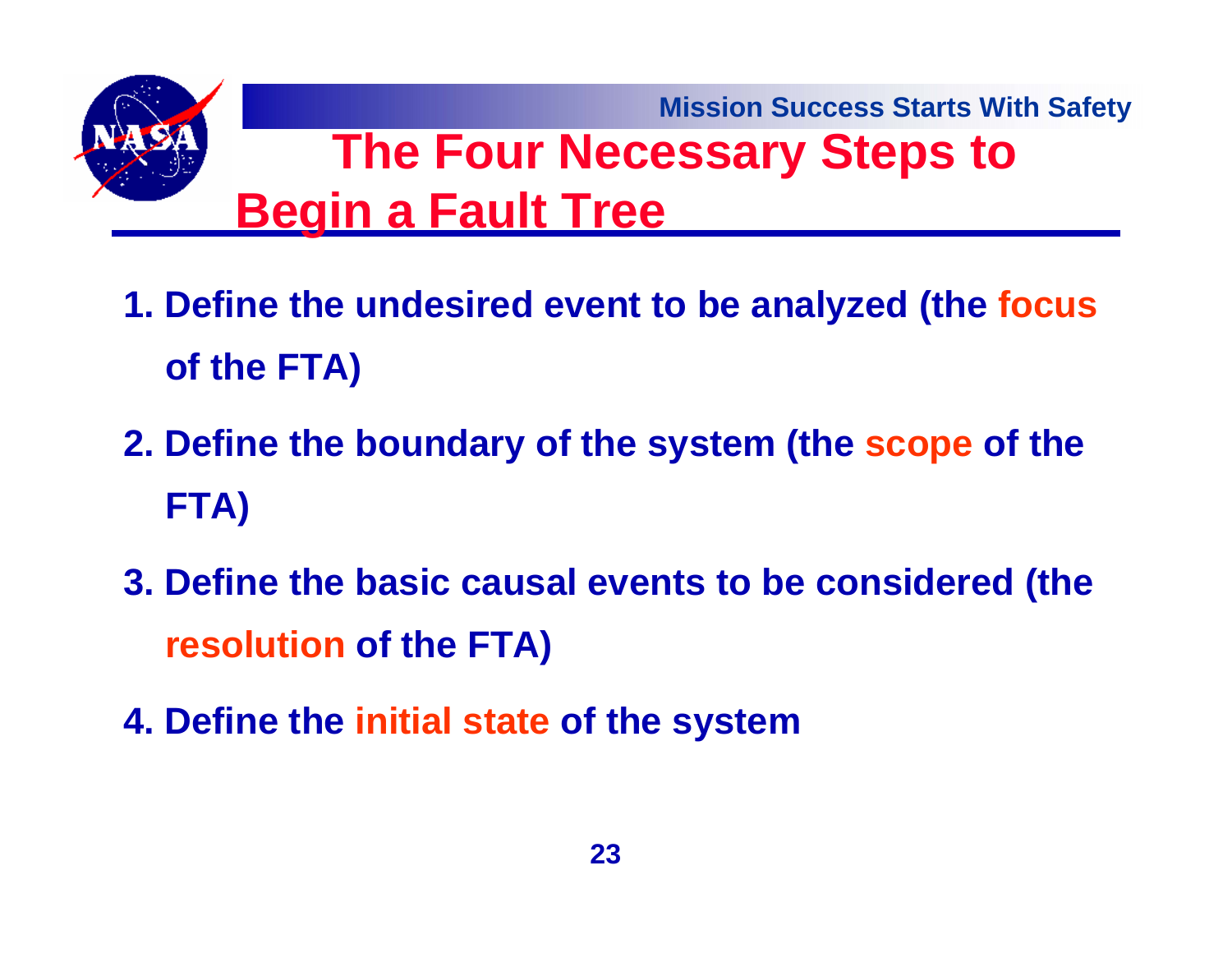

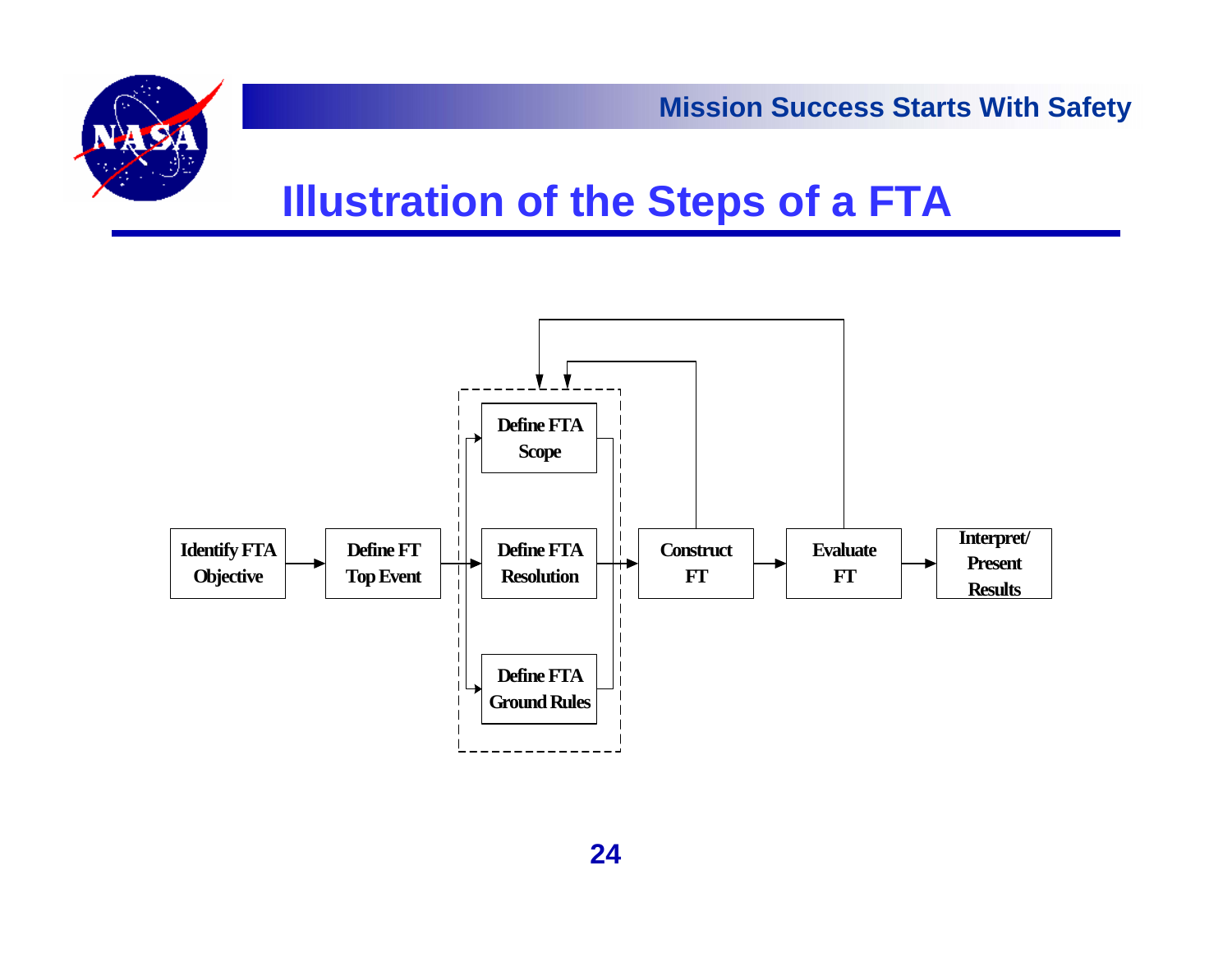**Mission Success Starts With Safety**



#### **Basic Events of a Fault Tree**



#### **Top Event or Intermediate Event**



#### **Undeveloped Event**



**Basic Event**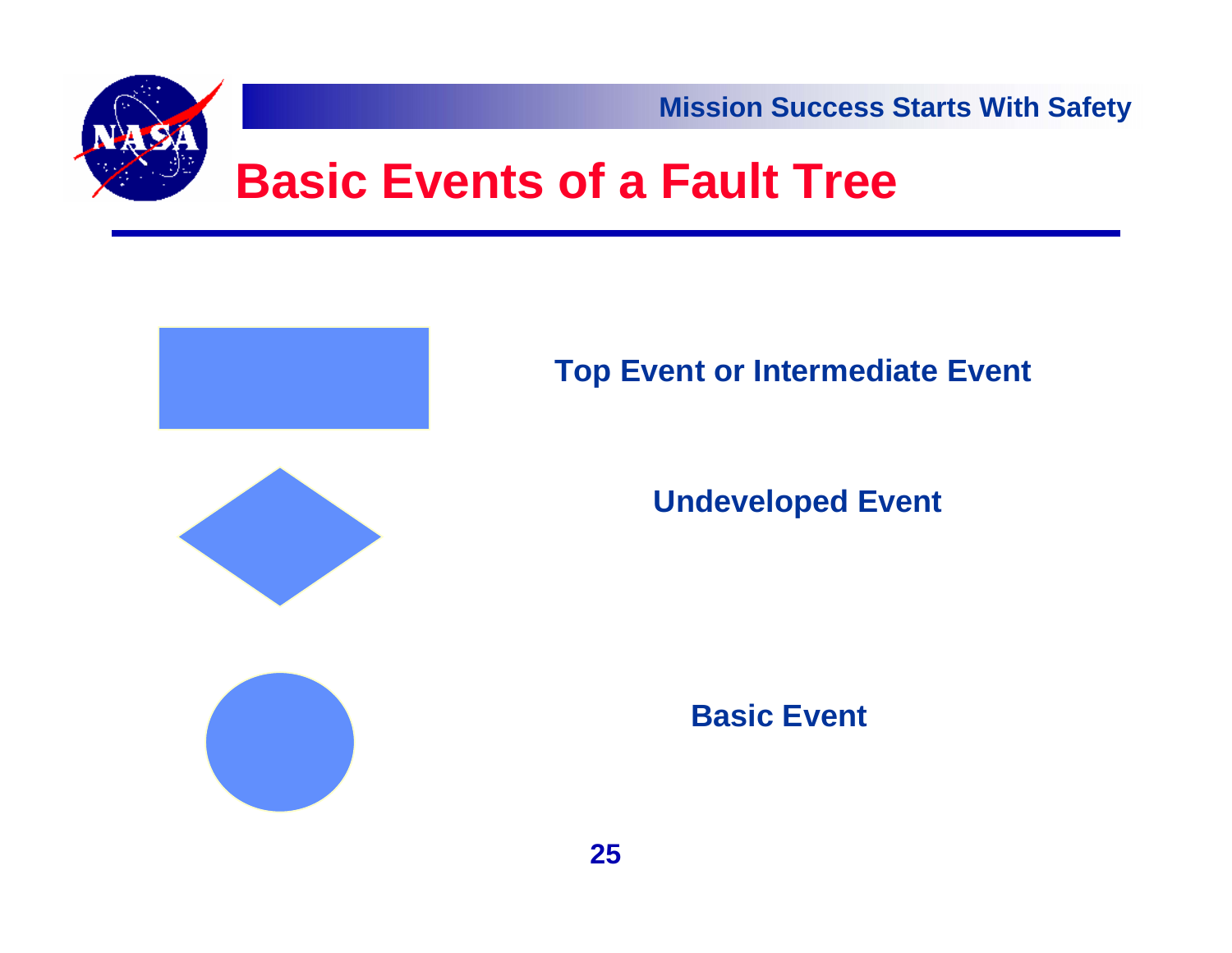**Mission Success Starts With Safety**

#### **Basic Gates of a Fault Tree**

**OR gate the above output event occurs if either of the input lower level events occur**



**AND gate the above output event occurs if all of the input lower level events occur**



**TRANSFER gate transfer to/from another part of the fault tree**

**26**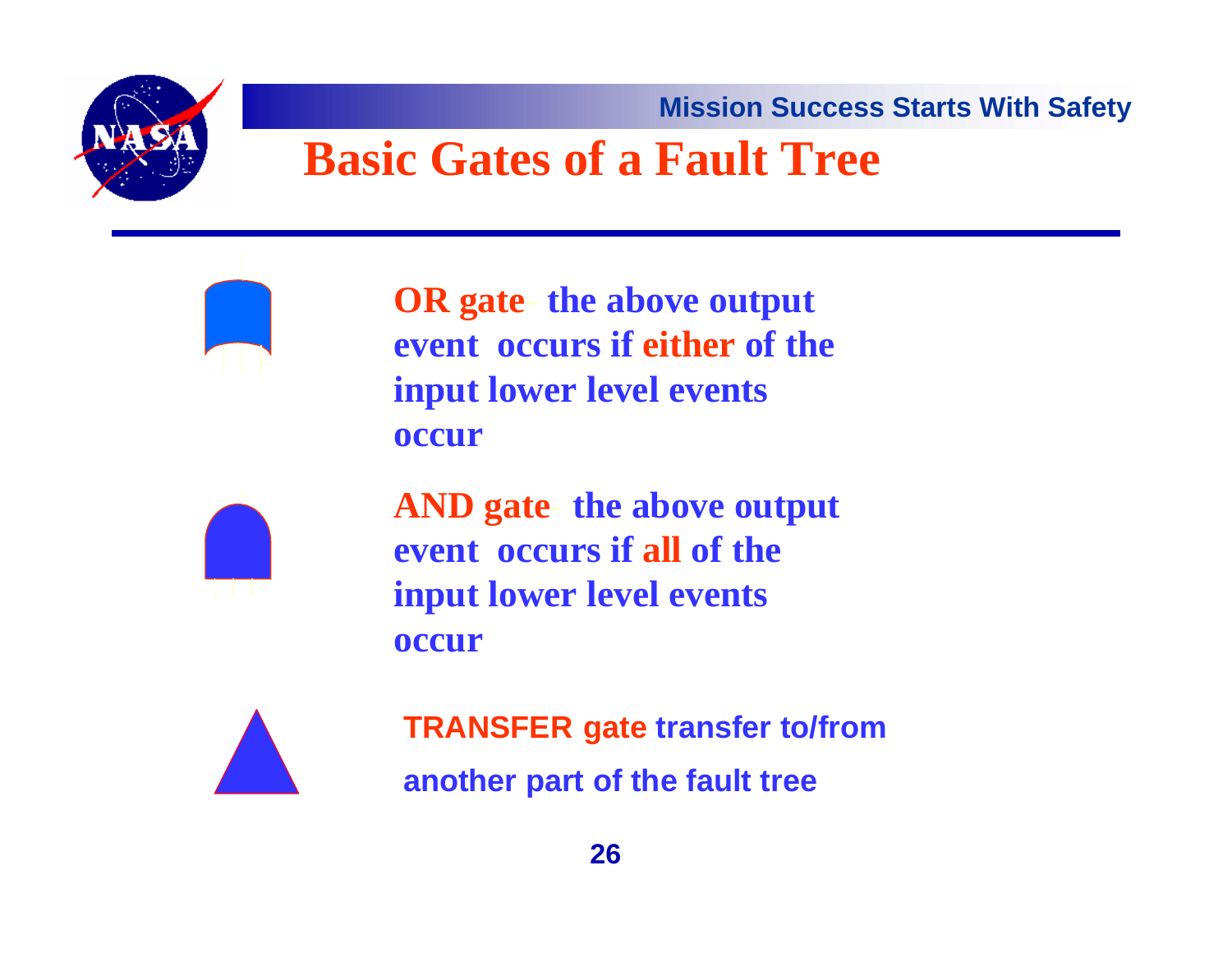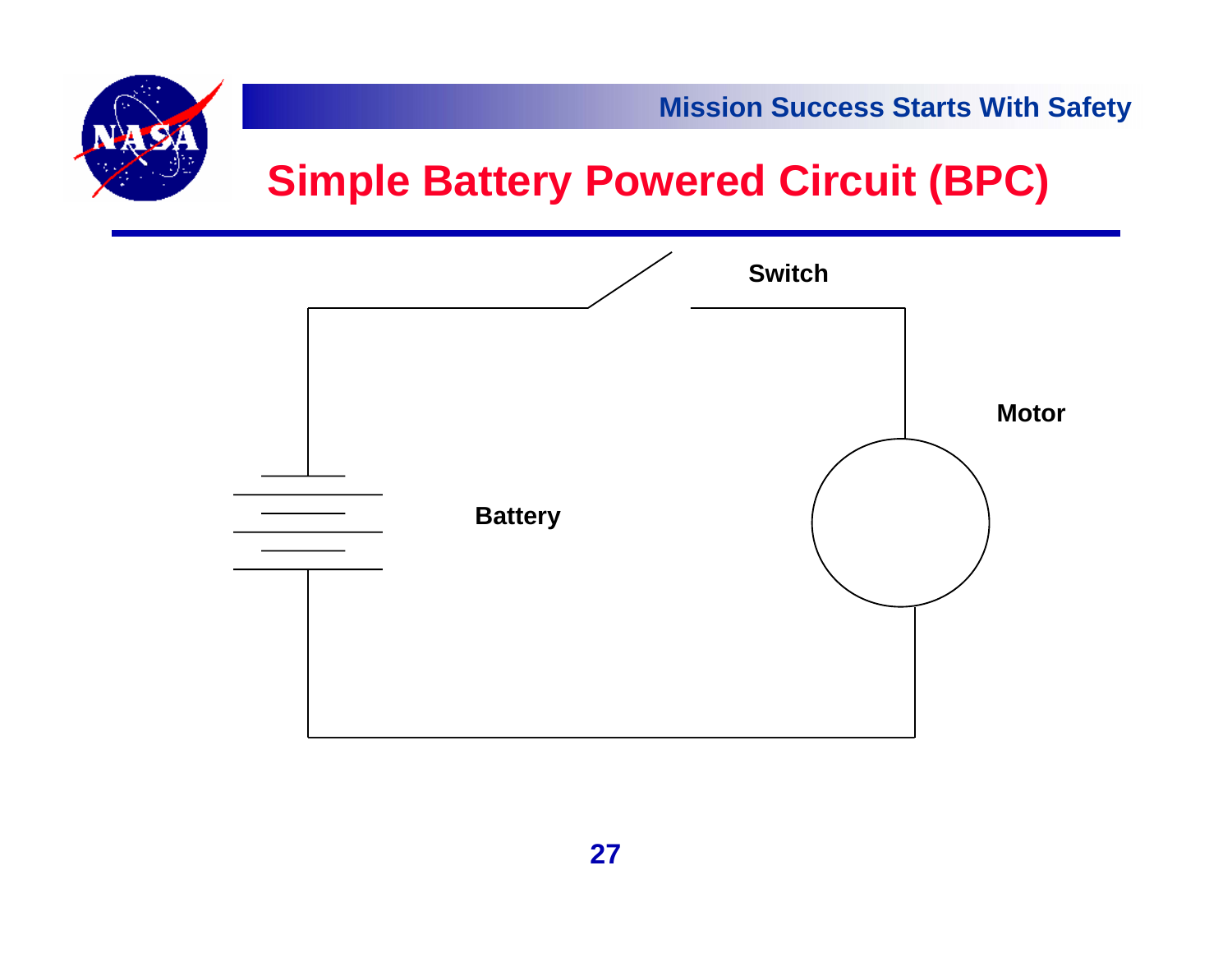

#### **Specifications for the BPC FT**

- $\bullet$  *Undesired top event***: Motor does not start when switch is closed**
- $\bullet$  *Boundary of the FT***: The circuit containing the motor, battery, and switch**
- *Resolution of the FT***: The basic components in the circuit excluding the wiring**
- *Initial State of System:* **Switch open, normal operating conditions**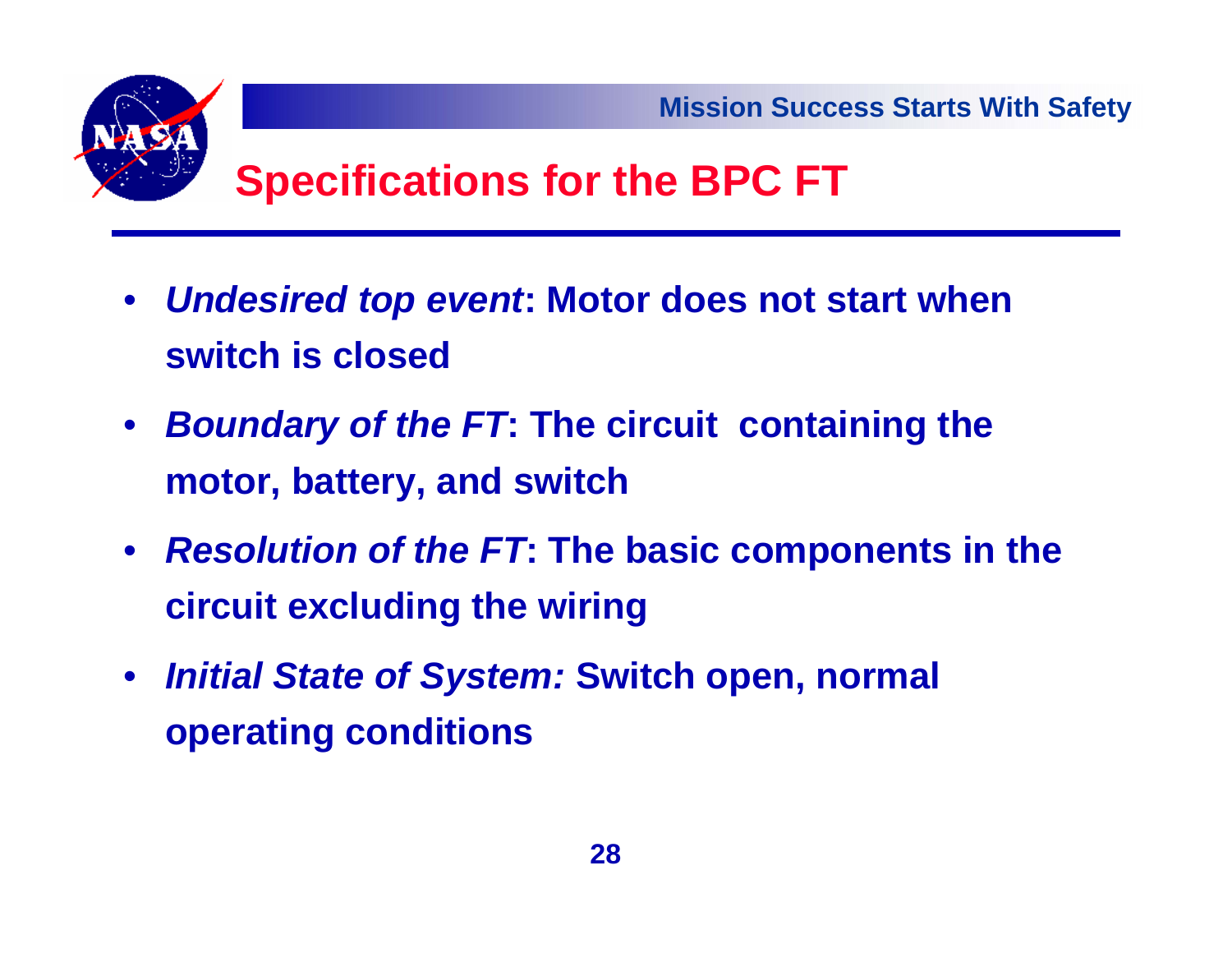**Mission Success Starts With Safety Start of BPC FT (1)**



**29**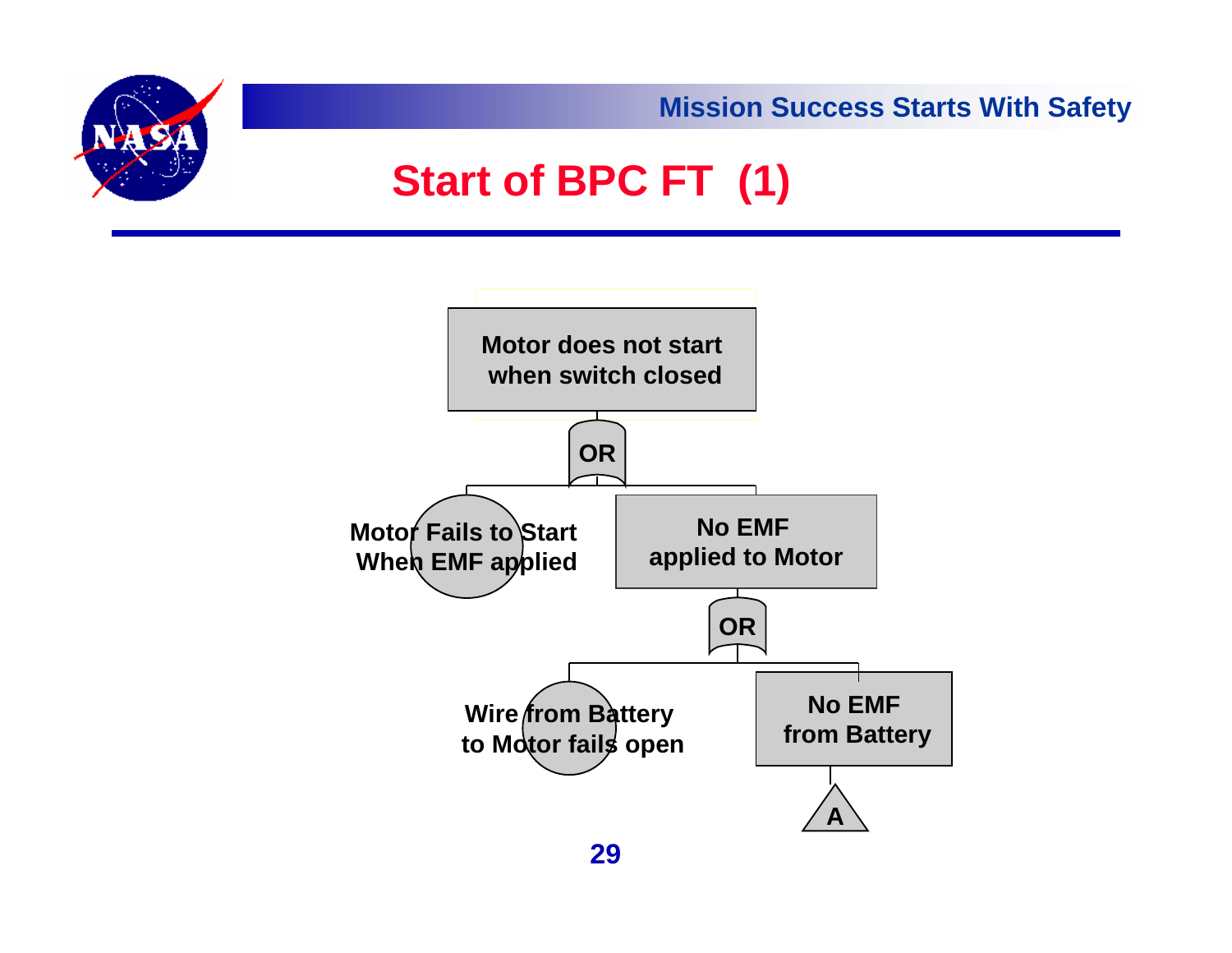

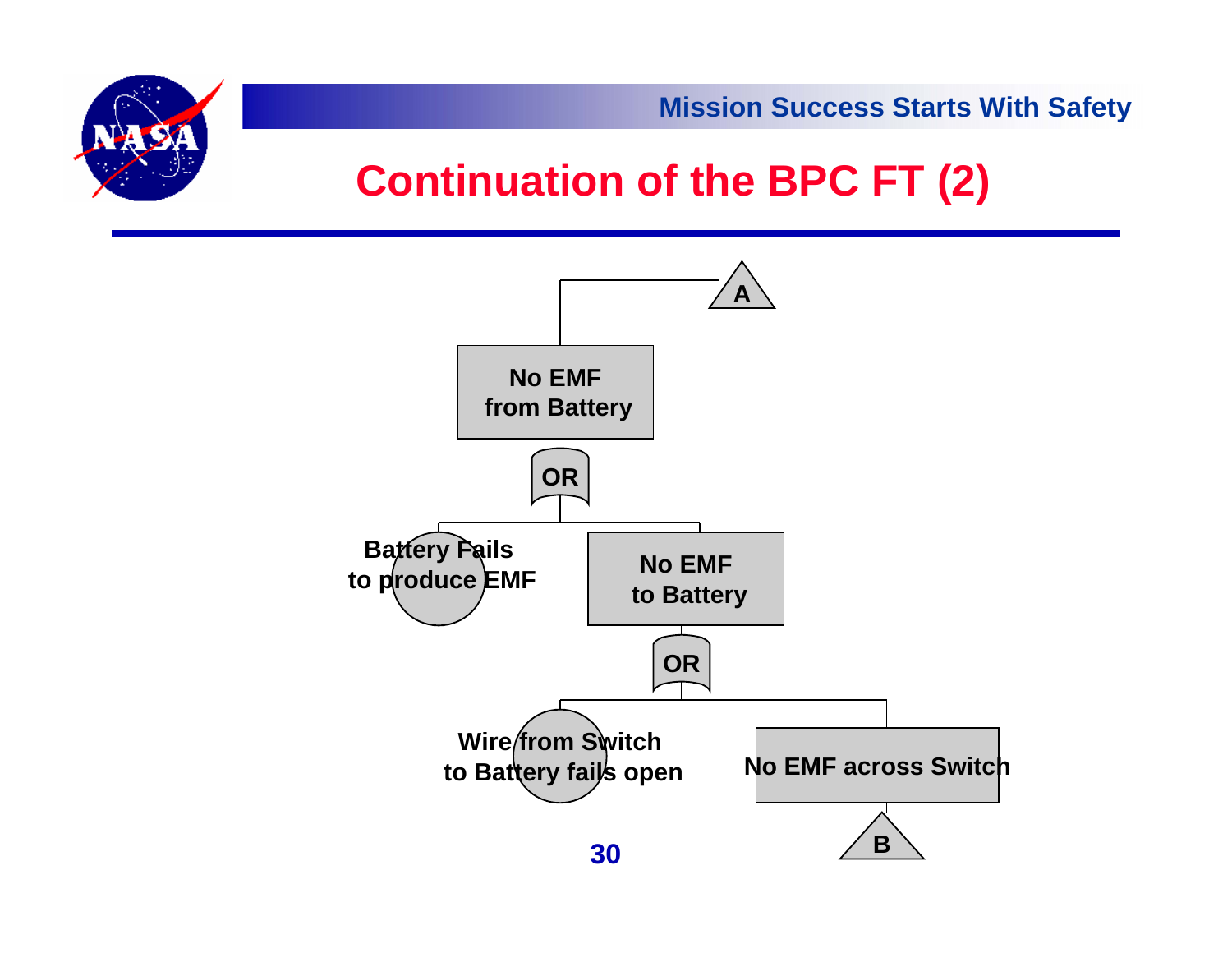

**Wire from Switch to Motor fails open**

**Switch fails to contact**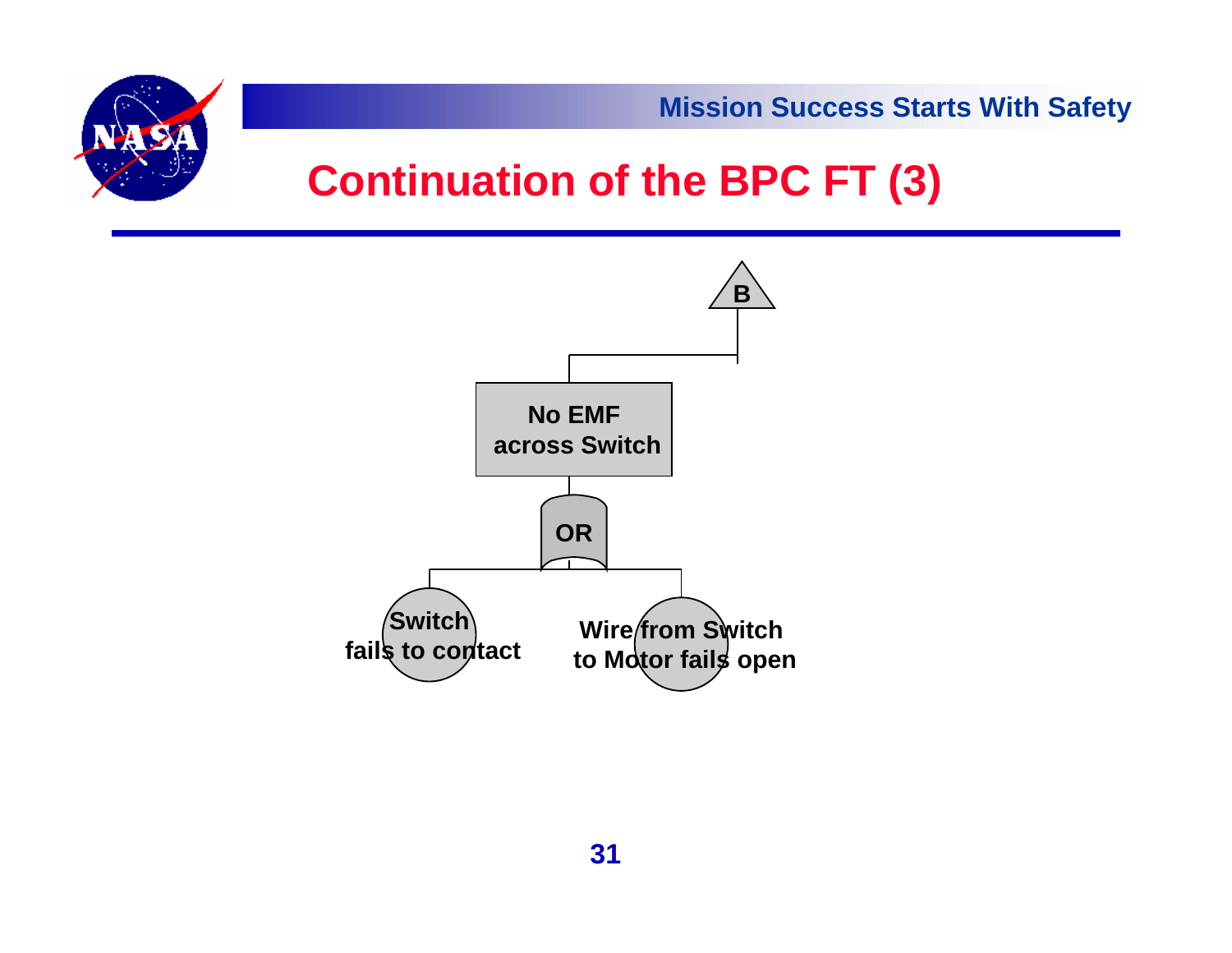

#### **Top Event: No Fuel to Motor When Requested**



**Control valves: initially closed, opened manually Block valves normally open**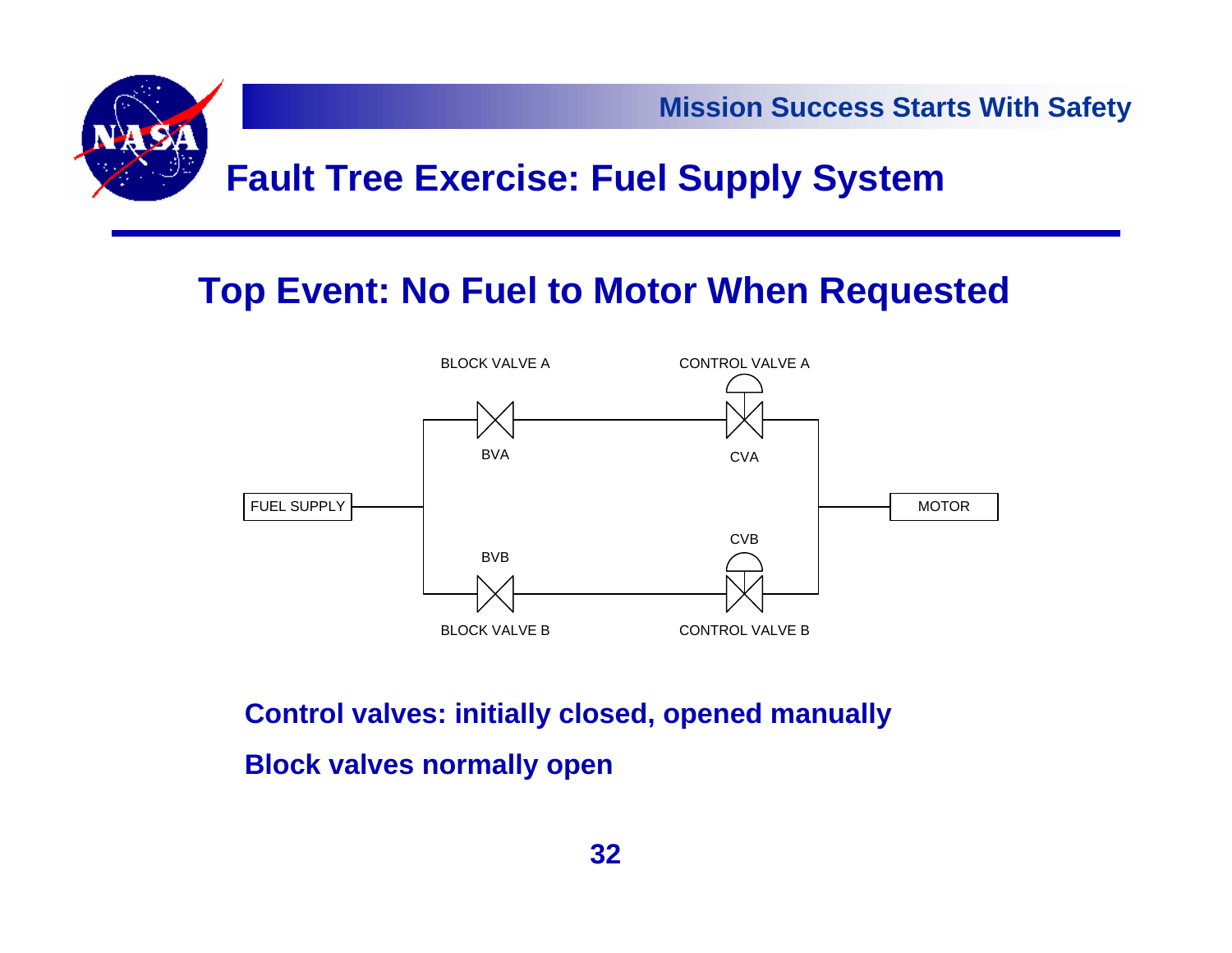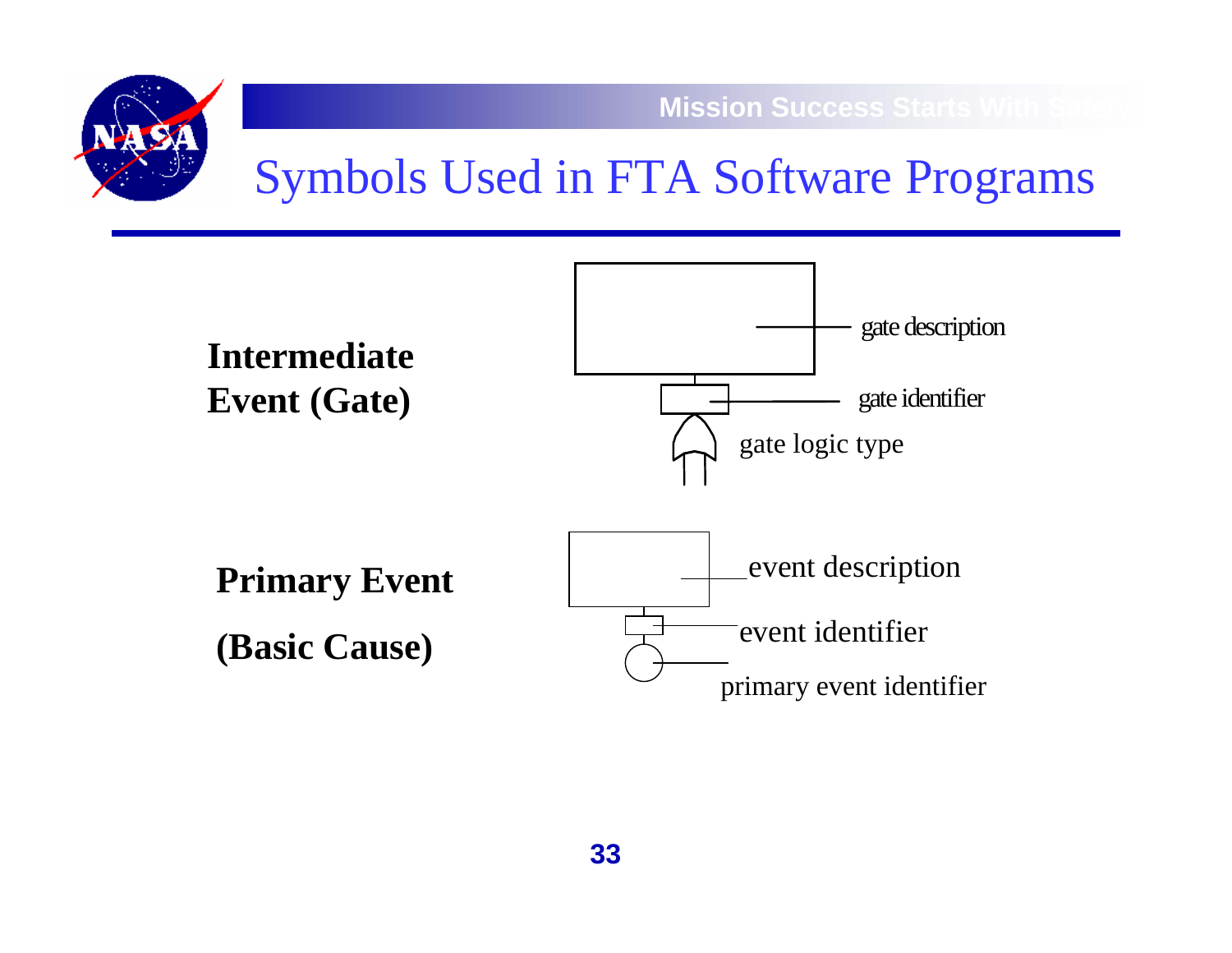



### **Fault Tree Software Representations**

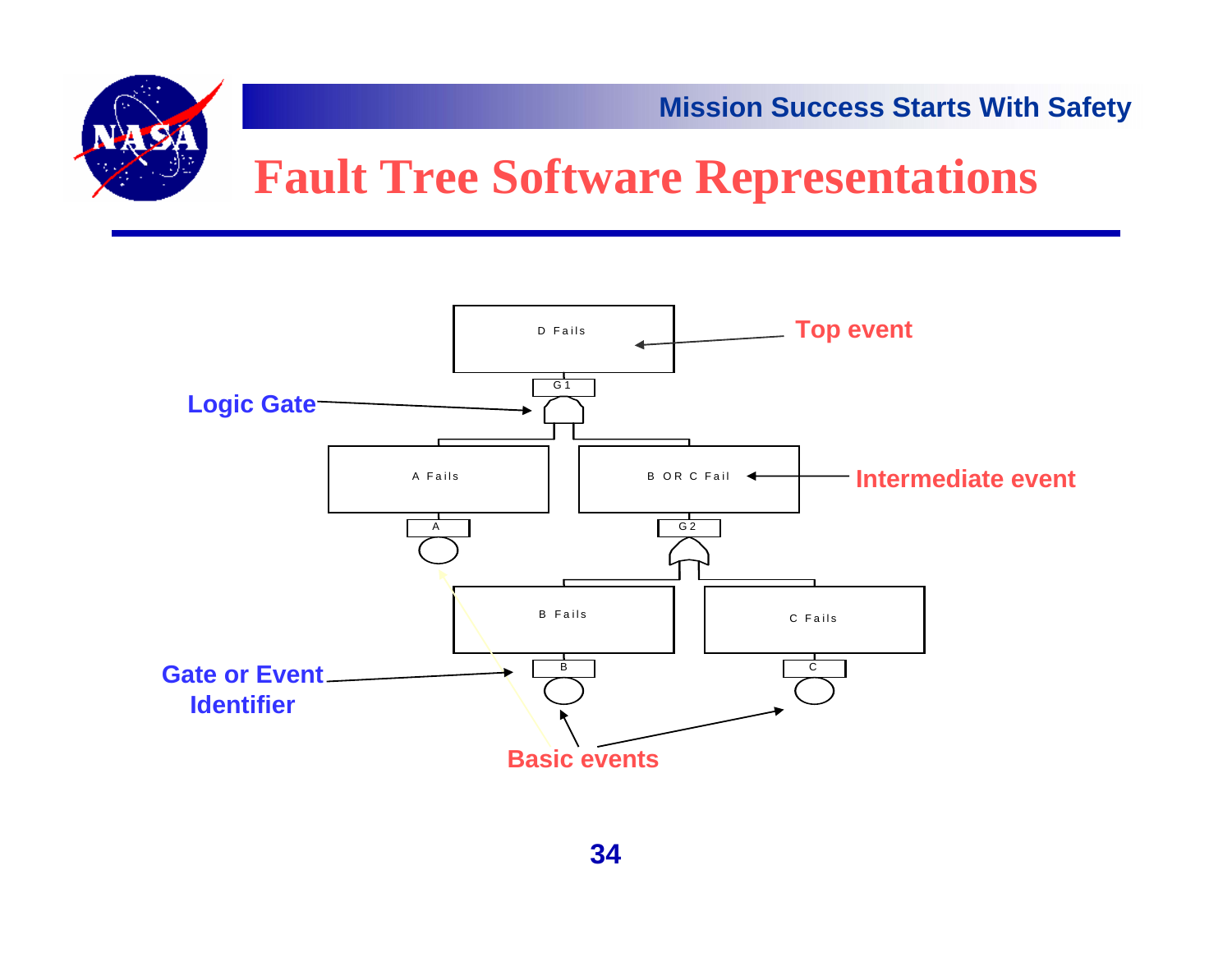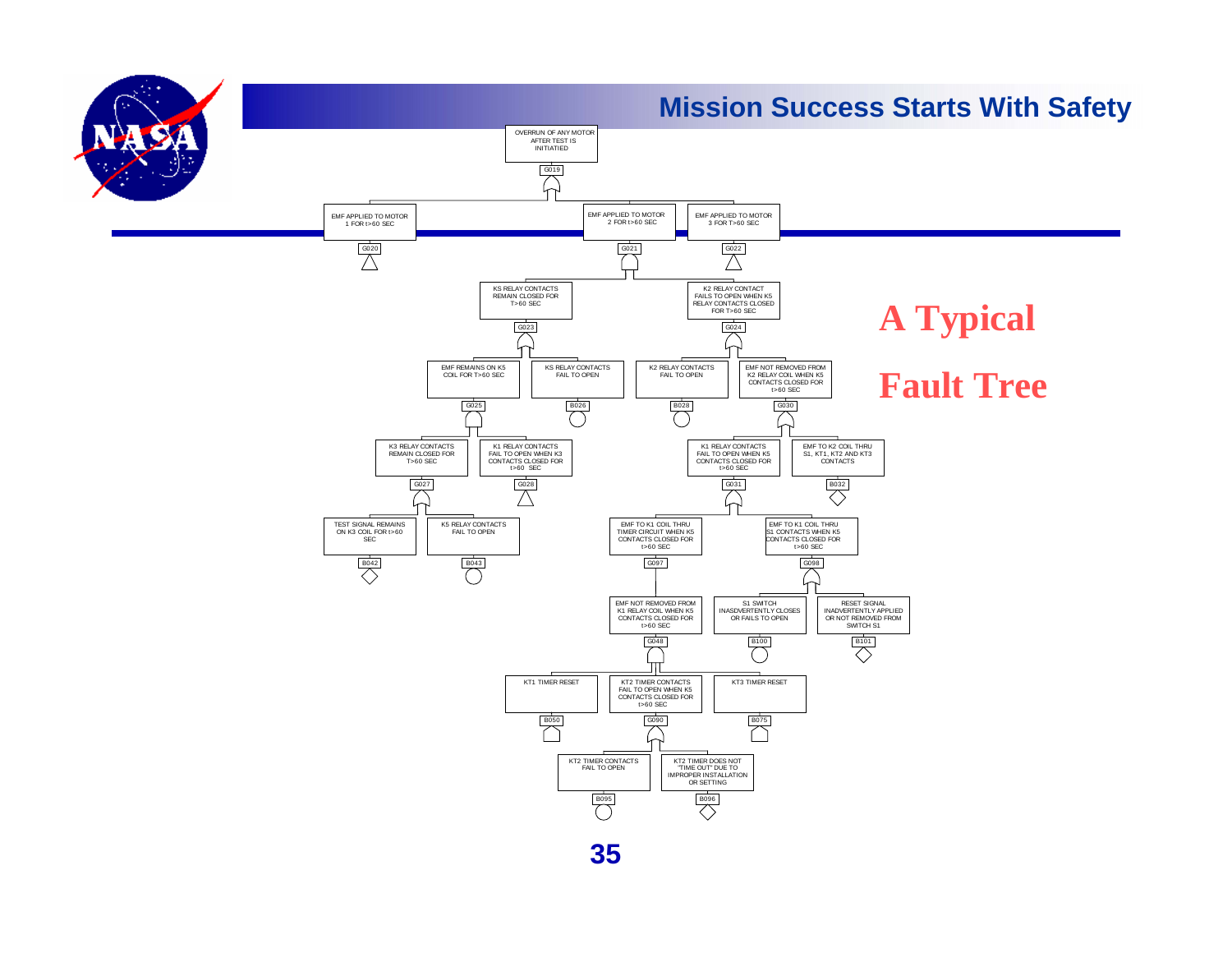

#### **The Top Event of the Fault Tree**

- • **The top event should describe WHAT the event is and WHEN it happens**
- **The top event is often a system failure but can be any other event**
- **The top event is the specific event to be resolved into its basic causes**
- $\bullet$  **Defining the wrong top event will result in wrong assessments and conclusions**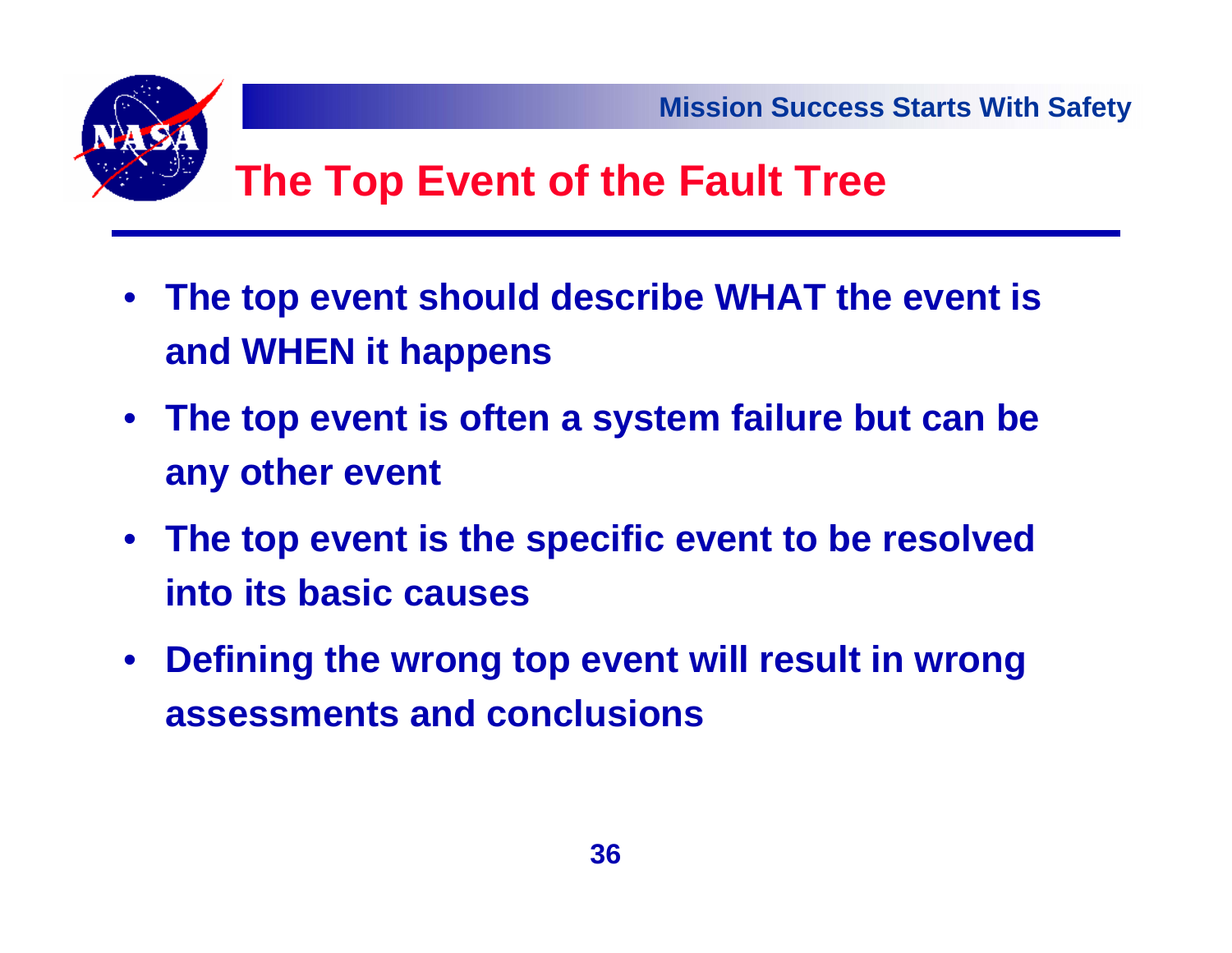

## **Examples of Top Event Definitions**

- $\bullet$ **Fire Suppression System Fails to Operate when actuated**
- $\bullet$  **Fire Suppression System Inadvertently Activates during normal conditions**
- $\bullet$  **Auxiliary Power System Fails to Continually Operate for the required time period**
- $\bullet$  **Fuel Supply System Fails to Shutoff after the fueling phase**
- $\bullet$ **Launch Vehicle Fails to Ignite at Launch**
- $\bullet$ **Launch Vehicle Suffers a Catastrophic Failure at Launch**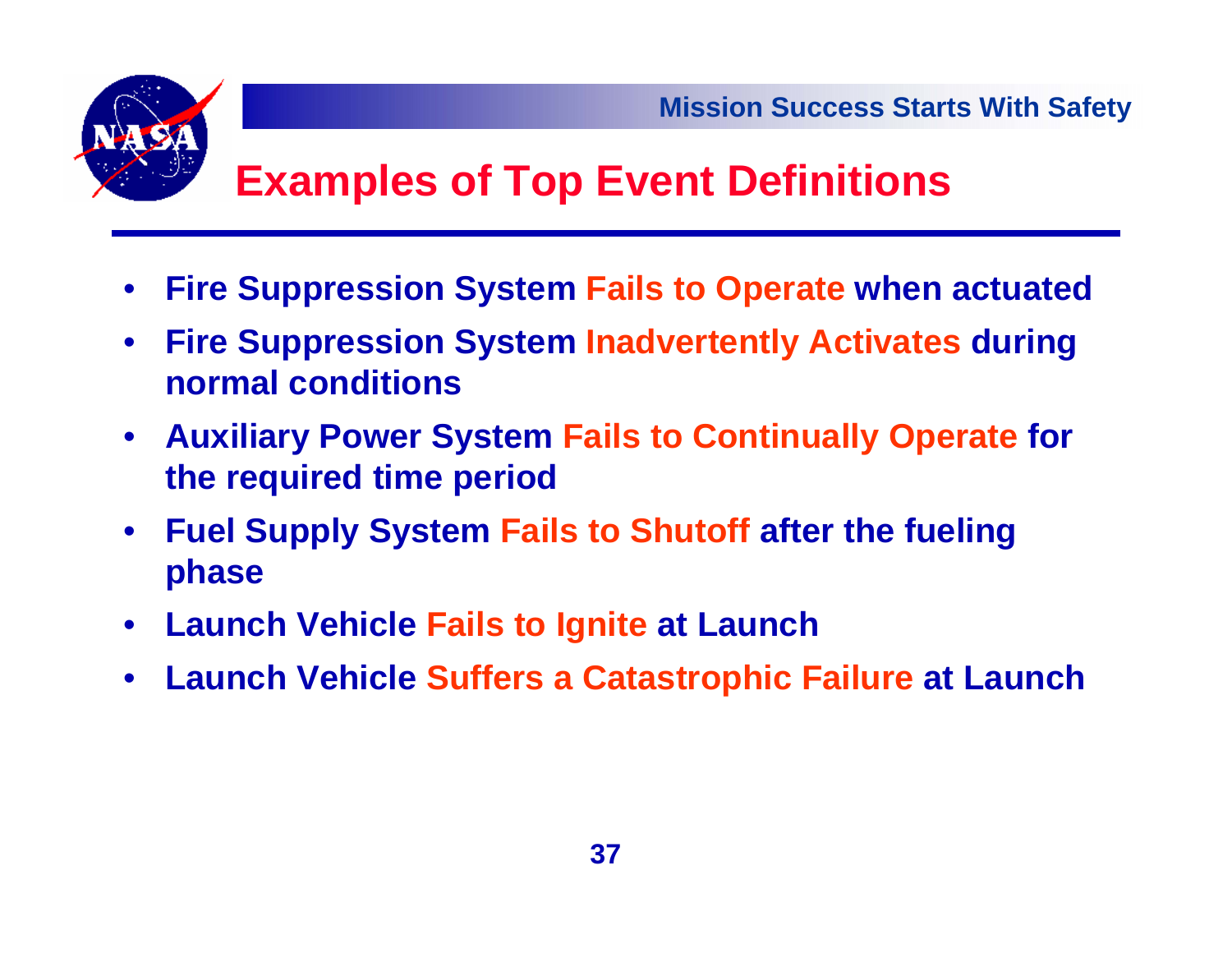



# **The OR Gate**

- **The OR Gate represents the logical union of the inputs: the output occurs if any of the inputs occur**
- **The OR gate is used when an event is resolved into more specific causes or scenarios**
- **The OR gate is used when a component failure is resolved into an** *inherent failure* **or a** *command failure*
- **The OR gate is used when an event is described in terms of equivalent, more specific events**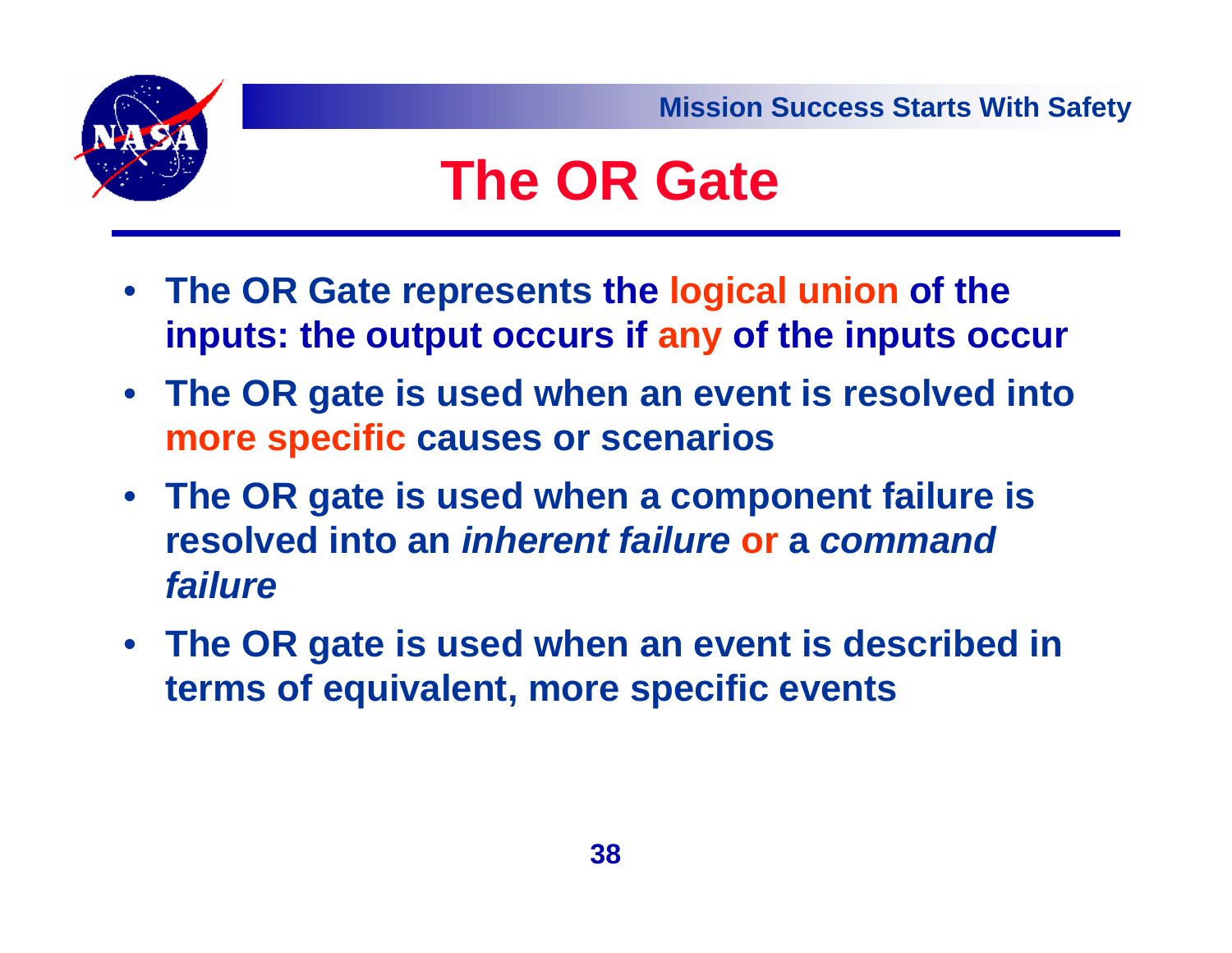

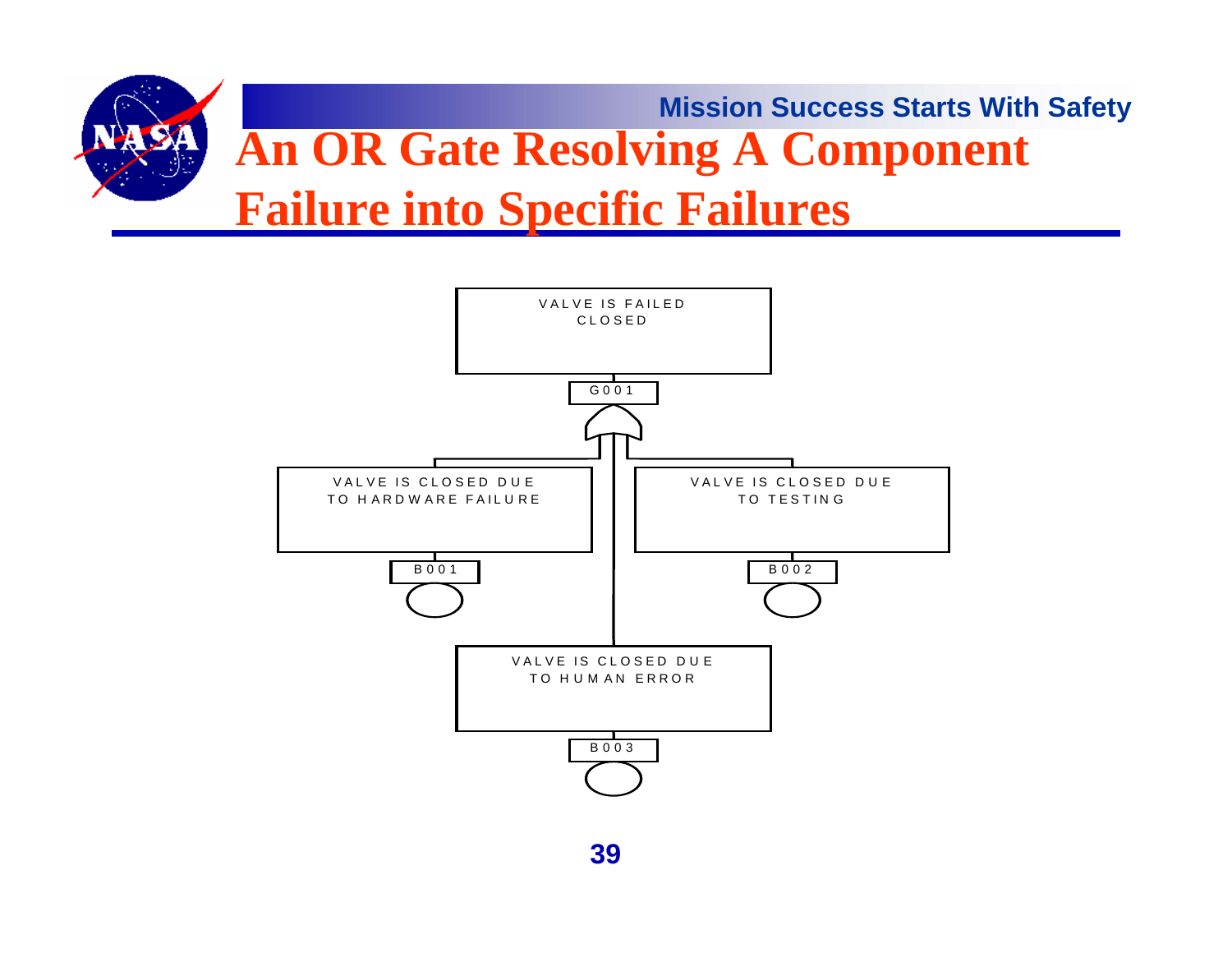# **The AND Gate**

- **The AND Gate represents the logical intersection of the inputs: the output occurs if all of the inputs occur**
- **The OR gate is used when an event is resolved into combinations of events that need to occur**
- **The AND gate is used when a redundant system is resolved into multiple subsystems that need to fail**
- **The AND gate is used when a system failure is resolved into conditions and events needed to occur**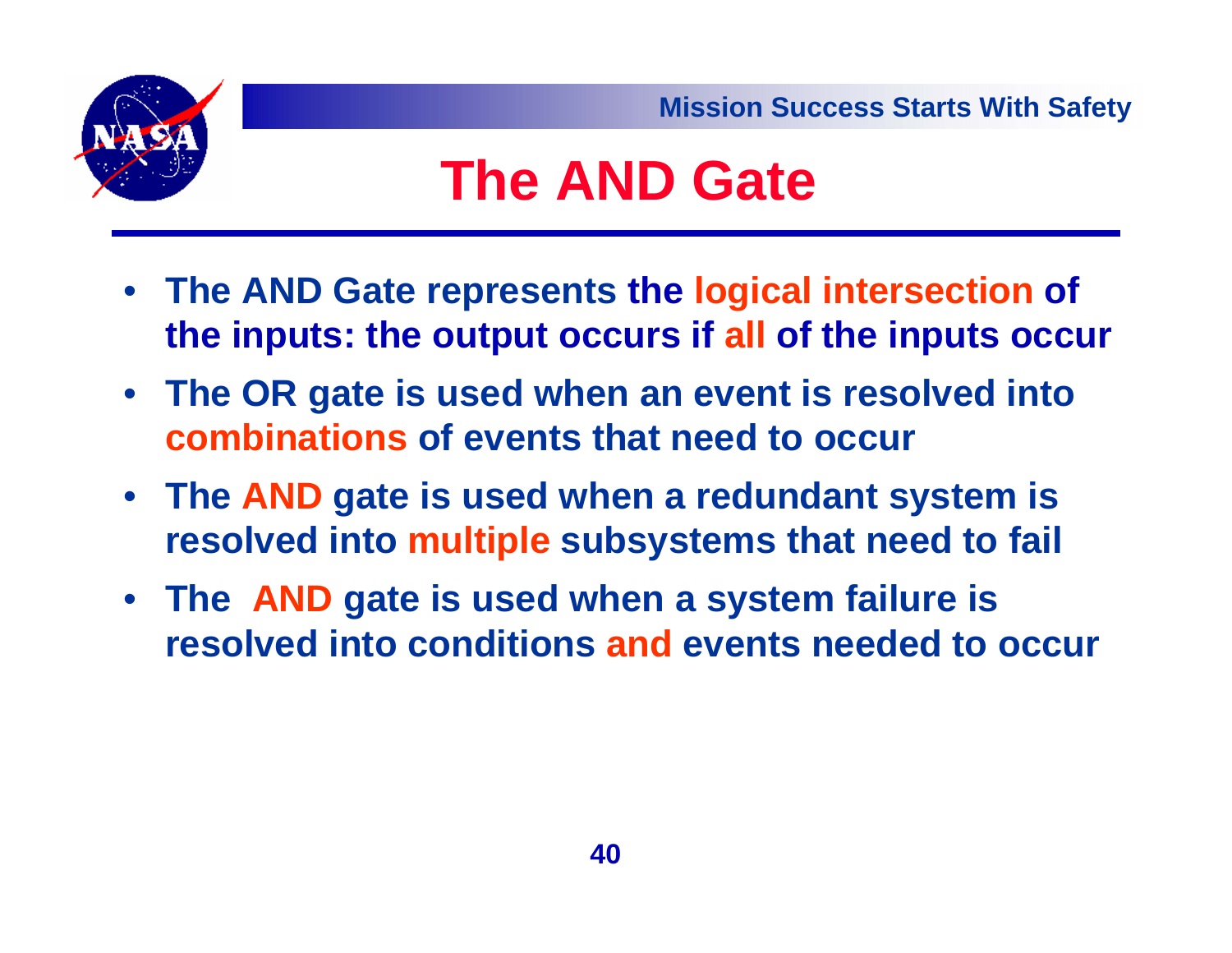

## **AND Gate for a Redundant Power Supply**

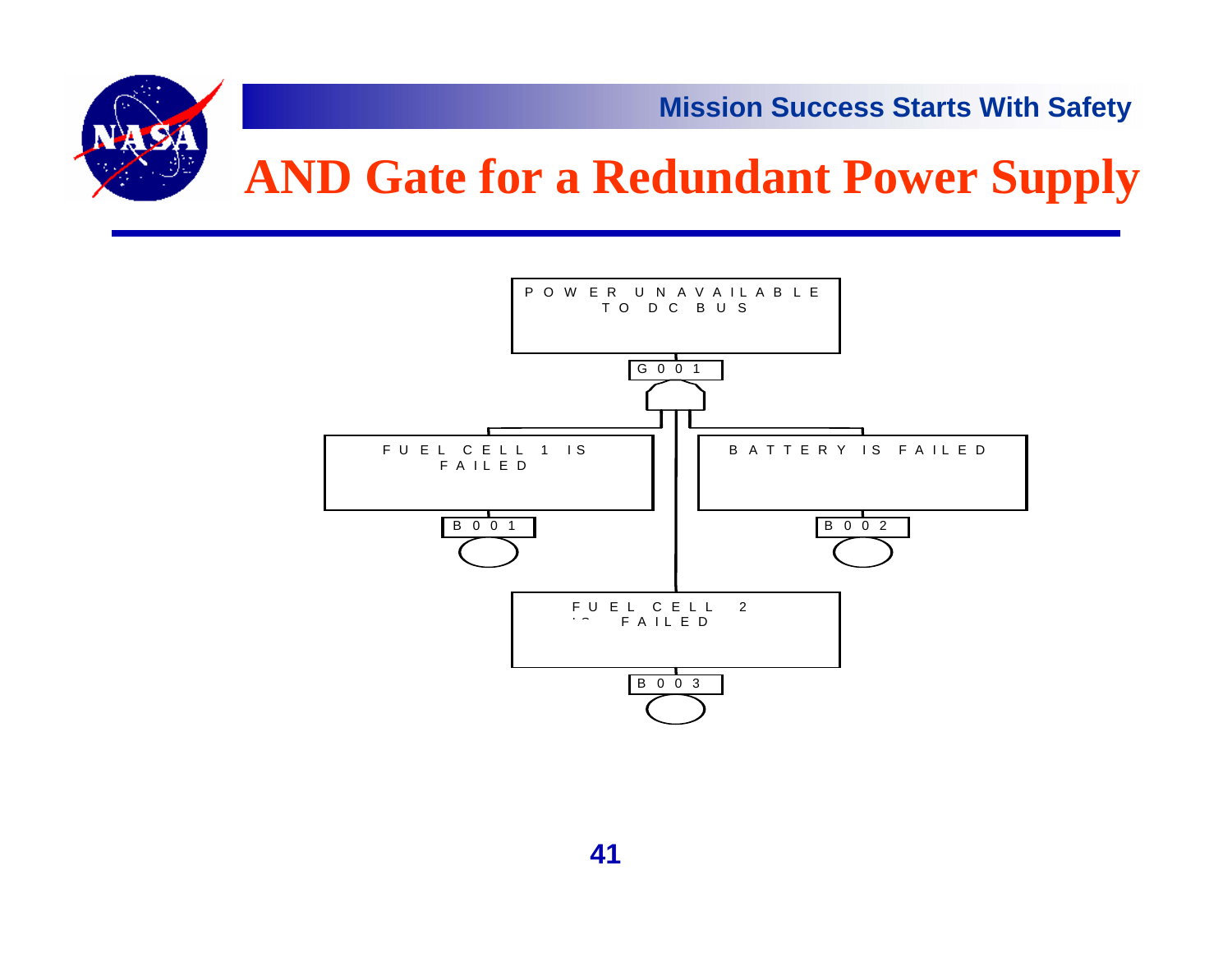#### **Summary of OR and AND Gates**

A QA

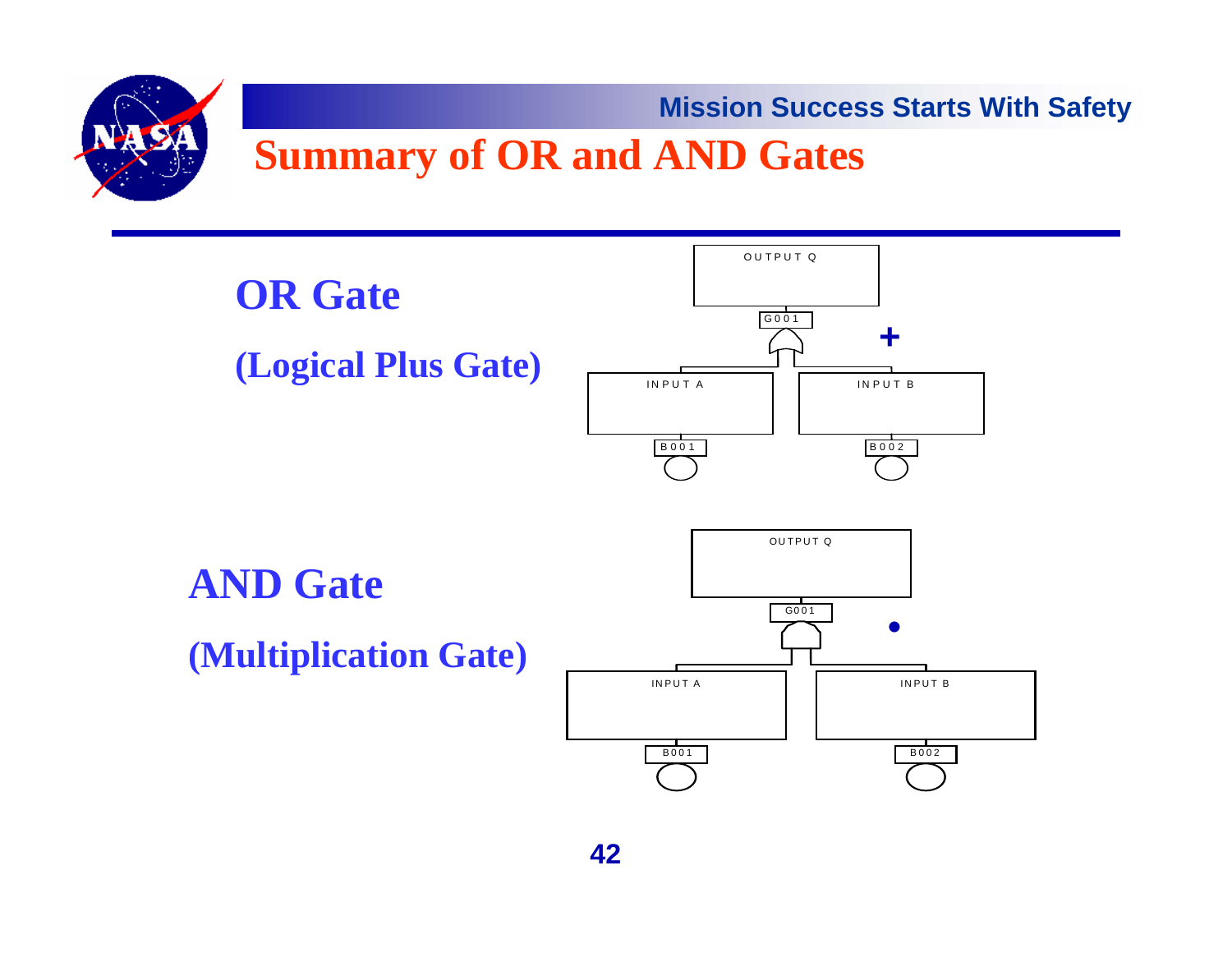

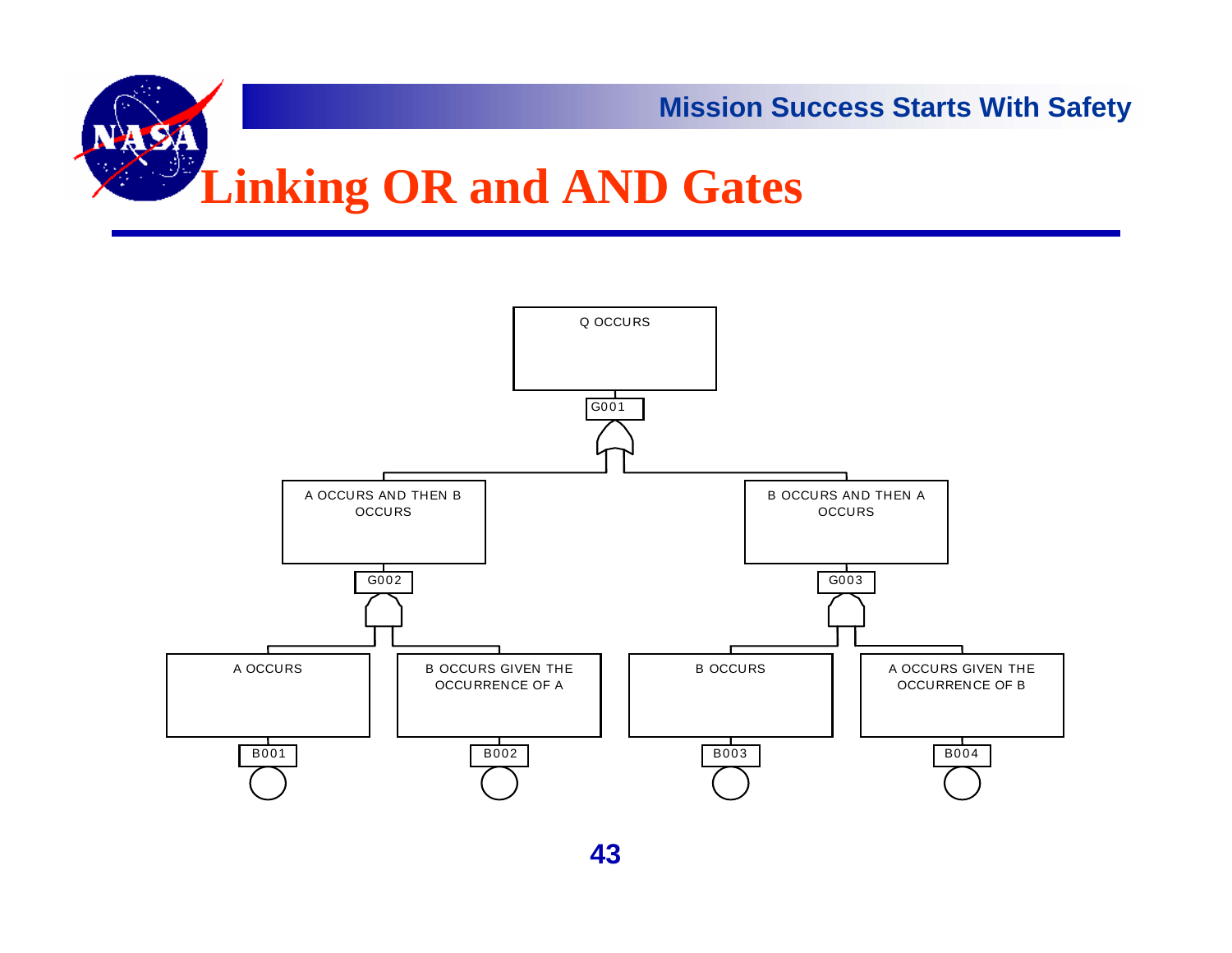

## **Terminating Events in a Fault Tree**

- • **The terminating events of a fault tree identify where the FTA stops**
- **Two fundamental terminating events are the basic event and the undeveloped event**
- **The basic event represents the lowest level event (cause) resolved in the fault tree**
- $\bullet$  **The undeveloped event represents an event which is not further developed for causes**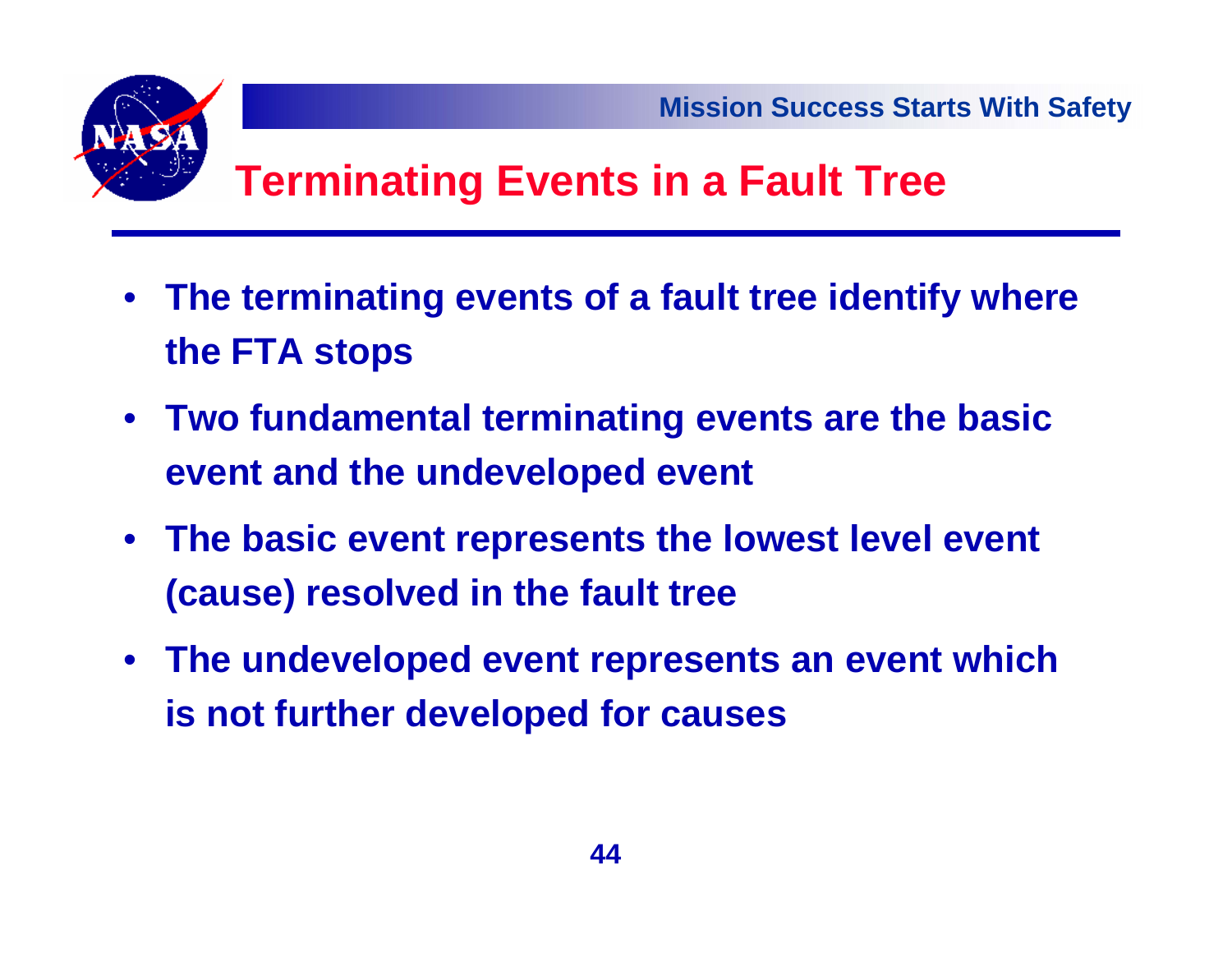### **Expanded Types of Terminating Events**

- **Basic Causal Event treated as a primary cause with no further resolution**
	- **Condition Event - defines a condition which needs to exist**
		- **Undeveloped Event not further developed**
		- **House Event an event expected to occur. Sometimes used as a switch of True or False**

**Transfer Symbol- transfer out of a gate or into a gate**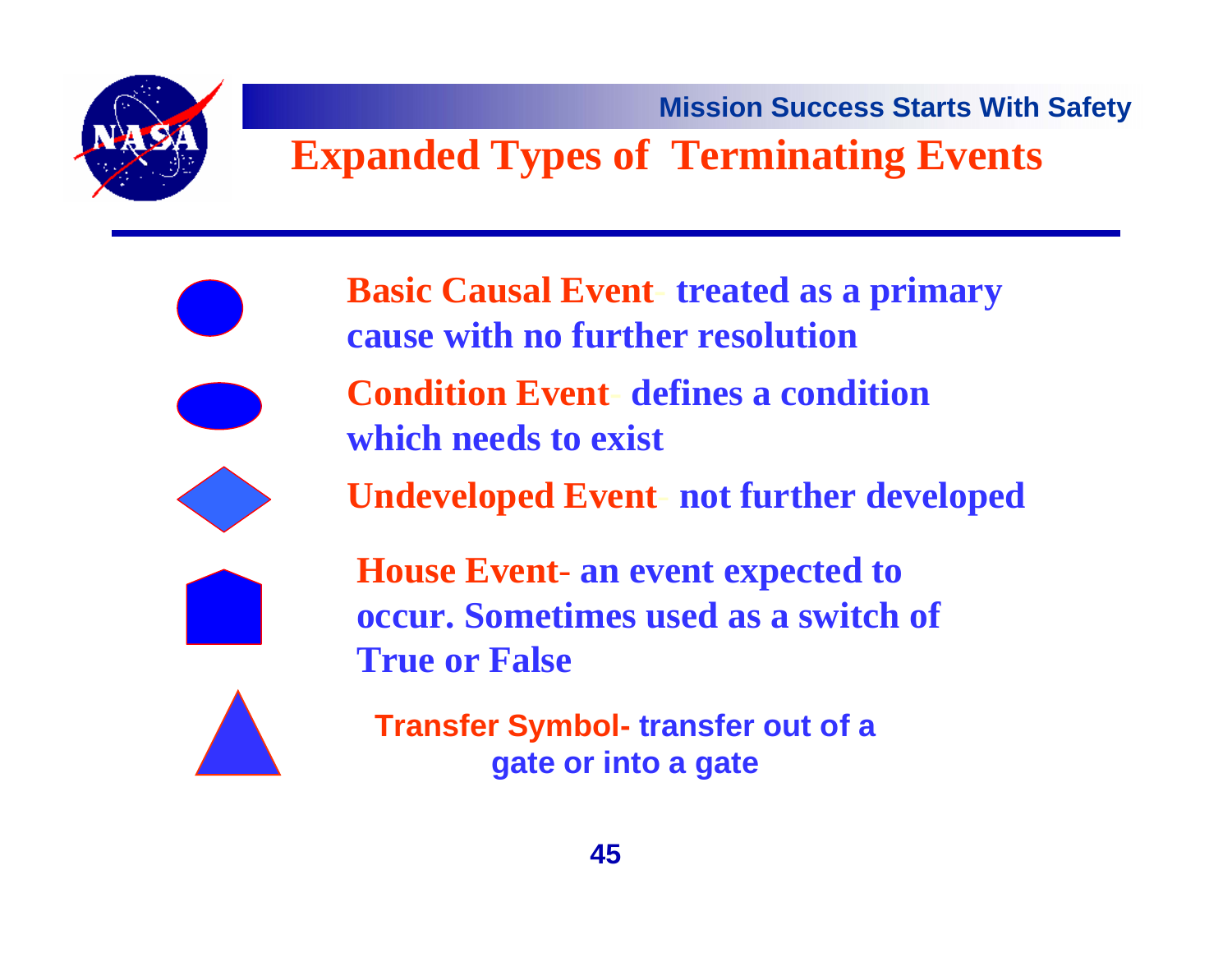

#### **Extended Gate Symbols**

#### PRIMARY FVENT SYMBOLS



**46**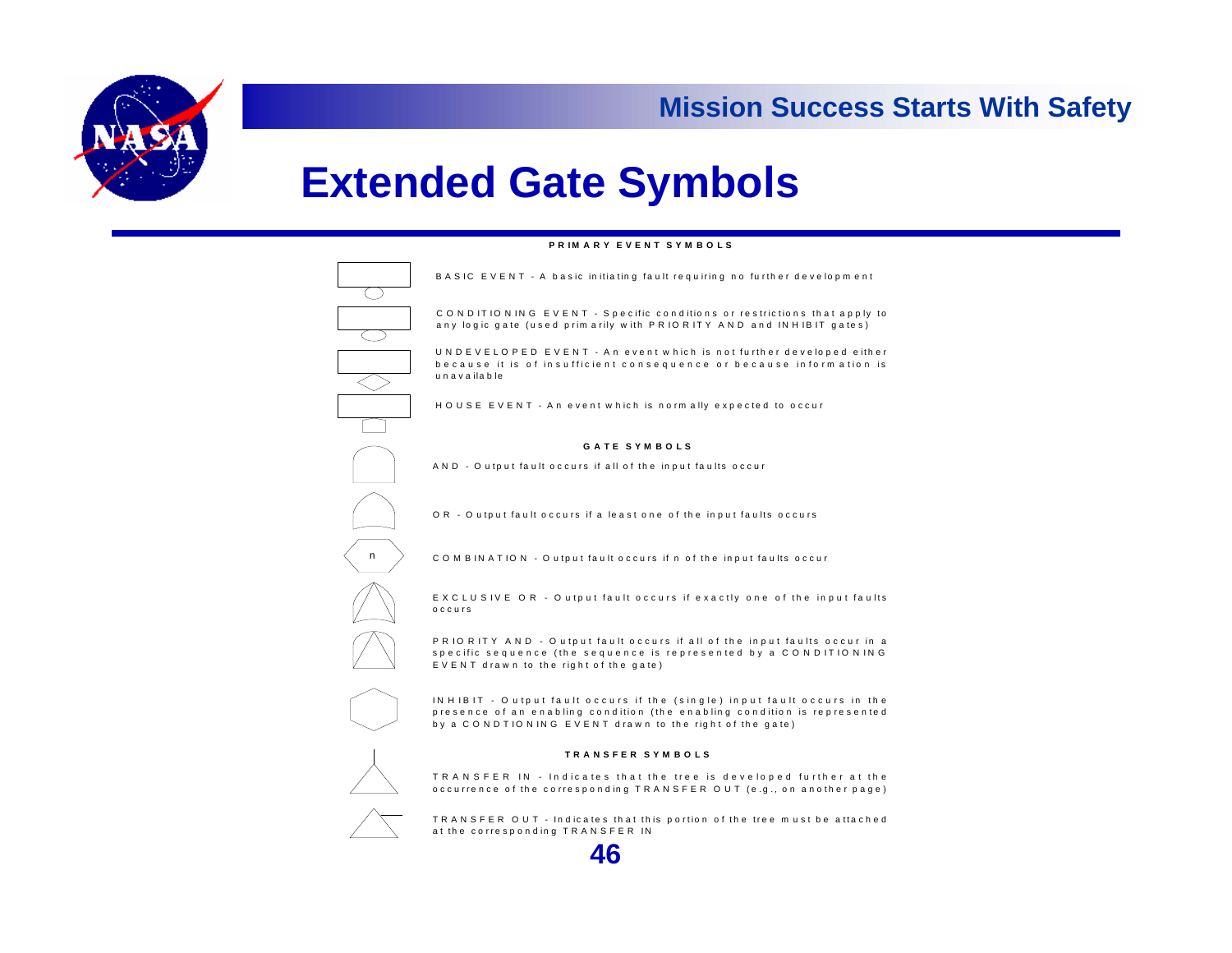

#### **Illustration of the Inhibit Gate**

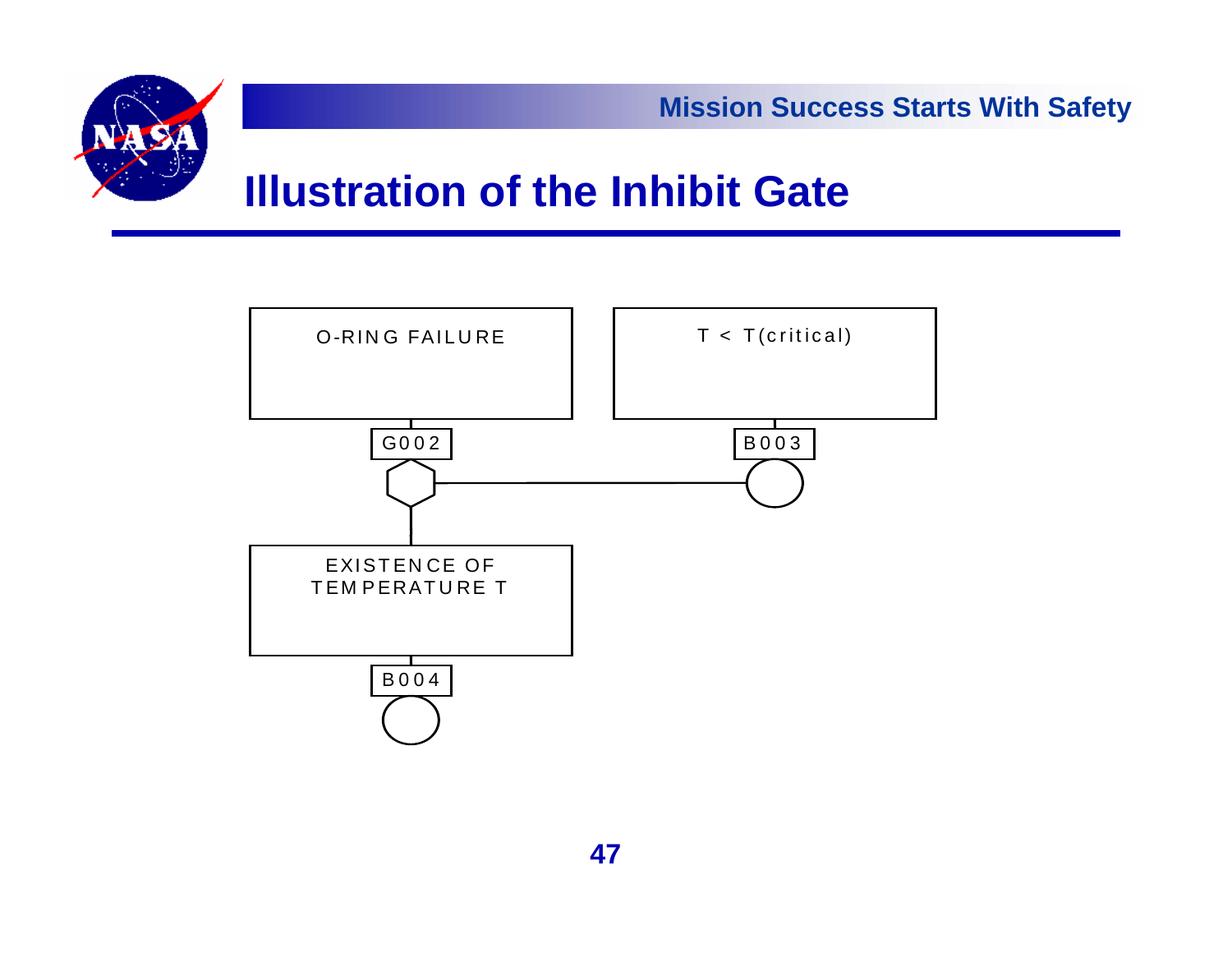

#### **Transfer Gates**

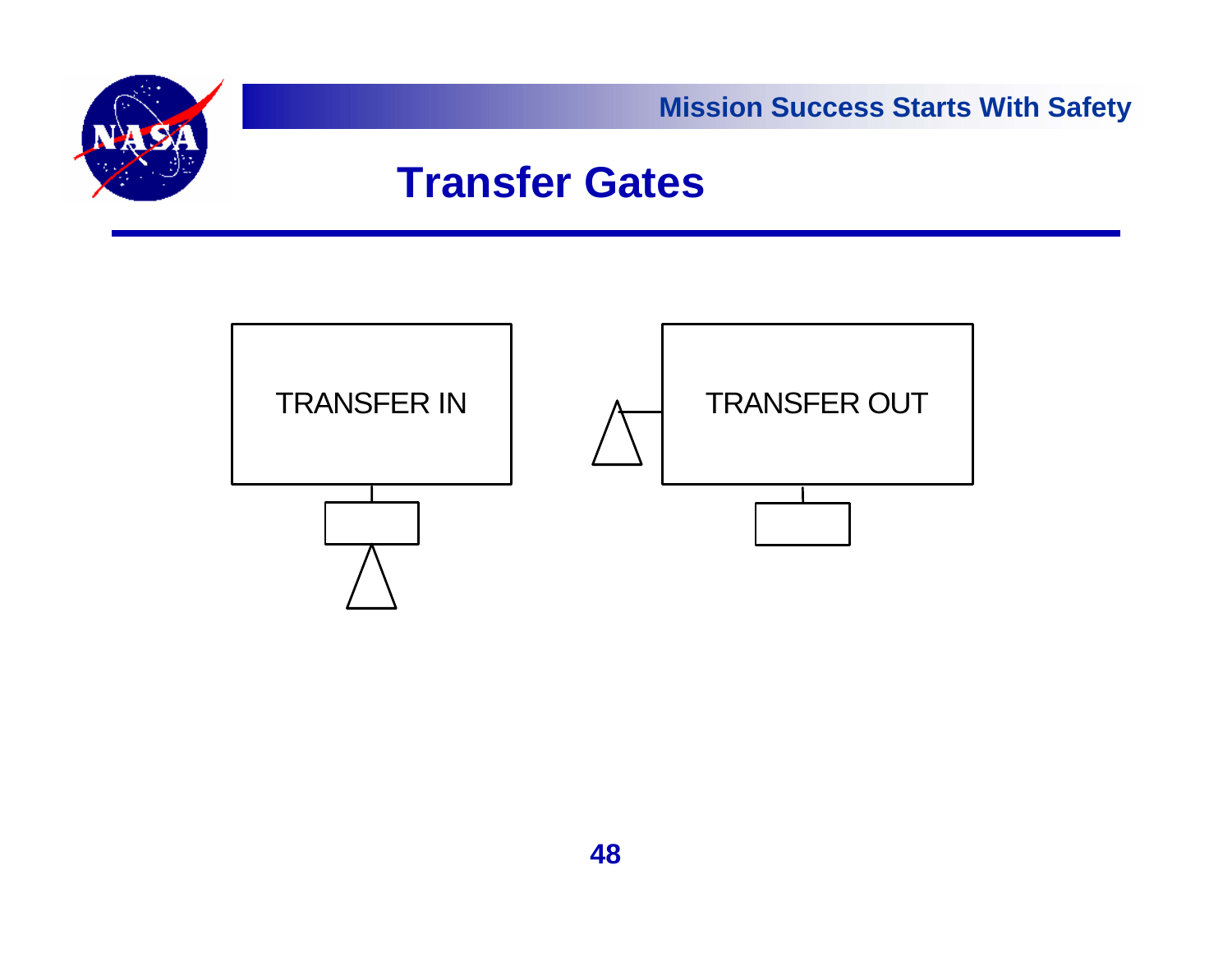# **Review Questions**

- **1. What is a FT constructed as part of the resolution process?**
- **2. What is the basic paradigm of FTA?**
- **3. Can the top event be a system success?**
- **4. Can any relation be expressed by AND and OR gates?**
- **5. Can the FT be terminated at events more general than basic component failures?**
- **6. Can a FT be developed to a level below a basic component level, e.g. to a piecepart level?**
- **7. Can an intermediate or basic event in the fault tree consist of non-failure of a component?**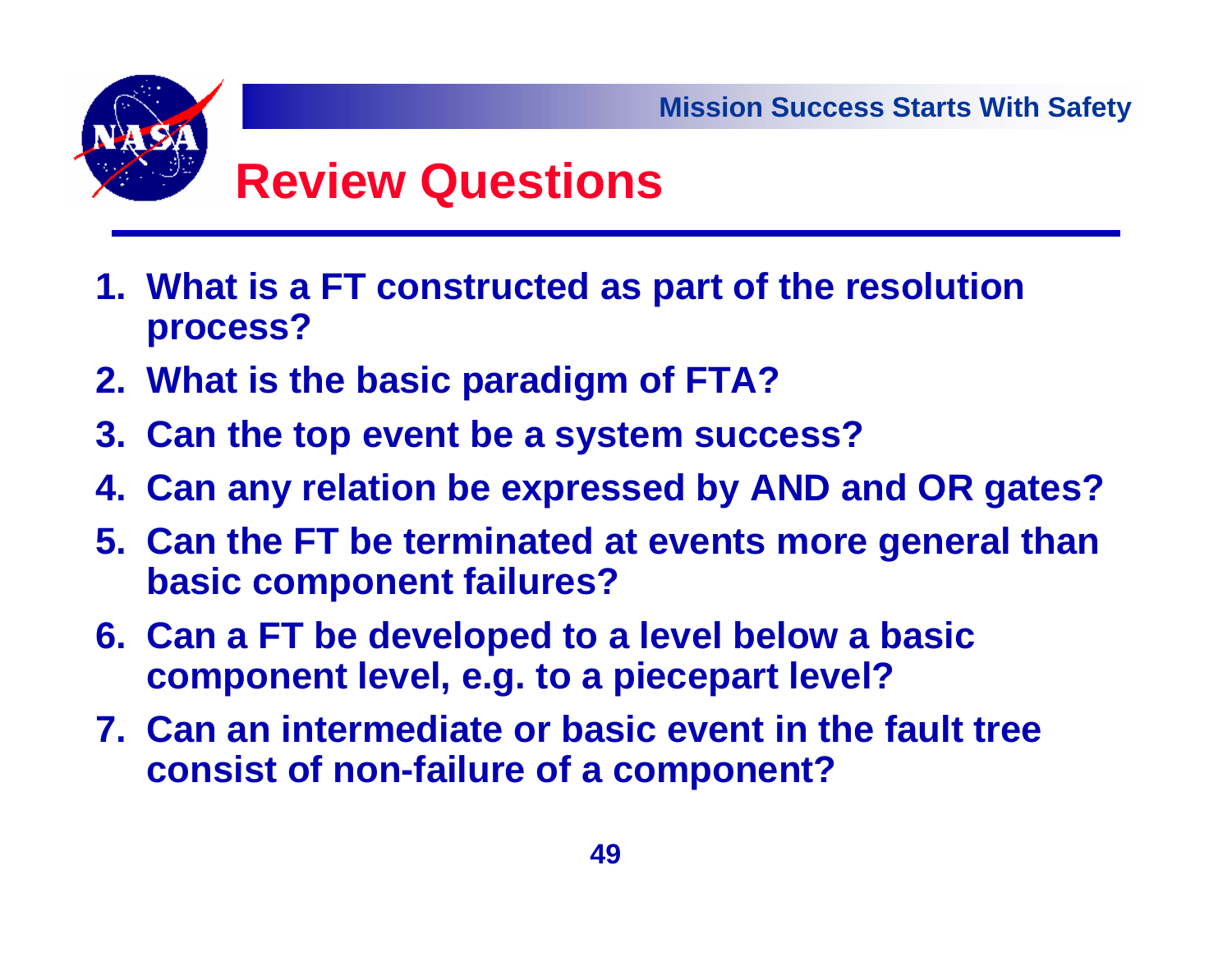

## **Developing the Fault Tree**

- **1. Define the top event as a rectangle**
- **2. Determine the immediate necessary and sufficient events which result in the top event**
- **3. Draw the appropriate gate to describe the logic for the intermediate events resulting in the top event**
- **4. Treat each intermediate event as an intermediate level top event**
- **5. Determine the immediate, necessary and sufficient causes for each intermediate event**
- **6. Determine the appropriate gate and continue the process**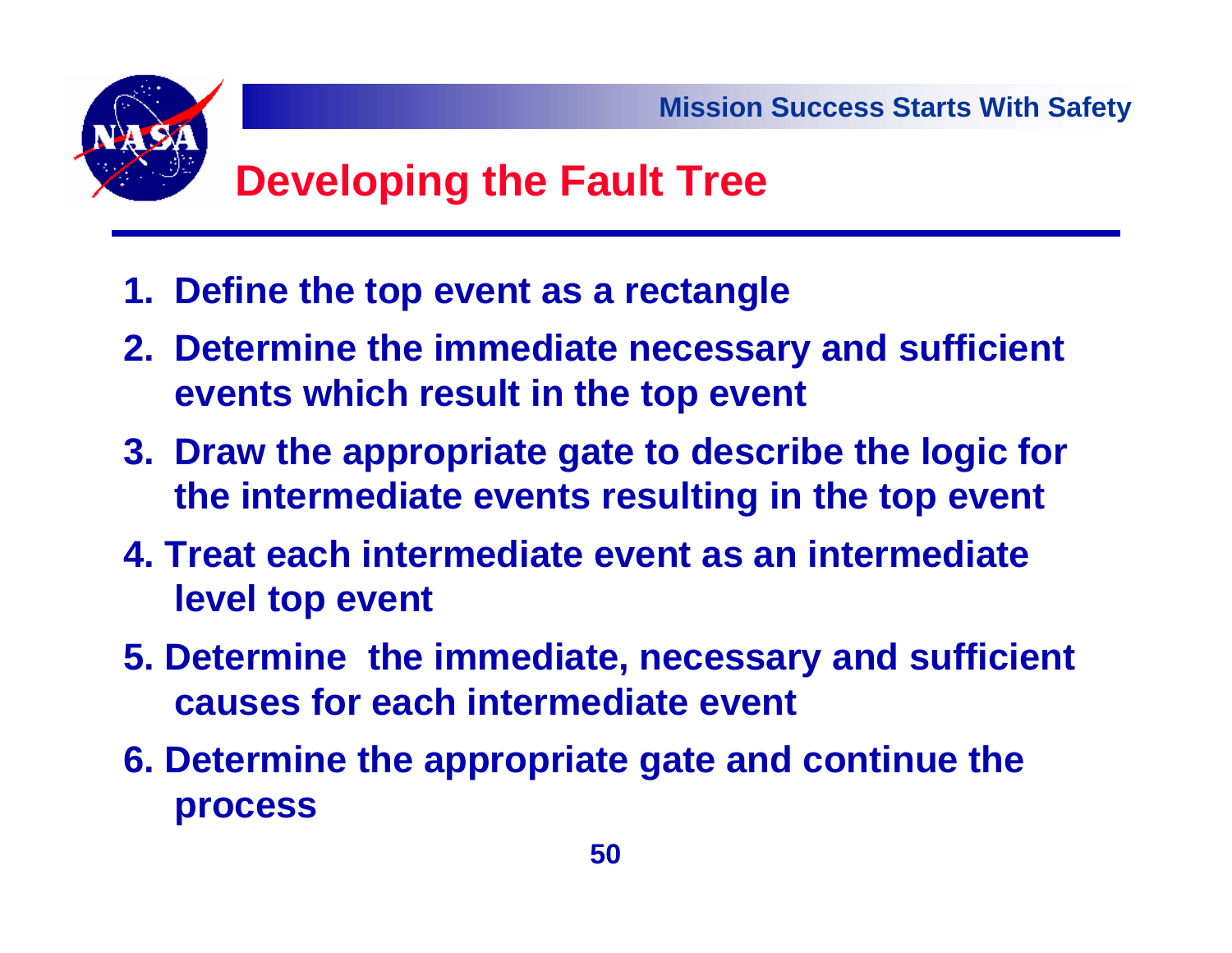

### **Advise in Developing the Fault Tree**

- • **The system being analyzed for the undesired event needs to be studied and understood before the fault tree is constructed**
- **If an electrical or hydraulic system is being analyzed, the fault tree is constructed by tracing the causes upstream in the circuit to the basic causes**
- $\bullet$  **For a generalized network or flow, the fault tree is similarly constructed by upstream tracing of the causes**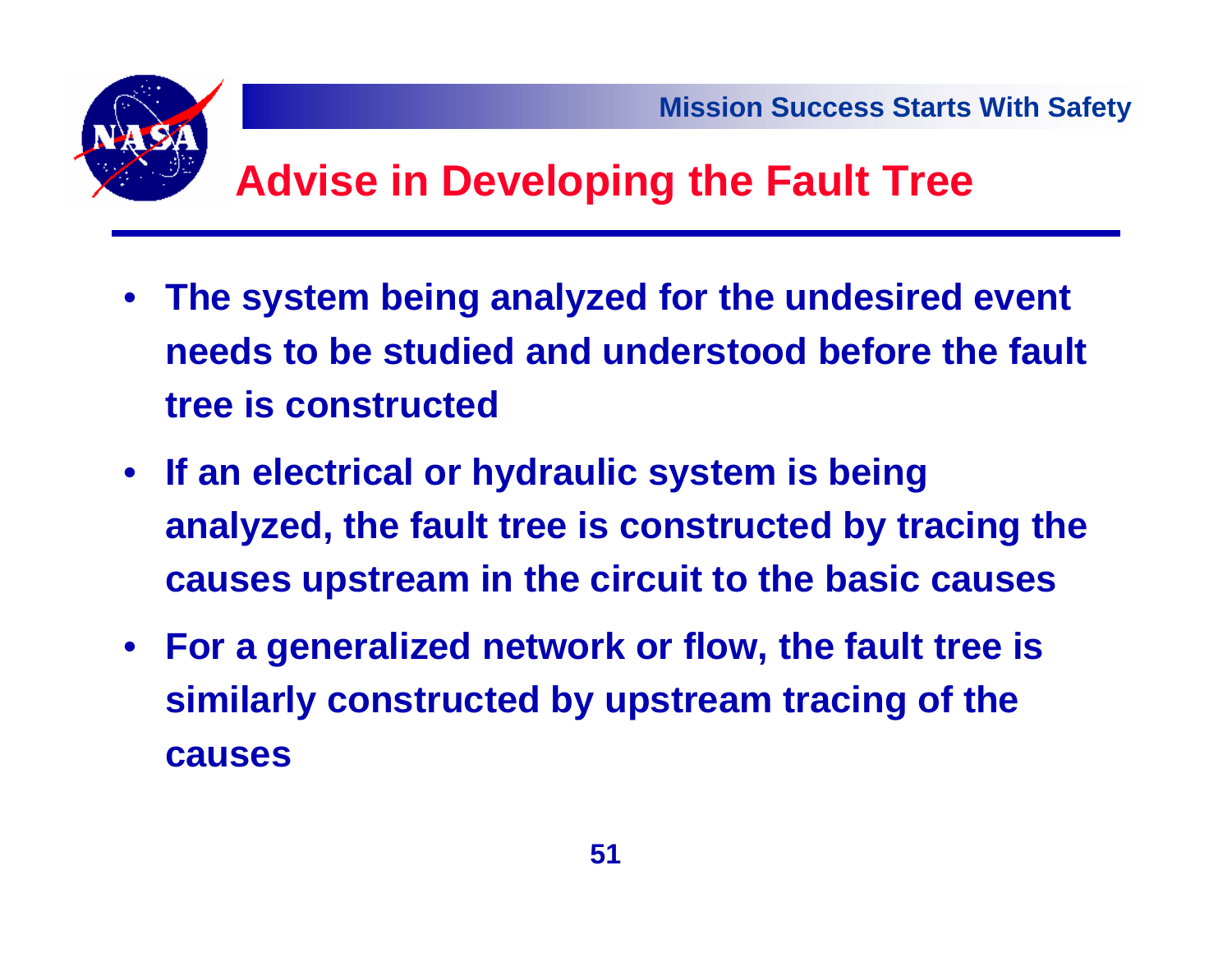**Mission Success Starts With Safety Remember the Four Key Attributes of a Fault Tree**

- **Top Event- What specific event is being analyzed?**
- **Boundary- What is inside and outside the analysis?**
- **Resolution- What are the primary causes to be resolved to?**
- **Initial State- What is assumed for the initial conditions and states?**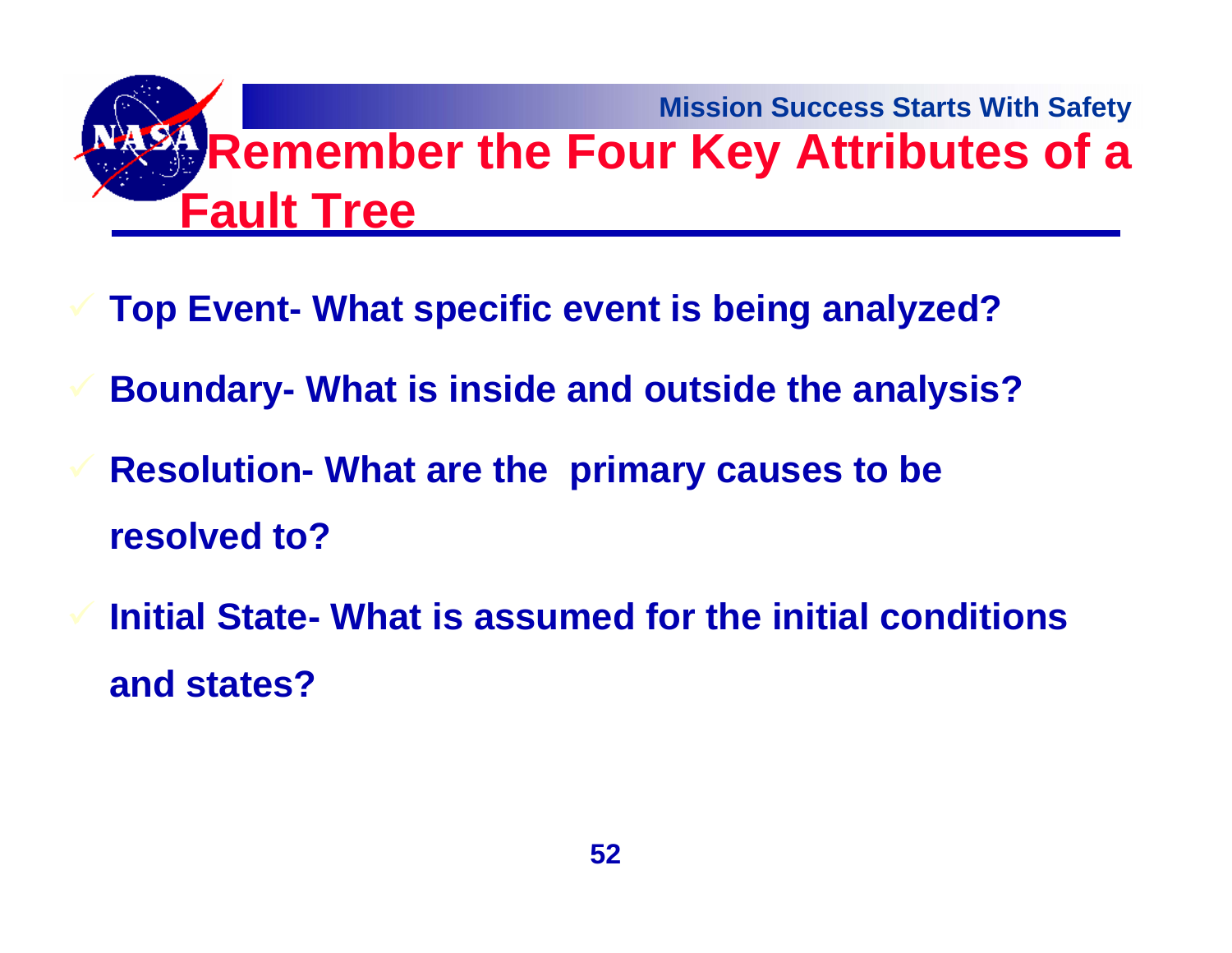#### **Defining the Boundary and Resolution of the Fault Tree**

- **The** *boundary* **defines what is** *inside* **the analysis and what is** *outside* **the analysis**
- **The** *resolution* **defines the** *basic causes* **to be resolved**
- **The** *boundary* **defines the interfaces to be included or excluded**
- **The** *resolution* **defines what** *types of events* **are modeled**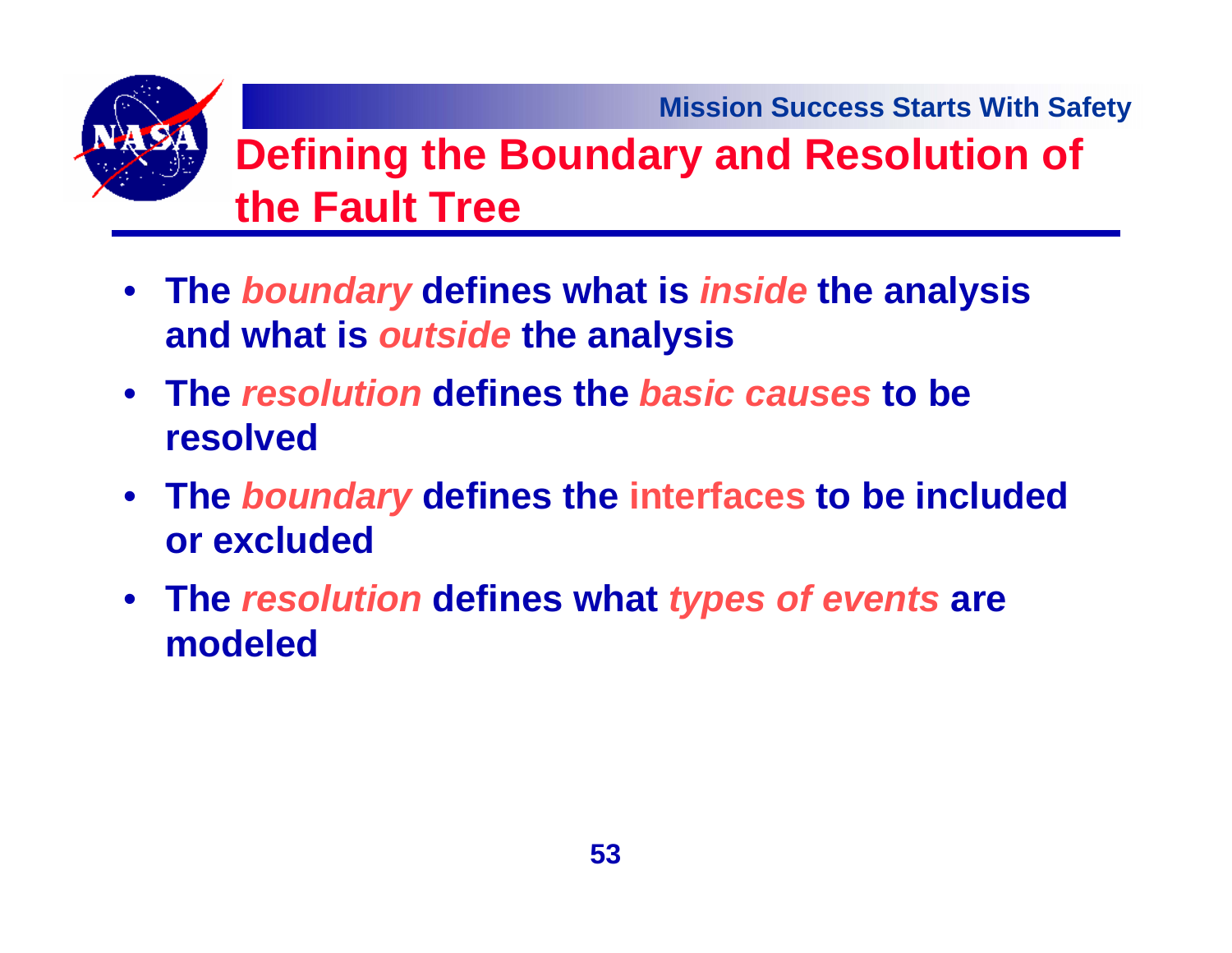## **Examples of Boundary Definitions**

- $\bullet$  **All components shown in a system schematic with detailed system specifications**
- **All major systems identified to comprise an enterprise with detailed system descriptions and their interfaces**
- **The individual steps defined in a process with the detailed process description**
- **The individual processes involved in transforming given inputs into a finished product with detailed descriptions**
- **A software description including coding, flow charts, and detailed descriptions**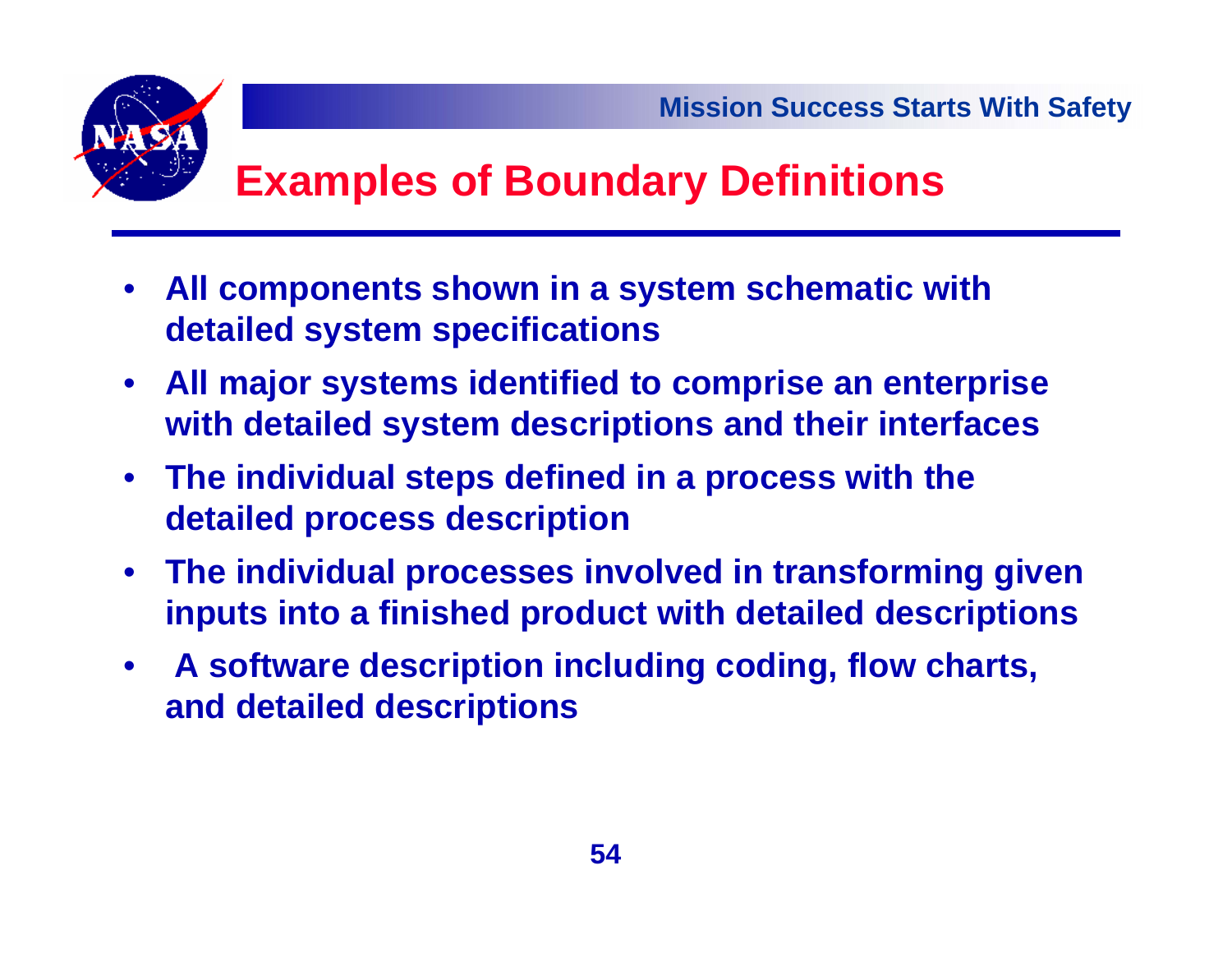### **Examples of Resolution Definitions**

- $\bullet$  **Resolve basic causes to major components in the system with descriptions of the the included components**
- **Resolve basic causes to individual tasks in a process with specific listing of the tasks to be included**
- **Resolve basic causes to major system components, including interfaces among the systems, with detailed descriptions of the components and interfaces**
- **Resolve the basic causes of software failure to the individual statements in the software program**
- **Resolve basic causes to major components in the system but do not include interfaces to the system**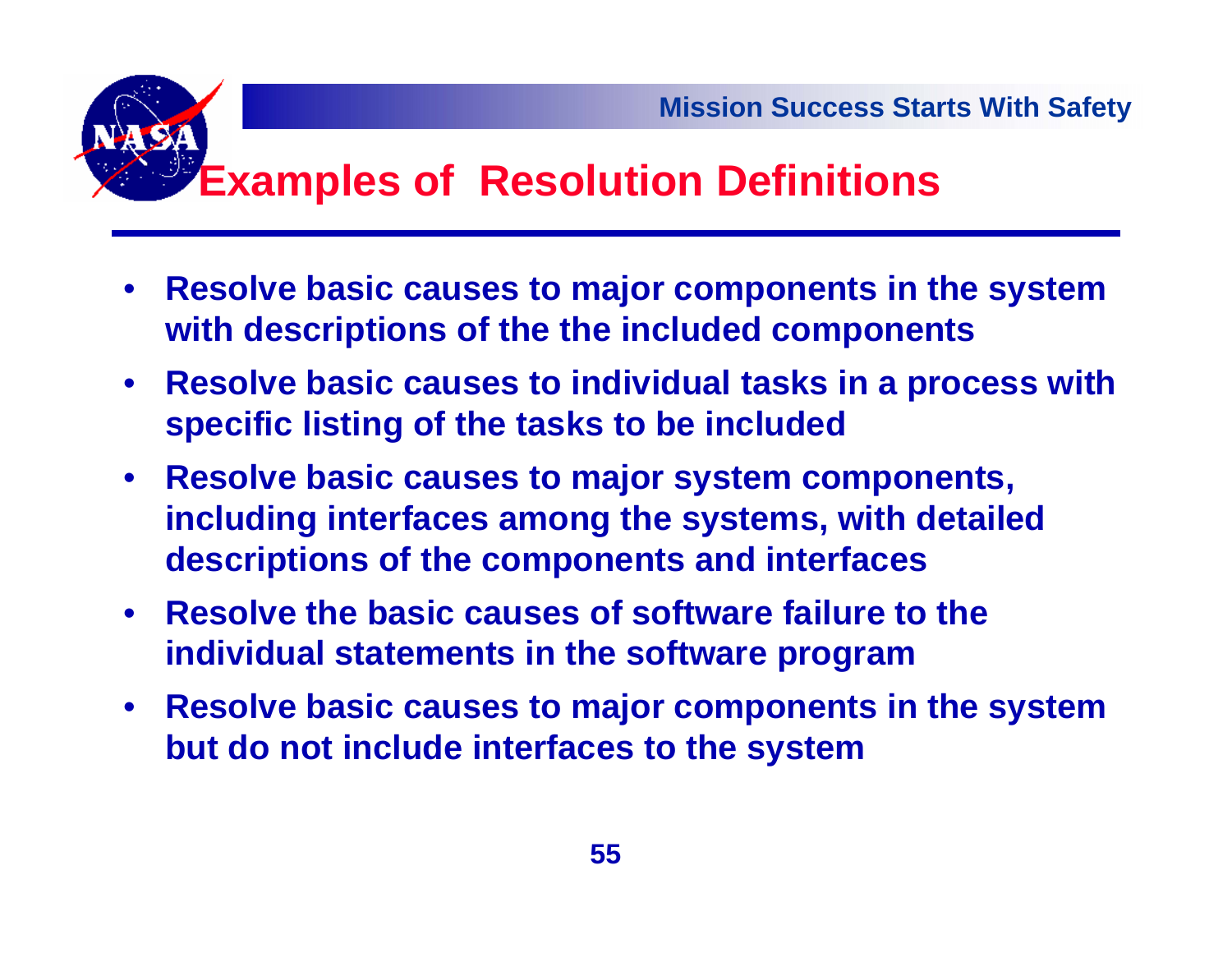

#### **The Initial State for the Fault Tree**

- $\bullet$  **The initial state for the FTA defines the initial states of components, initial conditions, and initial inputs assumed**
- $\bullet$  **The initial states for the components involve what components are assumed to be initially operational**
- $\bullet$  **The initial state can also involve the past history description of the component**
- $\bullet$  **Initial conditions include assumed environments and operational conditions**
- $\bullet$  **Initial inputs include assumed initial commands, assumed failures existing, and assumed events that have occurred**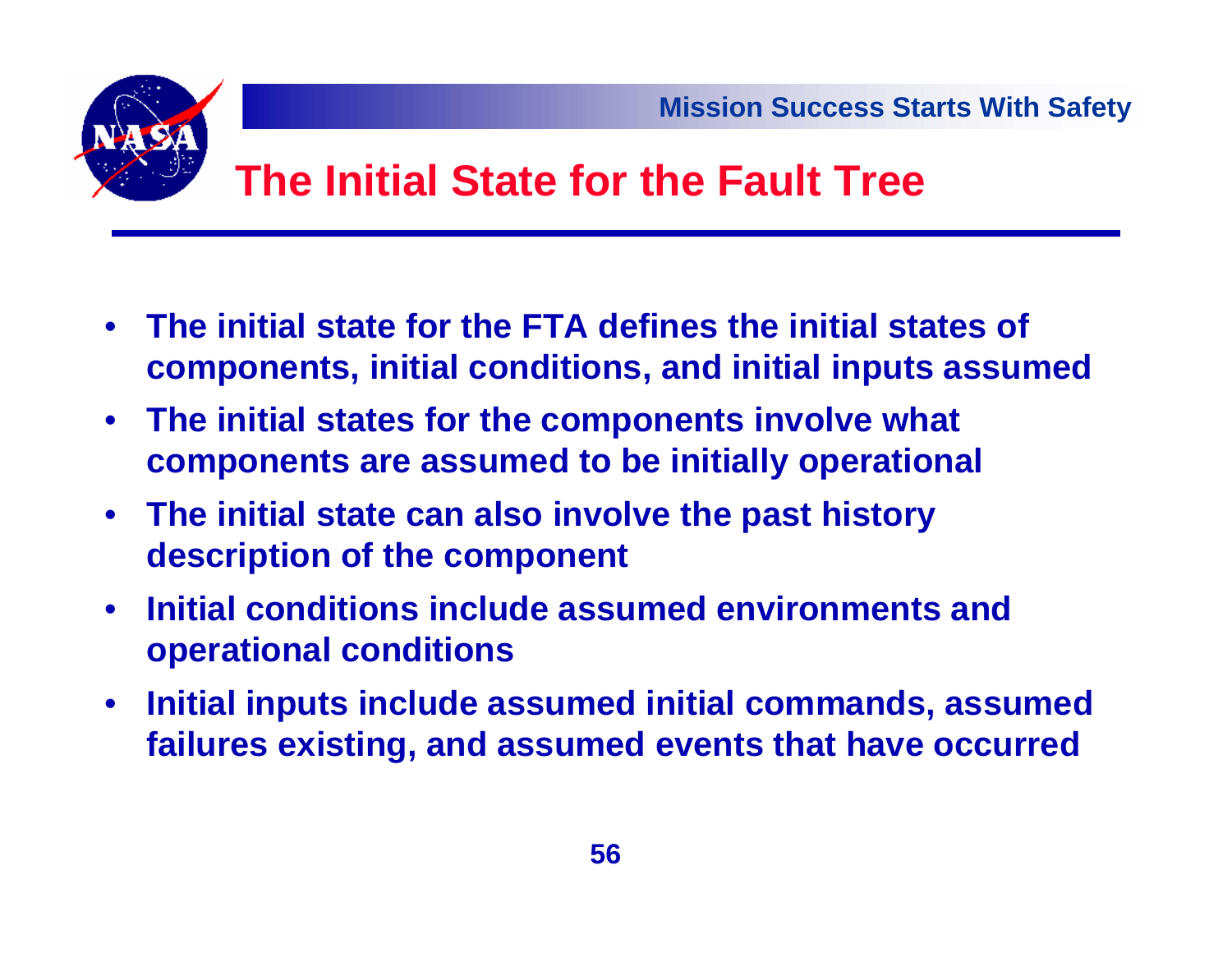**Mission Success Starts With Safety A Fault Tree Distinguishes Faults Versus Failures** 

- **The intermediate events in a fault tree are called faults**
- **The basic events, or primary events, are called failures if they represent failures of components**
- **It is important is to clearly define each event as a fault or failure so it can be further resolved or be identified as a basic cause**

**Write the statements that are entered in the event boxes as faults; state precisely what the fault is and the conditions under which it occurs. Do not mix successes with faults.**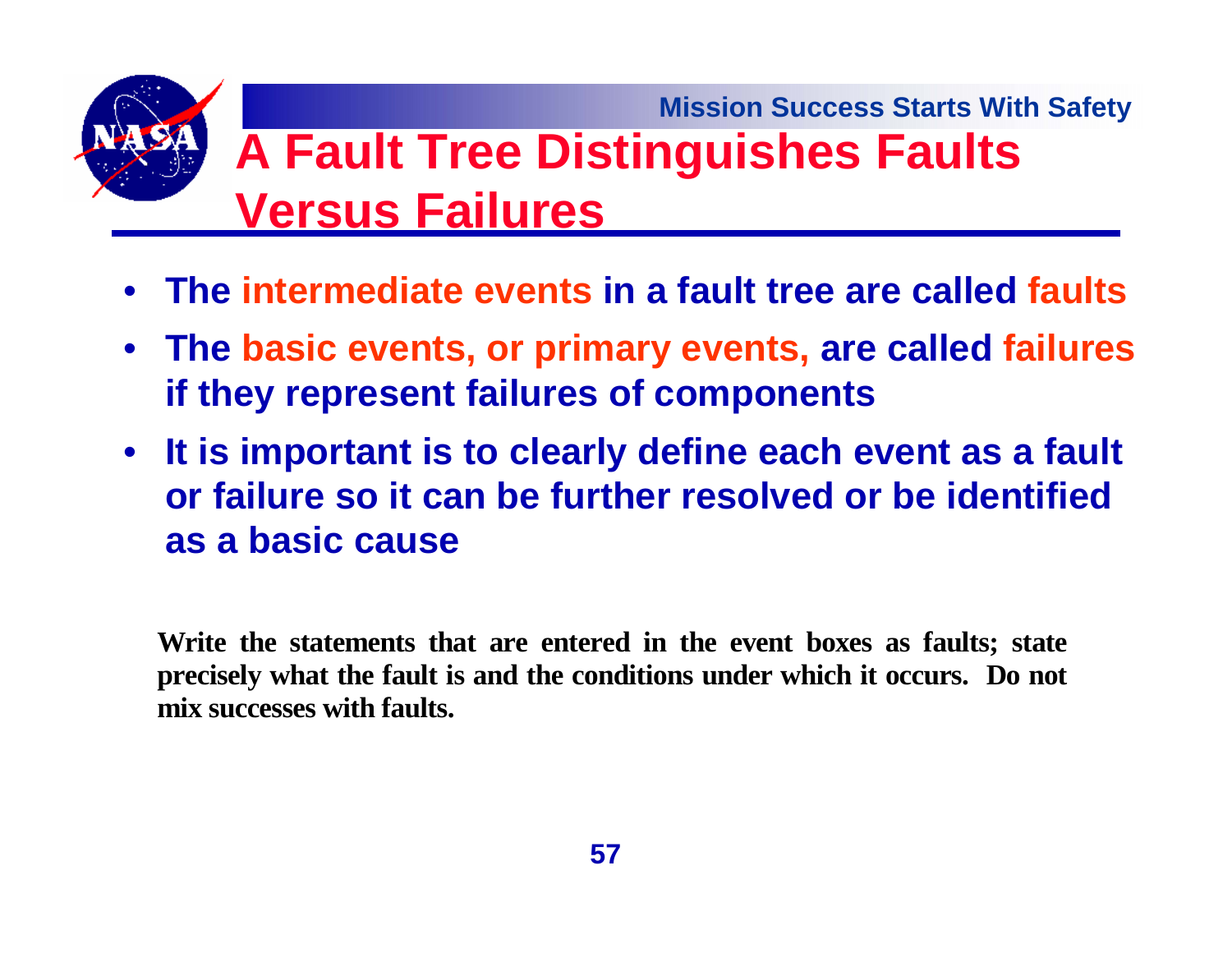#### **A Fault Tree Distinguishes a Component Fault From System Fault**

- **For each event, ask the question whether the fault is a state of component fault or a state of system fault.**
- **The answer determines the type of gate to construct**

**If the answer to the question, "Is this fault a component failure?" is "Yes," classify the event as a "state of component fault." If the answer is "No," classify the event as a "state of system fault."**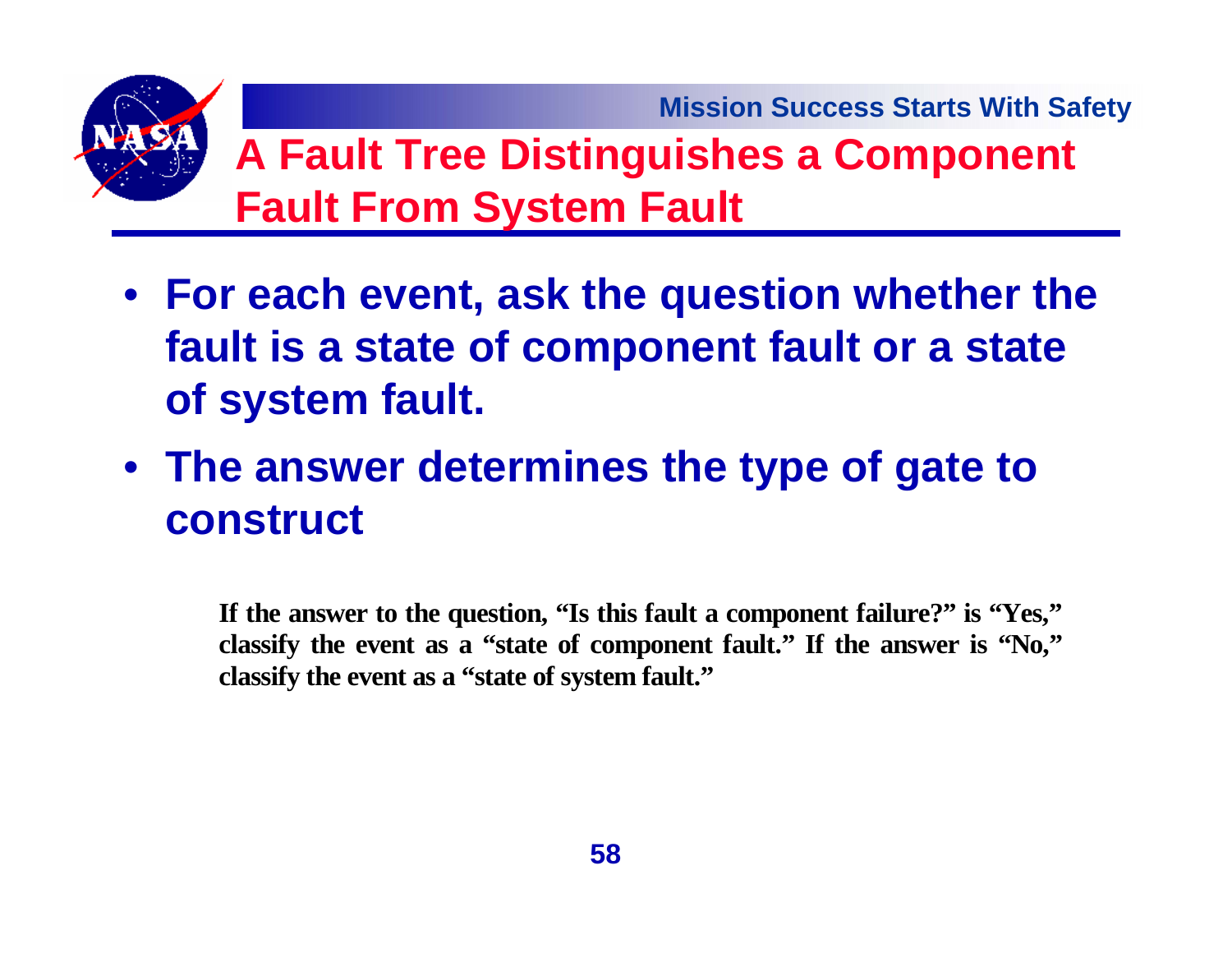#### **Component Fault Versus System Fault (Continued)**

- **For a state of component fault the component has received the proper command**
- **For a state of system fault the proper command may have not been received or an improper command may have been received**
- **The event description needs to clearly define the conditions to differentiate these different faults**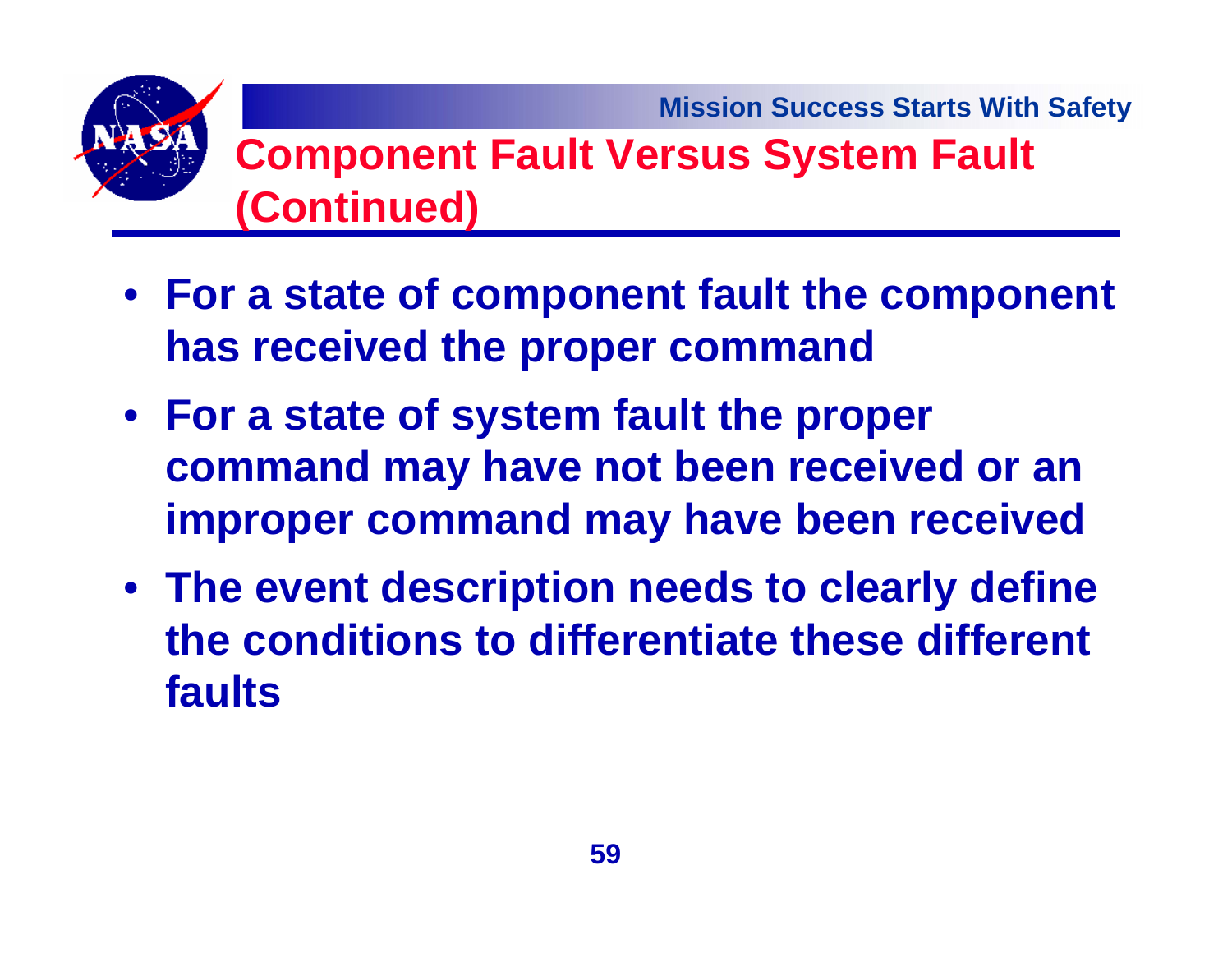#### **Gates for Component Versus System Faults**

- **For a state of component fault use an OR gate if the fault is not a failure (basic event)**
- **For a state of system fault the gate depends on the event description**

If the fault event is classified as "state of component," add an OR-gate below the event and look for primar y, secondar y and command failure modes. If the fault event is classified as "state of system," look for the minimum necessar y and sufficient immediate cause or causes. A "state of system" fault event may require an AND-gate, an OR-gate, an INHIBIT-gate, or possibl y no gate at all. As a general rule, when energy ori ginates from a point outside the component, the event may be classified as "state of system."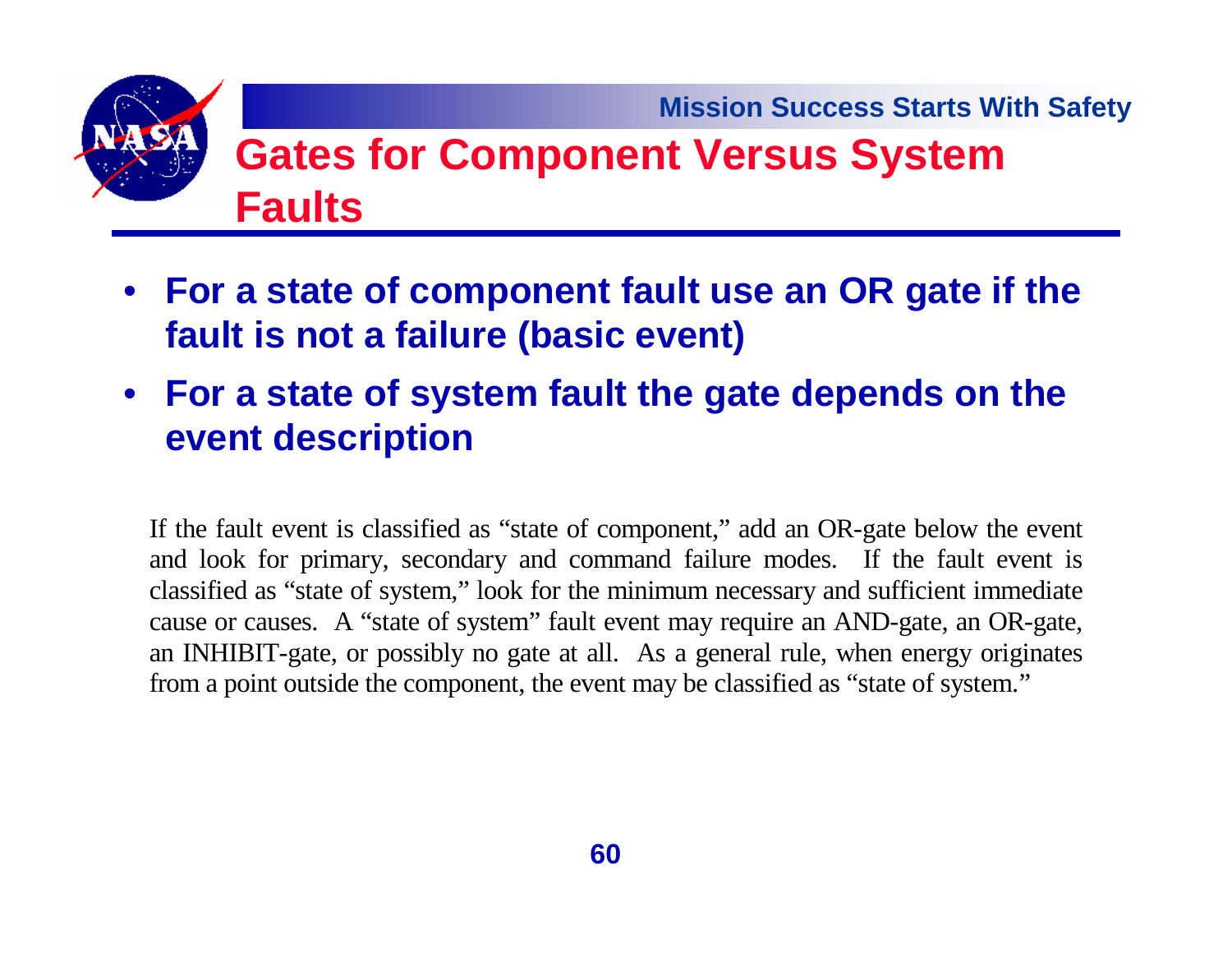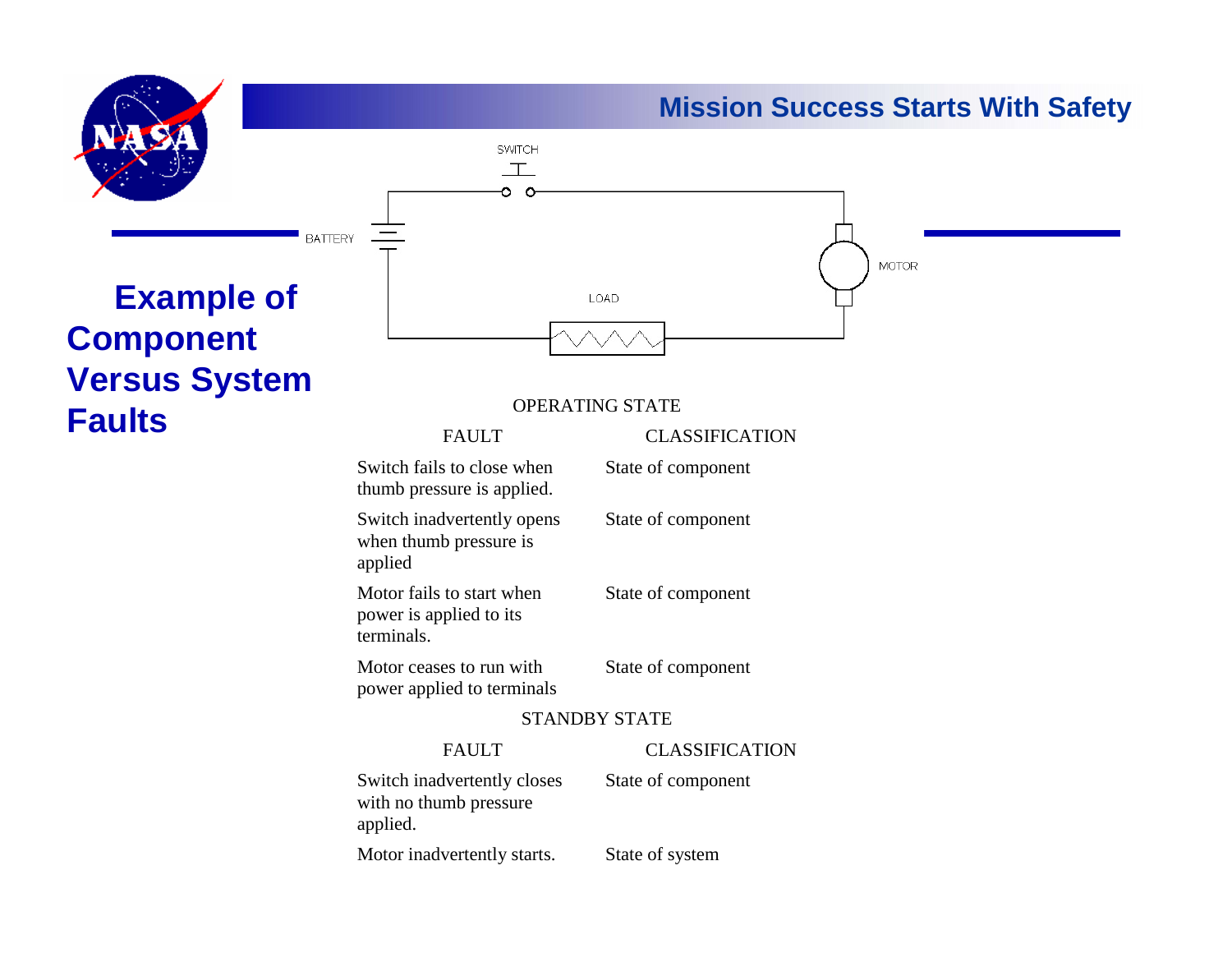



## **Primary Failure Versus Secondary Failure**

- **A failure can be further resolved into a primary failure OR secondary failure**
- **A primary failure is a failure within design environments**
- **A secondary failure is a failure outside design environments**
- **Usually secondary failures are not included unless abnormal conditions are modeled**
- **If secondary failures are included then the secondary failure is resolved into the abnormal condition existing AND the failure occurring**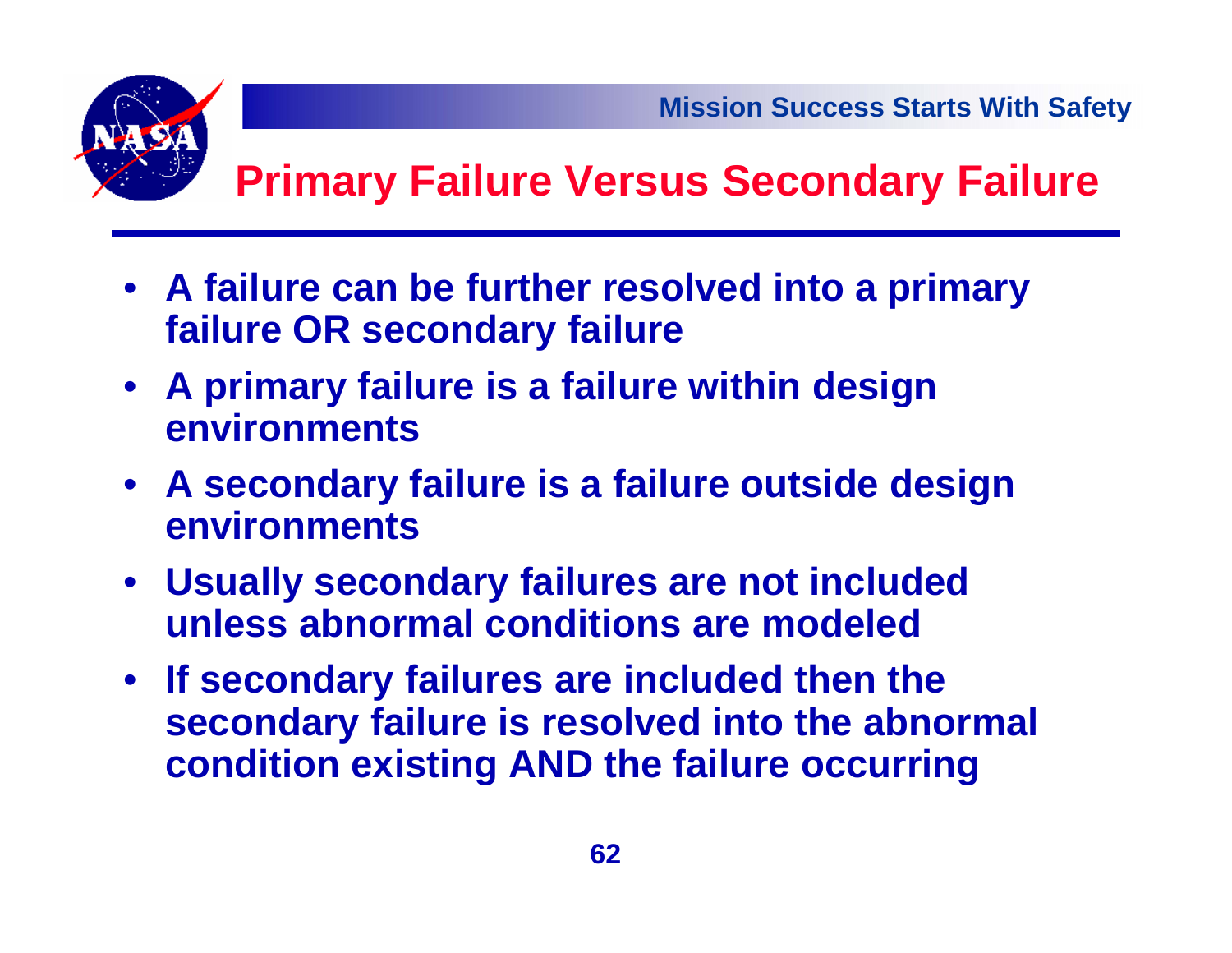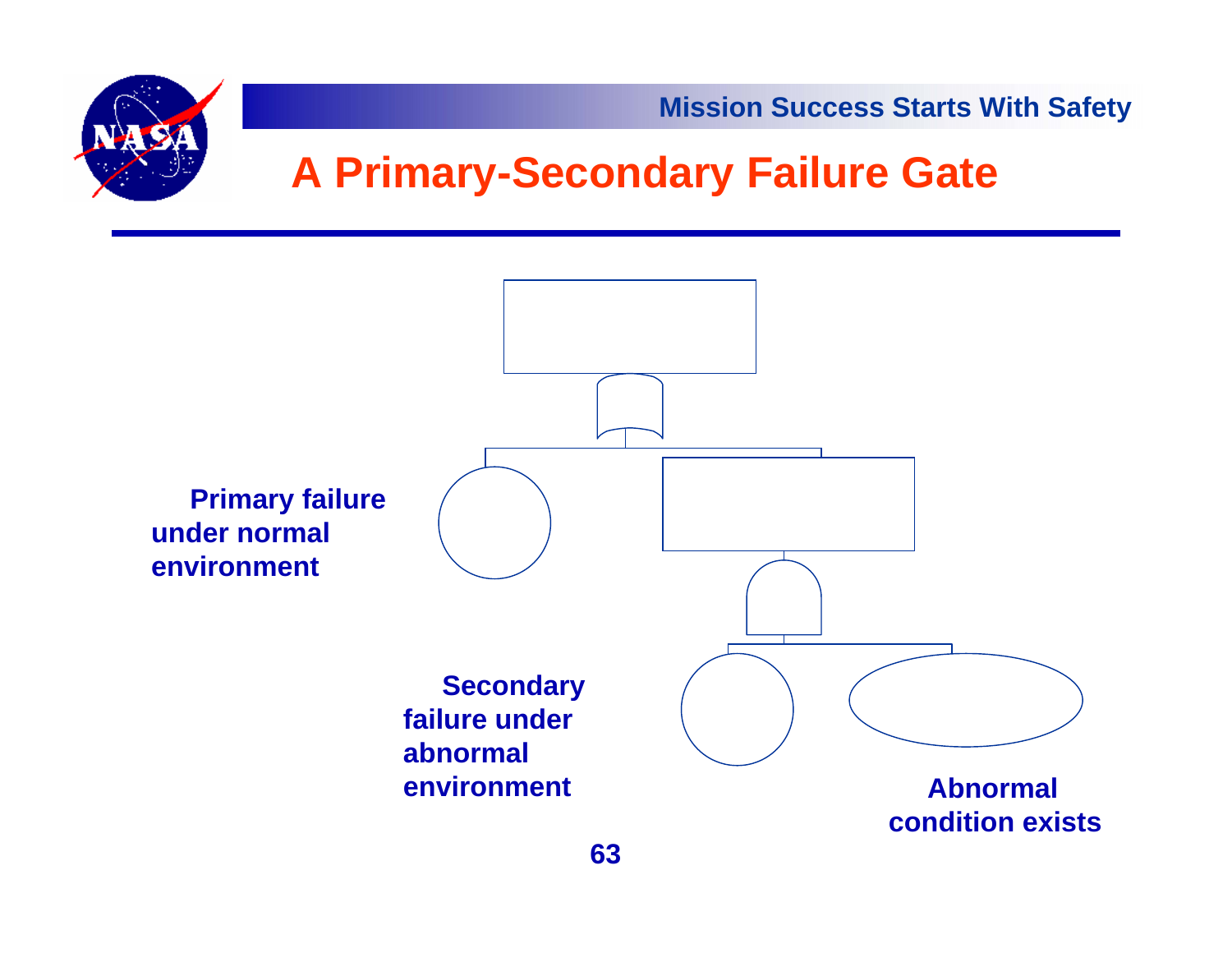

## **Secondary Failure Modeling Guidelines**

- • **Include a secondary failure when an abnormal environment is of specific focus**
- **Include a secondary failure when an abnormal environment can have a non-negligible probability of existing**
- **Otherwise, as a general rule, do not include secondary failures in the fault tree since they can greatly compound the complexity of the fault tree**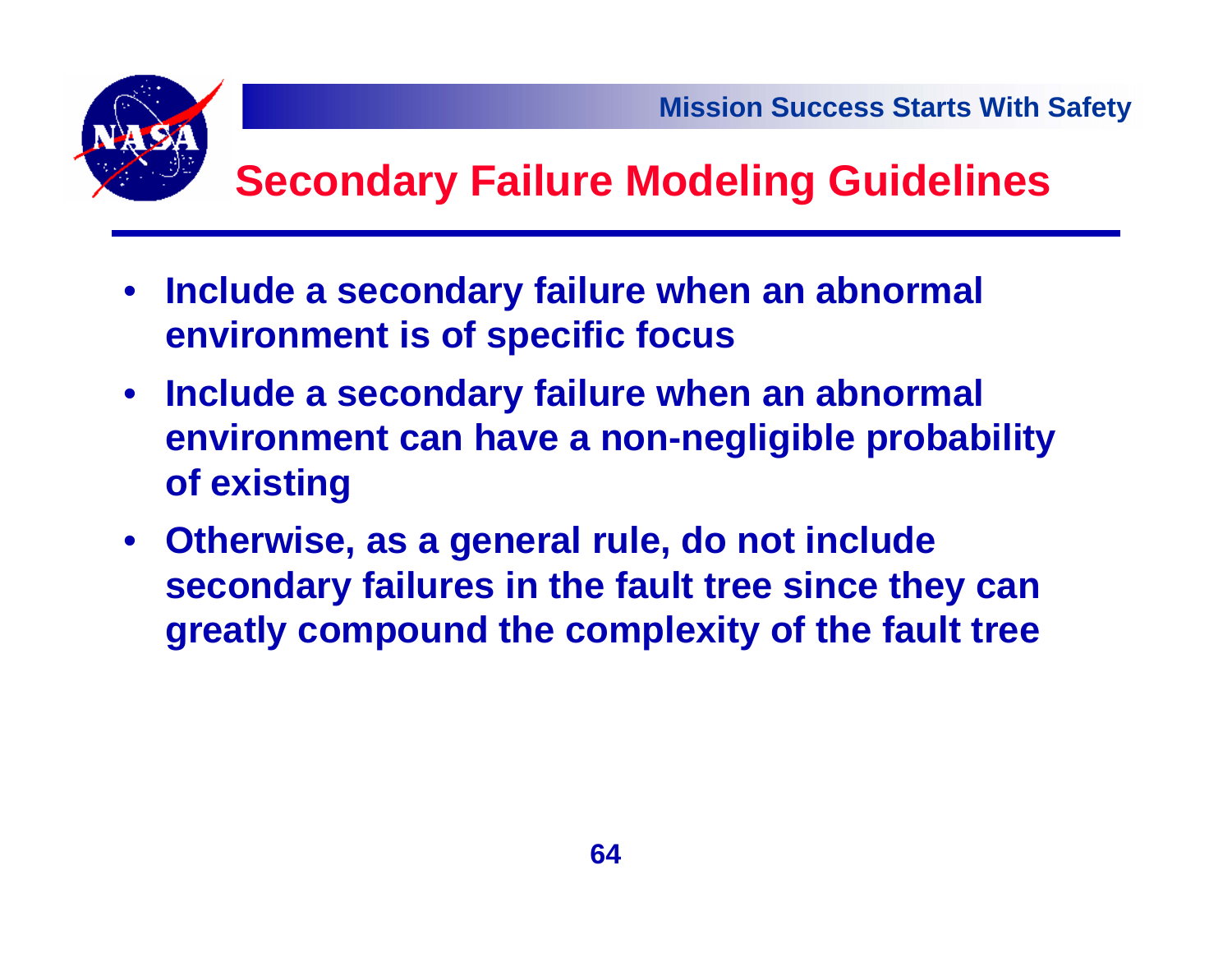

- • **Do not assume abnormal conditions will occur to prevent a fault from propagating**
- • **In particular, do not assume a failure of another component will occur to prevent a fault from propagating**

•**If the normal functioning of a component propagates a fault sequence, then** •**it is assumed that the component functions normally.**•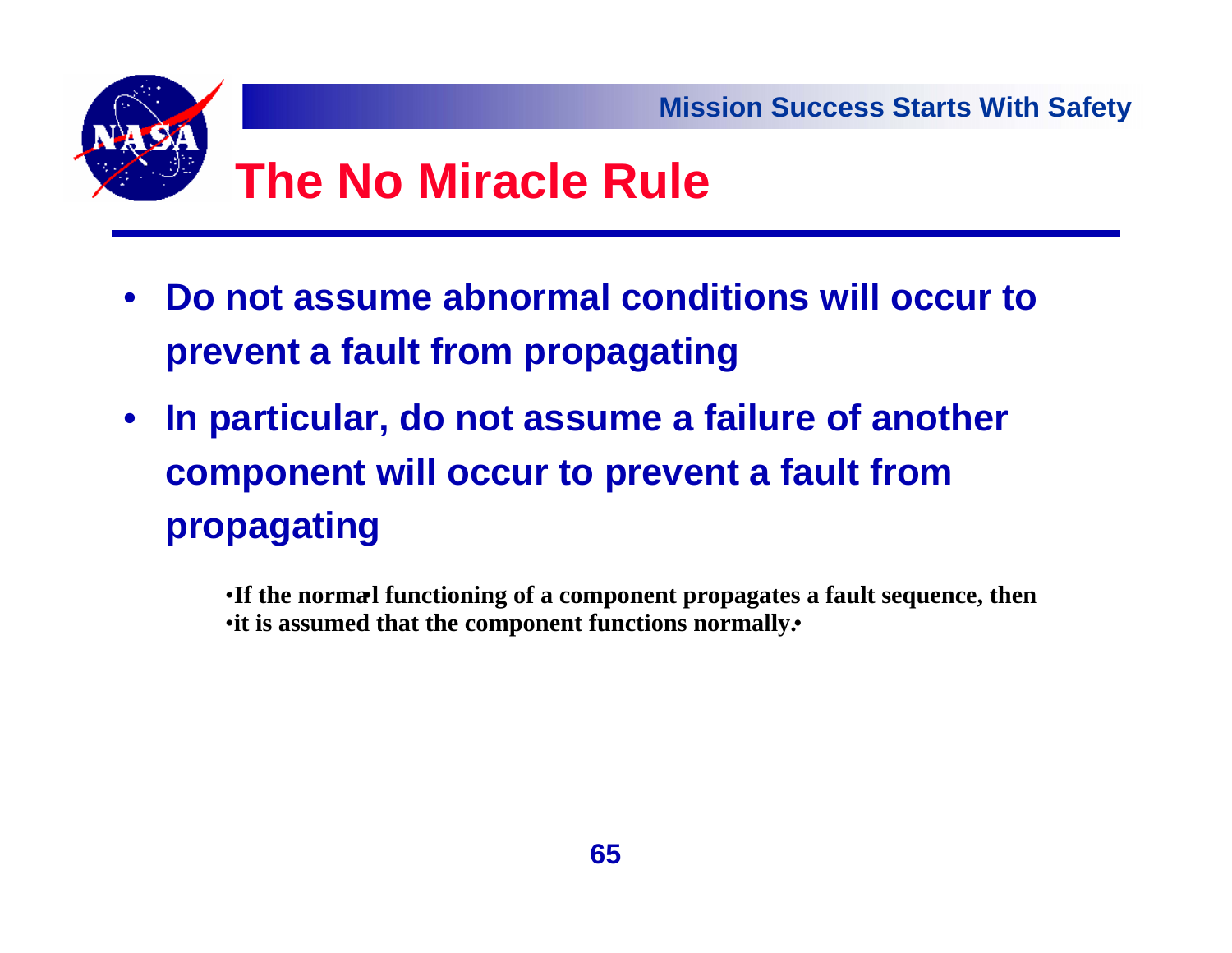## **Naming Schemes For the Fault Tree**

- **Each Gate and Event on the Fault Tree needs to be named**
- **The Name should ideally identify the Event Fault and the What and When Conditions**
- **Software packages have default names that can be used but are not descriptive**
- **Basic events should in particular be named to identify the failure mode**
- **What is important is that the same event be given the same name if it appears at different locations**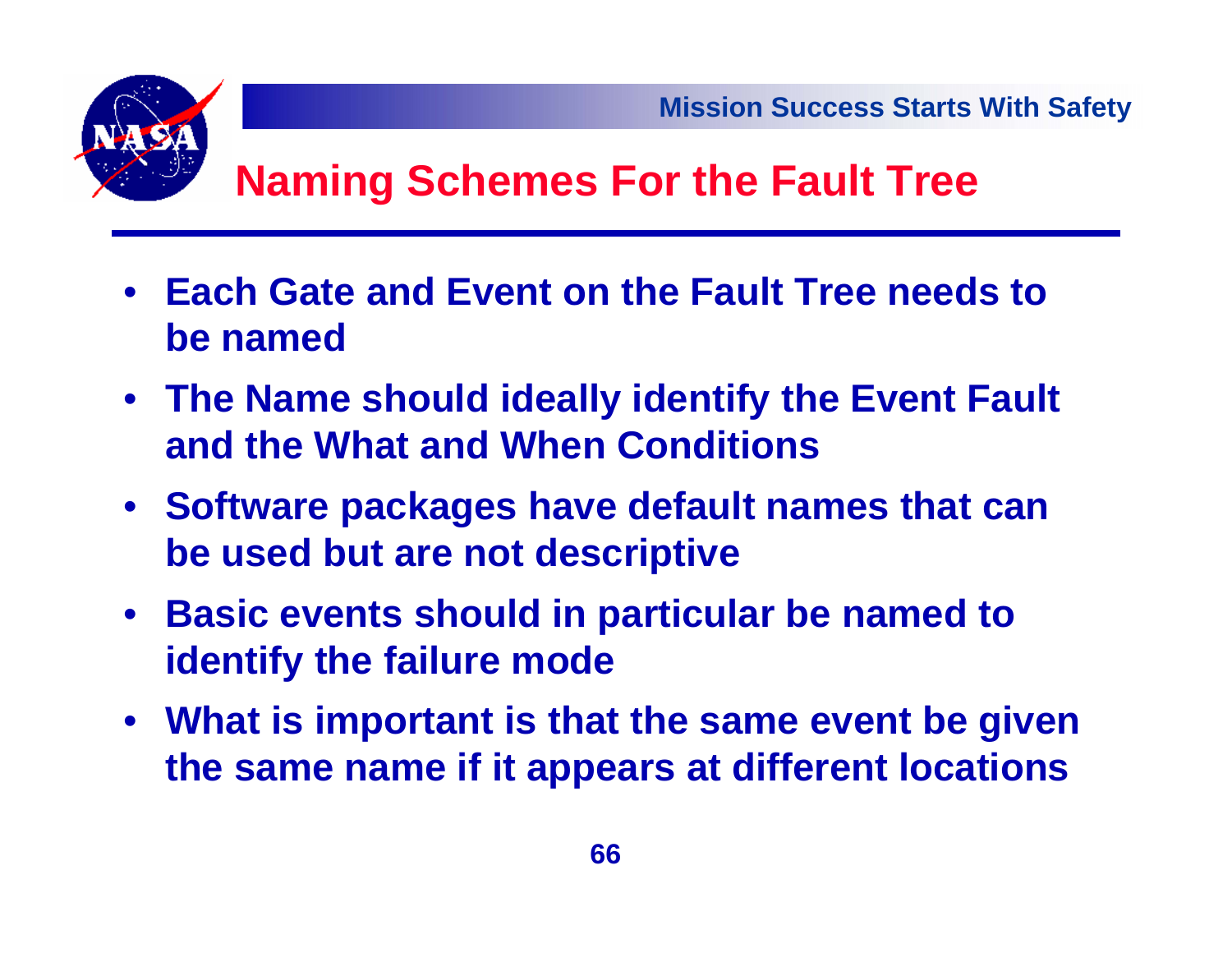

#### **Example of Simple Naming Scheme**

| Component    | Component           | Description                                    |
|--------------|---------------------|------------------------------------------------|
| <b>Type</b>  | <b>Failure Mode</b> |                                                |
| HX           | $\mathbf F$         | <b>Heat Exchanger Cooling Capability Fails</b> |
| HX           | $\mathbf{J}$        | Heat Exchanger Tube Rupture                    |
| HX           | P                   | <b>Heat Exchanger Plugs</b>                    |
| $\mathbb{N}$ | $\mathbf{F}$        | <b>Inverter No Output</b>                      |
| $\mathbb{R}$ | $\mathbf{F}$        | <b>Regulating Rectifier No Output</b>          |
| IV           | F                   | <b>Static Voltage Regulator No Output</b>      |
| LC           | D                   | Logic Circuit Fails to Generate Signal         |
| LS           | D                   | Level Switch Fails to Respond                  |
| LS           | H                   | Level Switch Fails High                        |
| LS           | L                   | Level Switch Fails Low                         |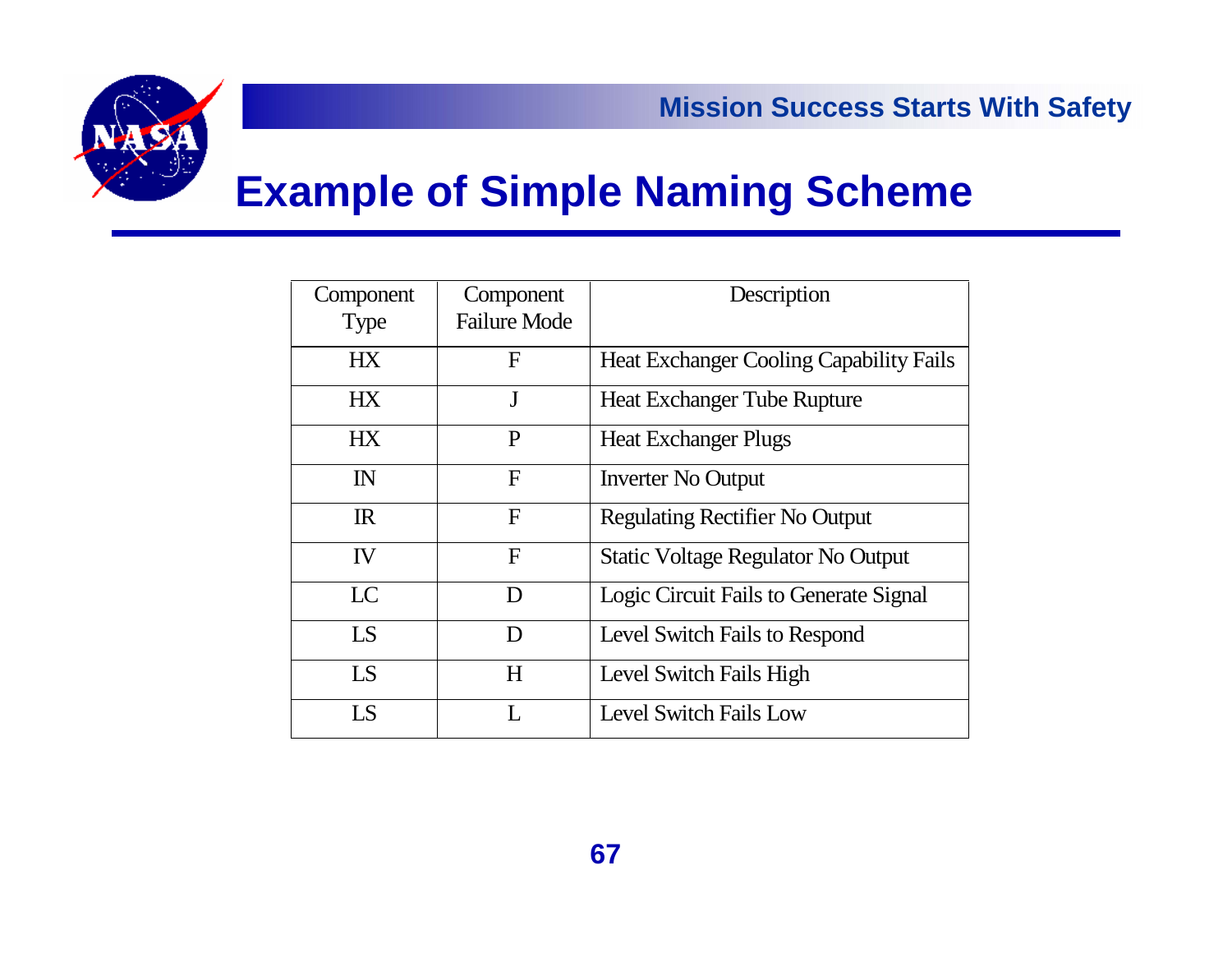



#### **More Complex Naming Schemes**

| Sub    | PRA Failure Data                                                  | failure                         |                   |
|--------|-------------------------------------------------------------------|---------------------------------|-------------------|
| system | Component ID                                                      | Component<br>Туре               | M o d e           |
| LH2    | A_O_LH2_DISCVL_FTCM<br>A_O_LH2_DISCVL_FTCE<br>A_O_LO2_DISCVL_FTCE | Valve, 17"<br><b>Disconnect</b> | fails to<br>close |
| LDS    | E_O_LDS_ACTLUL_JAM<br>E_O_LDS_ACTRUL_JAM<br>E_O_LDS_ACTNUL_JAM    | Actuator, hyd<br>uplock         |                   |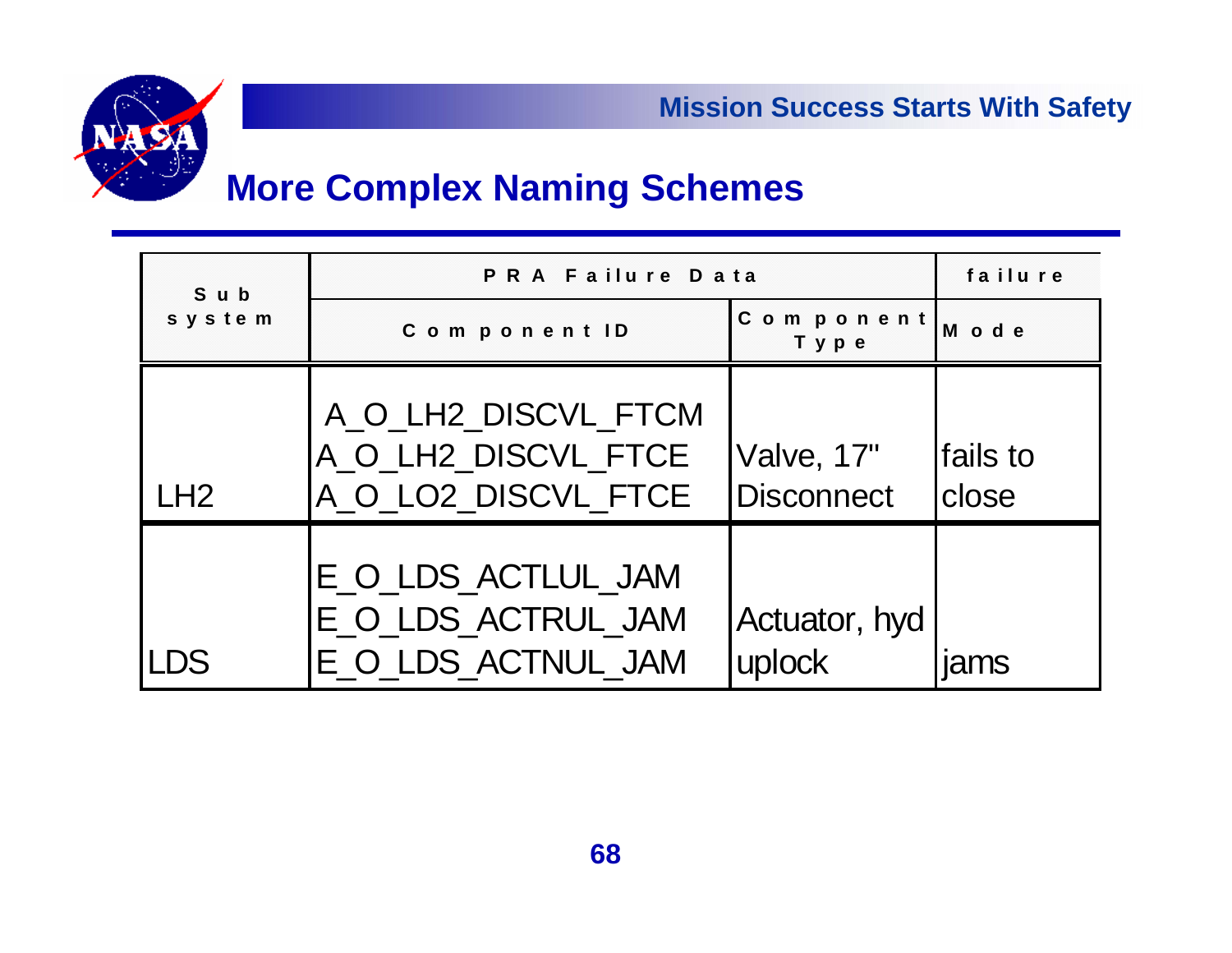

## **Advise in Defining Ground Rules for an FTA**

- **1. For FT quantification, model to the highest level for which data exists and for which there are no common hardware interfaces**
- **2. Do not generally model wire faults because of their low failure rates**
- **3. Do not generally model piping faults because of their low failure rates**
- **4. Do not further develop an AND gate with three independent inputs if there are lower order contributing combinations**
- **5. Do not further develop an event to an OR gate if there are higher probability input events**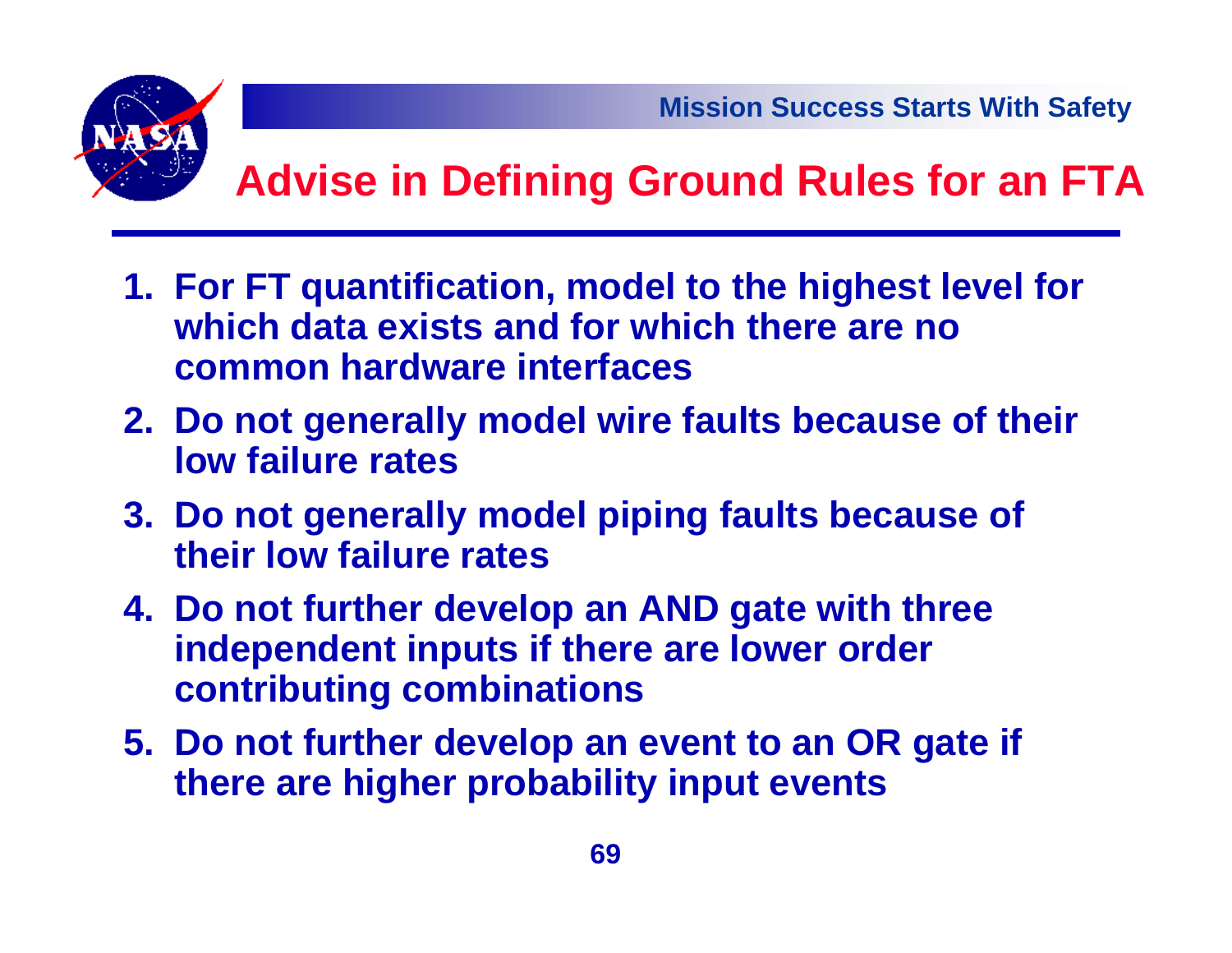# **The Fault Tree Versus the Ishikawa Fishbone**

- **A fault tree is sometimes erroneously thought to be an example of an Ishikawa Fishbone Model**
- **The fishbone is a loosely-structured, brain-storming tool for listing potential causes of an undesired event**
- **Fault tree analysis is a stepwise formal process for resolving an undesired event into its immediate causes**
- **The fault tree displays the stepwise cause resolution using formal logic symbols**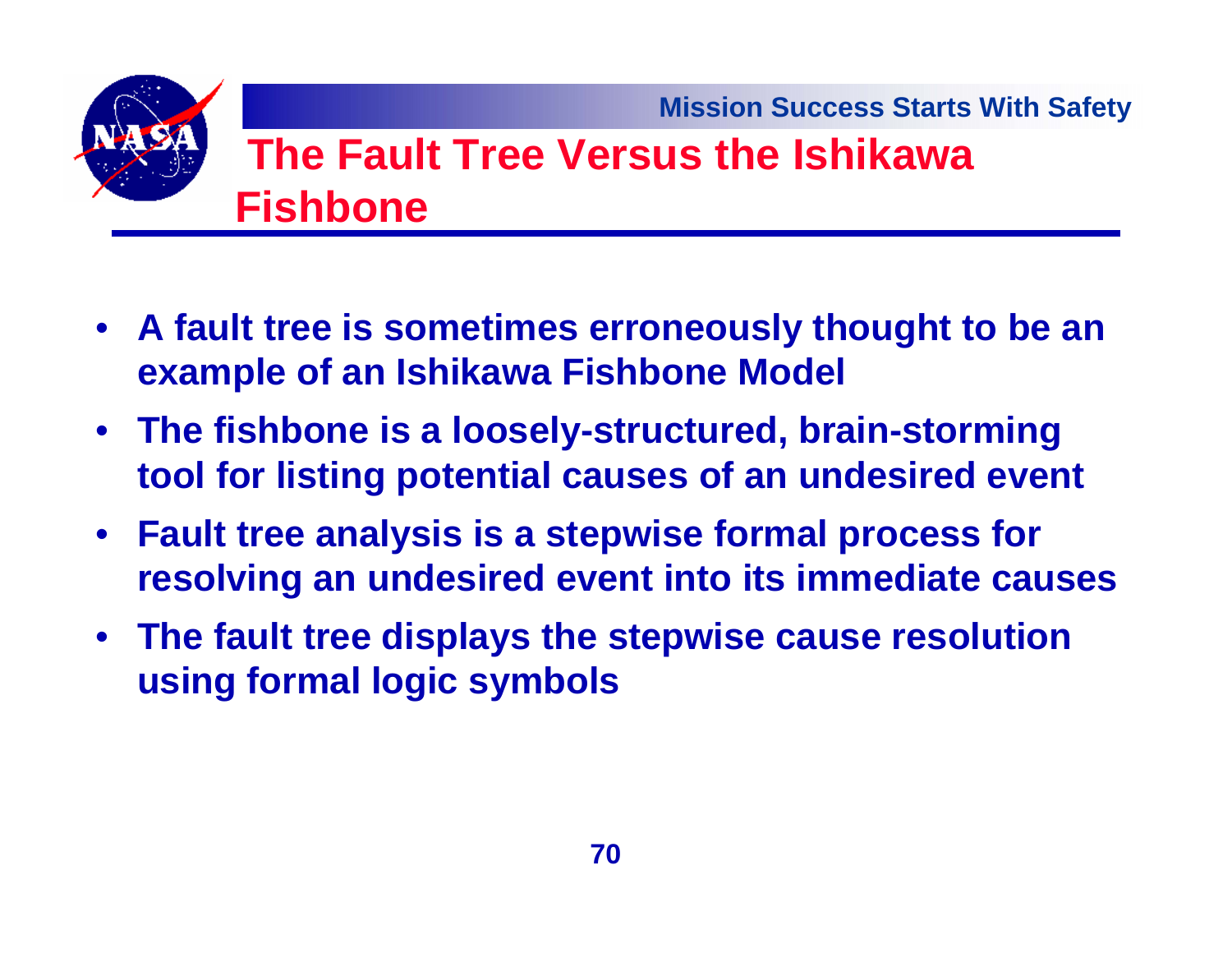

#### **The Ishikawa Fishbone Diagram**

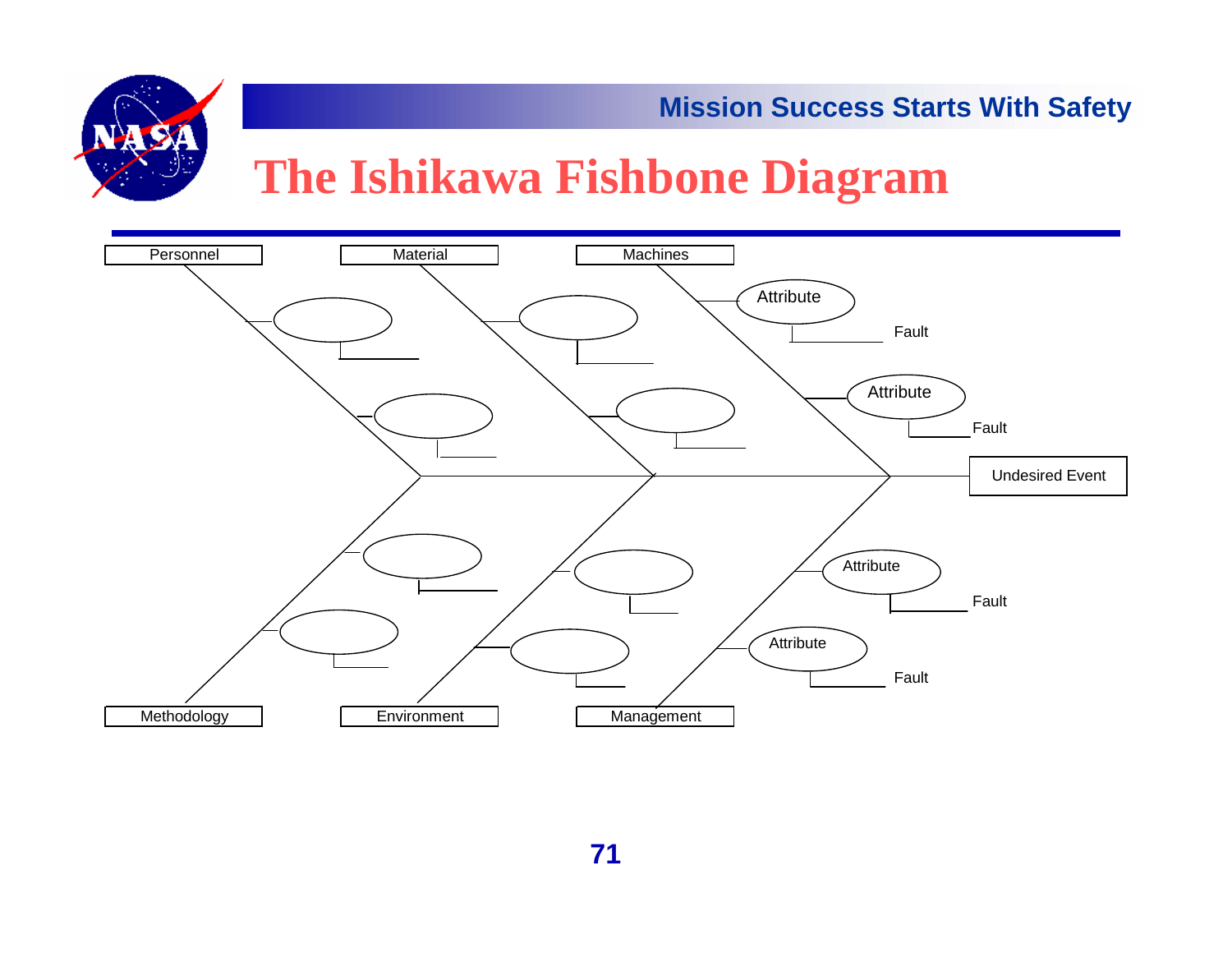# **Review Questions**

- **1. What is the basic paradigm of FTA?**
- **2. How is FTA different from a Fishbone Model?**
- **3. Can all relations be expressed by AND and OR gates?**
- **4. What are the four key attributes of an FTA?**
- **5. What is the difference between a fault and a failure as defined in FTA? Is this distinction used in other areas?**
- **6. How is a state of component fault modeled?**
- **7. Why can't there be more definite rules for modeling a state of system fault?**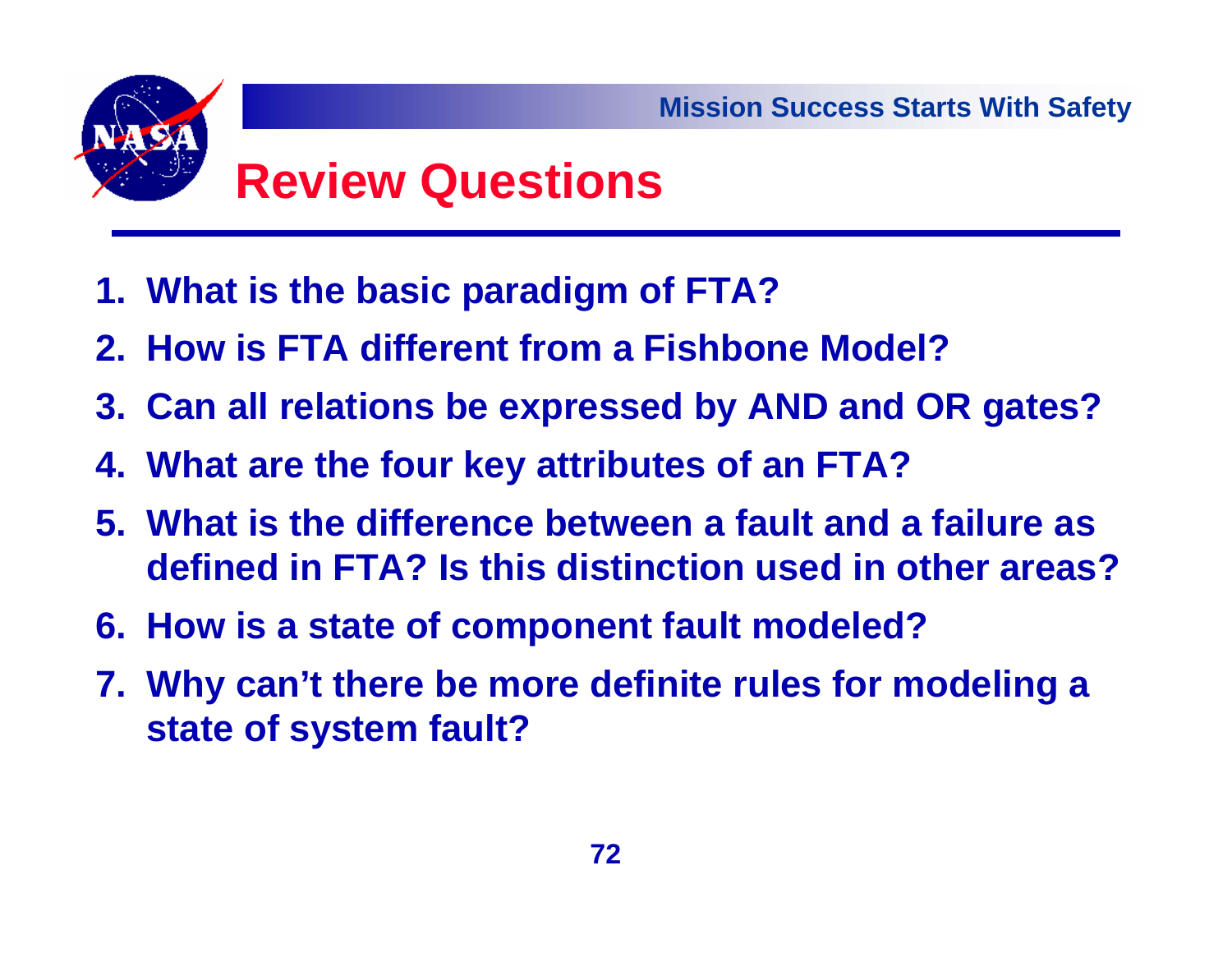

# **Mono-propellant Propulsion System**

- • **A mono-propellant propulsion system provides an example for FTA**
- • **The system is pressure fed and provides thrust for a vehicle while in orbit**
- $\bullet$ **Additional support systems are not considered**
- • **Different fault trees can be constructed depending on the failure to be modeled**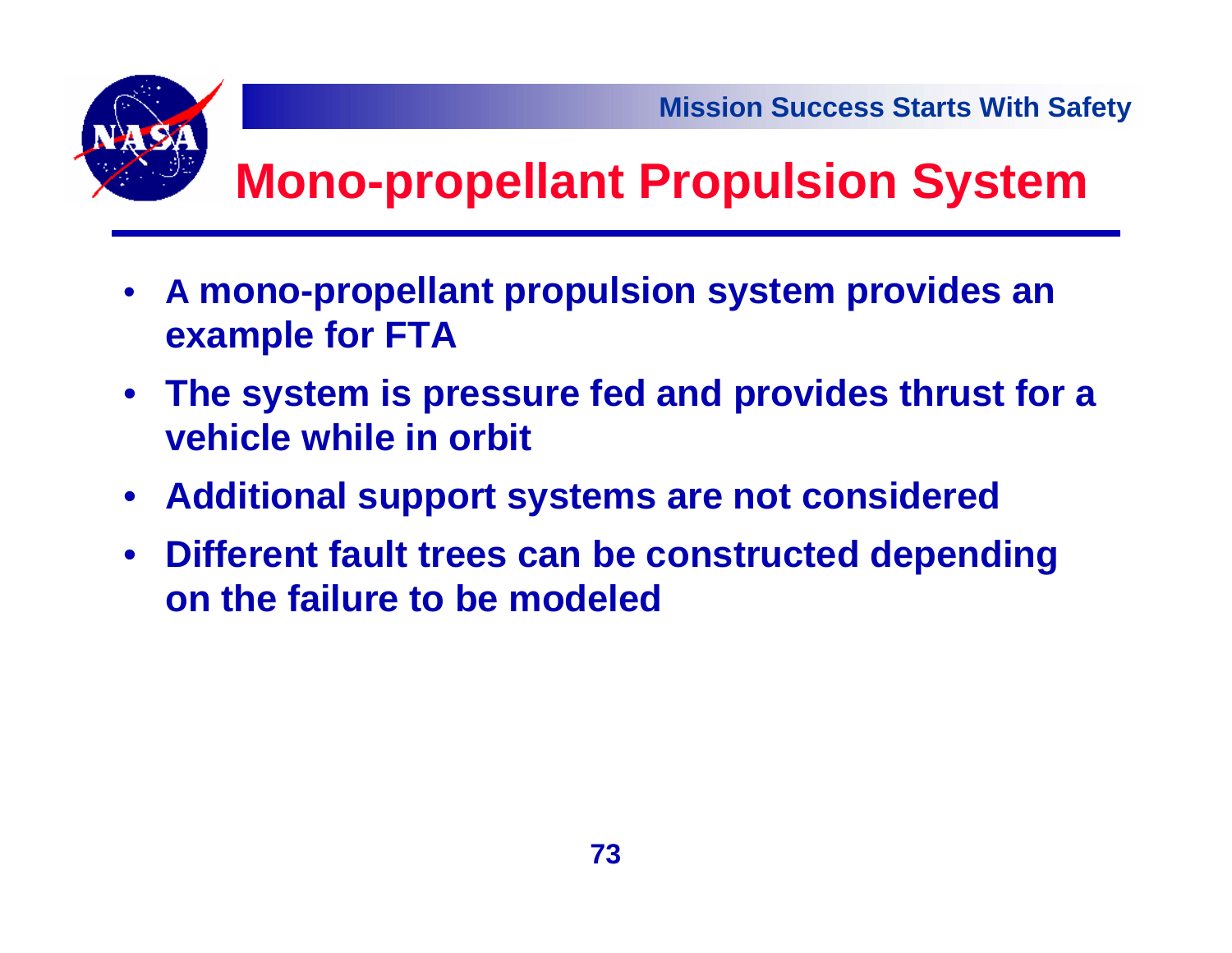## **Defining the FT Key Attributes for the Monopropellant System Fault Tree**

- *Top Event* **– Defined based on the specific system failure mode to be analyzed.**
- $\bullet$ *Boundary* **– Extracted from the system logic diagrams.**
- $\bullet$  *Resolution* **– Include the major components in the system diagram. Do not include wiring faults.**
- $\bullet$  *Initial State* **–Dependent on the system failure mode to be analyzed.**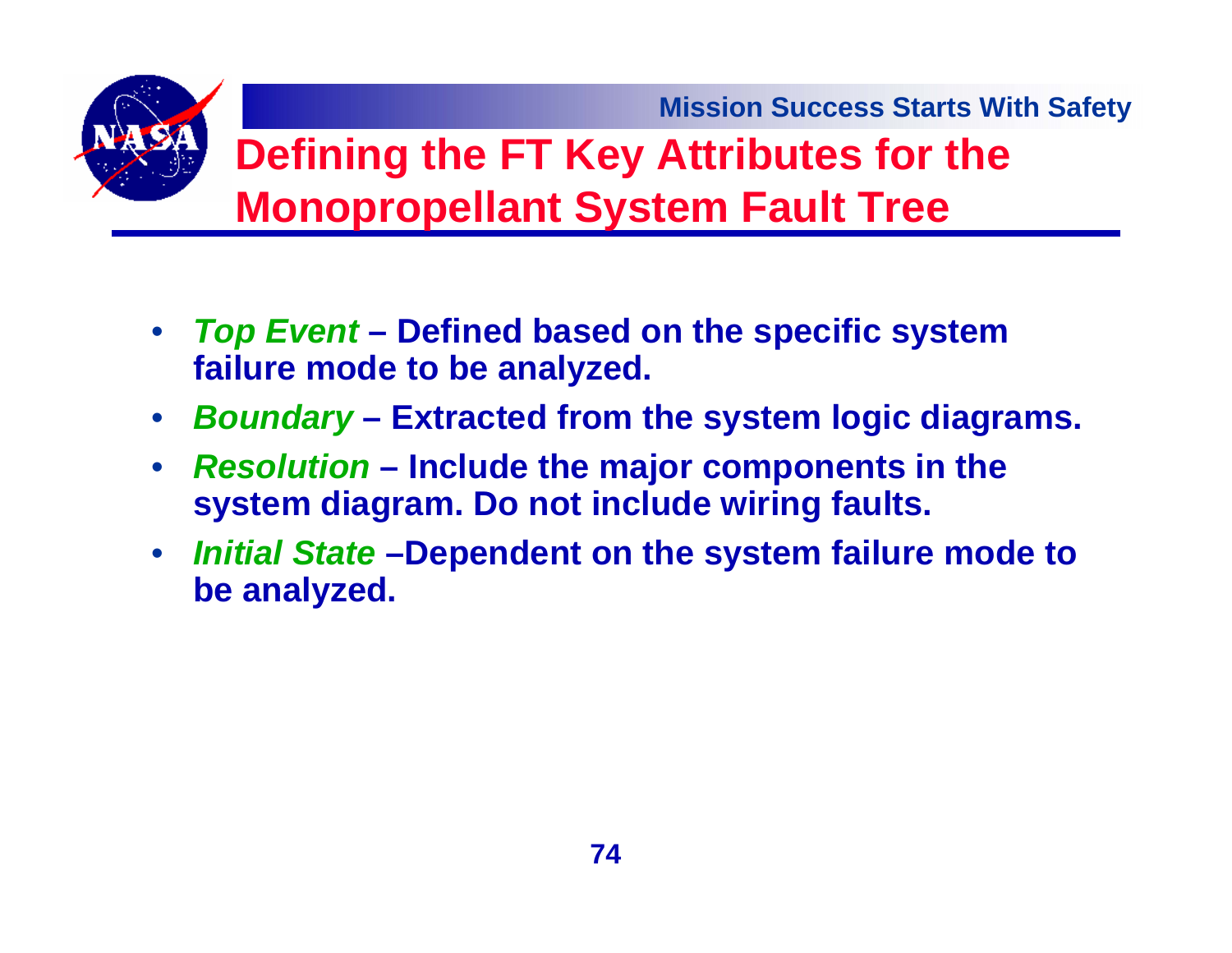

### **System Schematic and Boundaries**



Monopropellant Propulsion System **75**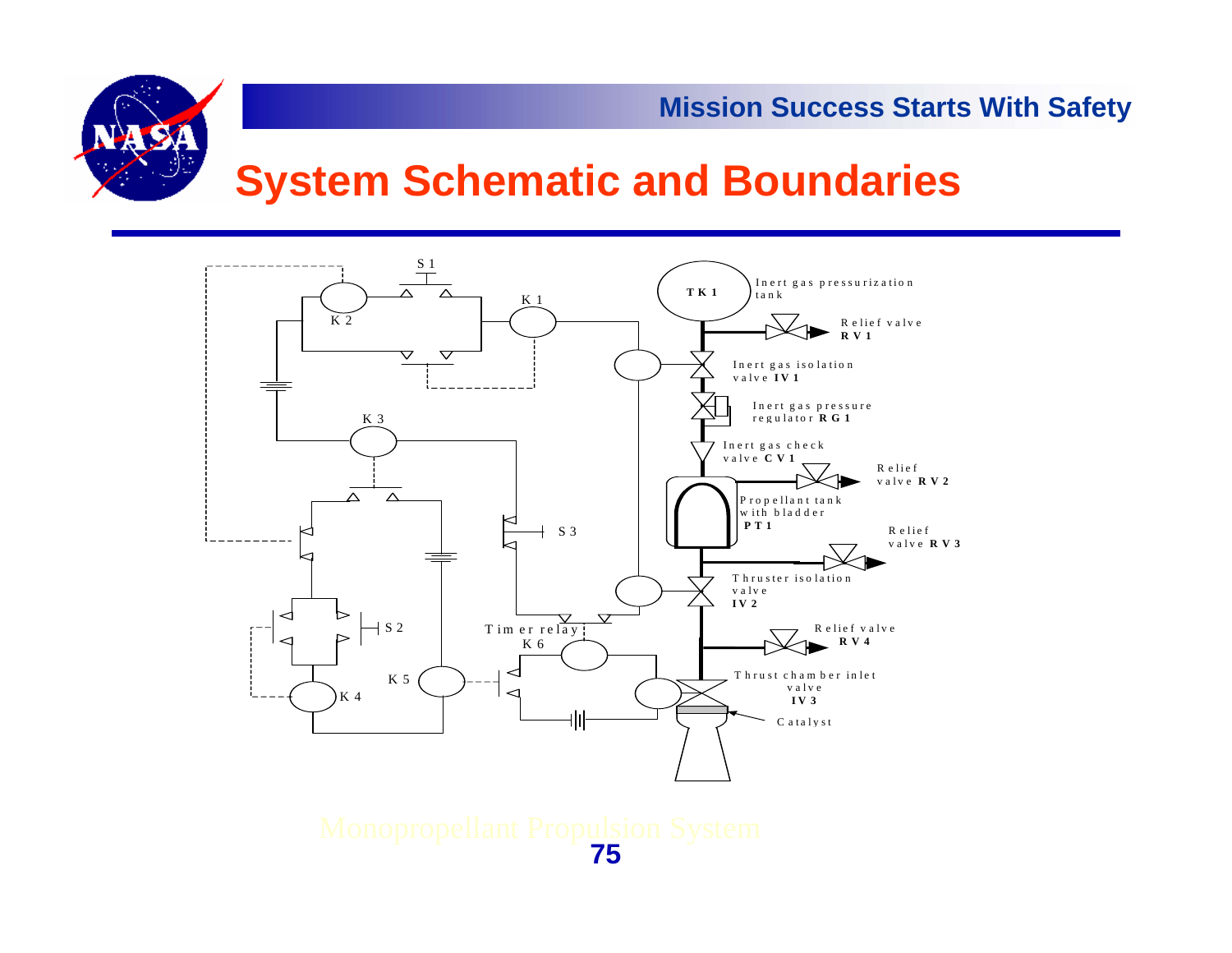

# **System Components for the FTA**

| <b>TK1</b> – Propellant Storage Tank | <b>PT1-</b> Propellant Tank 1           |
|--------------------------------------|-----------------------------------------|
| RV1 – Relief Valve 1                 | K1 – Arming Relay K1                    |
| RV2 – Relief Valve 2                 | K <sub>2</sub> -Firing Protection Relay |
| RV3 – Relief Valve 3                 | K3 – Arming Relay                       |
| RV4 – Relief Valve 4                 | K4 – Firing Relay                       |
| <b>IV1</b> - Isolation Valve 1       | K5 – Firing Relay                       |
| $IV2$ – Isolation Valve 2            | K6 – Timing Relay                       |
| IV3-Isolation Valve 3                | S1 – Arming Switch                      |
| RG1-Regulator 1                      | S <sub>2</sub> -Firing Switch           |
| CV1-Check Valve 1                    | S3-Emergency Cutoff Switch              |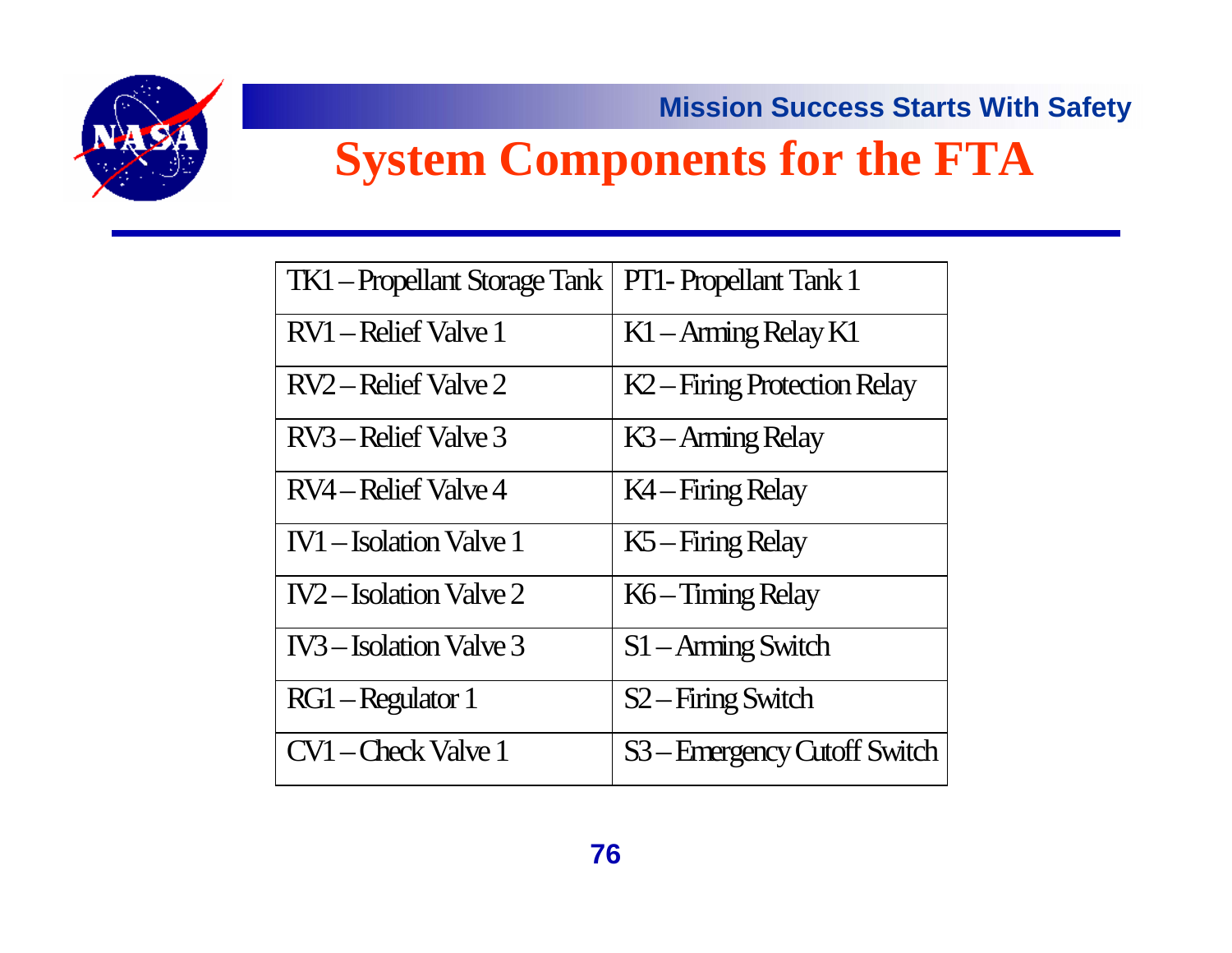

### **System Description: Basic Operation**

The system consists of a reservoir TK1 of inert gas that is fed through an isolation valve IV1 to a pressure regulator RG1. The pressure regulator RG1 senses pressure downstream and opens or closes to control the pressure at a constant level. A check valve, CV1 allows passage of the inert gas to the Propellant Tank PT1. Separating the inert gas from the propellant is a bladder that collapses as propellant is depleted. Propellant is forced through a feed line to the Thruster Isolation Valve IV2 and then to the Thrust Chamber Inlet Valve IV3. For the Thruster to fire, the system must first be armed, by opening IV1 and IV2. After the system is armed, a command is sent to IV3, to open, allowing  $H_2O_2$  into the thrust chamber. As the propellant passes over the catalyst, it decomposes producing the byproducts and heat and the expanding gas that creates the thrust. The relief valves RV1-4 are available to dump propellant overboard should an overpressure condition occur in any part of the system.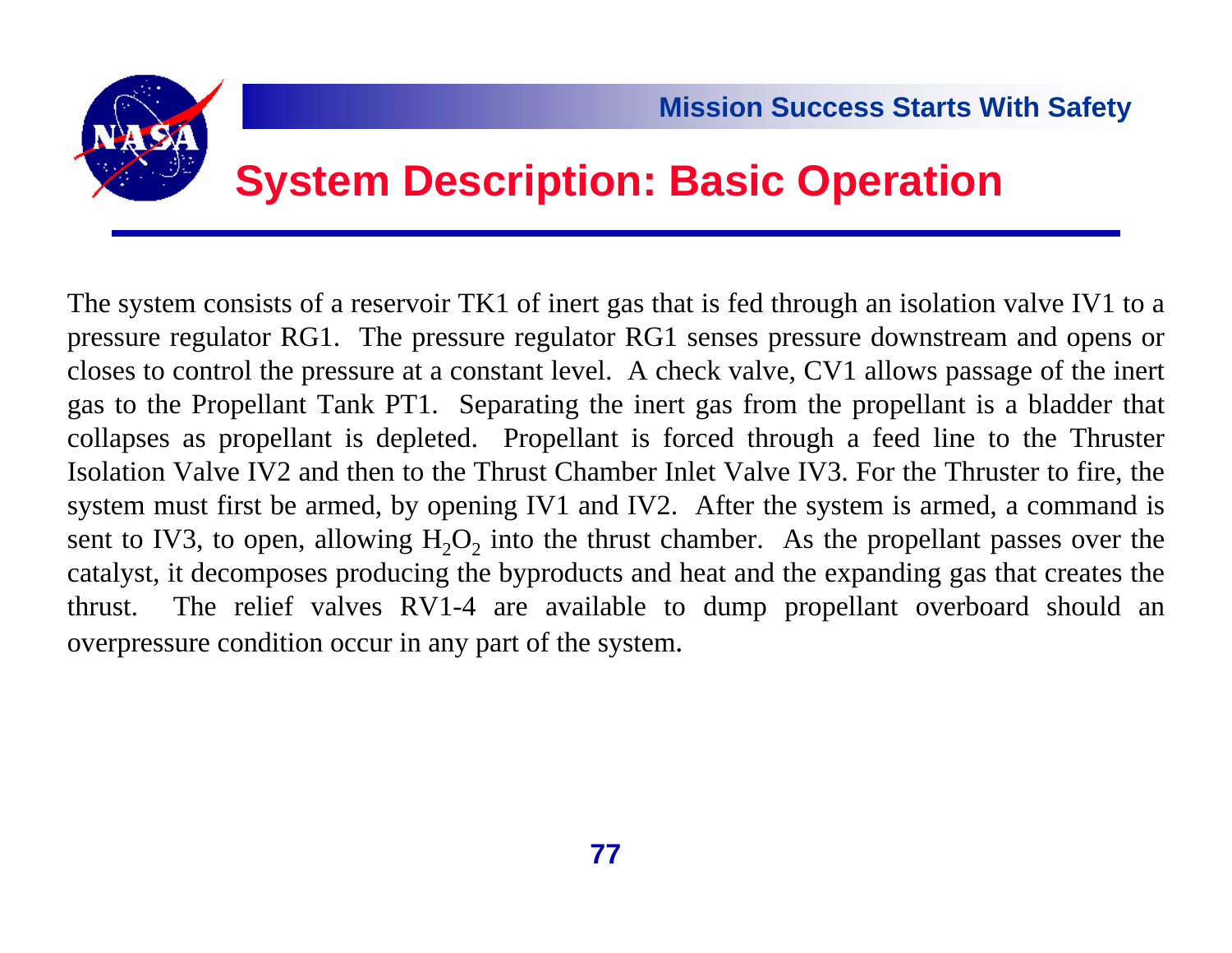

### **System Description: Arming and Thrust**

The electrical command system controls the arming and thrusting of the propellant system. To arm, switch S1 is momentarily depressed, allowing electromotive force (emf) to activate relay switches K1, K2 and K3, and open valves IV1 and IV2. K1 closes and sustains the emf through the arming circuit. K2 momentarily opens to preclude the inadvertent firing of the system during the transition to the armed mode, and closes when S1 is released. K3 closes in the firing circuit. The system is now armed with power supplied to sustain IV1 and IV2 in the open position. When firing switch S2 is momentarily depressed, K4 closes sustaining the firing circuit. K5 closes completing the circuit for K6, which begins timing to a predetermined time for the thruster to fire. The completed circuit opens IV3 and thrusting begins.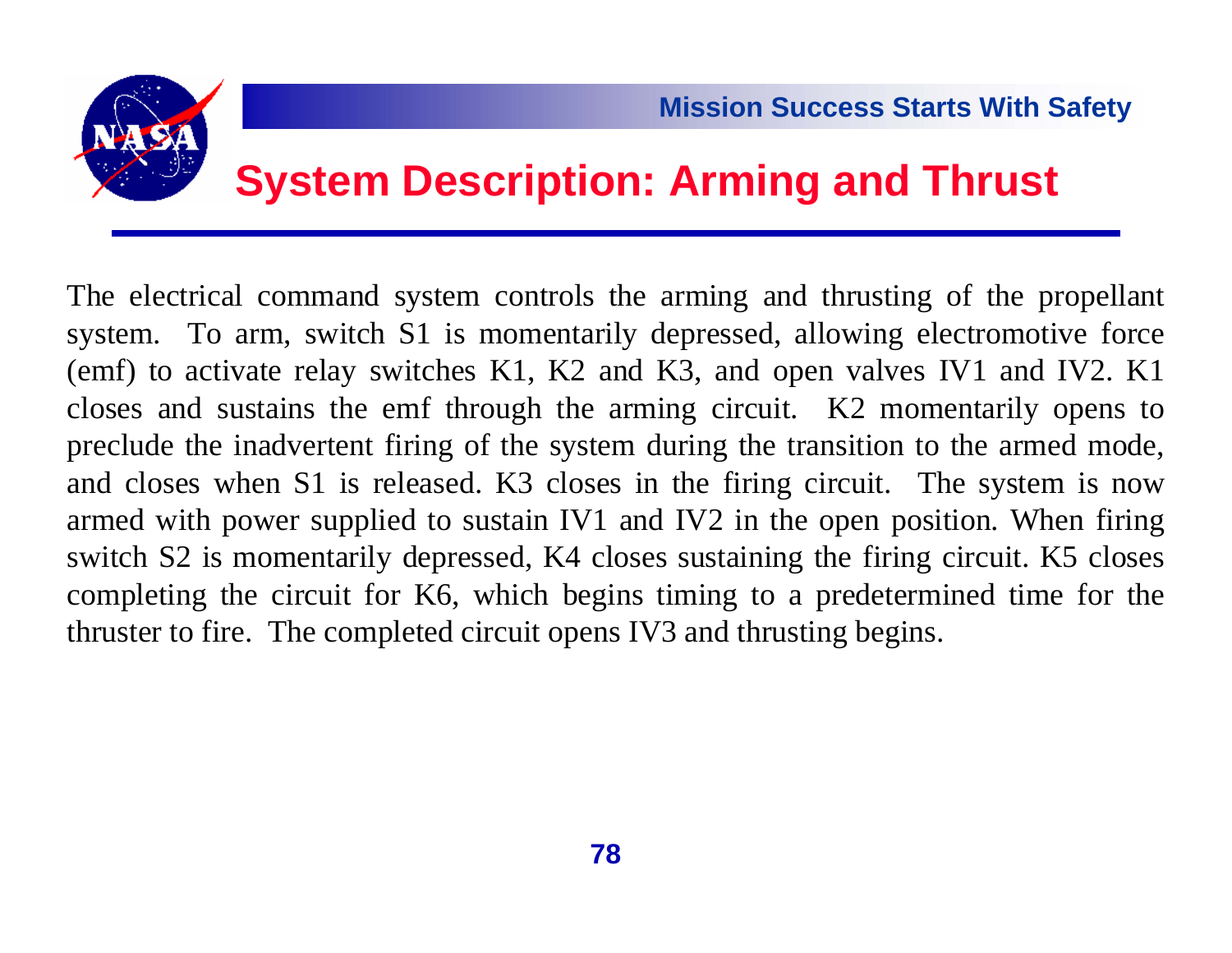

When K6 times out, it momentarily opens breaking the arming circuit and opening K1. Power is removed from the IV1 and IV2 relays and both valves are spring-loaded closed. K3 opens breaking the firing circuit, which opens K4 and K5. IV3 is springloaded closed, and the system is in now in the dormant mode. Should K6 fail and remain closed after timing out, the system can be shut down manually by depressing S3, which breaks the arming circuit, opening K1 and closing IV1 and IV2. The firing circuit relay switch K3 will open breaking the firing circuit, which causes K4 and K5 to open. When K5 opens, IV3 will be spring-loaded closed, and the system will be in the dormant mode.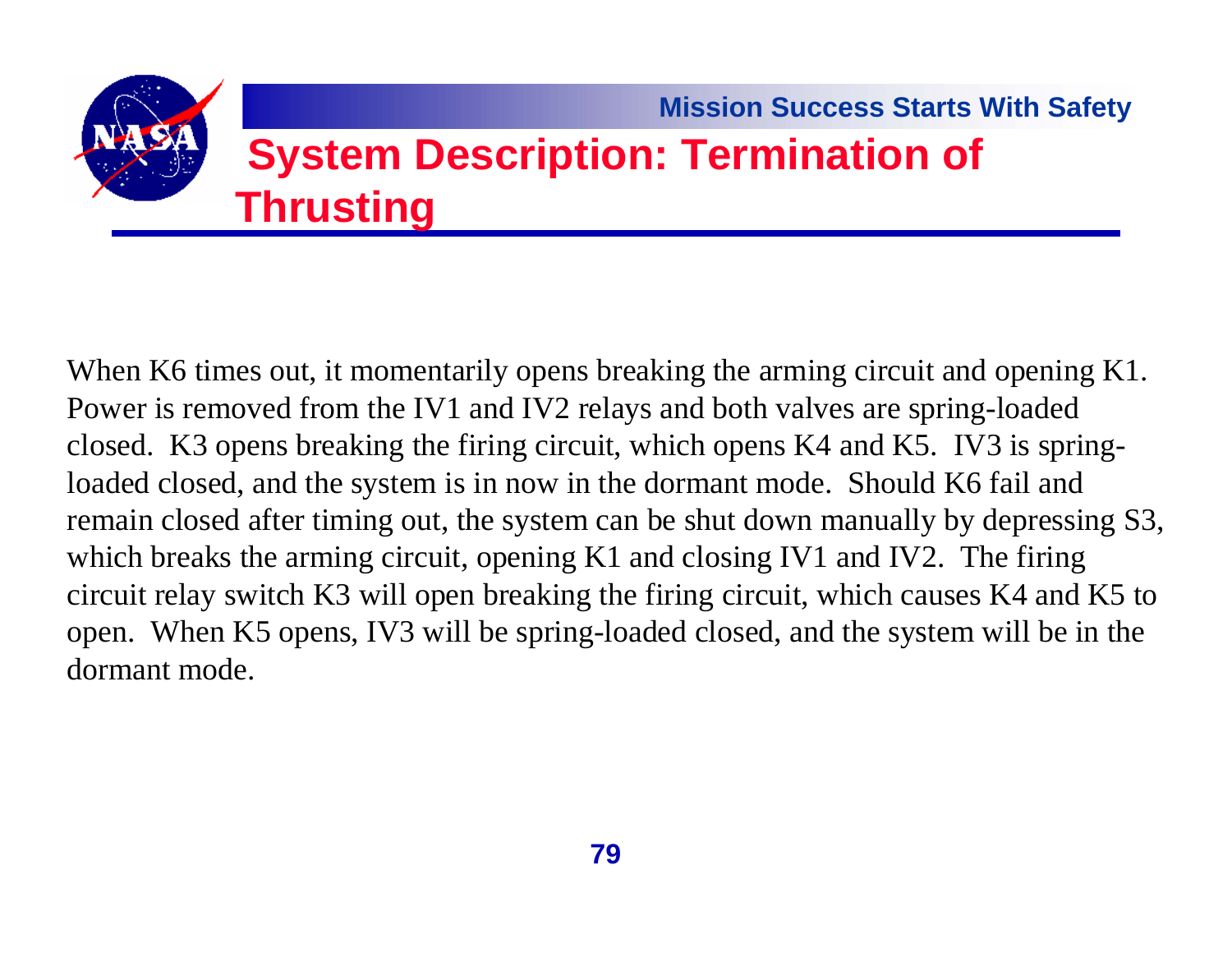



### **Summary of System Operation**

- **1. Depress Arming Switch S1. Relays K1and K3, are energized and close. This results in Isolation Valves IV1 and IV2 opening. Propellant is consequently supplied up to Isolation Valve IV3. Relay K2 briefly opens to preclude inadvertent firing and closes when S1 is released.**
- **2. Depress Firing Switch S2. Relays K4 and K5 are energized and close. Isolation Valve IV3 opens and thrusting begins. The closure of K5 initiates the Timing Relay K which times out after a given period opening the relay. The arming circuit is de-energized, closing the Isolation Valves IV1 and IV2 which are spring loaded. Propellant supply stops and the thrusting stops. Manual Switch S3 is a backup emergency.**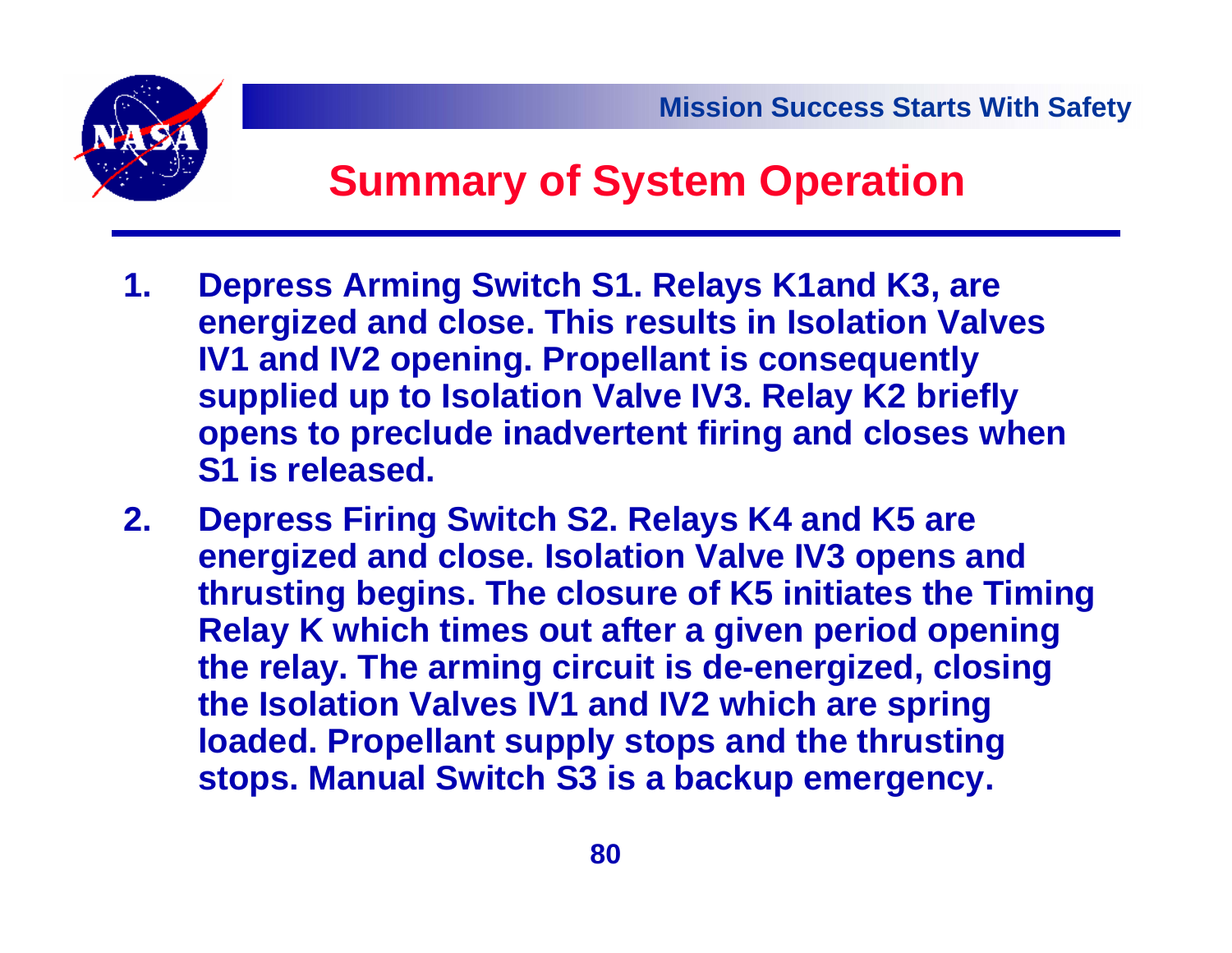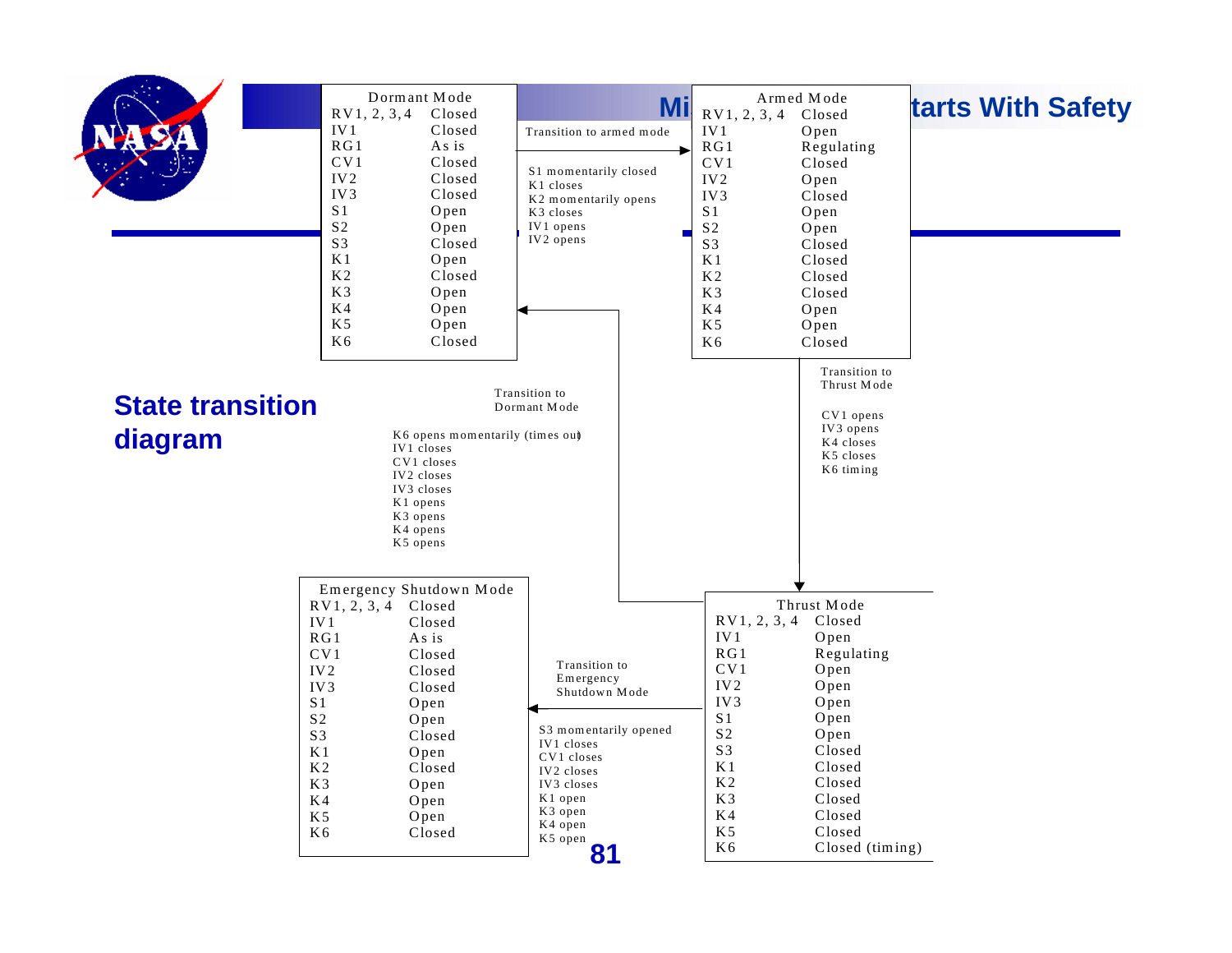

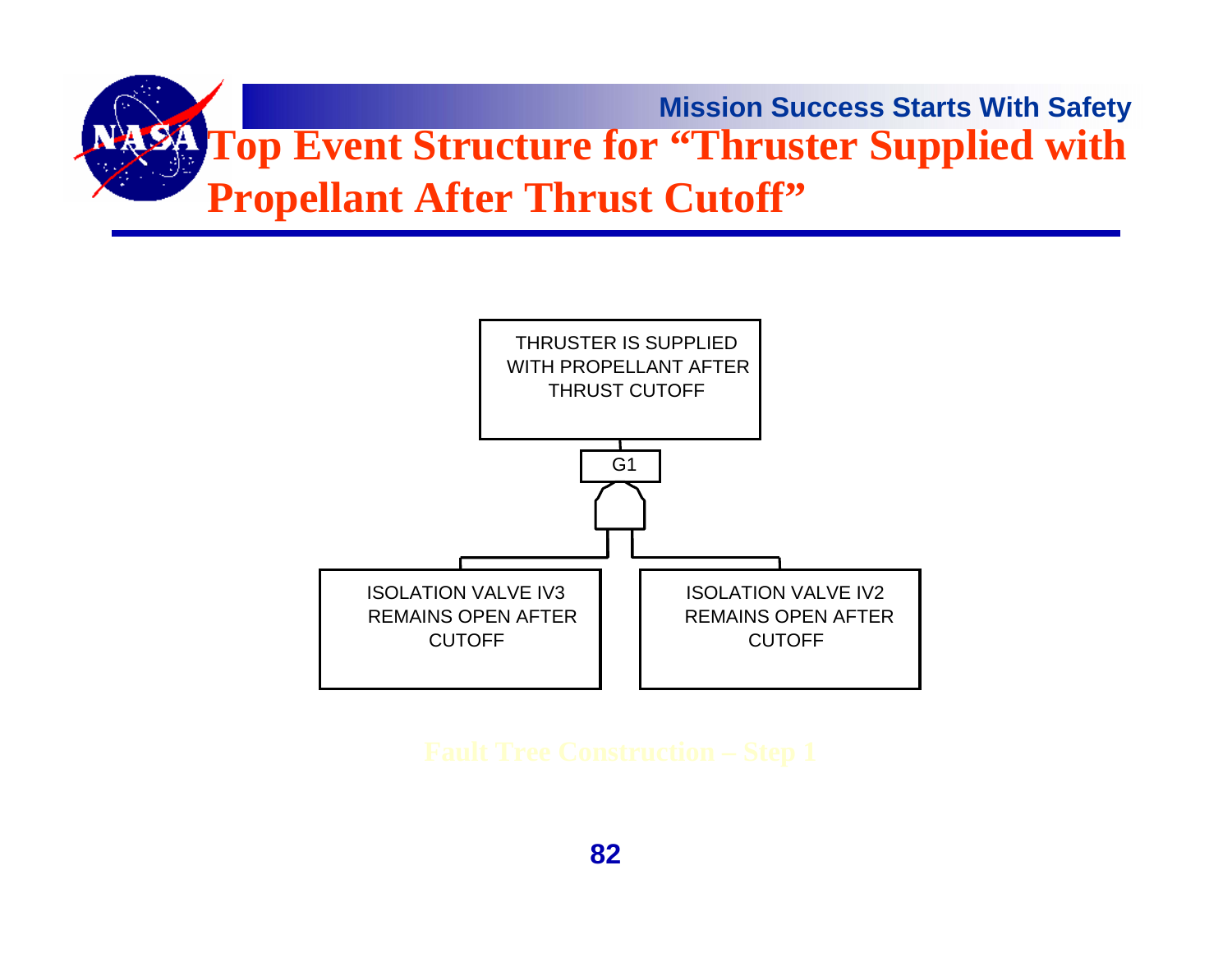

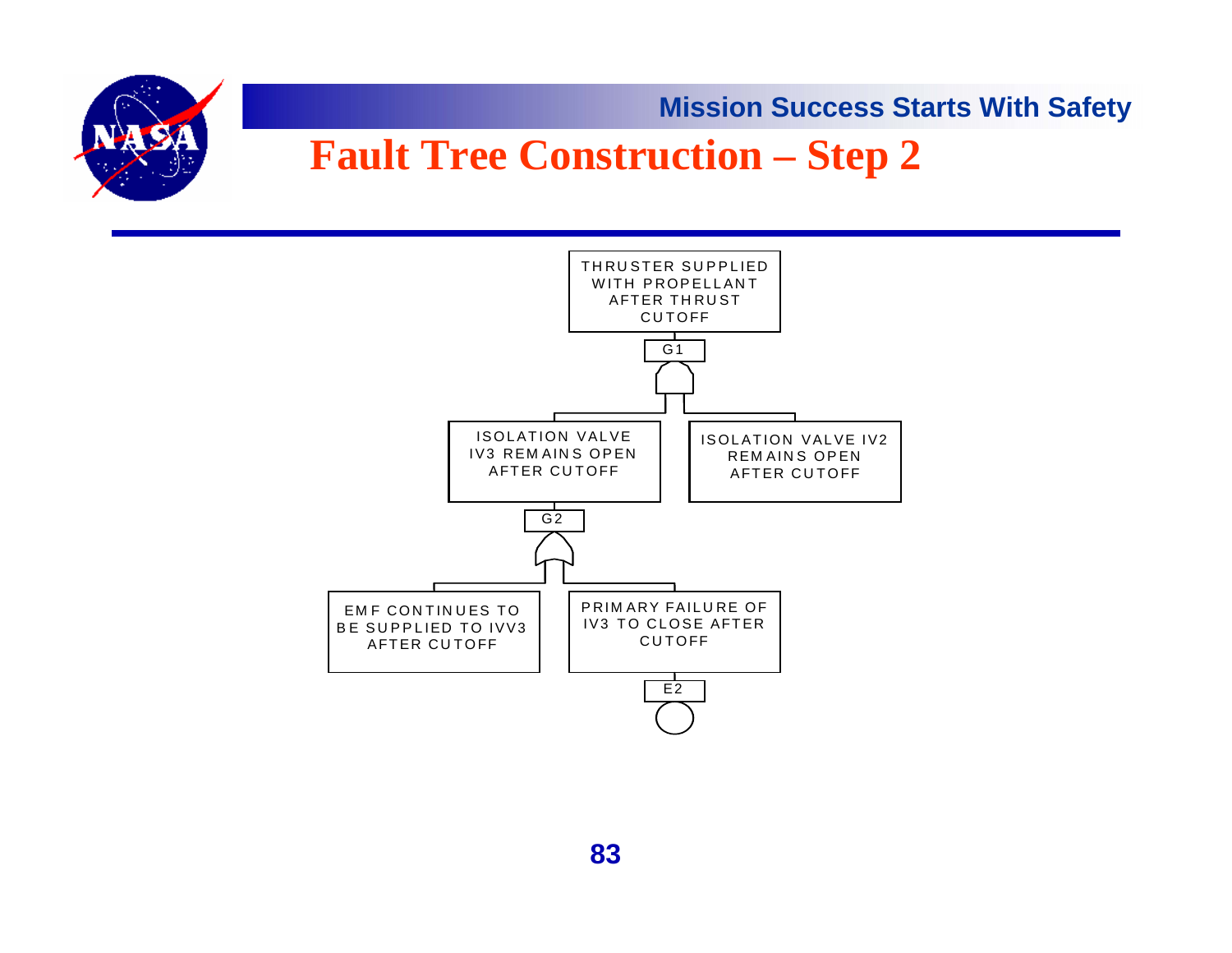## **Continue Development of the Fault Tree for the Top Event "Thruster Supplied with Propellant after Thrust Cutoff**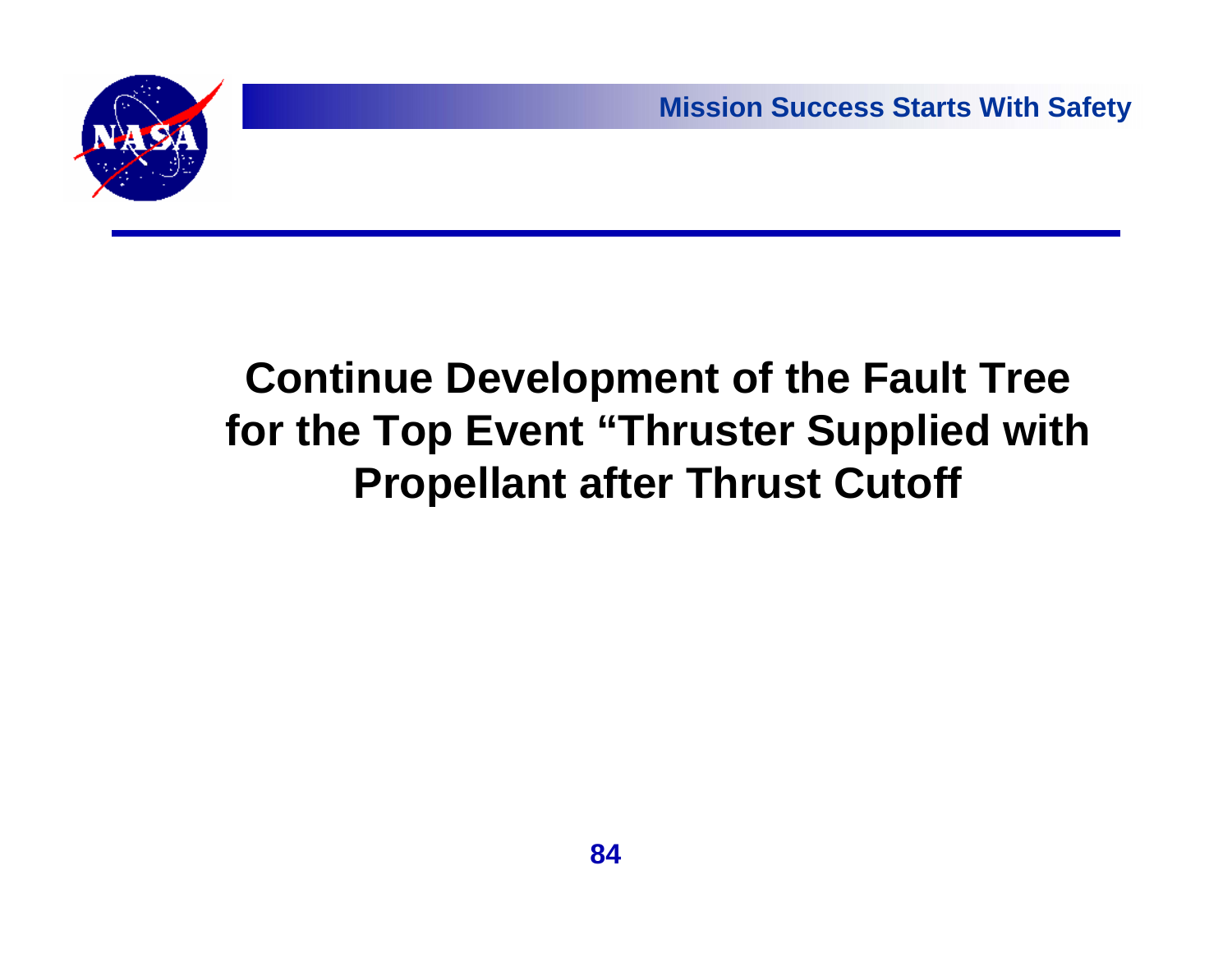### **Example of Fishbone for the Monopropellant Example**

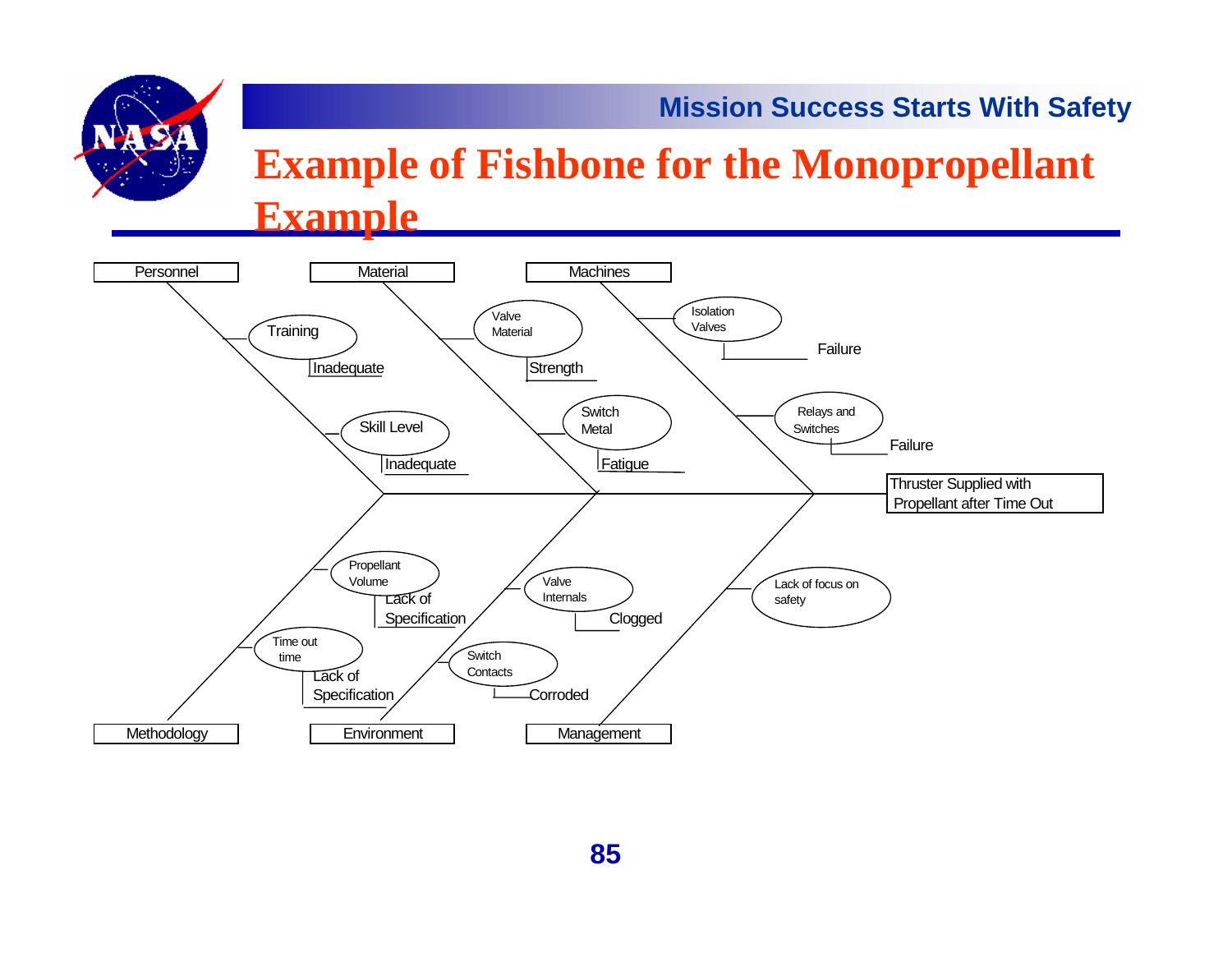

# **Treatment of Human Errors in FTA**

- $\bullet$  **Human errors are classified into two basic typeserrors of omission and errors of commission**
- **An** *error of omission* **is not doing a correct action**
- **An** *error of commission* **is doing an incorrect action**
- **Human errors are modeled as basic events in a FT, similarly to component failures**
- **Human errors need to be considered whenever a human interfaces with the component or system**
- **The failure modes need to be expanded to include failure induced by the human**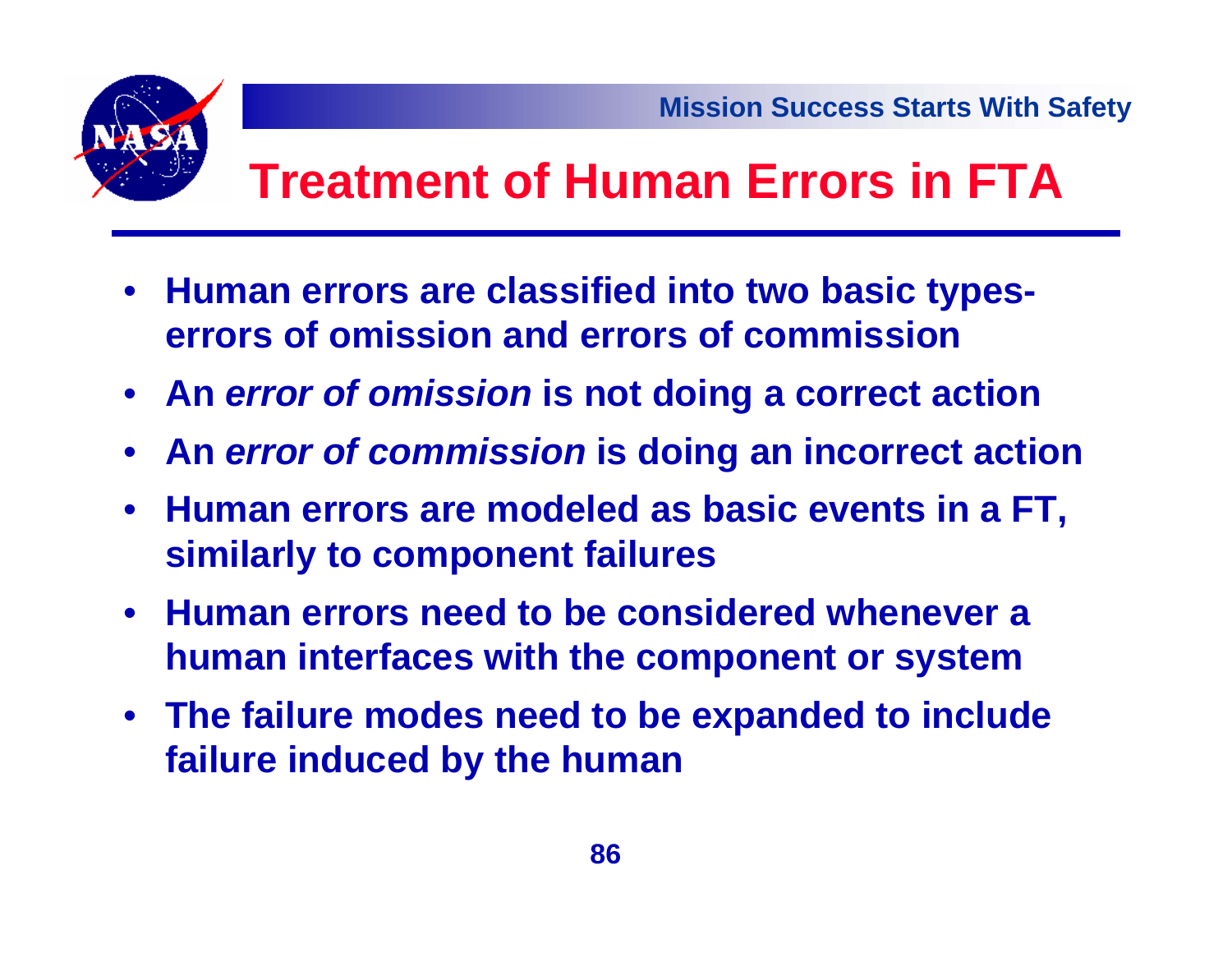

## **Human Errors Commonly Modeled**

- •**Test and maintenance related errors** •
- •**Errors causing initiating events** •
- ••**Procedural errors during an incident or accident** •
- ••**Errors leading to inappropriate actions** •
- •**Detection and Recovery errors** •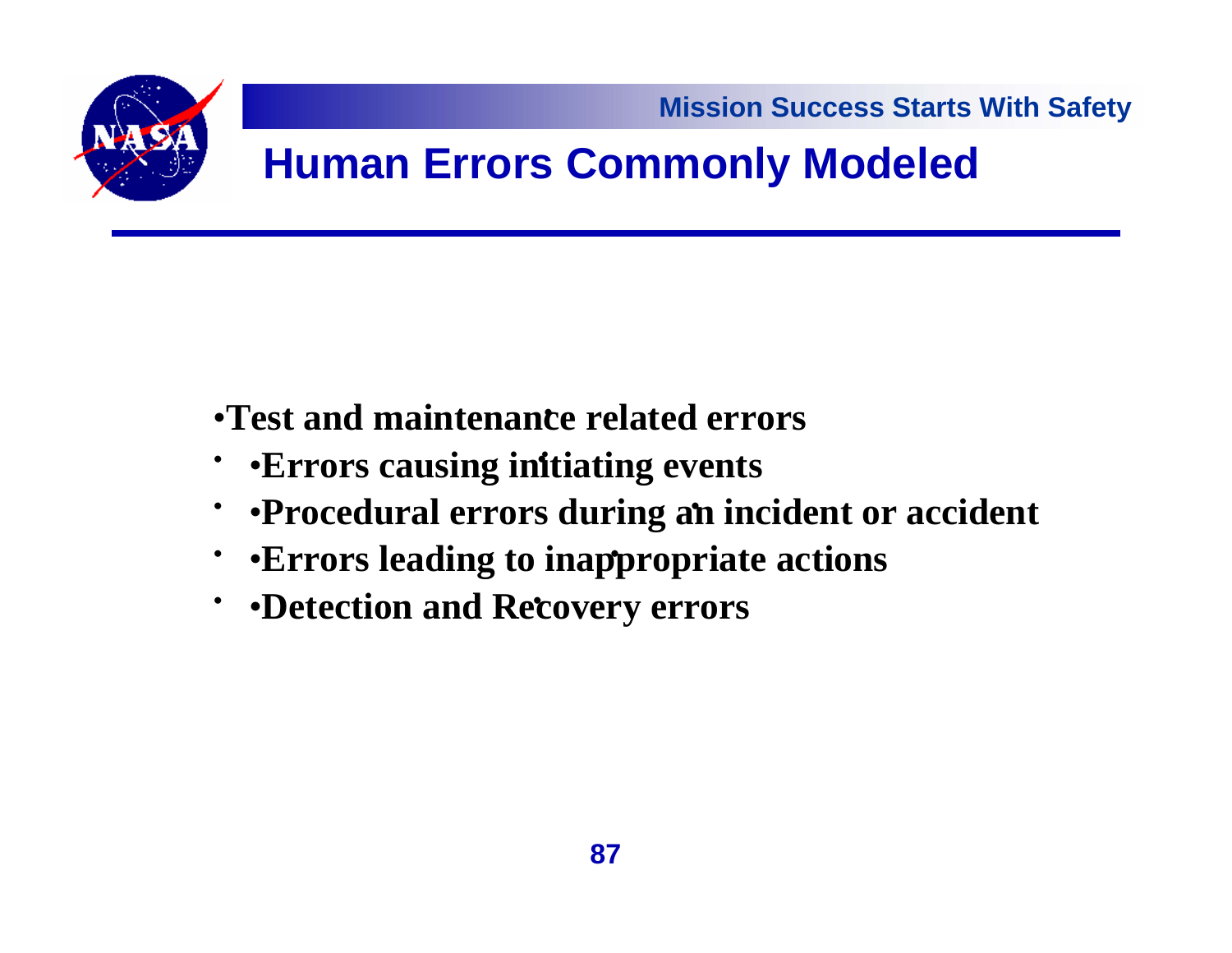## **Modeling of Human Error Contribution and Test Contribution**

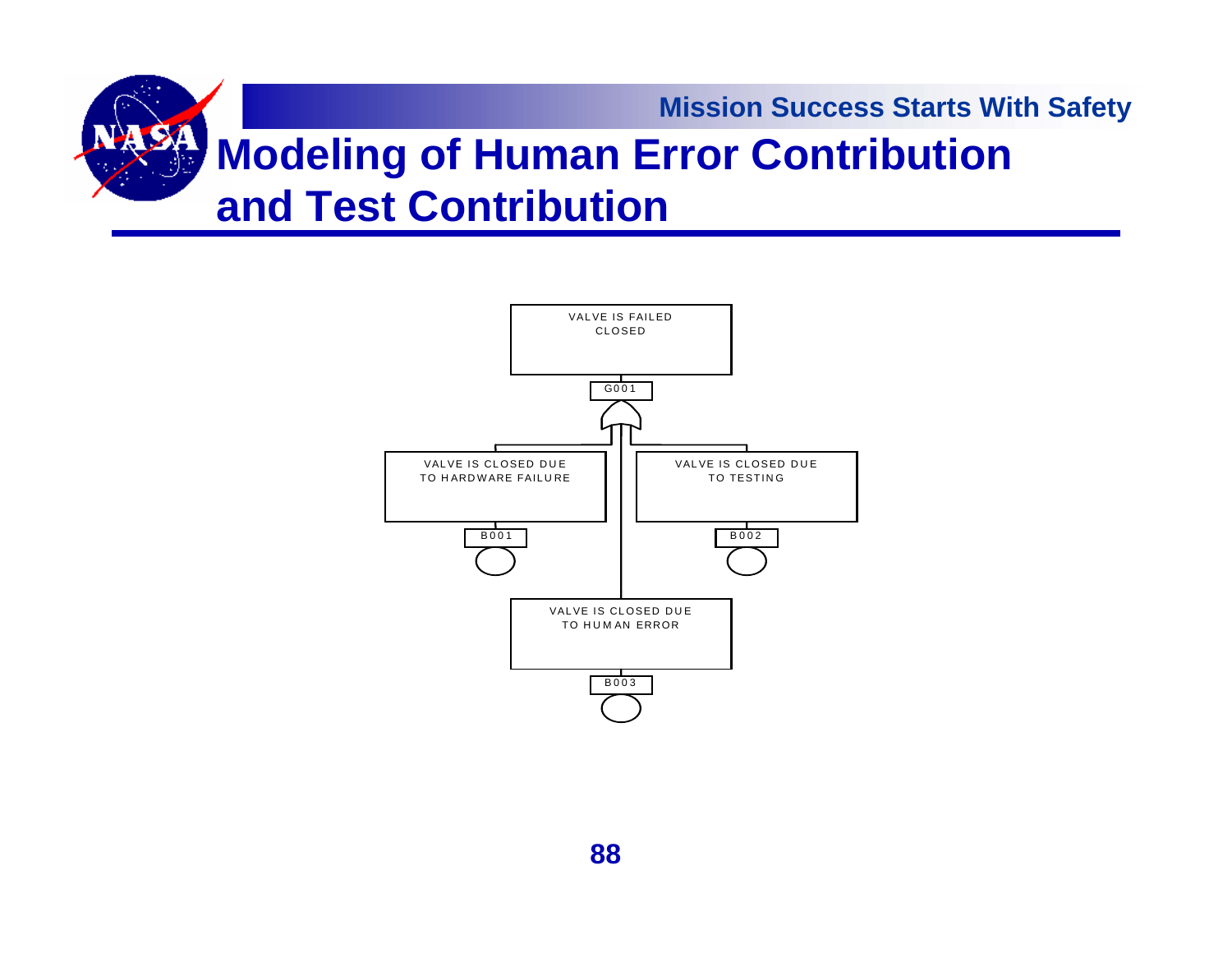### **Modeling of More Detailed Human Error Contributions**

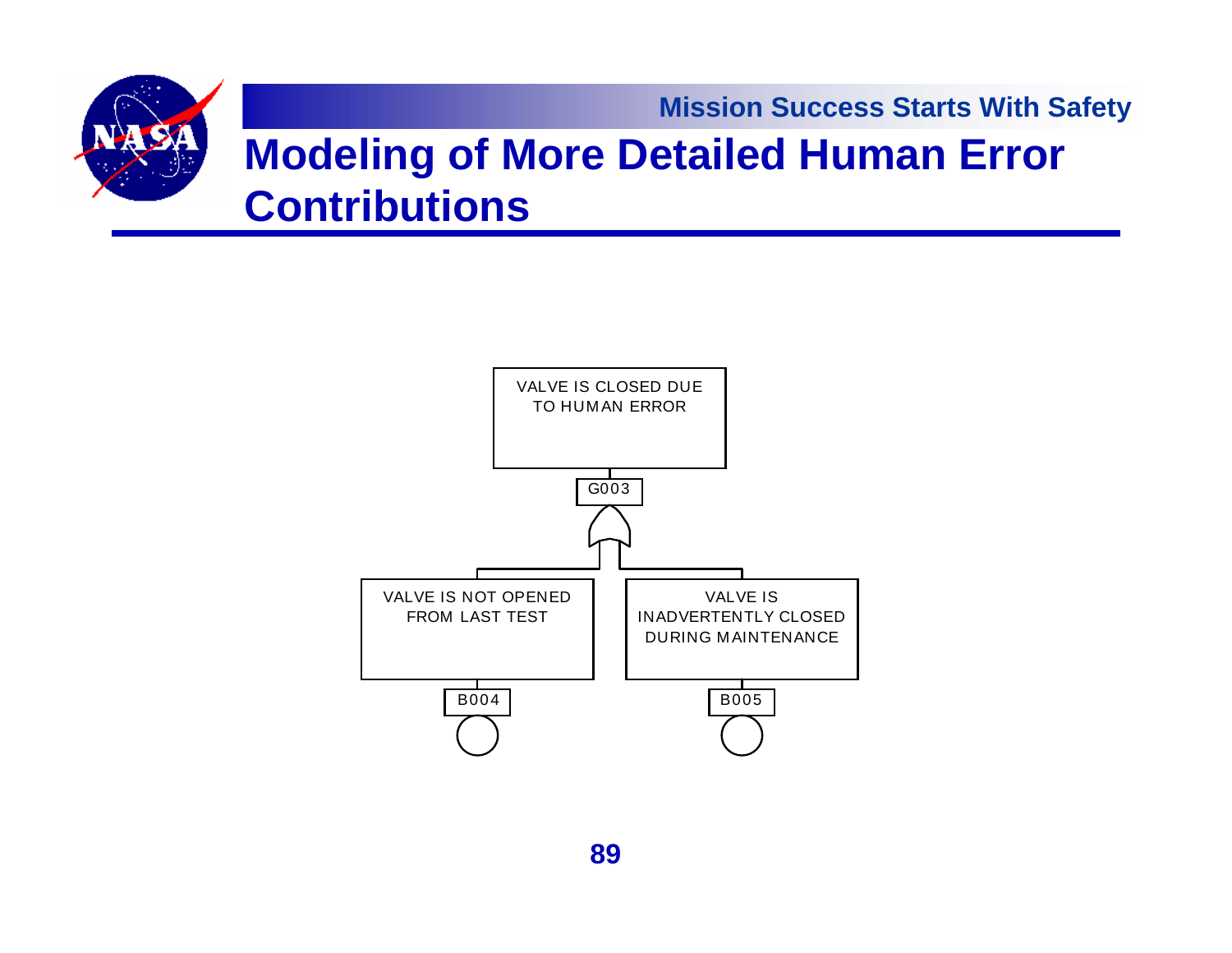### **Questions to Determine Whether to Include a Human Error Contribution**

- **1. Can an crew error cause the fault?**
- **2. Can a test or maintenance error cause the fault?**
- **3. Can a processing error cause the fault?**
- **4. Can a calibration error cause the fault?**
- **5. Can the fault be recovered by a human action?**
- **6. Is a human action necessary for proper functioning?**
- **7. Can an inadvertent human error result in other faults occurring?**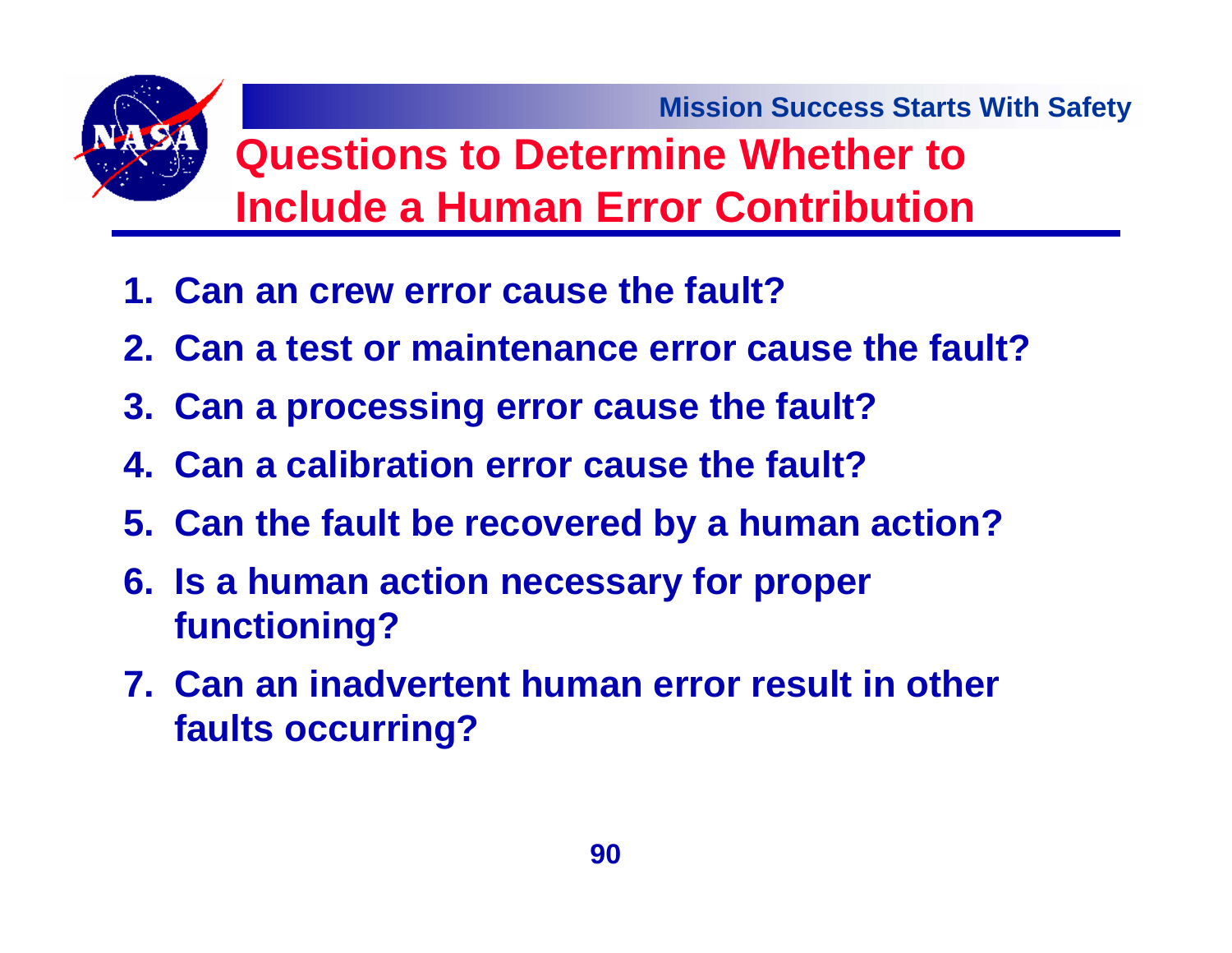

### **Examples of Human Error Probabilities**

| <b>CREAM Nominal Values and Uncertainty Bounds for Cognitive Failures</b> |                             |                          |               |                           |  |
|---------------------------------------------------------------------------|-----------------------------|--------------------------|---------------|---------------------------|--|
| Cognitive<br><b>Function</b>                                              | <b>Generic Failure Type</b> | 5% Lower<br><b>Bound</b> | <b>Median</b> | 95% Upper<br><b>Bound</b> |  |
| Observation                                                               | Wrong object observed       | $3.0E - 04$              | $1.0E-03$     | $3.0E-03$                 |  |
|                                                                           | Wrong Identification        | $1.0E-03*$               | $3.0E - 03*$  | $9.0E-03*$                |  |
|                                                                           | <b>Observation Not Made</b> | $1.0E-03*$               | $3.0E-03*$    | $9.0E-03*$                |  |
|                                                                           |                             |                          |               |                           |  |
| Interpretation                                                            | Faulty diagnosis            | $9.0E - 02$              | $2.0E - 01$   | $6.0E - 01$               |  |
|                                                                           | Decision error              | $1.0E-03$                | $1.0E - 02$   | $1.0E - 01$               |  |
|                                                                           | Delayed interpretation      | $1.0E-03$                | $1.0E-02$     | $1.0E - 01$               |  |
|                                                                           |                             |                          |               |                           |  |
| Planning                                                                  | <b>Priority error</b>       | $1.0E-03$                | $1.0E-02$     | $1.0E - 01$               |  |
|                                                                           | Inadequate plan             | $1.0E-03$                | $1.0E-02$     | $1.0E-01$                 |  |
|                                                                           |                             |                          |               |                           |  |
| Execution                                                                 | Action of Wrong Type        | $1.0E-03$                | $3.0E-03$     | $9.0E-03$                 |  |
|                                                                           | Action at wrong time        | $1.0E-03$                | $3.0E-03$     | $9.0E-03$                 |  |
|                                                                           | Action on wrong object      | 5.0E-05                  | 5.0E-04       | $5.0E-03$                 |  |
|                                                                           | Action out of sequence      | $1.0E-03$                | $3.0E-03$     | $9.0E-03$                 |  |
|                                                                           | Missed action               | $2.5E-02$                | $3.0E-02$     | $4.0E-02$                 |  |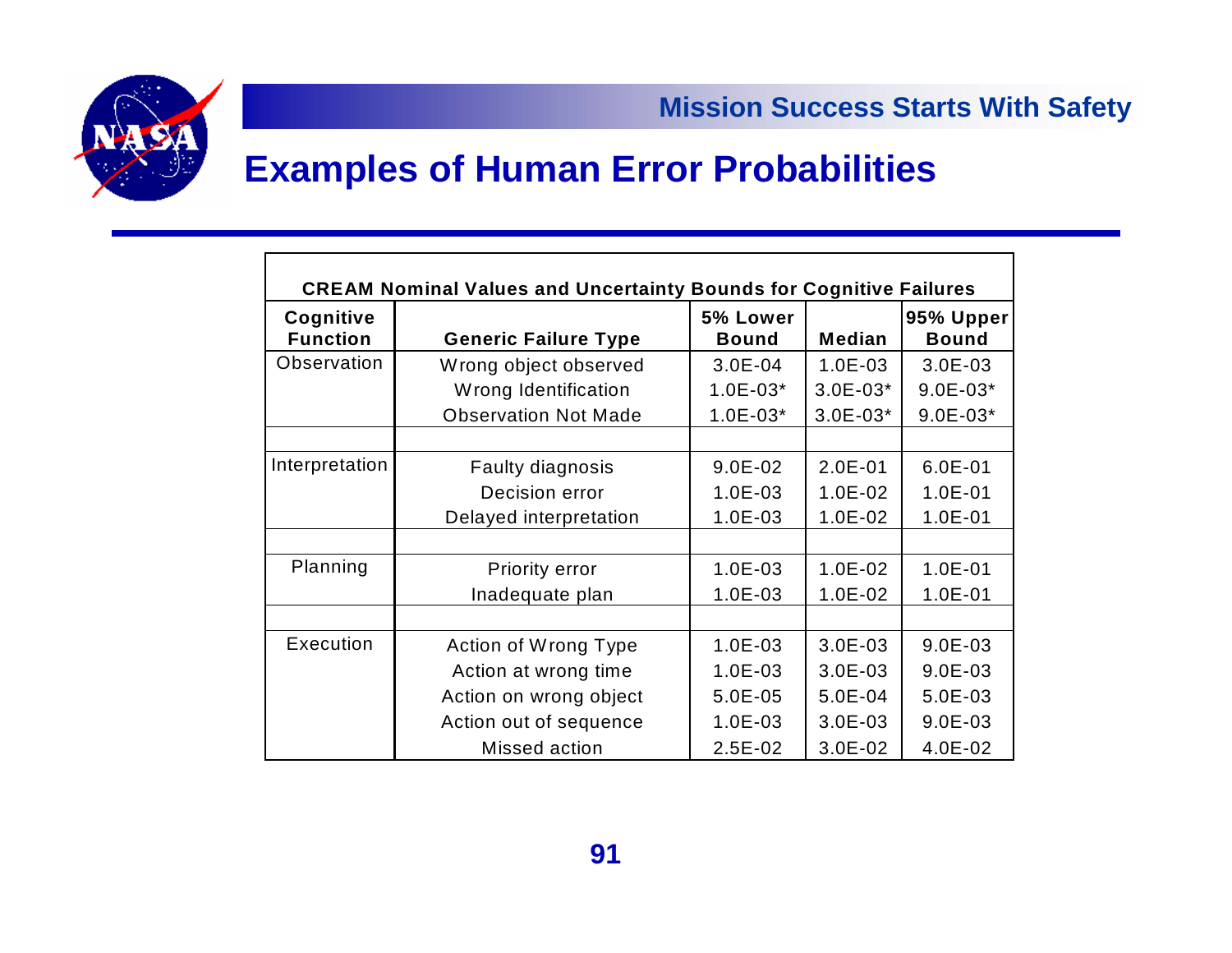

### **Performance Shaping Factors for Human Error Probabilities**

| <b>CREAM Performance Factors</b> |                           |                           |                                       |     |     |  |
|----------------------------------|---------------------------|---------------------------|---------------------------------------|-----|-----|--|
|                                  |                           | <b>Cognitive Function</b> |                                       |     |     |  |
| Factor                           | Level                     | <b>Observation</b>        | Interpretation   Planning   Execution |     |     |  |
| Adequacy of                      | Very efficient            | 1.0                       | 1.0                                   | 0.8 | 0.8 |  |
| Organization                     | Efficient                 | 1.0                       | 1.0                                   | 1.0 | 1.0 |  |
|                                  | Inefficient               | 1.0                       | 1.0                                   | 1.2 | 1.2 |  |
|                                  | Deficient                 | 1.0                       | 1.0                                   | 2.0 | 2.0 |  |
| <b>'orking Conditions</b>        | Advantageous              | 0.8                       | 0.8                                   | 1.0 | 0.8 |  |
|                                  | Compatible                | 1.0                       | 1.0                                   | 1.0 | 1.0 |  |
|                                  | Incompatible              | 2.0                       | 2.0                                   | 1.0 | 2.0 |  |
| <b>Adequacy of Man</b>           | Supportive                | 0.5                       | 1.0                                   | 1.0 | 0.5 |  |
| <b><i>Aachine Interface</i></b>  | Adequate                  | 1.0                       | 1.0                                   | 1.0 | 1.0 |  |
|                                  | Tolerable                 | 1.0                       | 1.0                                   | 1.0 | 1.0 |  |
|                                  | Inappropriate             | 5.0                       | 1.0                                   | 1.0 | 5.0 |  |
| Availability of<br>Procedures    | Appropriate               | 0.8                       | 1.0                                   | 0.5 | 0.8 |  |
|                                  | Acceptable                | 1.0                       | 1.0                                   | 1.0 | 1.0 |  |
|                                  | Inappropriate             | 2.0                       | 1.0                                   | 5.0 | 2.0 |  |
| Number of                        | Fewer than capacity       | 1.0                       | 1.0                                   | 1.0 | 1.0 |  |
| multaneous Goals                 | Matching capacity         | 1.0                       | 1.0                                   | 1.0 | 1.0 |  |
|                                  | More than capacity        | 2.0                       | 2.0                                   | 5.0 | 2.0 |  |
| Available Time                   | Adequate                  | 0.5                       | 0.5                                   | 0.5 | 0.5 |  |
|                                  | Temporarily inadequate    | 1.0                       | 1.0                                   | 1.0 | 1.0 |  |
|                                  | Continuously inadequate   | $5.0$                     | 5.0                                   | 5.0 | 5.0 |  |
| Time of day                      | Day-time                  | 1.0                       | 1.0                                   | 1.0 | 1.0 |  |
|                                  | Night-time                | 1.2                       | 1.2                                   | 1.2 | 1.2 |  |
| Adequacy of                      | Adequate, high experience | 0.8                       | 0.5                                   | 0.5 | 0.8 |  |
| aining/Preparation               | Adequate, low experience  | 1.0                       | 1.0                                   | 1.0 | 1.0 |  |
|                                  | Inadequate                | 2.0                       | 5.0                                   | 5.0 | 2.0 |  |
| rew Collaboration                | Very efficient            | 0.5                       | 0.5                                   | 0.5 | 0.5 |  |
| Quality                          | Efficient                 | 1.0                       | 1.0                                   | 1.0 | 1.0 |  |
|                                  | Inefficient               | 1.0                       | 1.0                                   | 1.0 | 1.0 |  |
|                                  | Deficient                 | 2.0                       | 2.0                                   | 2.0 | 5.0 |  |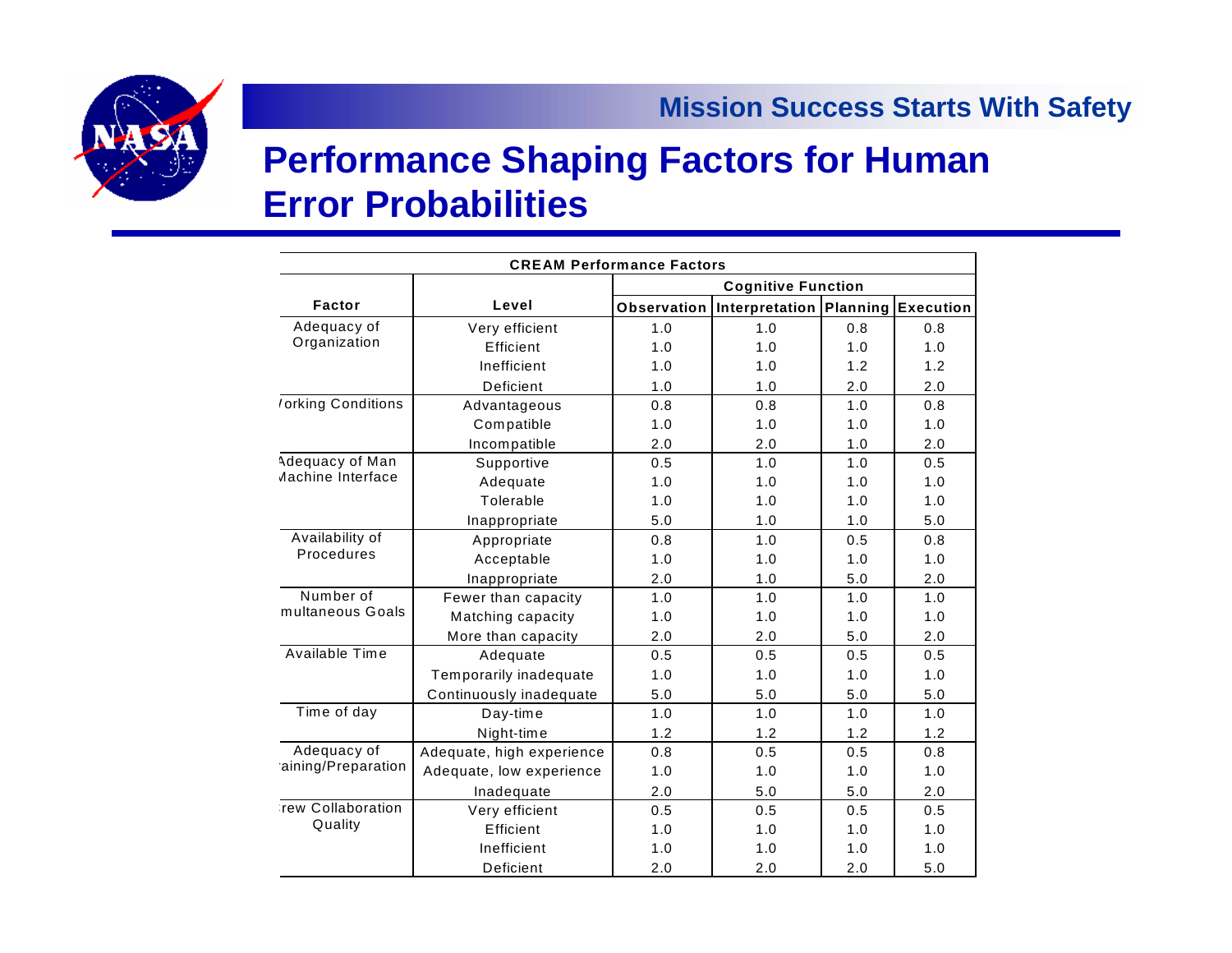



### **Examples of Human Error Probability Assessments**

| A_O_ATC_HUMSTBYPMP_FTC   | <b>ATCS</b> | <b>Fail to Transfer</b>   | <b>Standby Pump</b>                   | 1.00E-03   | 3 | ATC-HRA-            |
|--------------------------|-------------|---------------------------|---------------------------------------|------------|---|---------------------|
| A_O_ATC_HUMHF_PLG        | <b>ATCS</b> | Fail to Defrost           | <b>HIFES</b>                          | 1.00E-03   | 3 | ATC-HRA-            |
| A_O_ATC_HUMTF_PLG        | <b>ATCS</b> | Fail to Defrost           | <b>TOP FES</b>                        | 1.00E-03   | 3 | ATC-HRA-            |
| A_O_ATC_HUMHTFRCVR_FOF   | <b>ATCS</b> | <b>Fail to Defrost</b>    | HI and TOP FES                        | 1.00E-03   | 3 | ATC-HRA-            |
| O_O_ATC_HUMSTBYPMPO1_FTC | <b>ATCS</b> | <b>Fail to Transfer</b>   | <b>Standby Pump</b>                   | $1.00E-03$ | 3 | ATC-HRA-            |
| O_O_ATC_HUMRADISOO1_FOF  | <b>ATCS</b> | Fail to Switch to<br>Auto | Rad Cooling Isolation<br>Valve        | 3.00E-03   | 3 | ATC-HRA-            |
| O_O_ATC_HUMBPCVCONO1_FOF | <b>ATCS</b> | Fail to Transfer          | <b>Standby Controller</b>             | 1.00E-03   | 3 | ATC-HRA-            |
| O_O_ATC_HUMRADISOBO1_FOF | <b>ATCS</b> | Fail to Switch to<br>Auto | <b>Rad Cooling Isolation</b><br>Valve | 3.00E-03   | 3 | ATC-HRA-            |
| O_O_ATC_HUMBPMANO1_FOF   | <b>ATCS</b> | Fail to Open              | Bypass valve                          | 1.00E-03   | 3 | ATC-HRA-            |
| O_O_ATC_HUMABPASSO1_FOF  | <b>ATCS</b> | <b>Fail to Transfer</b>   | <b>Standby Controller</b>             | 1.00E-03   | 3 | ATC-HRA-            |
| O_O_ATC_HUMACVASSO1_FOF  | <b>ATCS</b> | Fail to Transfer          | <b>Standby Controller</b>             | 1.00E-03   | 3 | ATC-HRA-            |
| O_O_ATC_HUMATEMPO1_FOF   | <b>ATCS</b> | <b>Fail to Transfer</b>   | <b>Standby Controller</b>             | 1.00E-03   | 3 | ATC-HRA-            |
| O_O_ATC_HUMTFO1_PLG      | <b>ATCS</b> | <b>Fail to Defrost</b>    | <b>TOP FES</b>                        | 1.00E-03   | 3 | ATC-HRA-            |
| O_O_ATC_HUMHTFRCVRO1_FOF | <b>ATCS</b> | Fail to Defrost           | HI and TOP FES                        | 1.00E-03   | 3 | ATC-HRA-            |
| O_O_ATC_HUMBBPASSO1_FOF  | <b>ATCS</b> | Fail to Transfer          | <b>Standby Controller</b>             | 1.00E-03   | 3 | ATC-HRA-            |
| O_O_ATC_HUMBCVASSO1_FOF  | <b>ATCS</b> | <b>Fail to Transfer</b>   | <b>Standby Controller</b>             | 1.00E-03   | 3 | ATC-HRA-            |
| O_O_ATC_HUMBTEMPO1_FOF   | <b>ATCS</b> | Fail to Transfer          | <b>Standby Controller</b>             | 1.00E-03   | 3 | ATC-HRA-            |
| E_O_ATC_HUMSTBYPMPE1_FTC | <b>ATCS</b> | <b>Fail to Transfer</b>   | <b>Standby Pump</b>                   | 1.00E-03   | 3 | ATC-HRA-            |
| E_O_ATC_HUMSTBYPMPE2_FTC | <b>ATCS</b> | Fail to Transfer          | <b>Standby Pump</b>                   | 1.00E-03   | 3 | ATC-HRA-            |
| E_O_ATC_HUMHFE1_PLG      | <b>ATCS</b> | Fail to Defrost           | <b>HIFES</b>                          |            |   | $0.5$ N/A $ATC-HRA$ |
|                          |             |                           |                                       |            |   |                     |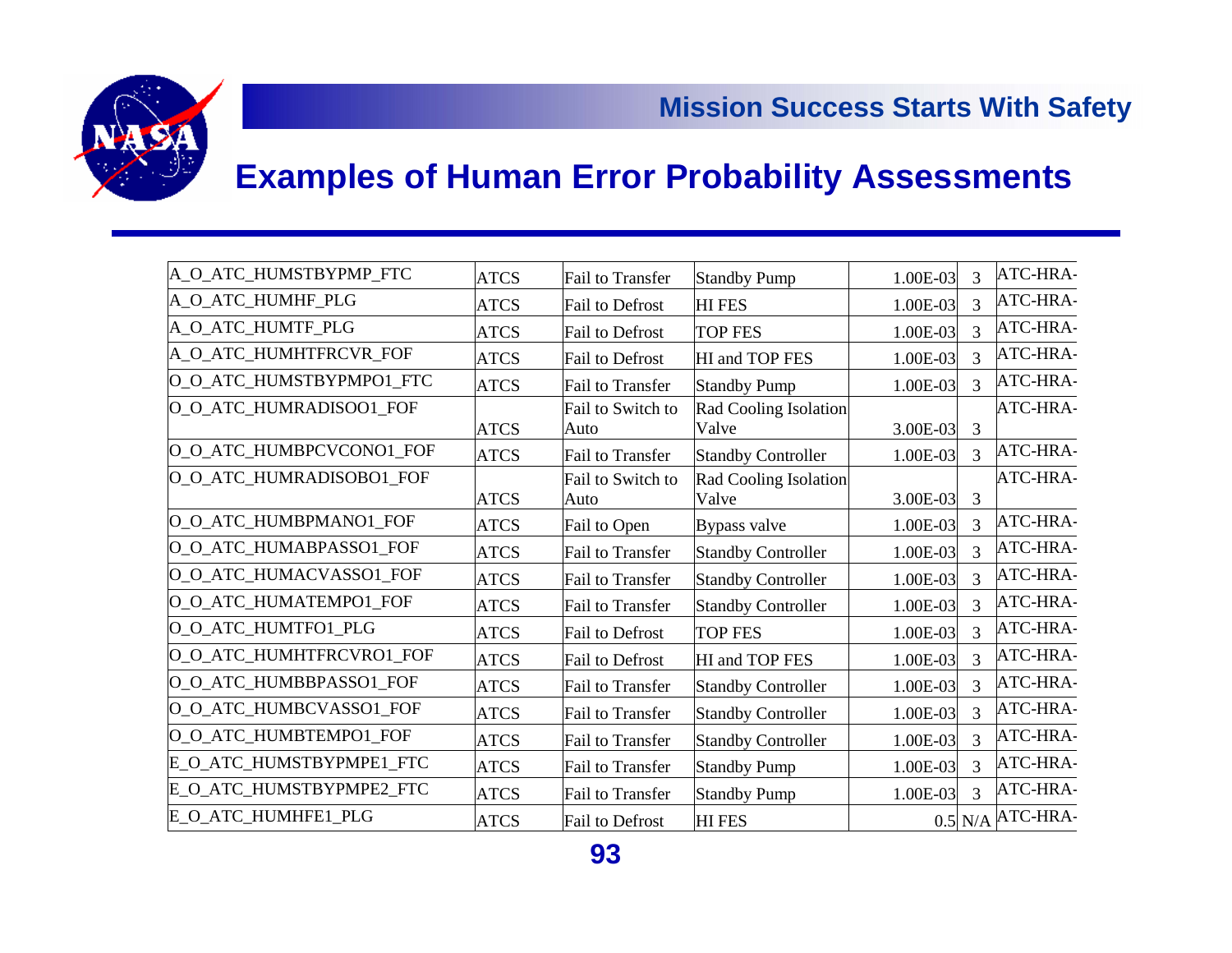# **Common Cause Failures in FTA**

- **Common cause failures (CCFs) are multiple failures due to a common cause**
- **A CCF example is multiple valves being failed because of a common maintenance error**
- **CCFs are especially impacting for redundancies of similar components**
- **CCFs need to considered when there is a common test, common maintenance, common supplier, or common abnormal environment**
- **CCFs need to be considered if not explicitly modeled by the common stressor AND the multiple failures**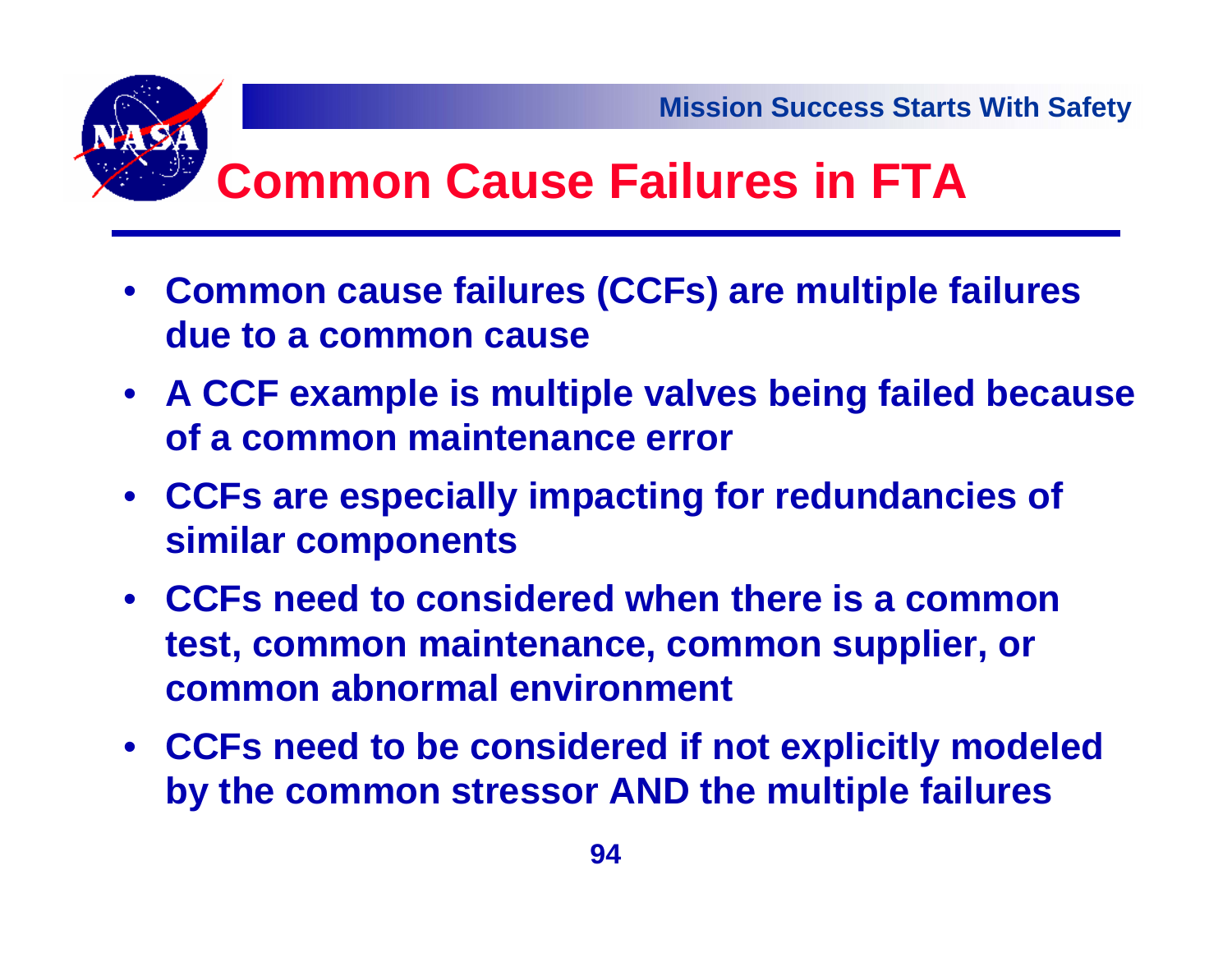

# **Examples of CCFs**

- 1. A common design or material deficiency that results in multiple components failing to perform a function or to withstand a design environment. Examples include undetected flaws in main engines and low material strengths in turbo pumps.
- 2. A common installation error that results in multiple components being misaligned or being functionally inoperable. Examples include check valves being installed backwards that remained undetected because they were not tested after installation.
- 3. A common maintenance error that results in multiple components being misaligned or being functionally inoperable. Examples include multiple valves remaining in a misaligned position after maintenance.
- 4. A common harsh environment such as vibration, radiation, moisture o r contamination that causes multiple components to fail.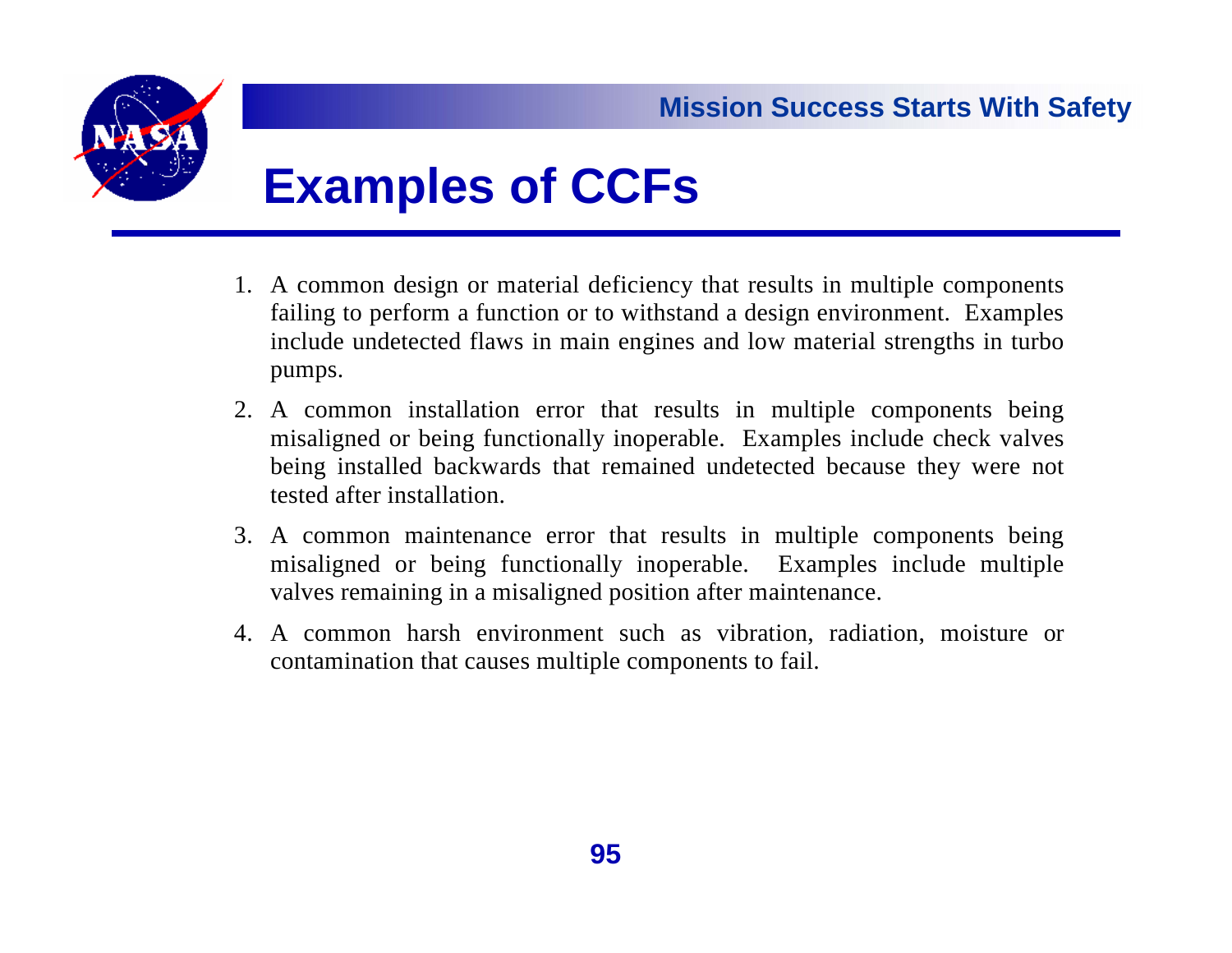**Mission Success Starts With Safety Examples of CCFs Usually Included in FTA**

- $\bullet$  **Redundant sensors having a common calibration procedure**
- $\bullet$  **Redundant components that can be left in the wrong configuration due to a common test or maintenance**
- **Redundant components that are supplied by the same supplier that have not been independently tested**
- $\bullet$  **Redundant components that have common processing that are not subsequently independently checked**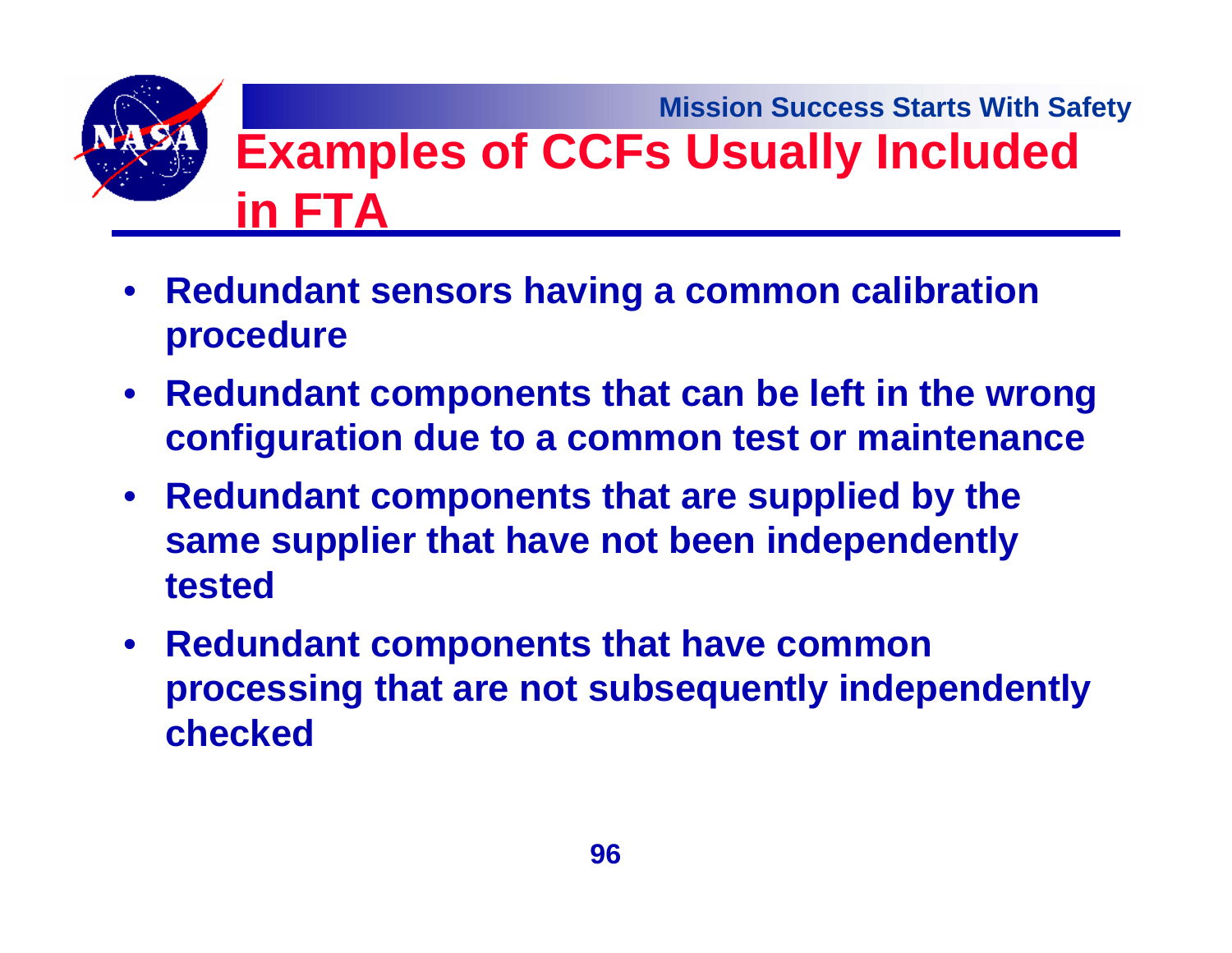



# **Modeling of CCFs in a FT**

- • **When considered applicable, a CCF contribution needs to be added to independent failures of similar components**
- **The AND gate of independent failures is expanded to become an OR gate with the independent failure contribution plus the CCF contribution**

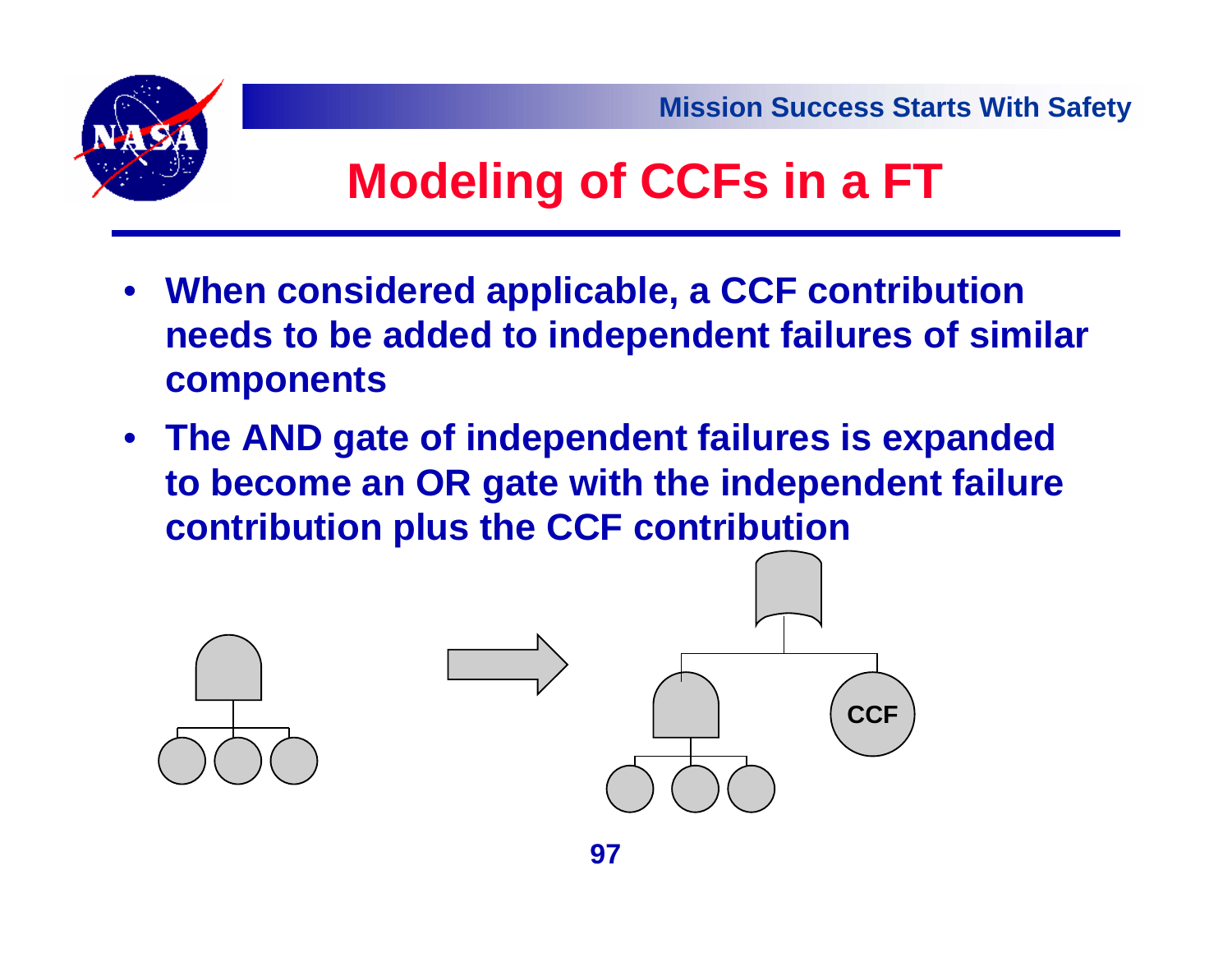

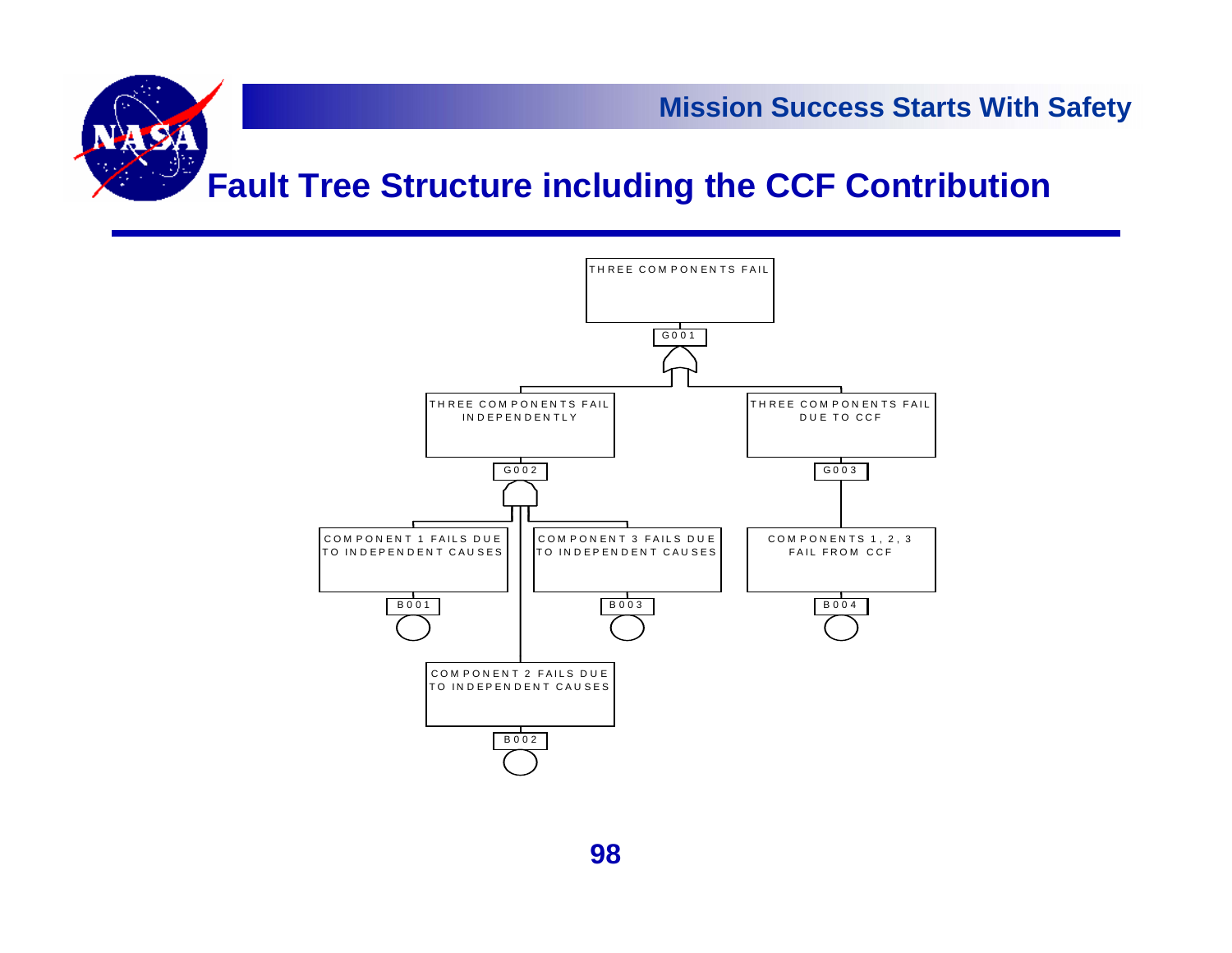**Mission Success Starts With Safety Quantification of CCFs: the Beta Factor Model**

- **β <sup>=</sup>"beta factor"**
	- **= the probability that a failure cause results multiple failures**
- $P(C_1 \cdot C_2 \cdot C_3) = P(C_1)$  β
- **β values range from 0.3 to 0.01 when CCF susceptibilities exist**
- **β values are given in various PRAs and data sources, e.g., the Space Shuttle PRA**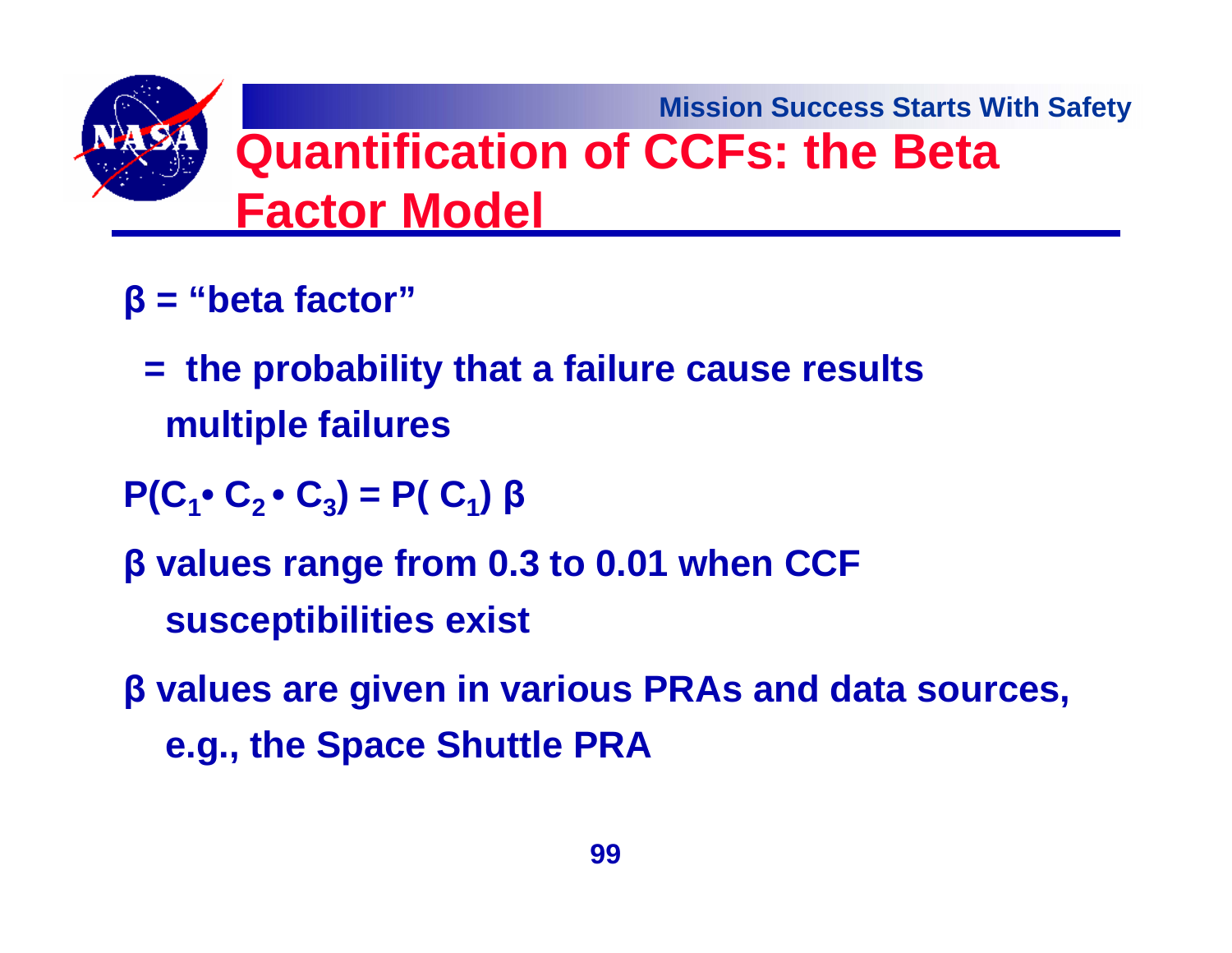

- **P(C) = 1x10-3**
- **Independent failure probability:**
- **P(C <sup>1</sup>• C2 • C 3)=1x10-31x10-31x10-3 =1x10-9**
- **CCF probability ( β = 0.01):**
- **P( C 1) β = 1x10-3x0.01 = 1x10-5**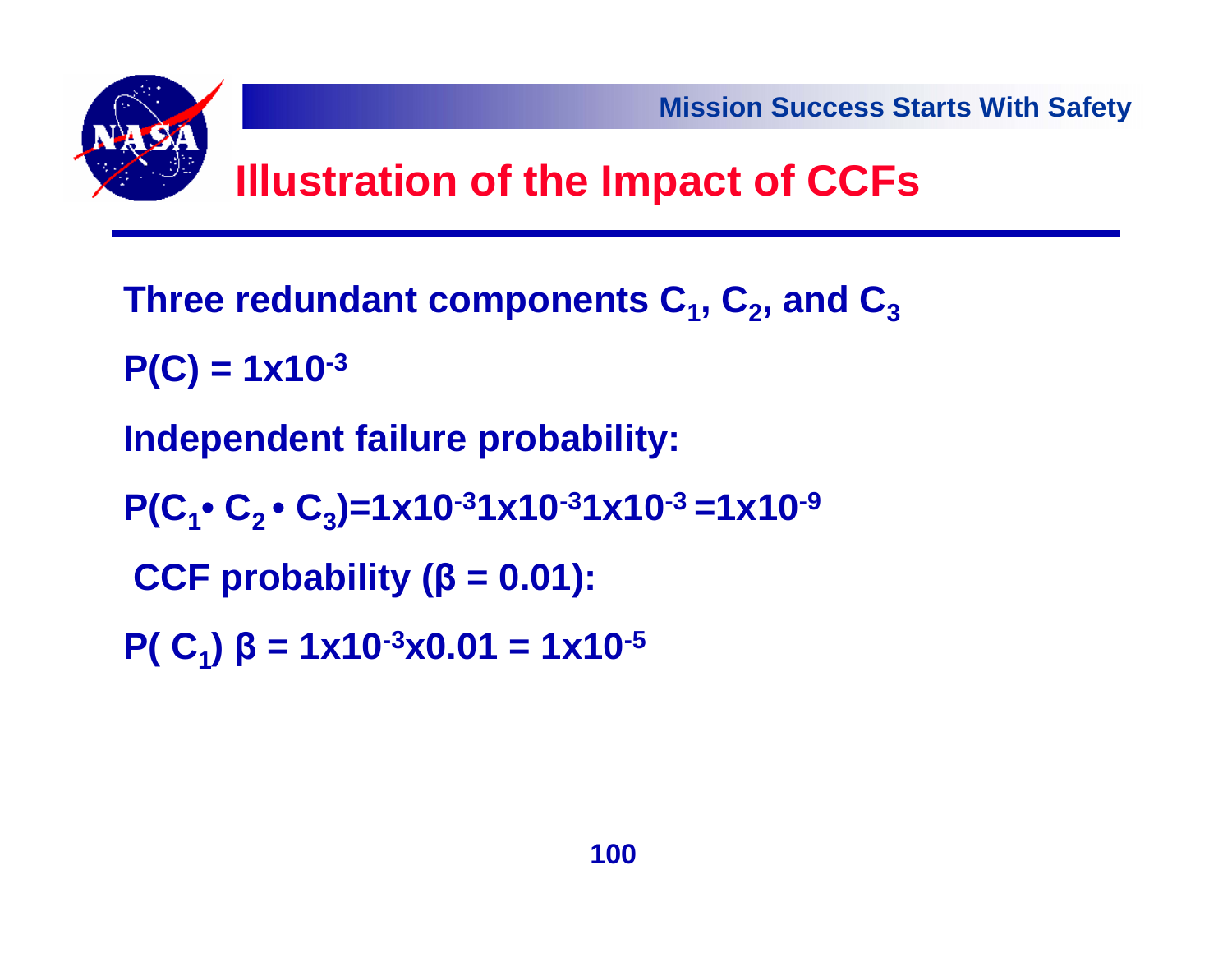

## **Reviewing the Fault Tree for CCFs**

- •**AND gates of redundant components are reviewed**
- **A more effective process is to review the minimal cut sets for basic events that can have a single cause**
- **A CCF candidate is a minimal cut set that has:**
	- **Redundant components with a common susceptibility to a single failure cause or single failure enhancing condition**
	- **Multiple human errors that can be committed by a single individual or that have an underlying single procedure**
	- **Multiple components in a common location that can fail due to an external event (e.g., fire or radiation)**
- **Are there any CCF susceptibilities in the Monopropellant System?**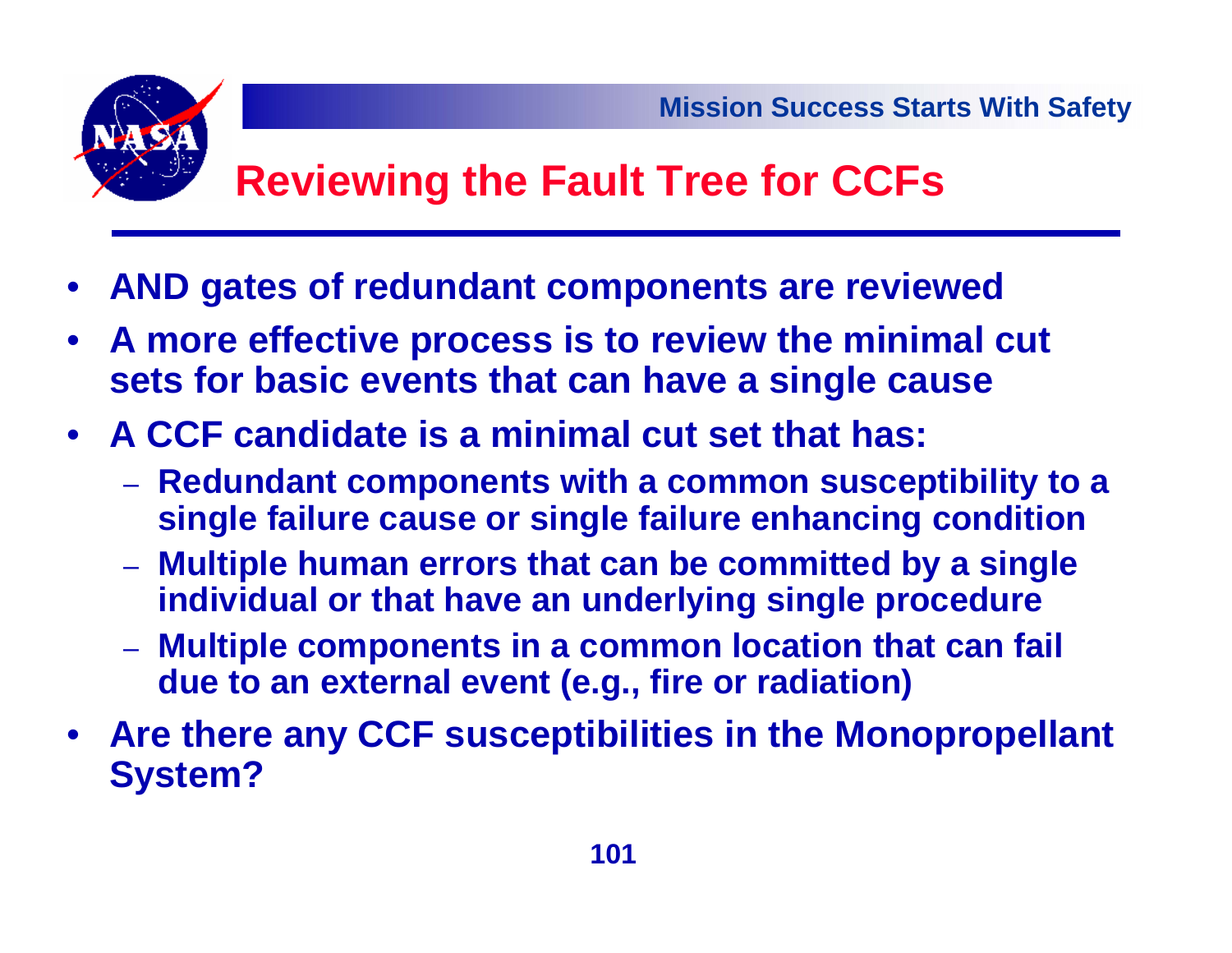

- •**The system operates in different phases**
- • **The system configuration can change in different phases**
- •**The system success criteria can change**
- • **The basic event probabilities (e.g, component failure rates) can change**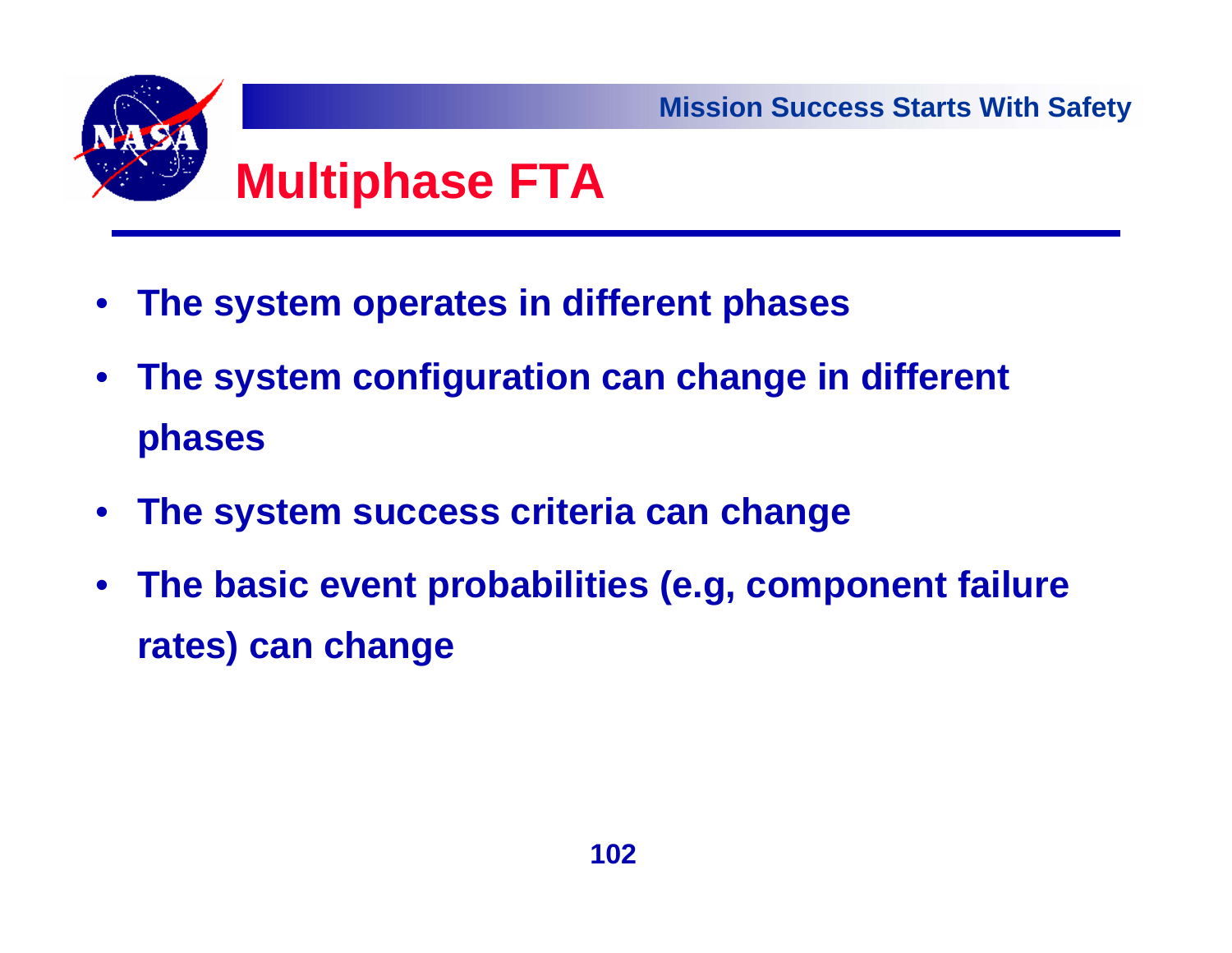

- • **For each phase there are distinct basic event probabilities but no system logic changes**
- **Each basic event is thus resolved into individual phase events**

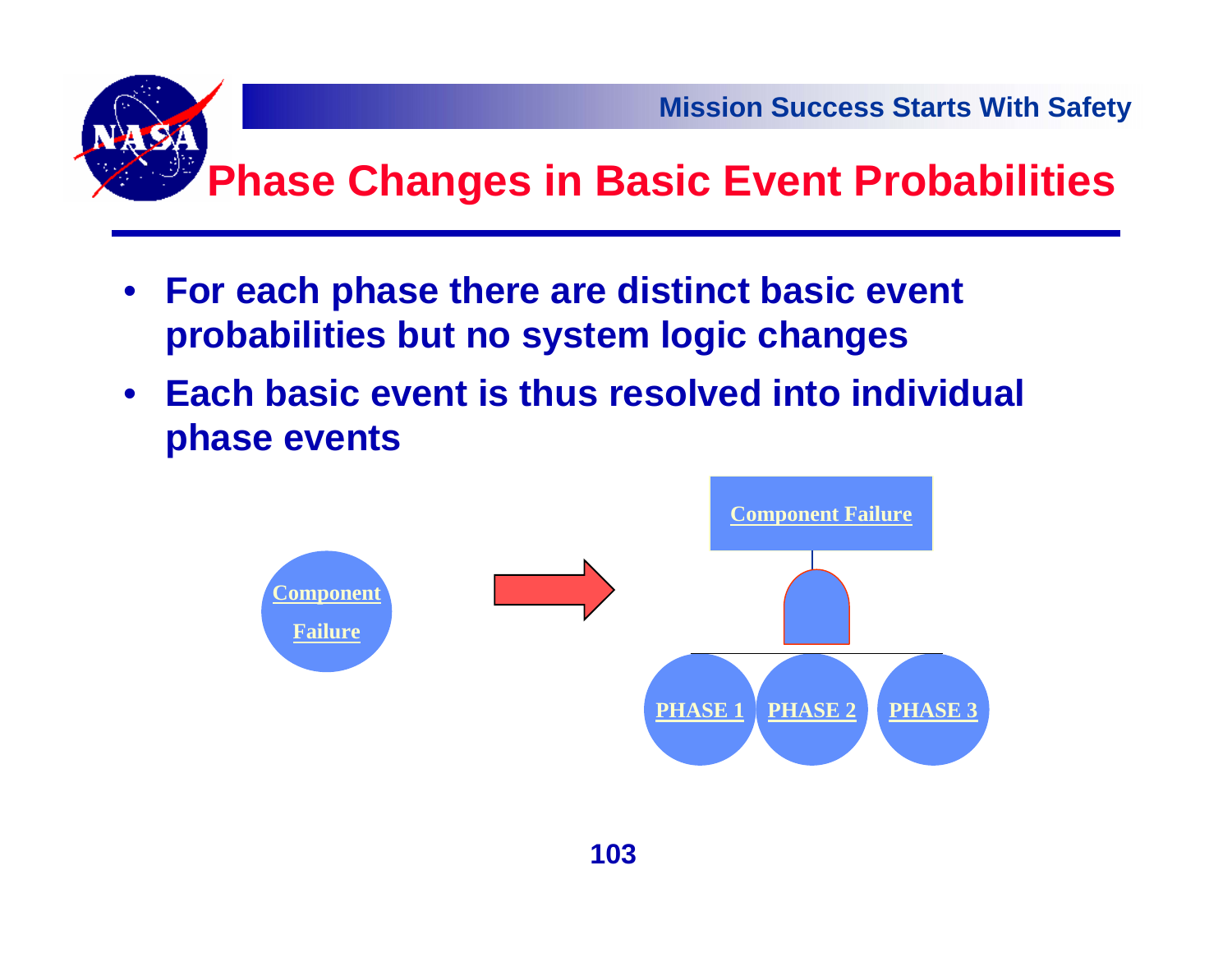

• **Changes in event probabilities can alternatively be handled in the quantification stage**



**In the above the postscripts 1, 2, and 3 denote the phases.**

**The formula for the probability of a failure in a phase now includes the probability of non-failure in previous phases**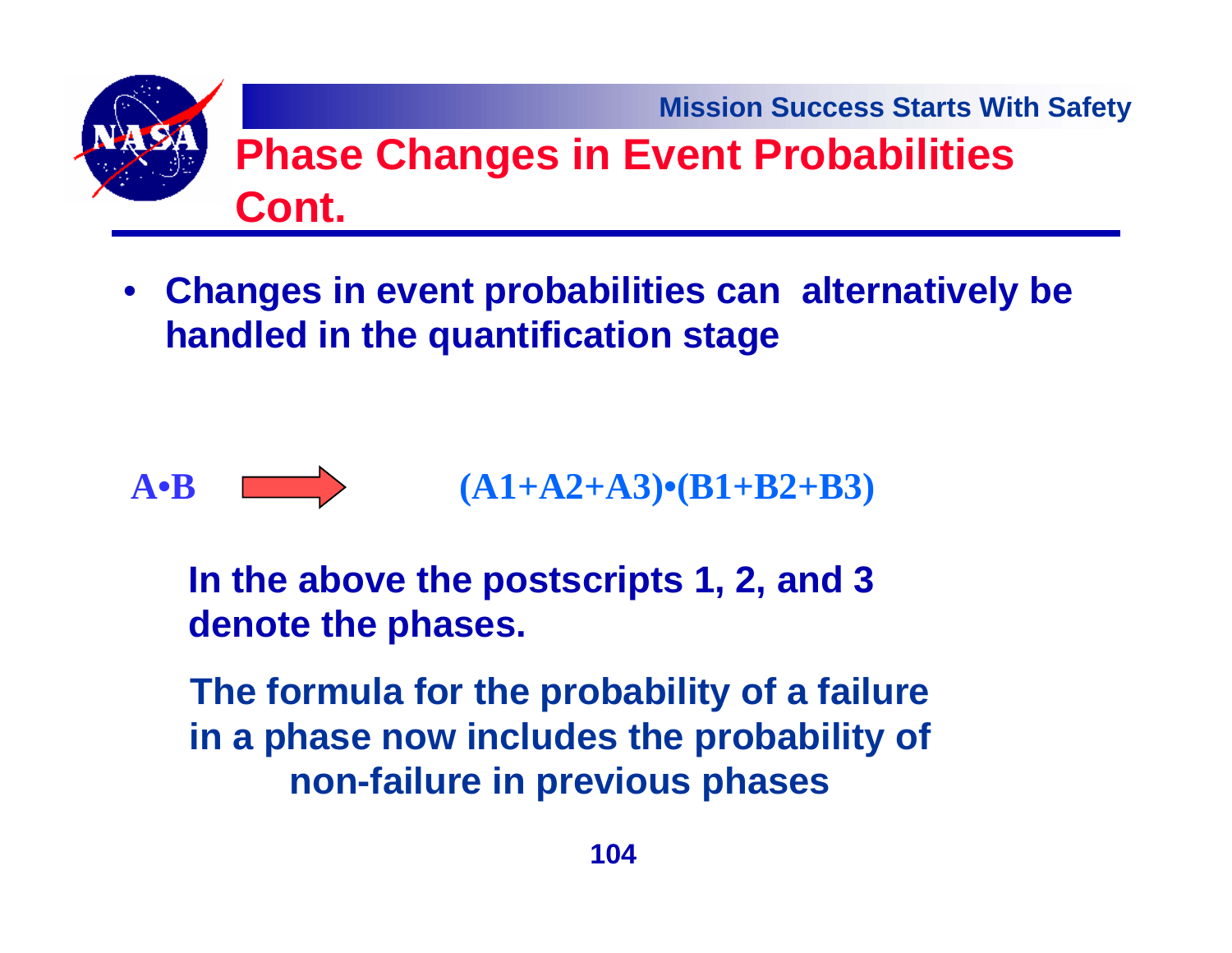

 $\bullet$  **Resolve the System Failure into a Fault Tree for each phase:**

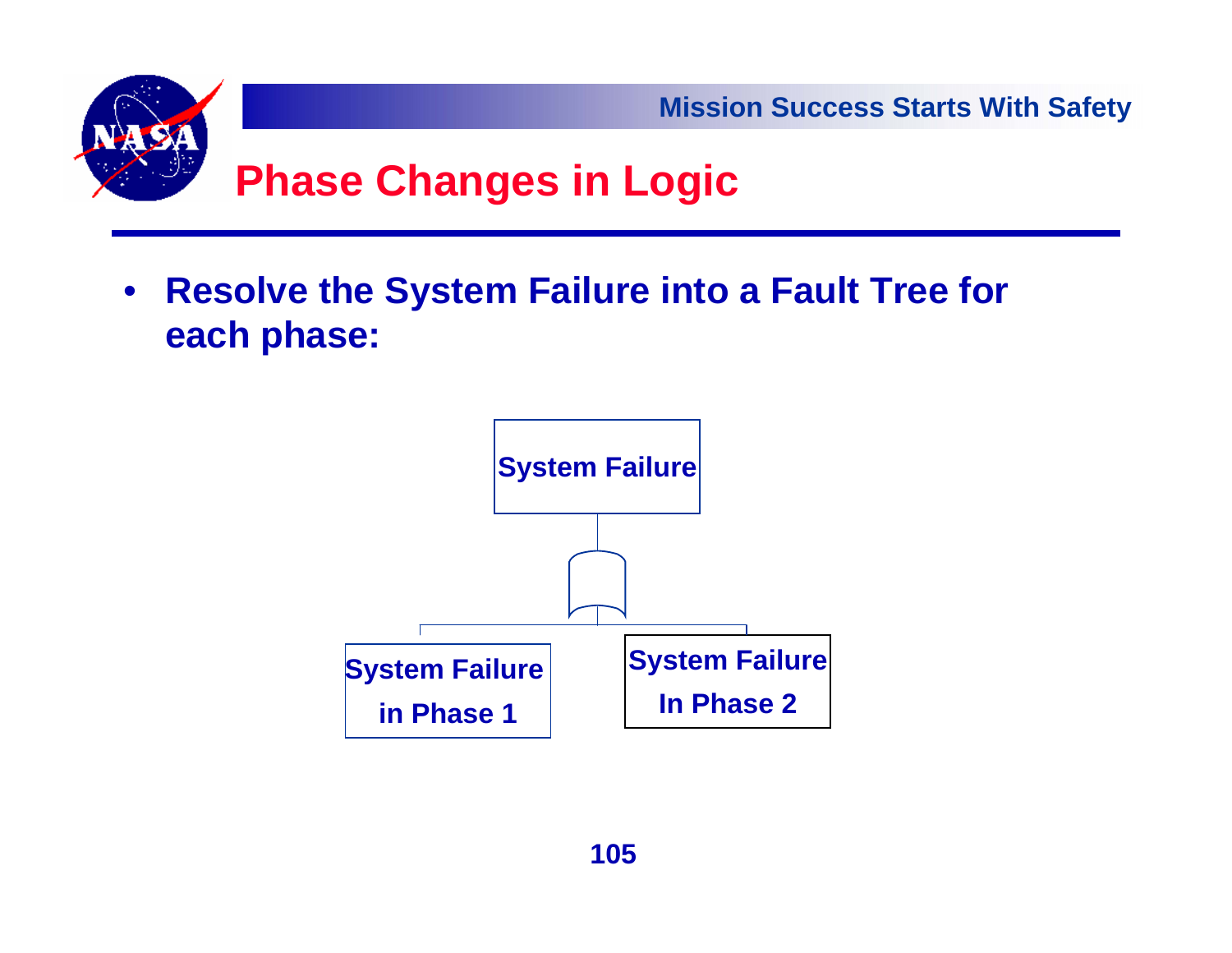

### **Mission Success Starts W Fault Trees Used in Multi-Phase Event Sequence Modeling**

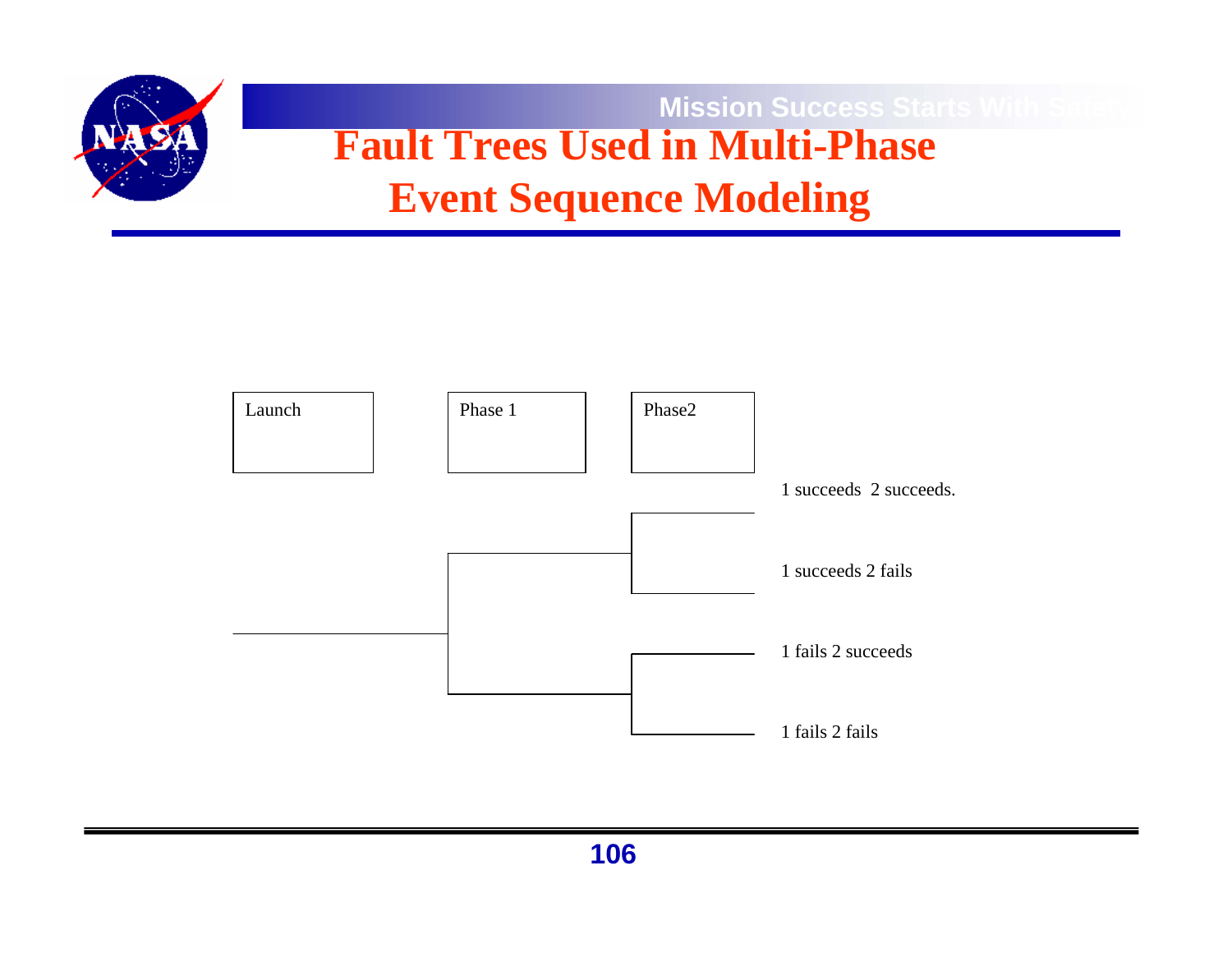

### **Multi-Phase Fault Tree Modeling Used in the Shuttle PRA**

**Mission Success Starts With** 

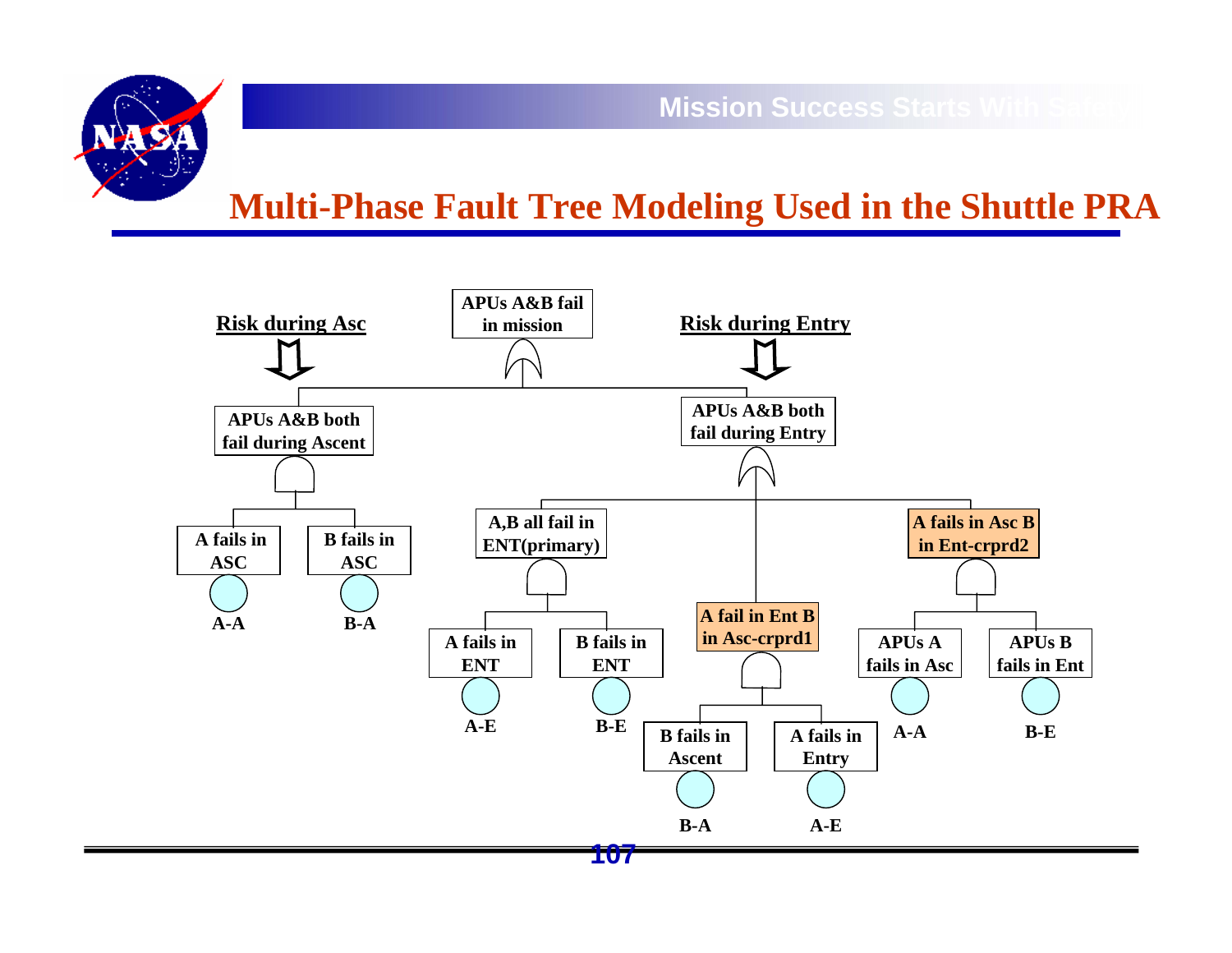

- **Review Questions**
- **1. What is the difference between CCFs and multiple failures modeled as having a single cause?**
- **2. Do CCFs need to be considered if the Fault Tree is not quantified?**
- **3. Do human errors need to be considered if the Fault Tree is constructed for a system design only?**
- **4. Can the same fault tree be used for multi-phases if the system configuration does not change?**
- **5. Can time-dependencies be handled in the same manner as multi-phases?**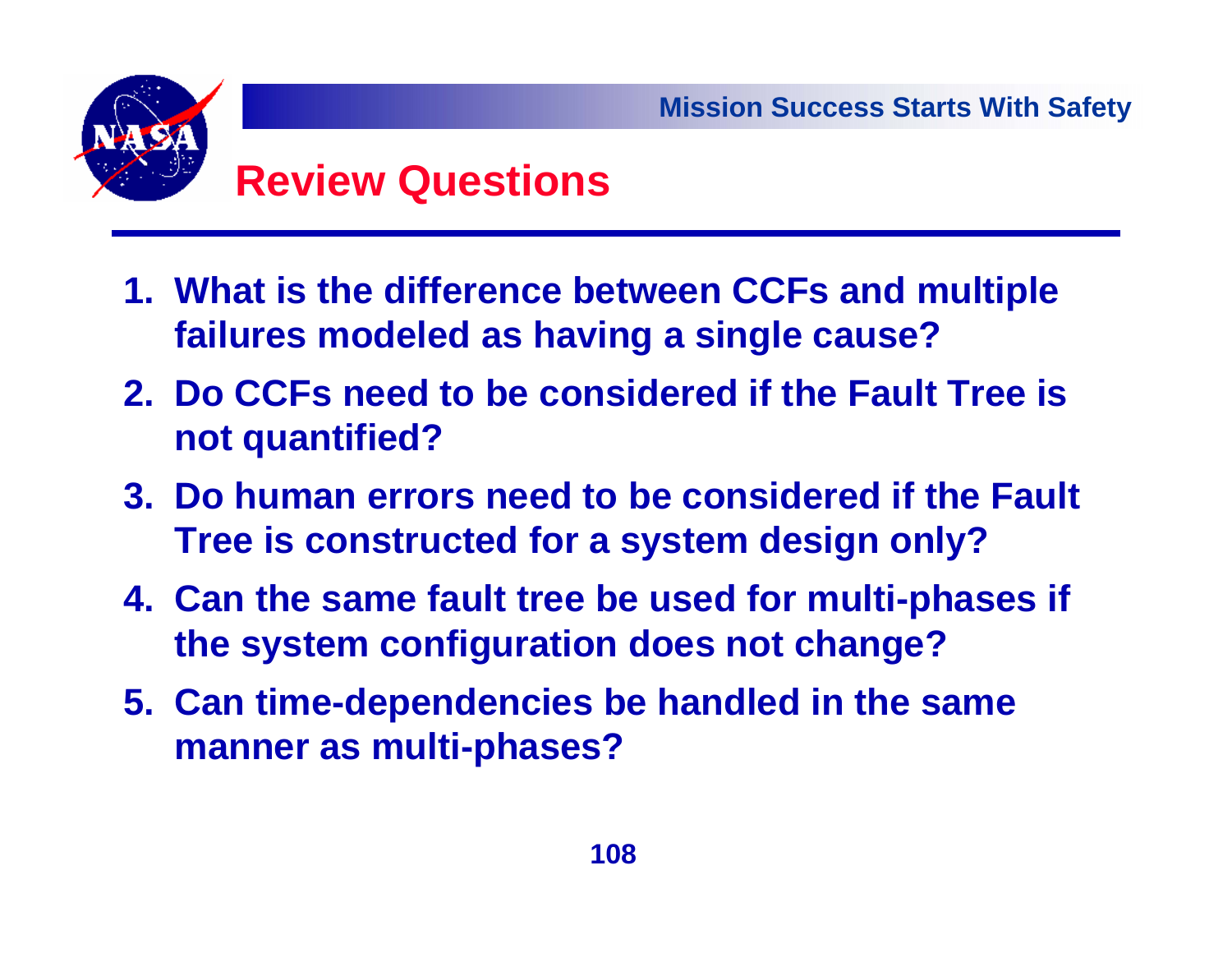



## **FT Exercise Problem**

- •**Consider again the Monopropellant System**
- • **Construct the FT for the undesired event:**
	- **No propellant supplied to the thruster when the arming command is initiated**
- $\bullet$  **Use the same system boundary and resolution as used for the fault tree for the undesired event: thruster supplied with propellant after thrust cutoff**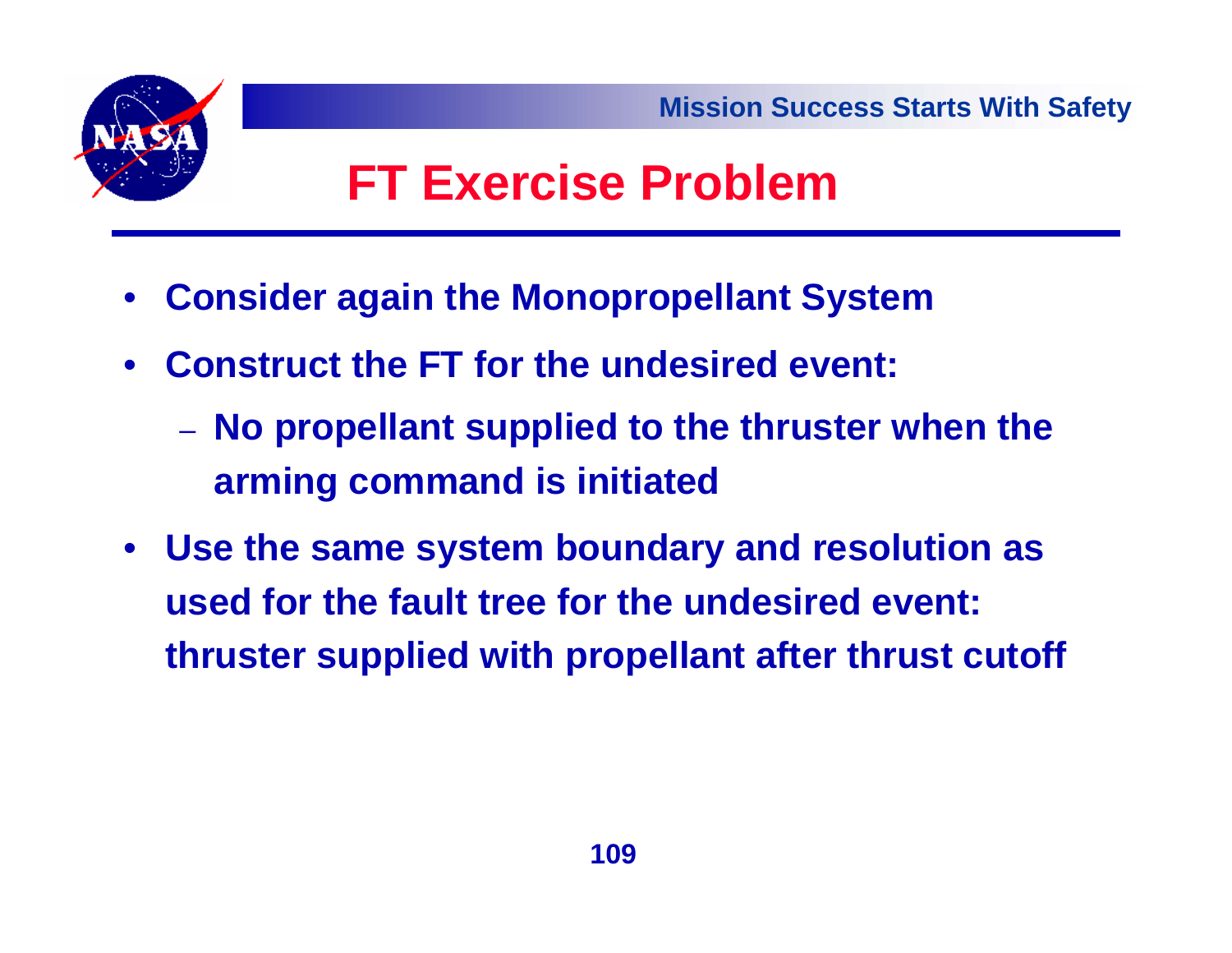

- • **Constructing the fault tree provides understanding of the system failure logic**
- **The fault tree itself provides a descriptive tool for communication**
- **The fault tree can also be evaluated to obtain critical qualitative and quantitative information**
- **To evaluate the fault tree, the fault tree has to be transformed to an equivalent set of logic equations**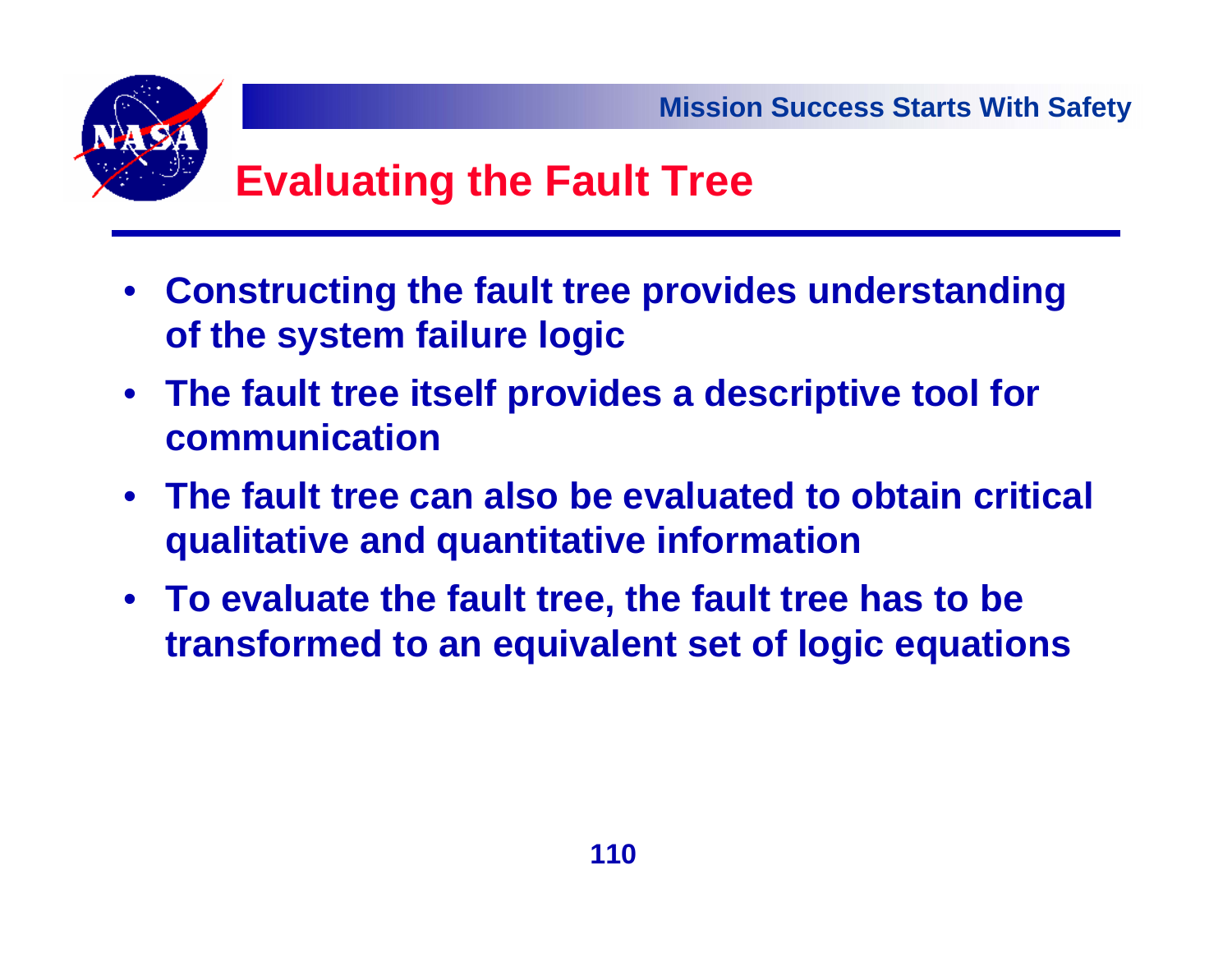

- $\bullet$  **Each gate event is expressed as a logic equation of input events**
- **By successive substitution, each gate event is express in terms of basic events**
- **The resulting gate equation is expanded and simplified to be a sum of products (sop)**
- **The resulting equations provide a basis for qualitative and quantitative evaluations**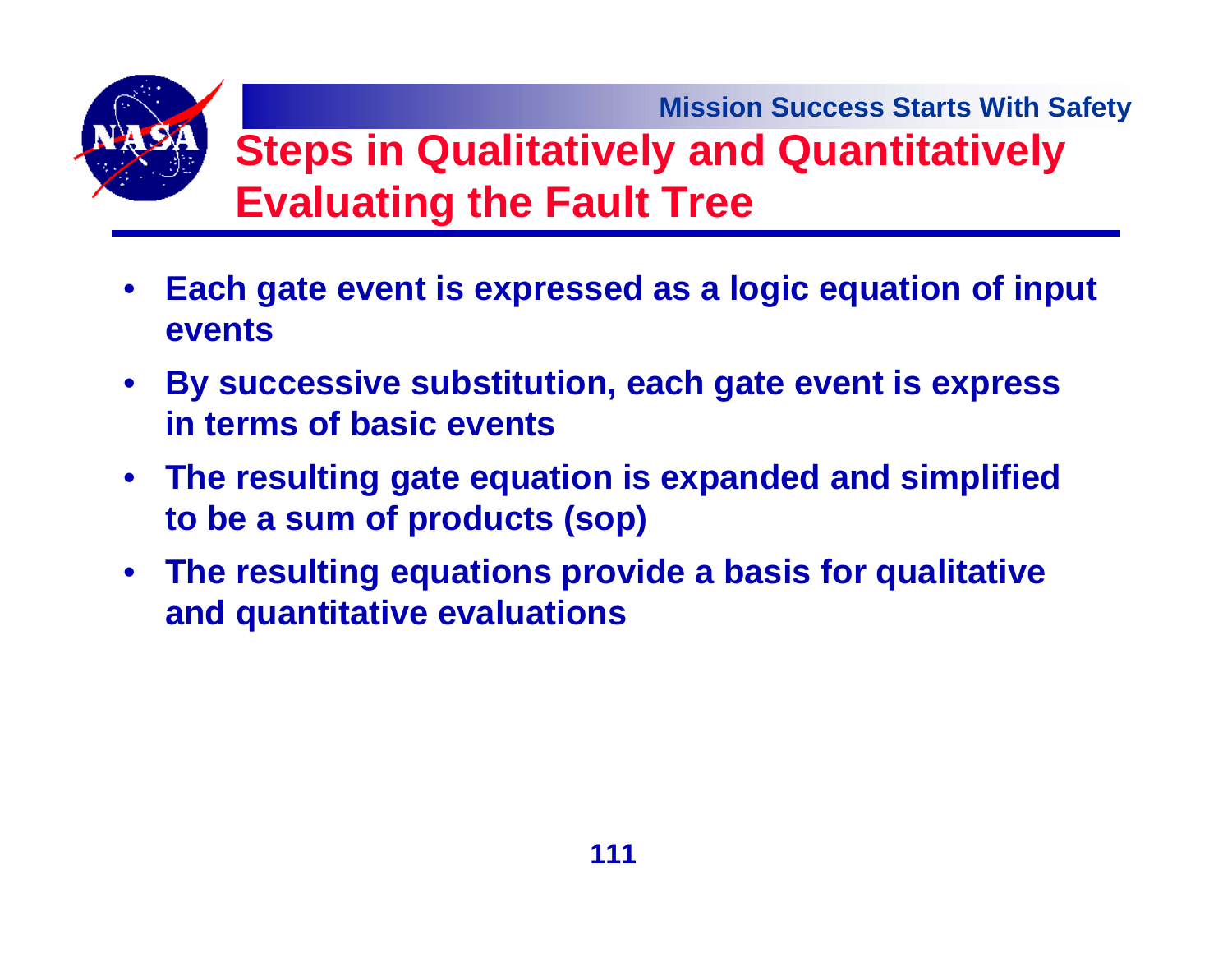

## **Representation of the Gate Events of the Monopropellant Fault Tree**

G1 – Thruster supplied with propellant after thrust cutoff G2 – Isolation valve IV3 remains open after cutoff G3 – Isolation valve IV2 remains open after cutoff G4 – emf continues to be supplied to IV3 after cutoff G5 – emf continues to be supplied to IV2 after cutoff G6 – emf continues to be supplied to K5 after cutoff G7 – emf continues to be supplied to K3 after cutoff G8 – Emergency switch S3 fails to open after cutoff G9 - Primary failure of K6 to open after cutoff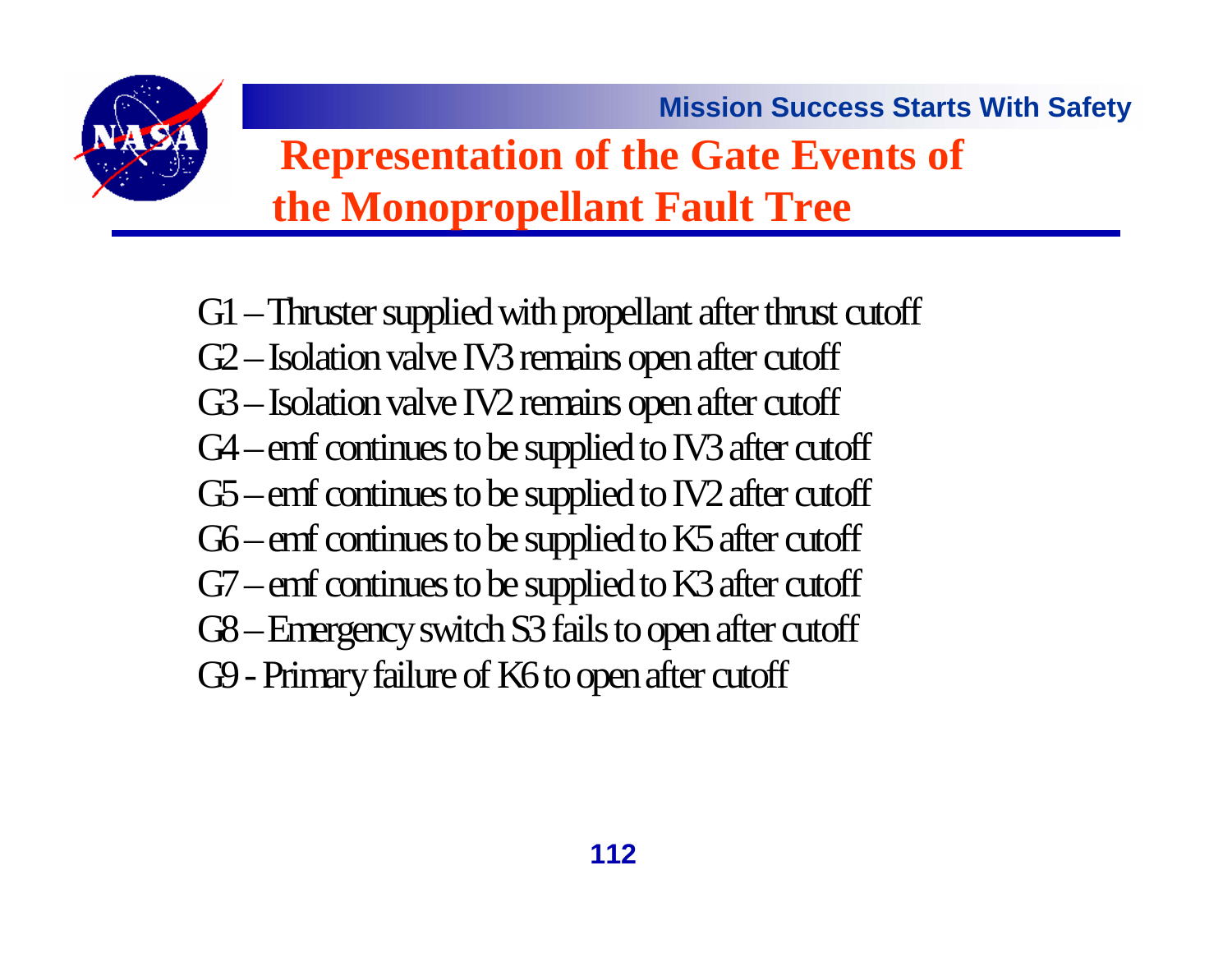

- $E1$  = Primary failure of IV2 to close after cutoff
- $E2 =$  Primary failure of IV3 to close after cutoff
- $E3$  = Primary failure of K5 relay to open when emf is removed
- $E4$  = Primary failure of K3 to open after cutoff
- $E5 =$  Primary failure of K6 to open after timing out
- E6 = Primary failure of K6 timer to time out
- $E7 =$  Operational failure of S3 to open when commanded
- $E8 =$  Primary failure of S3 to open when commanded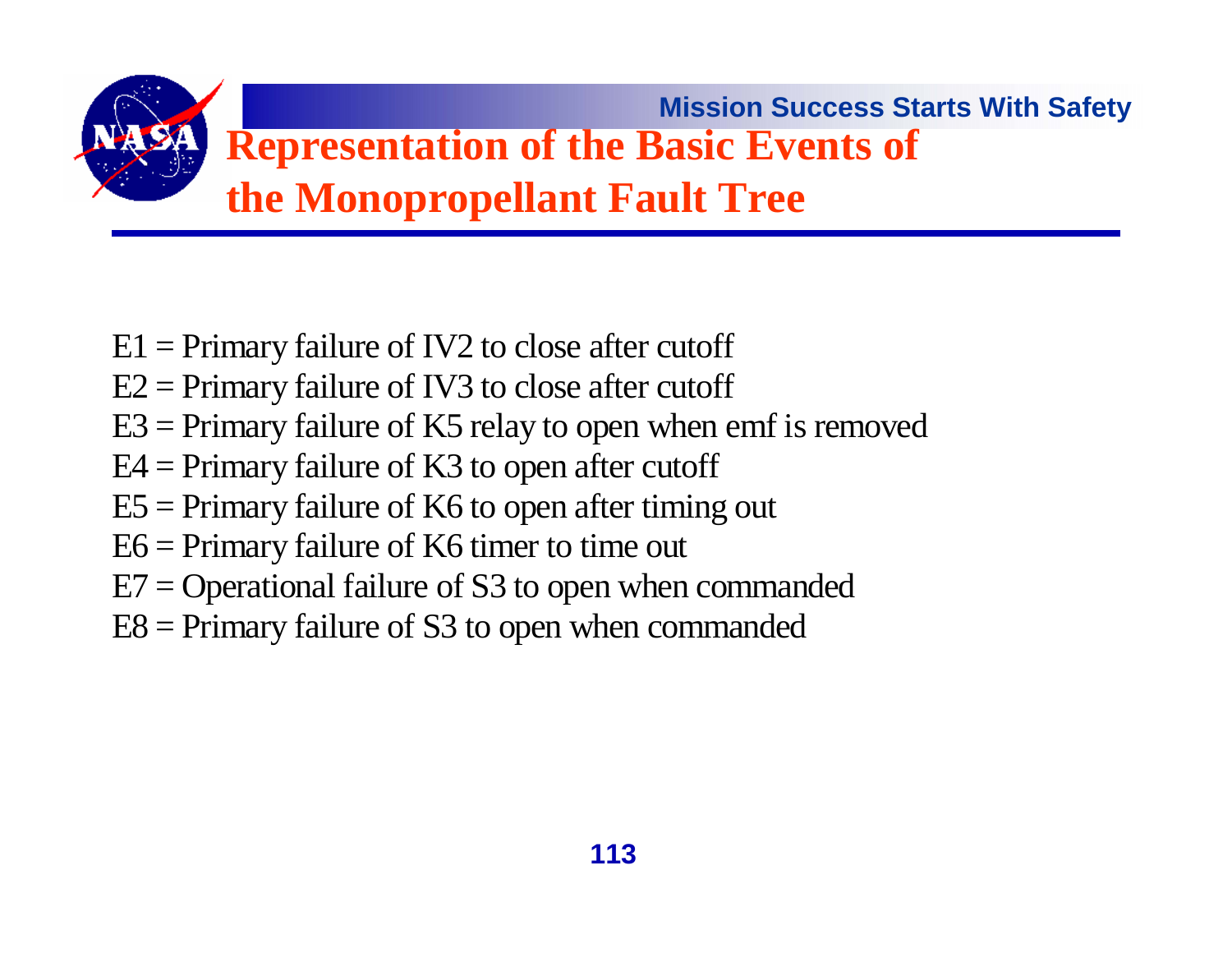**Logic Equations for the** 

**Monopropellant Fault Tree**

 $G1 = G2 \bullet G3$  $G2 = G4 + E2$  $G3 = G5 + E1$  $G4 = G6 + E3$  $G5=G8\bullet G9$  $G6 = G7 + E4$  $G7 = G8 \bullet G9$  $GS = E7 + E8$  $G9 = E5 + E6$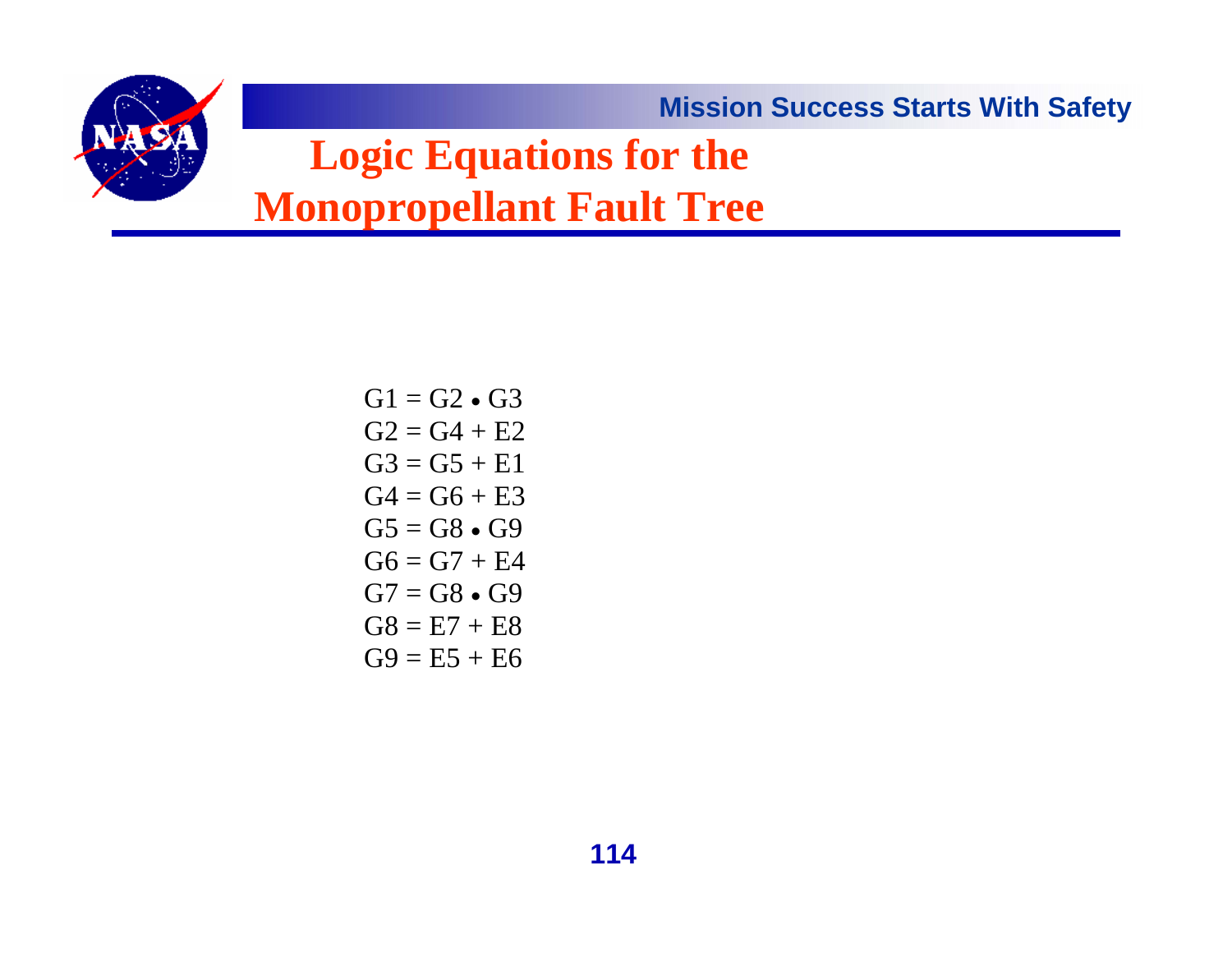

## **The Minimal Cutsets of a Fault Tree**

- **A** *minimal cutset* **(mcs) is a** *smallest* **combination of primary events, or basic events, causing the top event**
- •**All the primary events need to occur to cause the top event**
- **Each mcs is thus a causal-combination, i.e., a combination of primary events**
- **The set of mcs directly link the top event to the primary events**
- **The complete set of mcs provides the complete set of causes of the top event**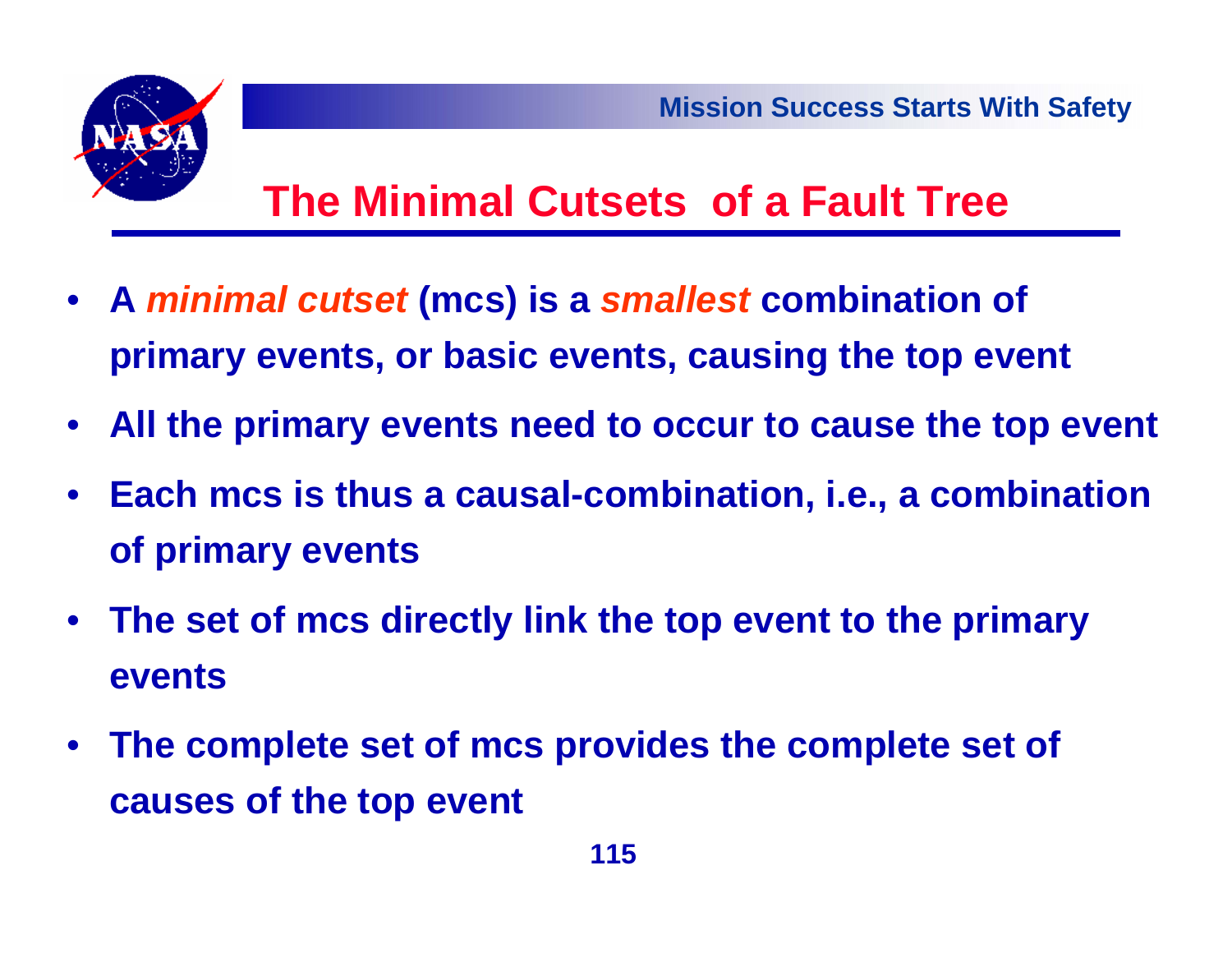**Mission Success Starts With Safety Expanding the Top Event to Obtain the Minimal Cut Sets**

- **1. The fault tree is represented as a set of logic equations**
- **2. Substitution is carried out until the top event is represented entirely in terms of basic events**
- **3. The top event equation is then expanded and simplified to obtain a 'sum of products'**
- **4. In expanding the top event equation, the Boolean distributive law and the law of absorption are used.**
- **5. Each product in the sum of products is then a minimal cut set of the top event**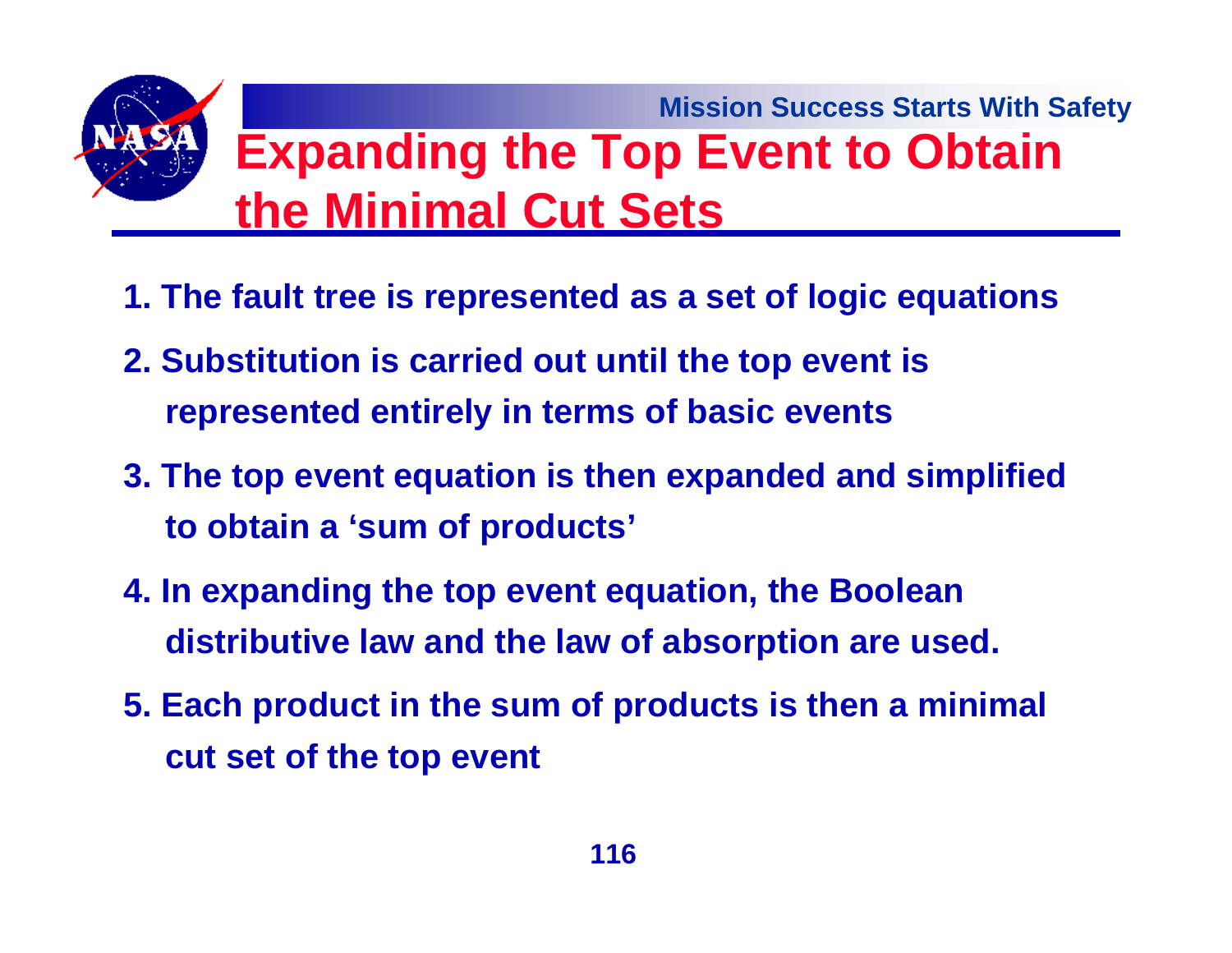## **The Minimal Cutsets Provide Key Qualitative Information**

- **The minimal cutsets directly link the top event to the primary events, or basic events**
- **The minimal cutset (mcs)** *size* **is a qualitative ranking of the causal-combination**
- **A** *single element* **mcs identifies a single cause of the top event**
- **The component** *types* **in the mcs also provides a qualitative ranking of the causal combination**
- *Redundant components in a* **mcs can be susceptible to a common triggering cause**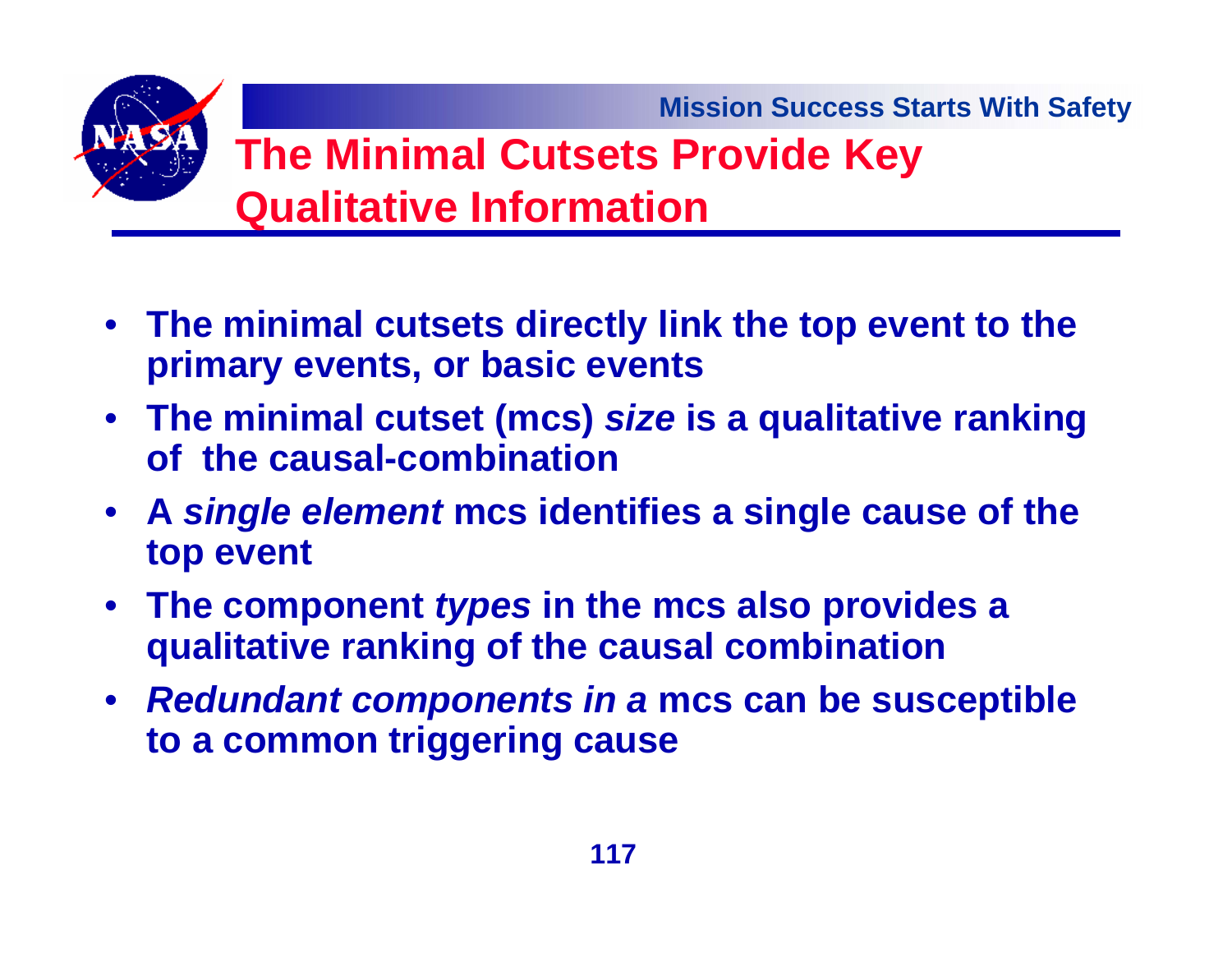## **Basic Boolean Relationships Used in Fault Tree Evaluations**

| $A \cdot (B + C) = A \cdot B + A \cdot C$ | <b>Distributive Law</b>             |
|-------------------------------------------|-------------------------------------|
| $A + A = A$                               | <b>Identity Union Law</b>           |
|                                           | <b>(Identity Absorption Law)</b>    |
| $A + A \cdot B = A$                       | <b>Subset Absorption Law</b>        |
| $A \cdot A = A$                           | <b>Identity Intersection Law</b>    |
|                                           | (Idempotent Law)                    |
| $(A + B)' = A' \cdot B'$                  | <b>Union Complementation Law</b>    |
| $(A \cdot B)' = A' + B'$                  | <b>Intersection Complementation</b> |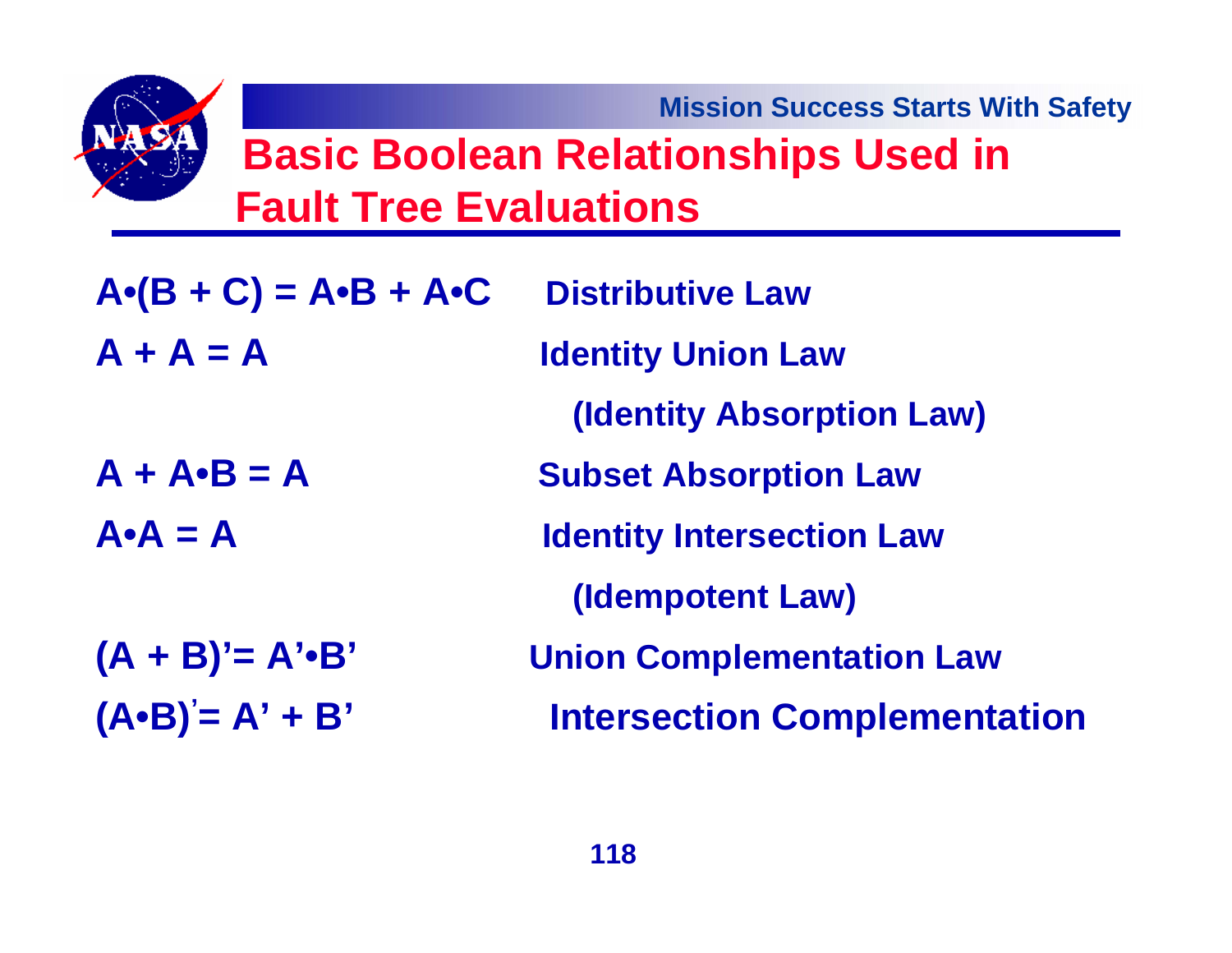

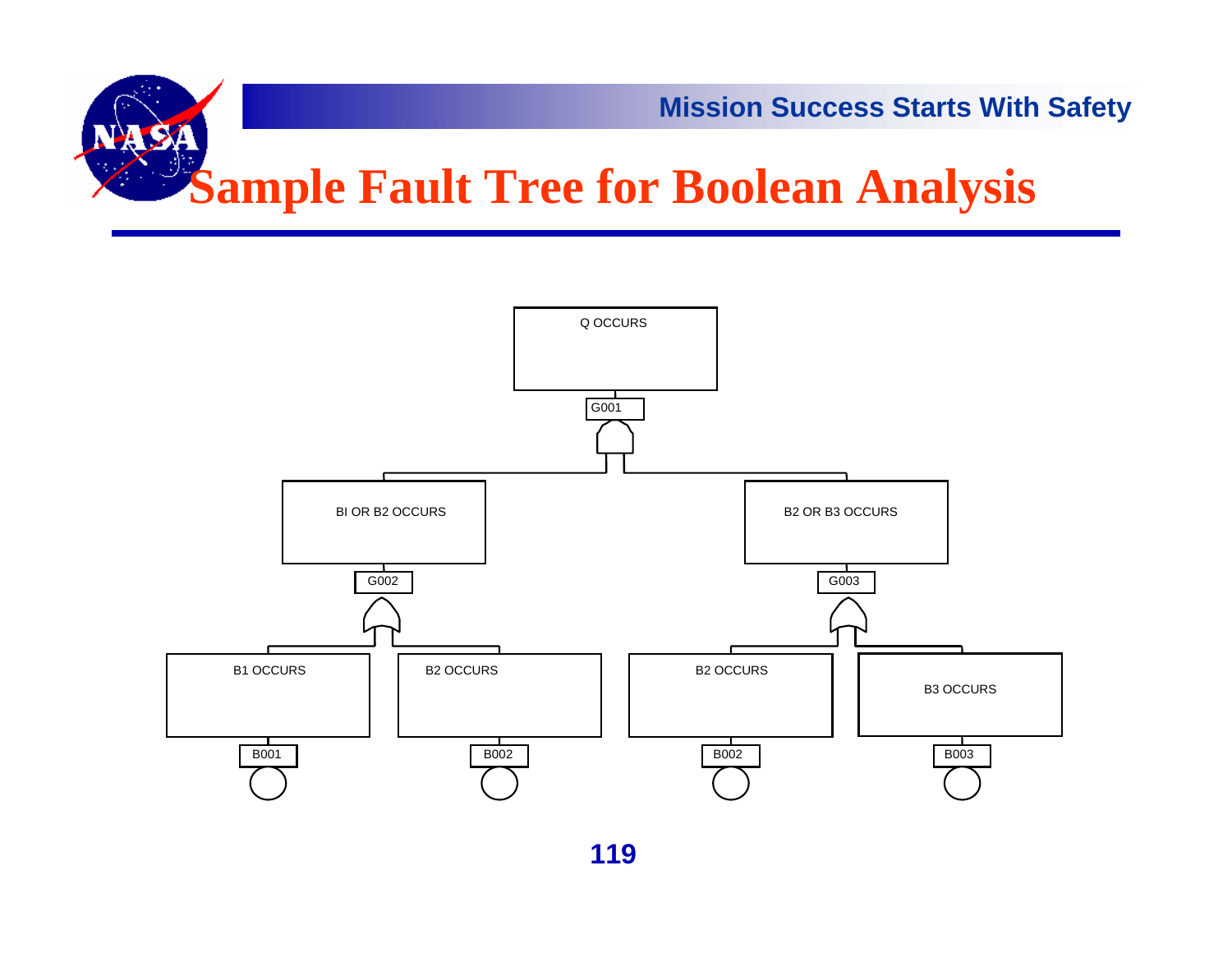

## **Problem: Determine the Minimal Cutsets of the Sample Fault Tree**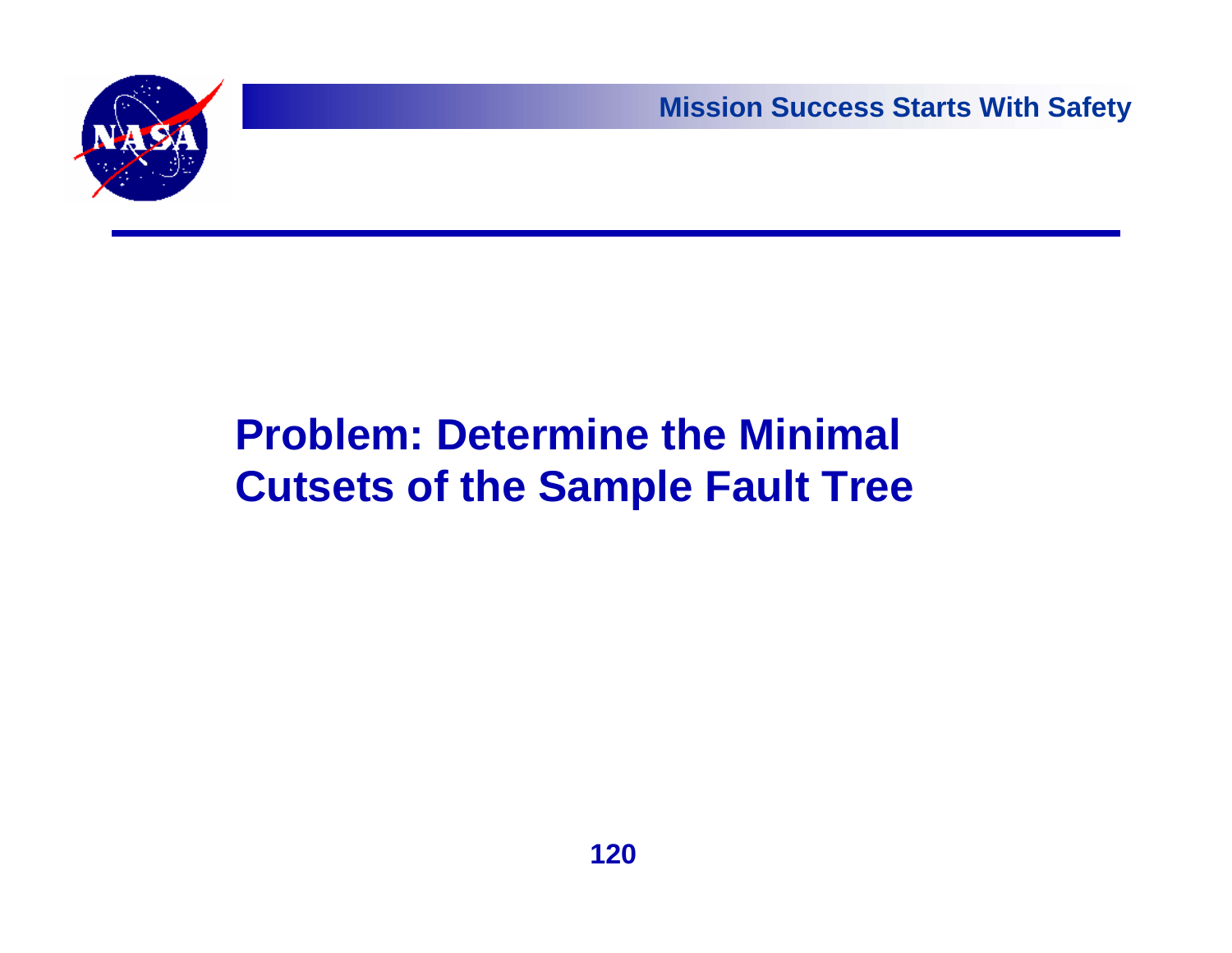**Mission Success Starts With Safety The Minimal Cut Set Equation (Sum of Products) for the Monopropellant Tree** 

> **Applying the Distributive Law and Laws of Absorption to the Top Event Equation in terms of the Basic Events**:

**G1= E6•E7 + E6•E8 + E5•E7 + E5•E8 + E1•E3 + E1•E4 + E1•E2**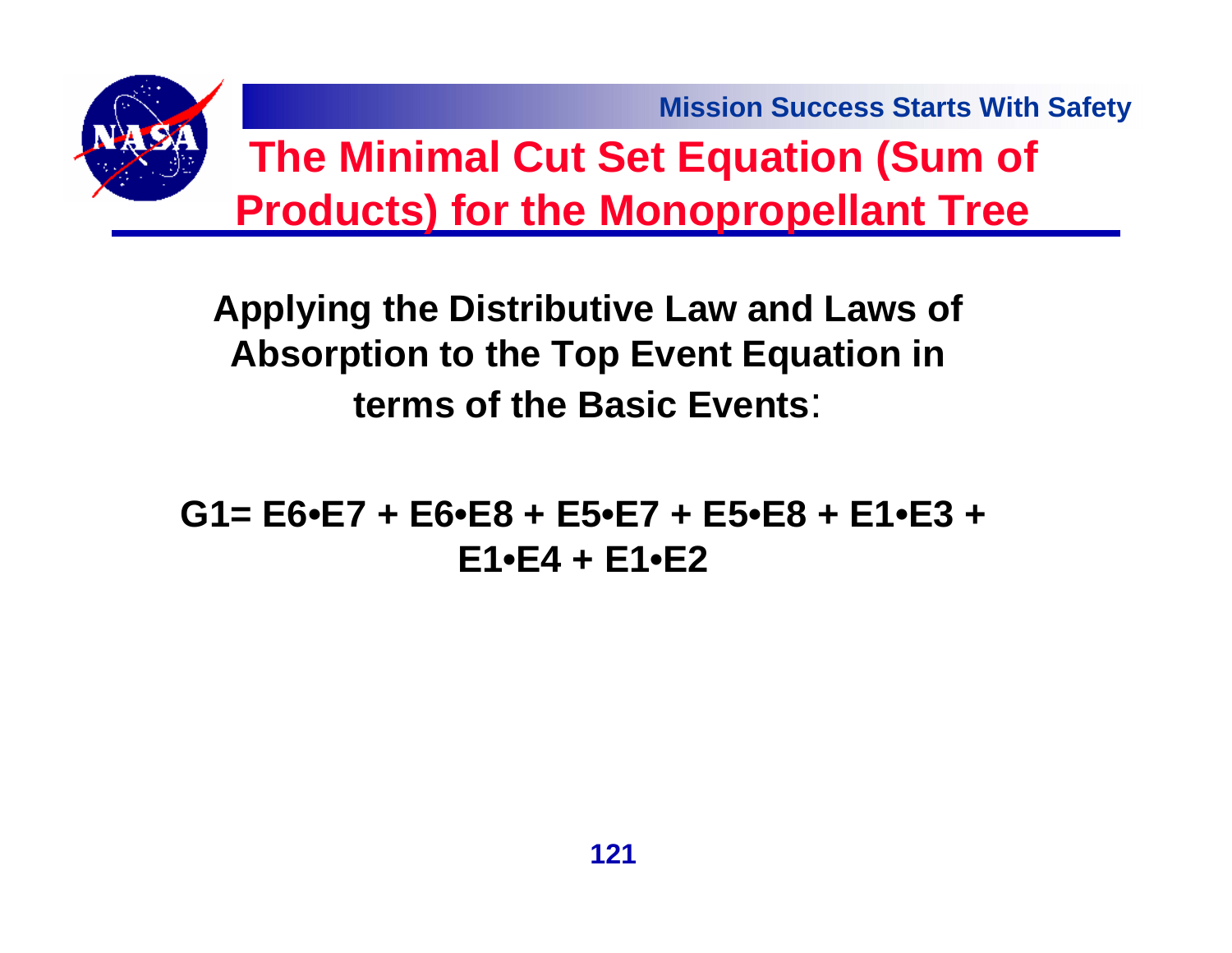## **Description of the Minimal Cutsets of the Monopropellant Tree**

- E6 E7=Primary Time out Failure of K6 Operational Fail to Open of S3
- E6 E8= Primary Time out Failure of K6 Primary Fail to Open of S3
- E5 E7=Primary Fail to Open of K6 Operational Fail to Open of S3
- E5 E8= Primary Fail to Open of K6 Primary Fail to Open of S3
- E1 E3= Primary Fail to Close of IV2 Primary Fail to Open of K5
- E1 E4=Primary Fail to Close of IV2 Primary Fail to Open of K3
- E1 E2=Primary Fail to Close of IV2 Primary Fail to Close of IV3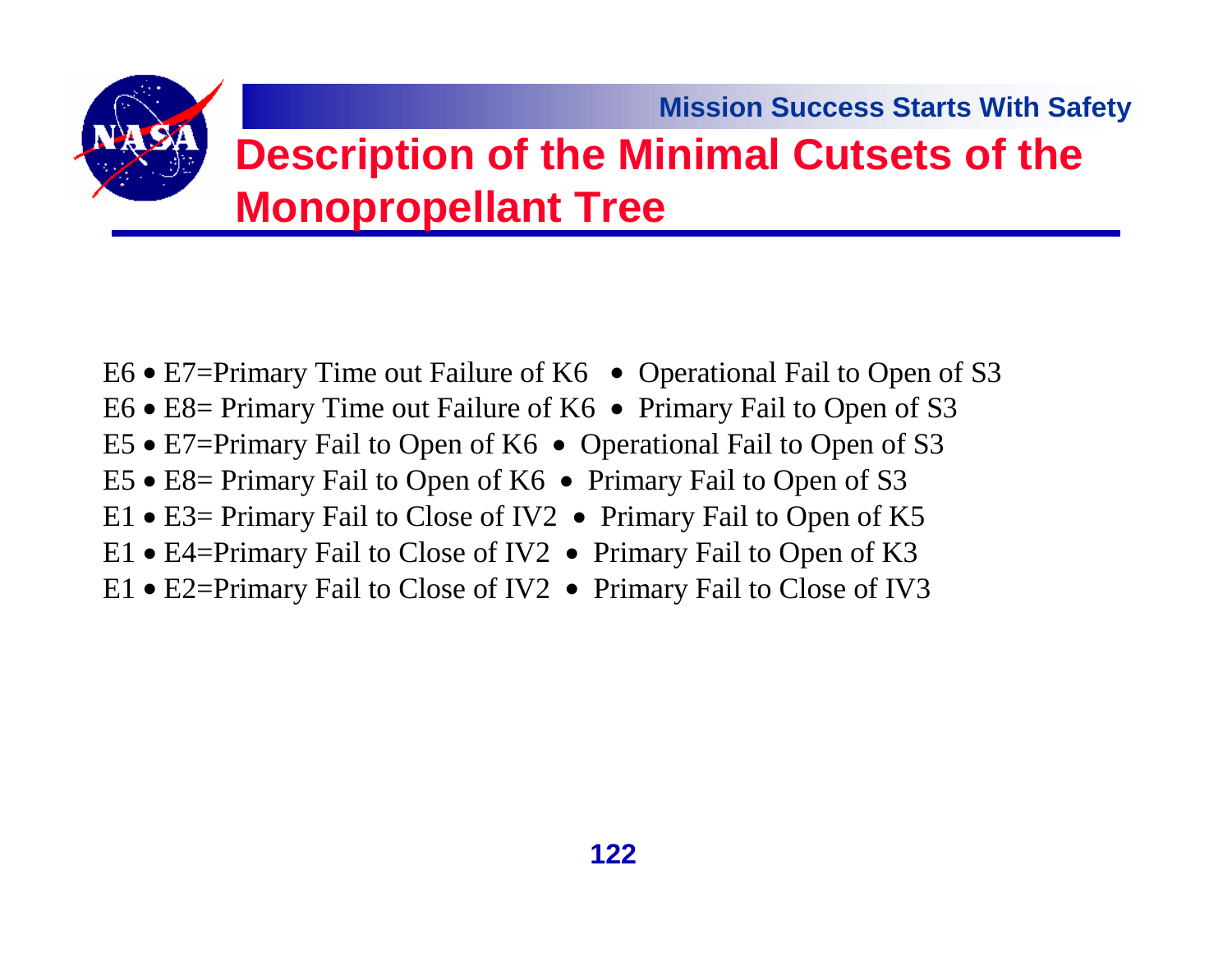# **Review Questions**

- **1. Why are the minimal cutsets important?**
- **2. How can the minimal cutsets be obtained for any of the intermediate faults of the fault tree?**
- **3. Why are the minimal cutsets ordered by their size?**
- **4. How can the minimal cutsets be used to check given design criteria, such as having no single failure cause?**
- **5. What can be concluded from the minimal cutsets of the monopropellant fault tree?**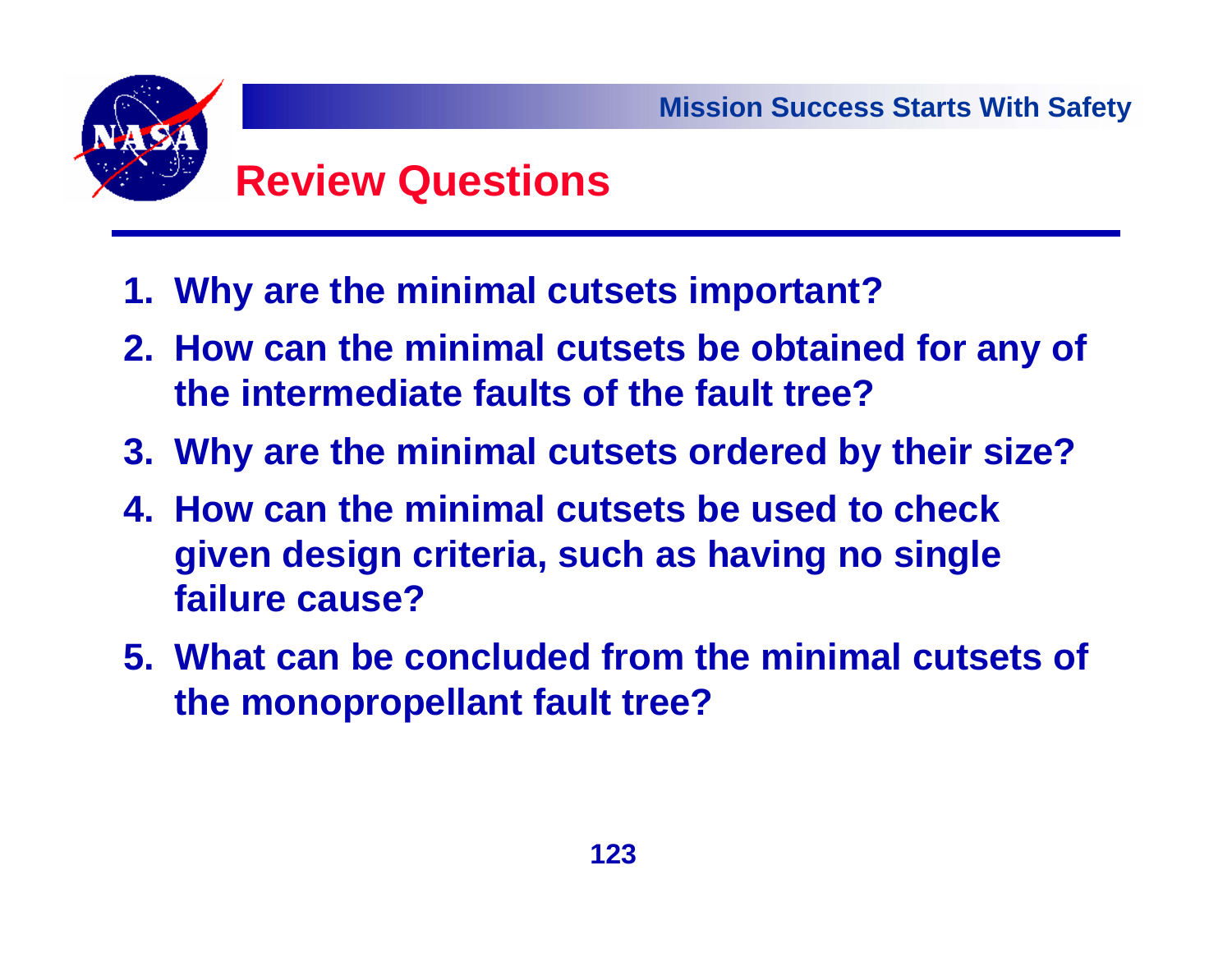

**P(T) = P (M1 + M2 + … + M N) where "+" = Logical OR P(T) = Σ P(M k) Sum of Minimal Cutset Probabilities (Rare Event Approximation)**

P(M)=P(E<sub>1</sub>)P(E<sub>2</sub>)…P(E<sub>M</sub>) Product of Independent Basic Event **Probabilities** 

- **T = top event**
- **M = minimal cutset**
- **E = basic event**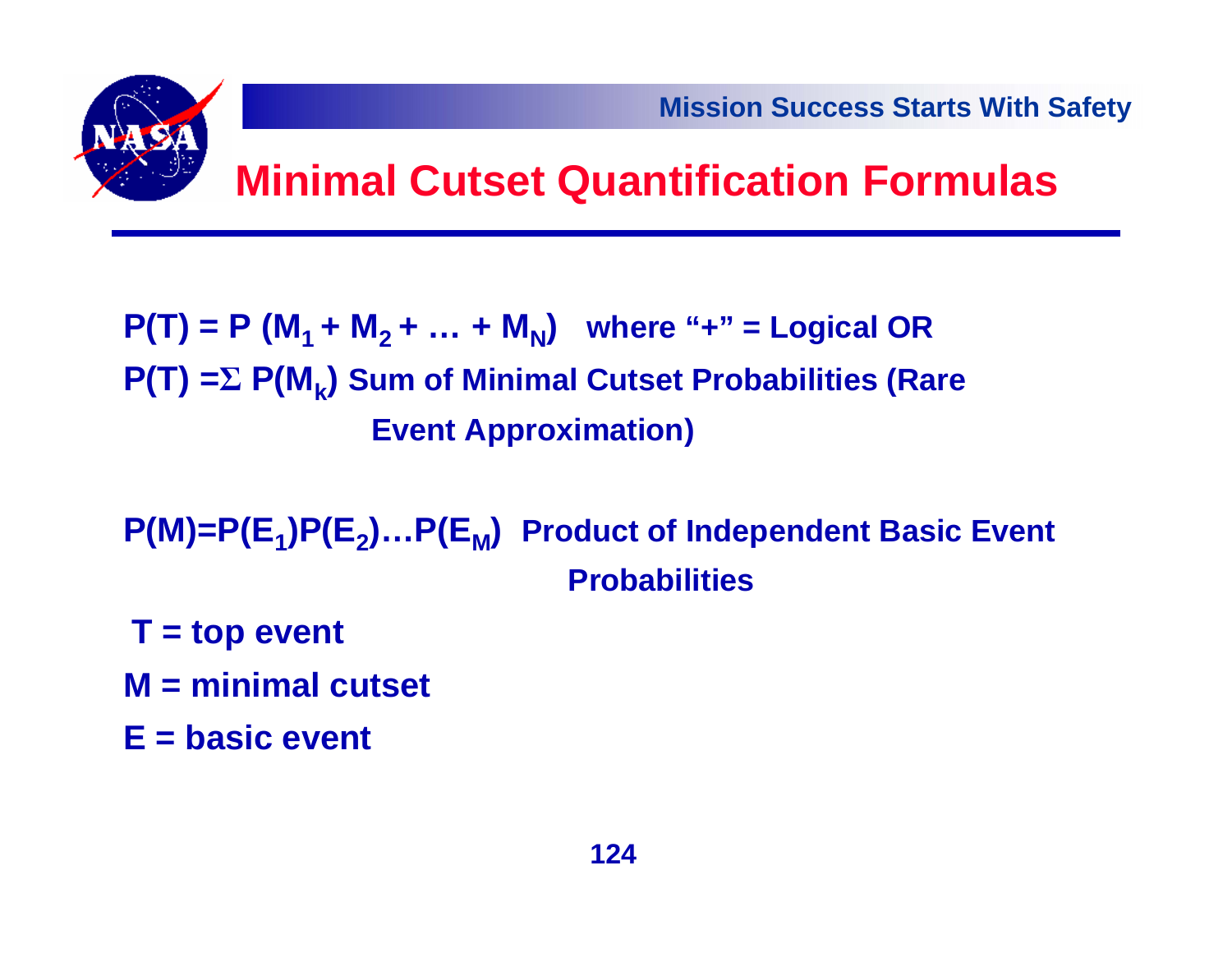### **Basic Formulas for Primary Event Probabilities (P(E))**

**Failure probability for a non-repairable component (or event) P = 1-exp(- λT) ~ λT λ <sup>=</sup>***component failure rate* **T = exposure time Failure probability for a repairable component P** =  $\lambda \tau/(1+\lambda \tau)$  ~  $\lambda \tau$  = component failure rate or event rate **τ = repair time Constant failure probability for a component P = c c = constant probability (e.g., "per demand" )**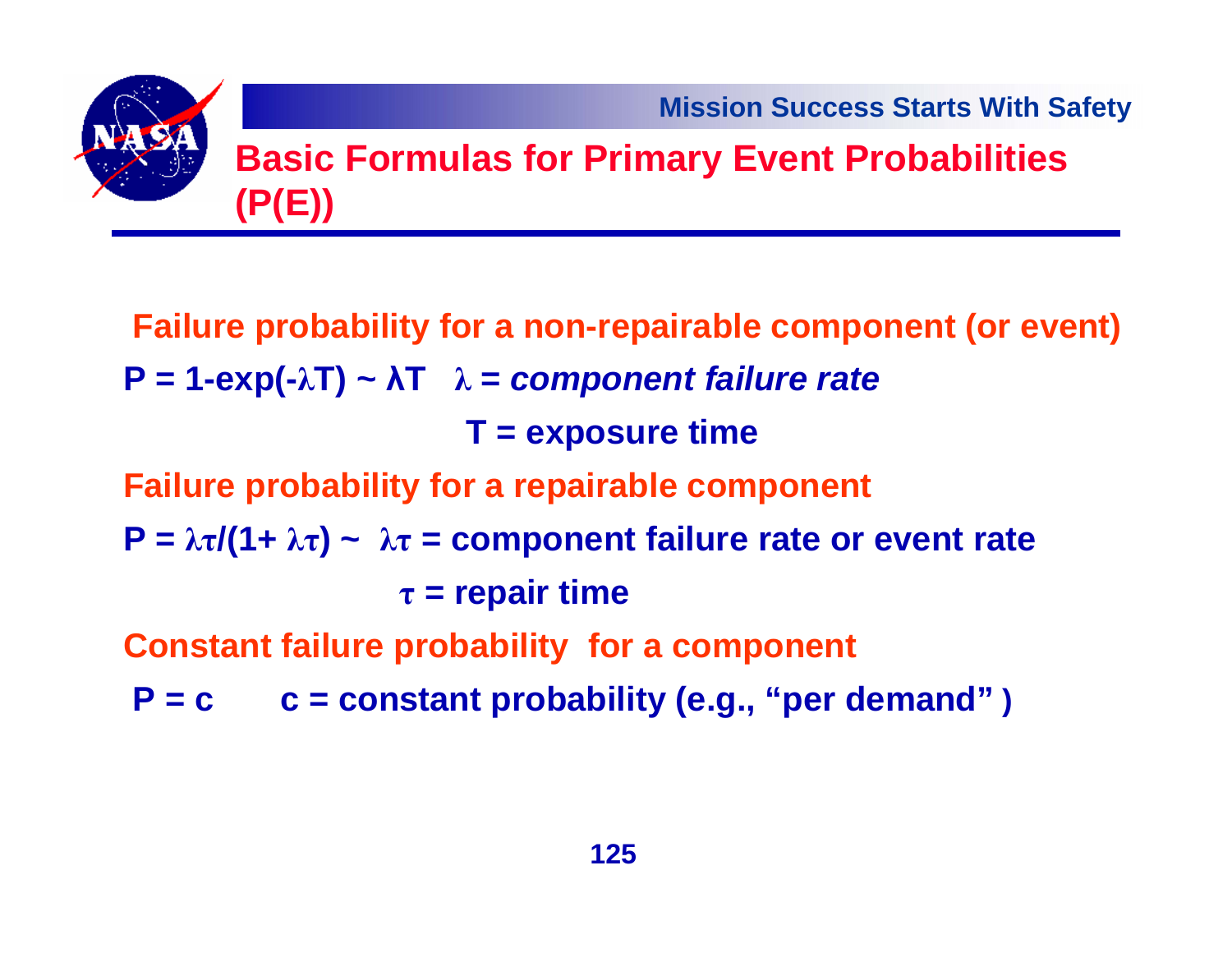

## **Details of Formulas: P=1-exp(- λT) ~ λT**

- **λ is the constant component failure rate, e.g., no aging, which is used as a first order approximation.For extreme time dependency, Weibull, etc., can be used**
- **λ depends on the failure mode and environment**
- **For an operating (standby) component λ is the operating (standby) failure rate**
- **The approximation shown above is valid to two significant figures for failure probabilities less than 0.1**
- **The failure exposure time T is the time during which the failure can occur and result in a higher fault**
- **Software packages compute the exact formula**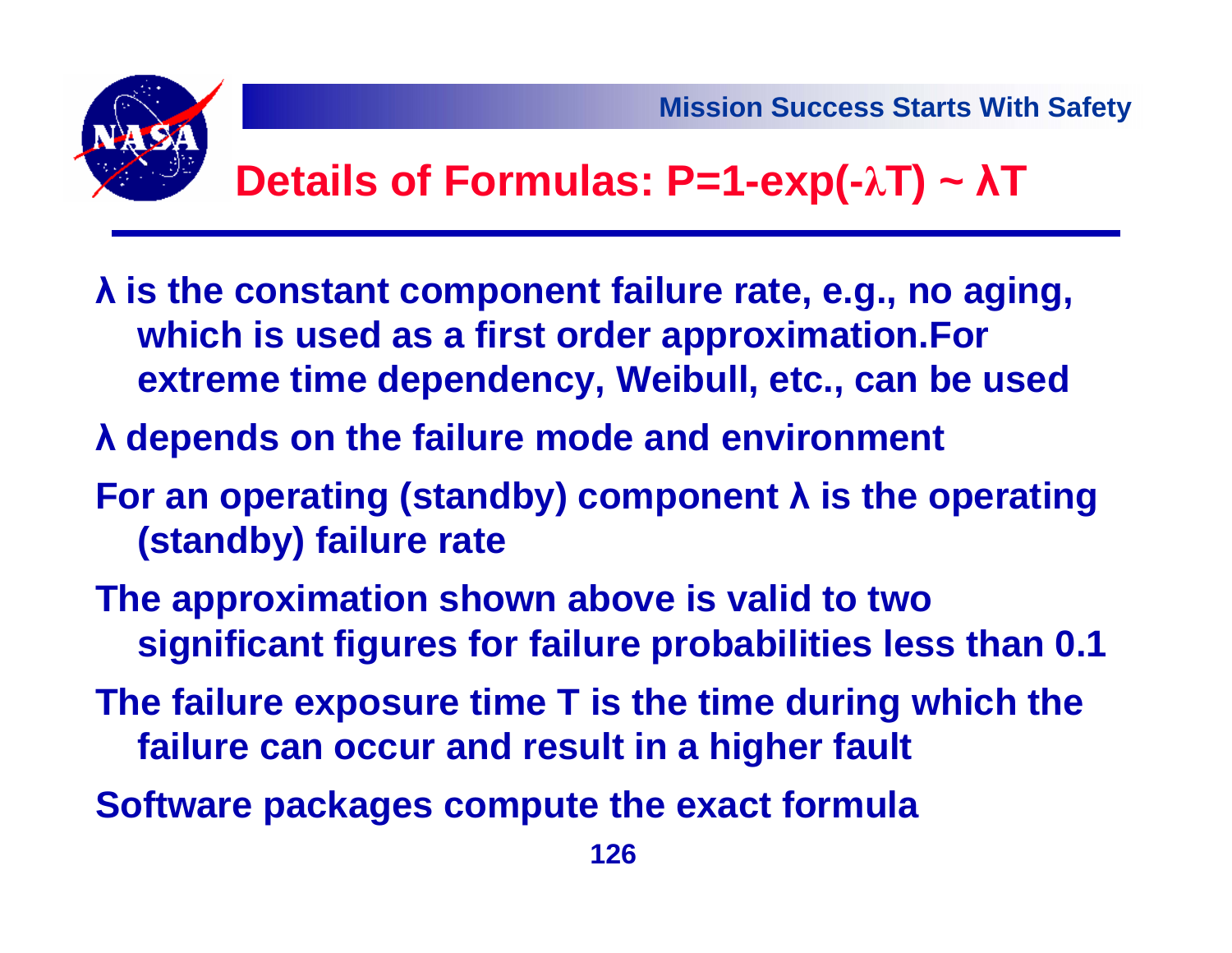

## **Details of Formulas:**  $P = \lambda \tau/(1 + \lambda \tau) \sim \lambda \tau$

- **τ is the average detection plus repair time for the failure**
- **τ depends on the detection and repair process**
- **The above formula is a steady state formula which is generally applicable for times significantly greater than τ**
- **Since λτ is generally much smaller than one, the above approximation is generally valid to two significant figures**
- **Software packages calculate the exact formula**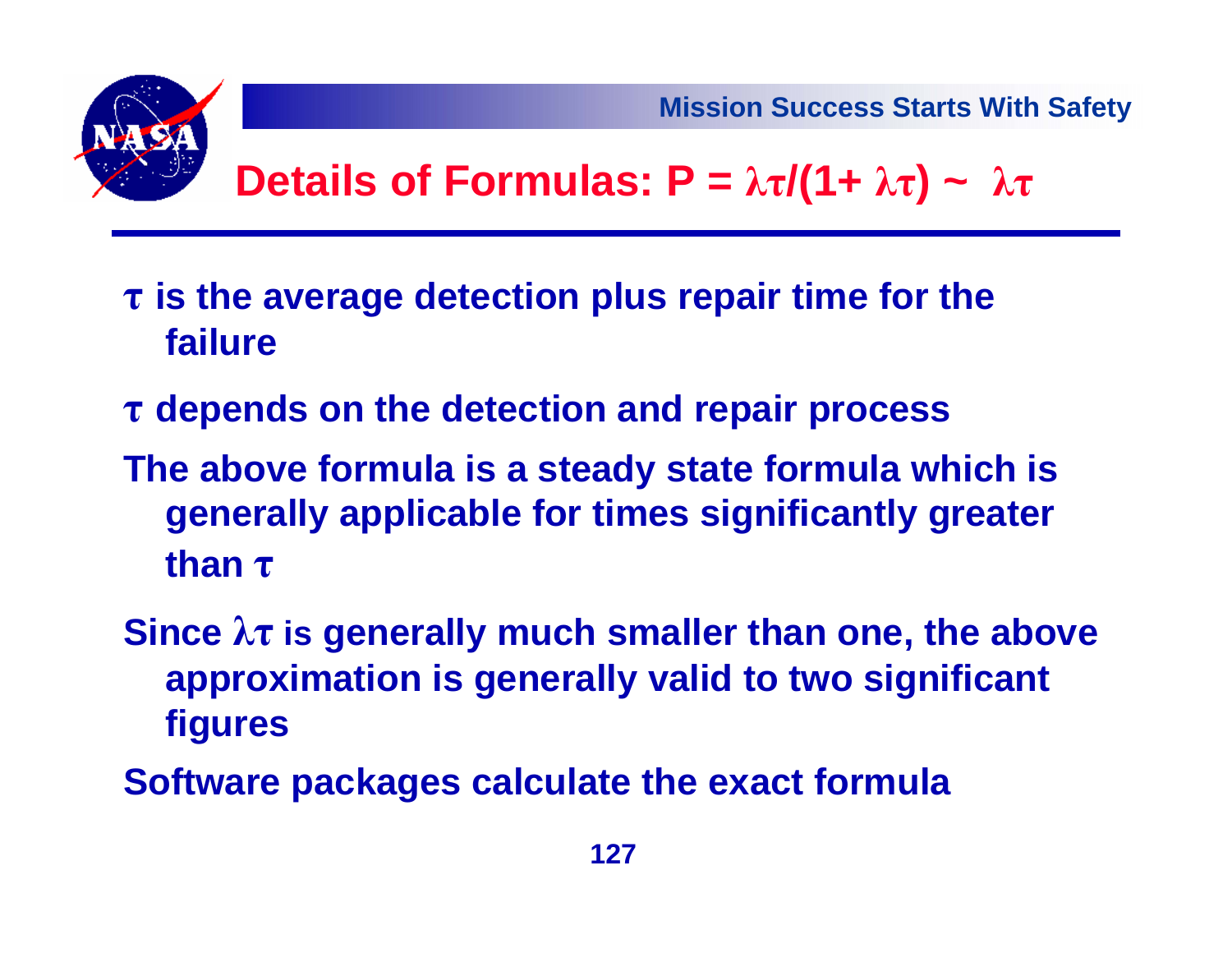

## **Details of Formulas: P = c**

- **The constant probability model is used when applicable probabilities are available**
- **The constant probability model is used when c is the probability per demand, which is called a demand failure rate**
- **Demand failure rates apply to components starting or changing state,.e.g, relays, circuit breakers, engines starting**
- **Human error rates are expressed as a probability c of human error per action**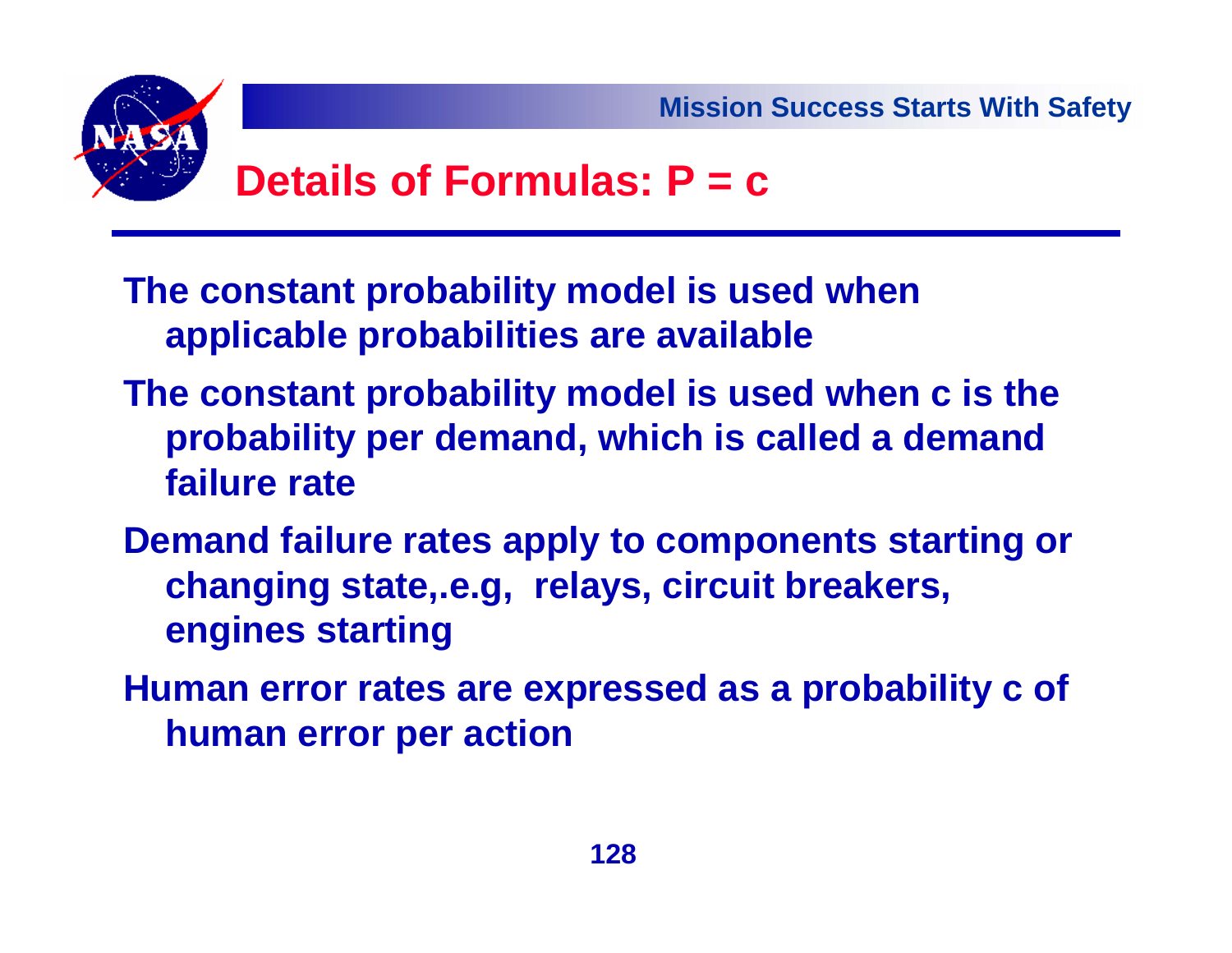

#### **Examples of Component Failure Rates**

| <b>PRA</b><br><b>Failure</b> | failure               | <b>Failure</b><br>Generic<br><b>Rate</b> |               | <b>Generic Failure</b><br>Rate |          |
|------------------------------|-----------------------|------------------------------------------|---------------|--------------------------------|----------|
| Component<br>Type            | Mode                  | failure<br>mode                          | units         | median                         | mean     |
|                              |                       |                                          |               |                                |          |
| Assembly,<br>Gyro Rate       | no output             | no output                                | per hour      | $4.E-06$                       | $1.E-05$ |
|                              |                       |                                          |               |                                |          |
| Assembly,<br>star tracker    | no output             | no output                                | per hour      | $1.E-06$                       | $3.E-06$ |
|                              |                       |                                          |               |                                |          |
| Body Flap                    | sticking              | <b>sticks</b>                            | per hour      | $1.E-06$                       | $3.E-06$ |
|                              |                       |                                          |               |                                |          |
| Body Flap                    | structural<br>failure | structural<br>failure                    | per hour      | $1.E-07$                       | $3.E-07$ |
|                              |                       |                                          |               |                                |          |
| Brake                        | fails to<br>close     | fail to close                            | per<br>demand | $1.E-05$                       | $3.E-05$ |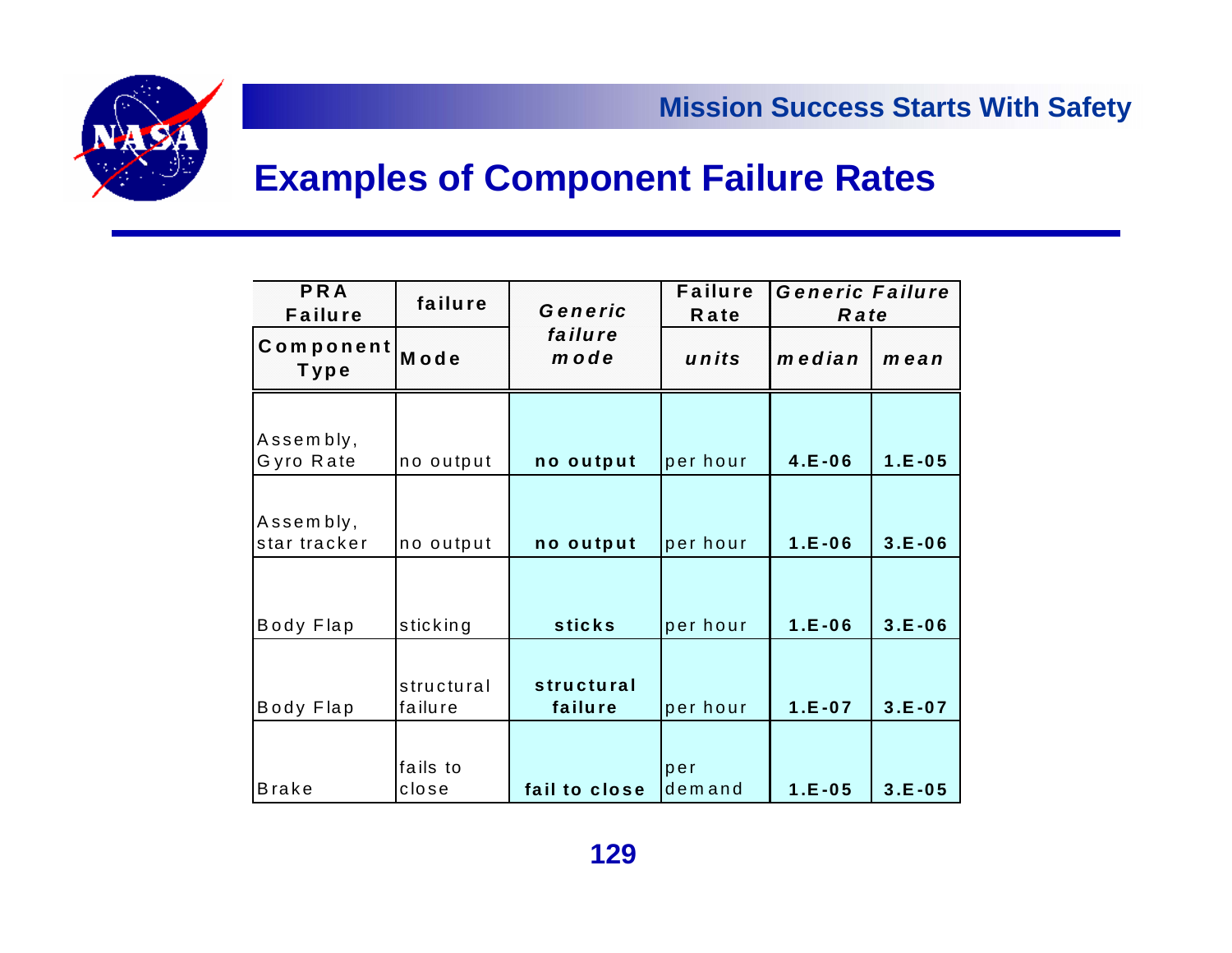



#### **Additional Examples of Component Failure Rates**

| <b>PRA</b><br>Failure  | failure      | Failure<br>Generic<br>R a te |          | Generic Failure<br>R a te |            |
|------------------------|--------------|------------------------------|----------|---------------------------|------------|
| Component<br>Type      | Mode         | failure<br>mode              | units    | median                    | mean       |
|                        |              | fail to                      |          |                           |            |
| Pump, hyd              | fails to run | operate                      | per hour | $1.E-06$                  | $3.E-06$   |
|                        |              |                              |          |                           |            |
|                        | fails to     |                              | per      |                           |            |
| Pump, hyd              | start        | fail to start                | demand   | $2.E - 04$                | $3.E - 04$ |
|                        |              |                              |          |                           |            |
| Sensor, temp fails hi  |              | fail high                    | per hour | $4.E - 07$                | $1.E - 06$ |
|                        |              |                              |          |                           |            |
| Sensor, temp fails low |              | fail low                     | per hour | $4.E - 07$                | $1.E - 06$ |
|                        |              |                              |          |                           |            |
| Valve,                 | fails to     |                              | per      |                           |            |
| bypass pneu            | open         | fail to open                 | demand   | $2.E - 04$                | $3.E - 04$ |
|                        |              |                              |          |                           |            |
| Valve,                 | transfers    |                              |          |                           |            |
| bypass pneu            | open         | transfer open per hour       |          | $1.E-06$                  | $3.E - 06$ |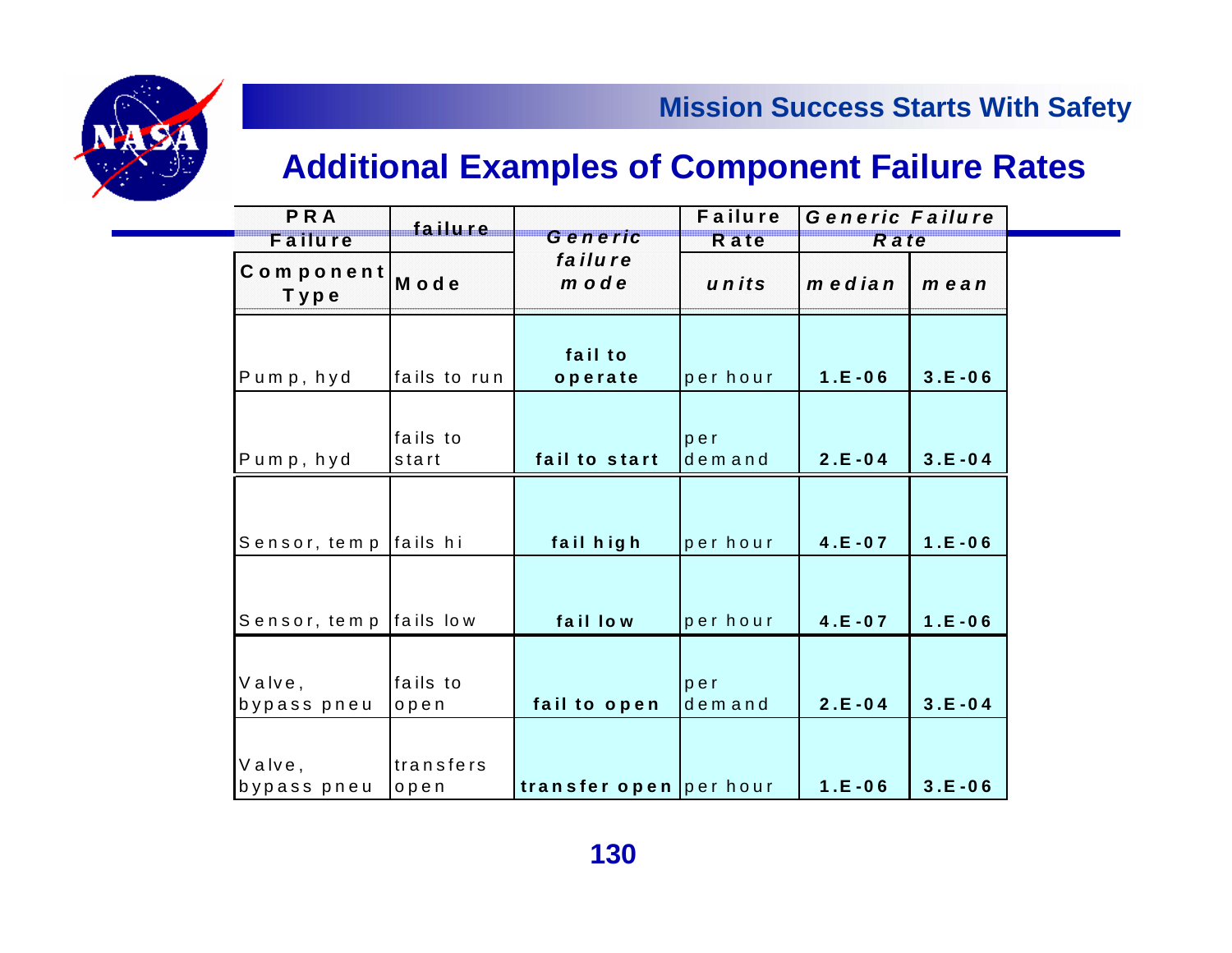## **Steps in Quantifying Component Failure Probabilities**

- **1. Identify the specific component failure mode**
- **2. Determine whether the failure is time-related or demandrelated**
- **3. Determine the environment e.g., ground or air**
- **4. Select the appropriate failure rate value**
- **5. For a time-related failure determine the exposure time**
- **6. For a time-related failure, if the failure is repairable determine the repair time**
- **7. For a demand-related failure, determine the number of demands if greater than 1**
- **8. Input into the software package or if a manual evaluation use the appropriate formula to quantify**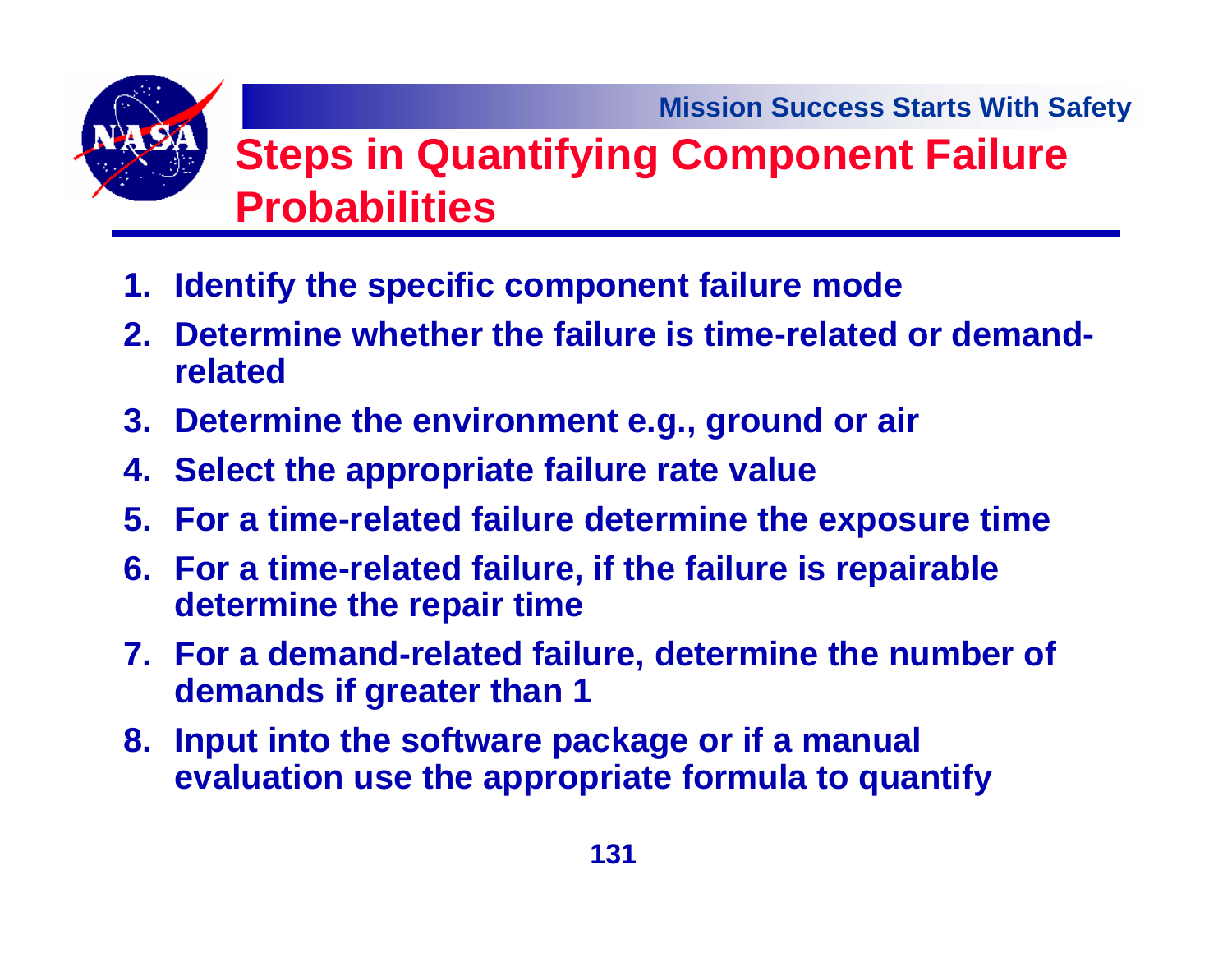

#### **Monopropellant Component Failure Data**

| <b>Basic</b>   |                              | <b>Fault Tree</b> |                                                | <b>Failure</b>     |
|----------------|------------------------------|-------------------|------------------------------------------------|--------------------|
| <b>Event</b>   | <b>Component Type</b>        | <b>Symbols</b>    | <b>Failure Mode</b>                            | <b>Probability</b> |
| IV             | <b>Ilsolation Valve</b>      | E1 E2             | <b>Failure to close when EMF is removed</b>    | 2 E-04             |
| K              | <b>Relay Switch Contacts</b> | E3 E4 E5          | Failure to return when EMF is removed          | $3E-03$            |
| K <sub>6</sub> | <b>Timer Relay</b>           | E <sub>6</sub>    | <b>Failure to time out</b>                     | $2E-02$            |
| S              | <b>Manual Switch</b>         | E7                | Operational failure to open Switch             | $1 E-02$           |
|                | <b>Manual Switch</b>         | E <sub>8</sub>    | <b>Failure of Switch to open when operated</b> | $5E-05$            |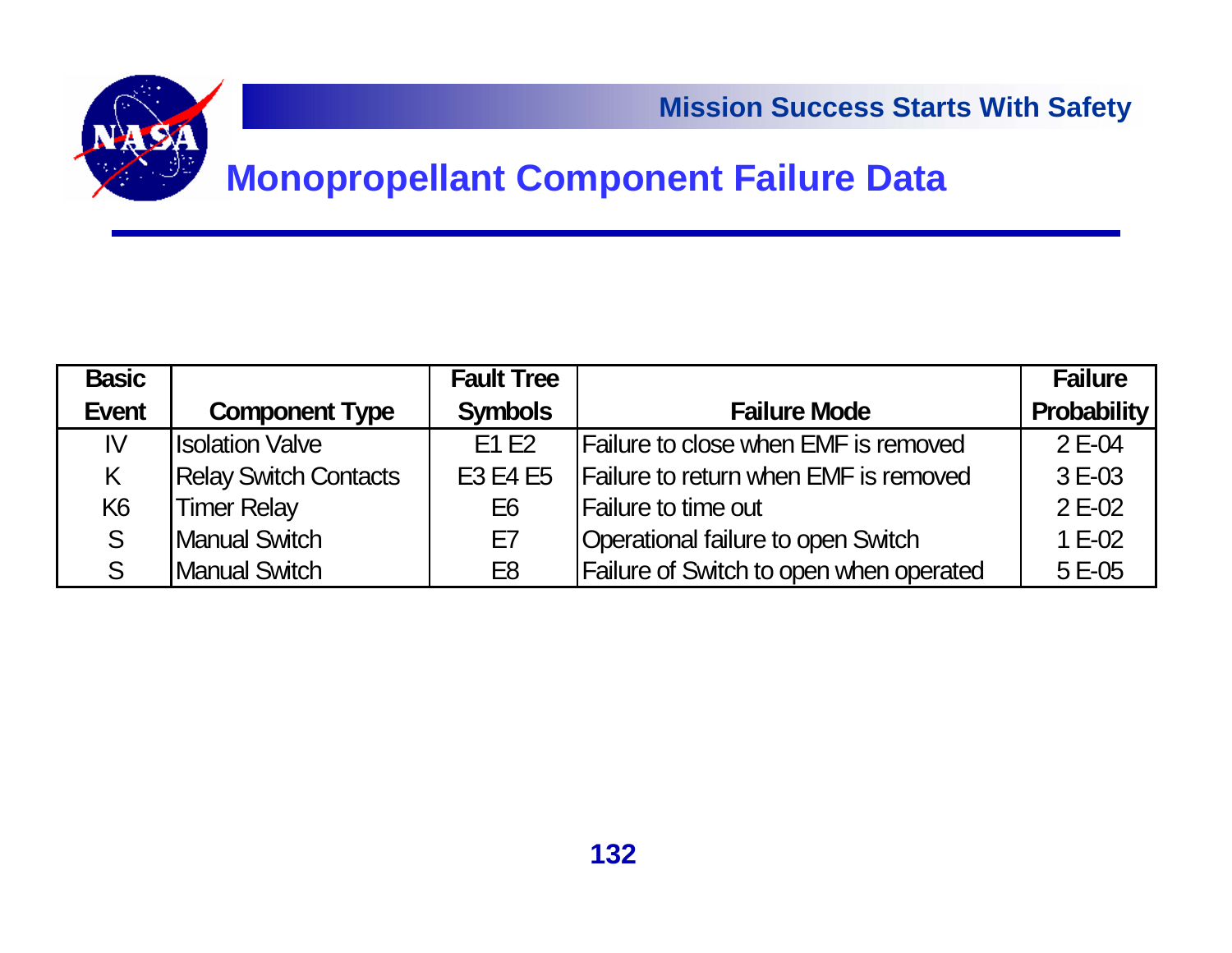## **Quantification of the Minimal Cutsets for the Monopropellant Tree**

E6 • E7=Primary Time out Failure of K6•Operational Fail to Open of S3 =2-02\*1-02=2-04 E6 • E8= Primary Time out Failure of K6•Primary Fail to Open of S3 =2-02\*5-05= 1-06 E5 • E7=Primary Fail to Open of K6•Operational Fail to Open of S3 =3-03\*1-02= 3-05 E5 • E8= Primary Fail to Open of K6•Primary Fail to Open of S3 =3-03\*5-05= 1.5-07 E1 • E3= Primary Fail to Close of IV2•Primary Fail to Open of K5 =2-04\*3-03= 6-07 E1  $\bullet$  E4=Primary Fail to Close of IV2 $\bullet$ Primary Fail to Open of K3 = 2-04\*3-03=  $\qquad$  6-07 E1 • E2=Primary Fail to Close of IV2•Primary Fail to Close of IV3 = 2-04\*2-04= 4-08

#### $G1=2-04+3-05+1-06+6-07+6-07+1.5-07+4-08 = 2.3-04$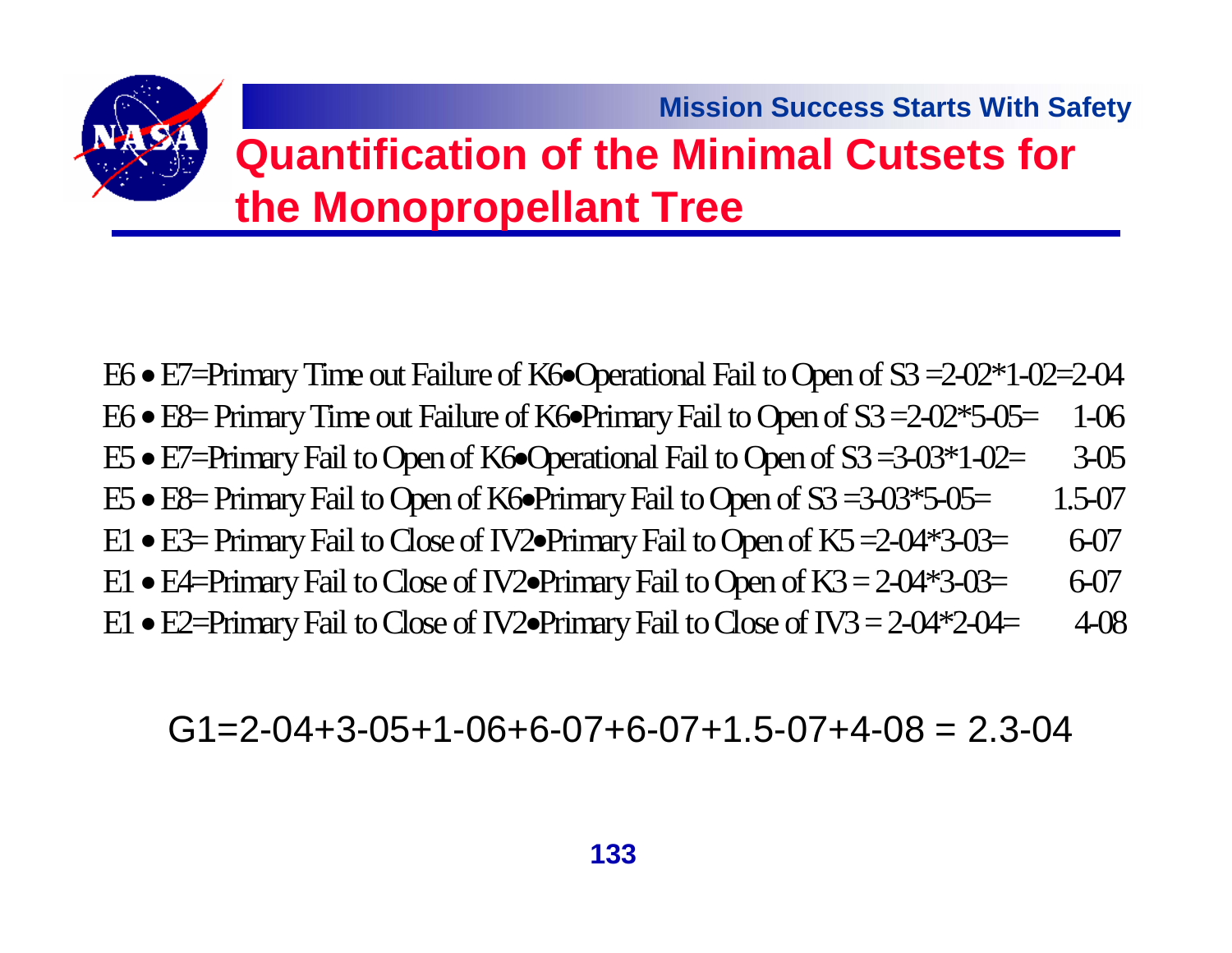

## **Interpretations of Quantitative Results**

- **Basic event probabilities used for quantification generally have large uncertainties**
- **Thus, the quantified probability for the top event and other results generally have large uncertainties**
- **Quantitative results should therefore generally be interpreted as showing the general range of the value, e.g., the order of magnitude**
- **Uncertainty evaluations are carried out to explicitly show the associated uncertainty ranges**
- **Relative contributions and importances obtained from the fault tree generally have smaller uncertainties**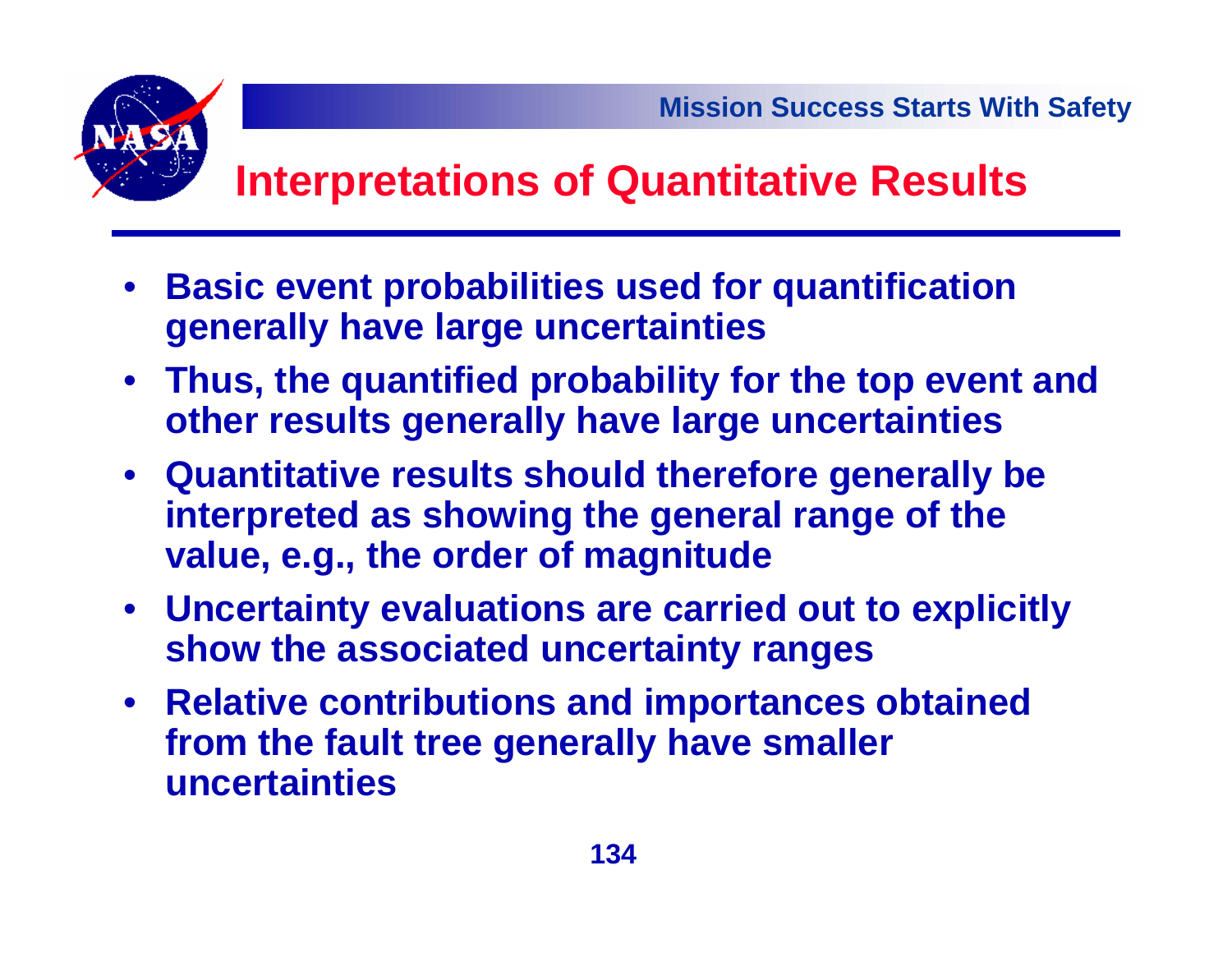

## **Using Generic Failure Data**

- • **Data bases provide** *generic* **failure data collected from a variety of sources**
- **This generic data needs to be screened for the applicable failure mode and environment**
- **Operational factors or environmental factors are given to scale reference failure data**
- • **The generic data can also be updated using mission specific data**
- **Bayesian statistical approaches are used in this updating to appropriately handle the information**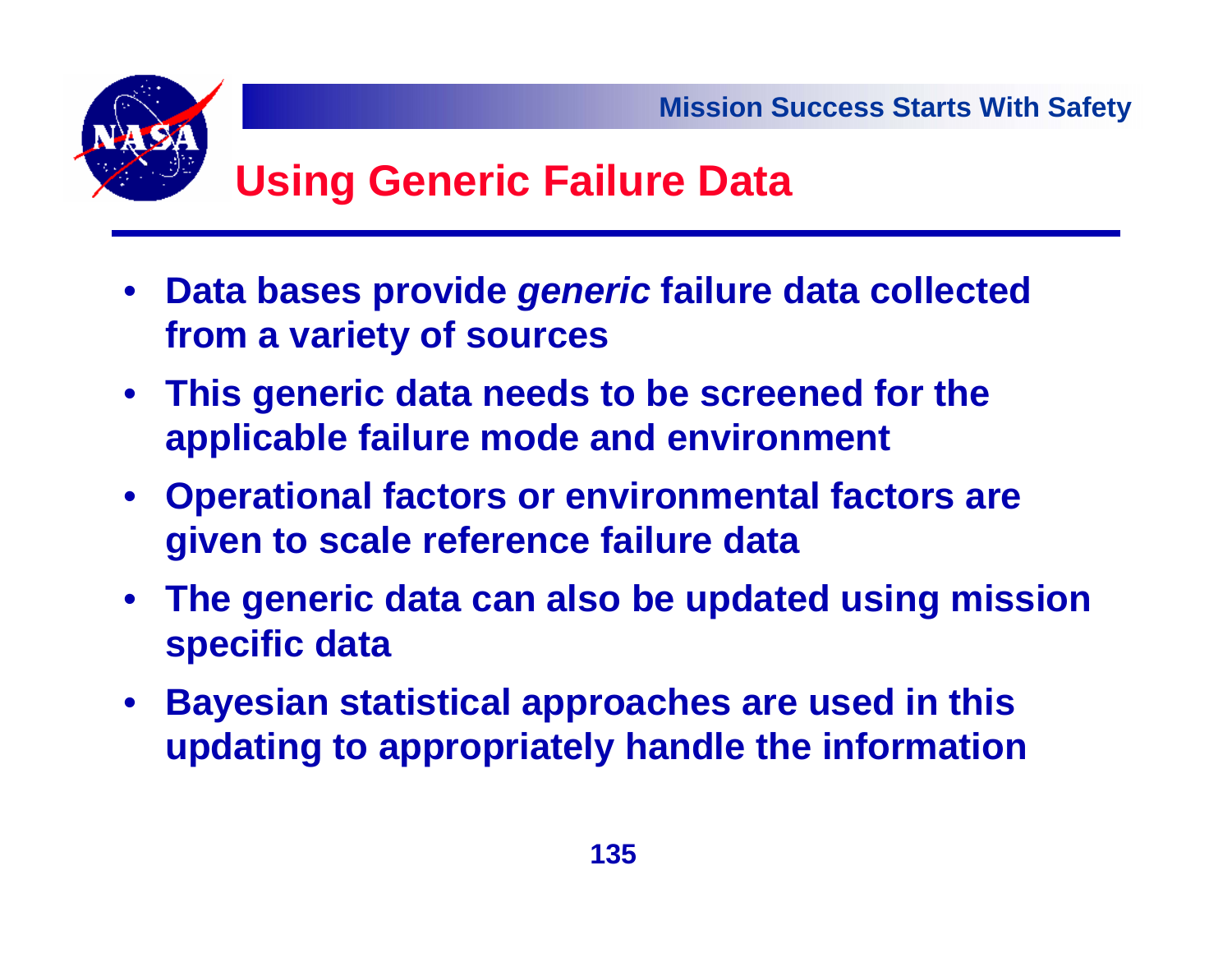

- **For a variety of basic events, applicable data are not available**
- **Expert opinion and engineering judgment need thus to be used to estimate the basic event data**
- **The basis for the estimates need to be documented**
- **A sufficient range needs to be included with each estimate to cover uncertainties**
- **Sensitivity studies can be carried out to check the impact of the estimates**
- **Structured expert-elicitation approaches can be used to increase the fidelity of the estimates**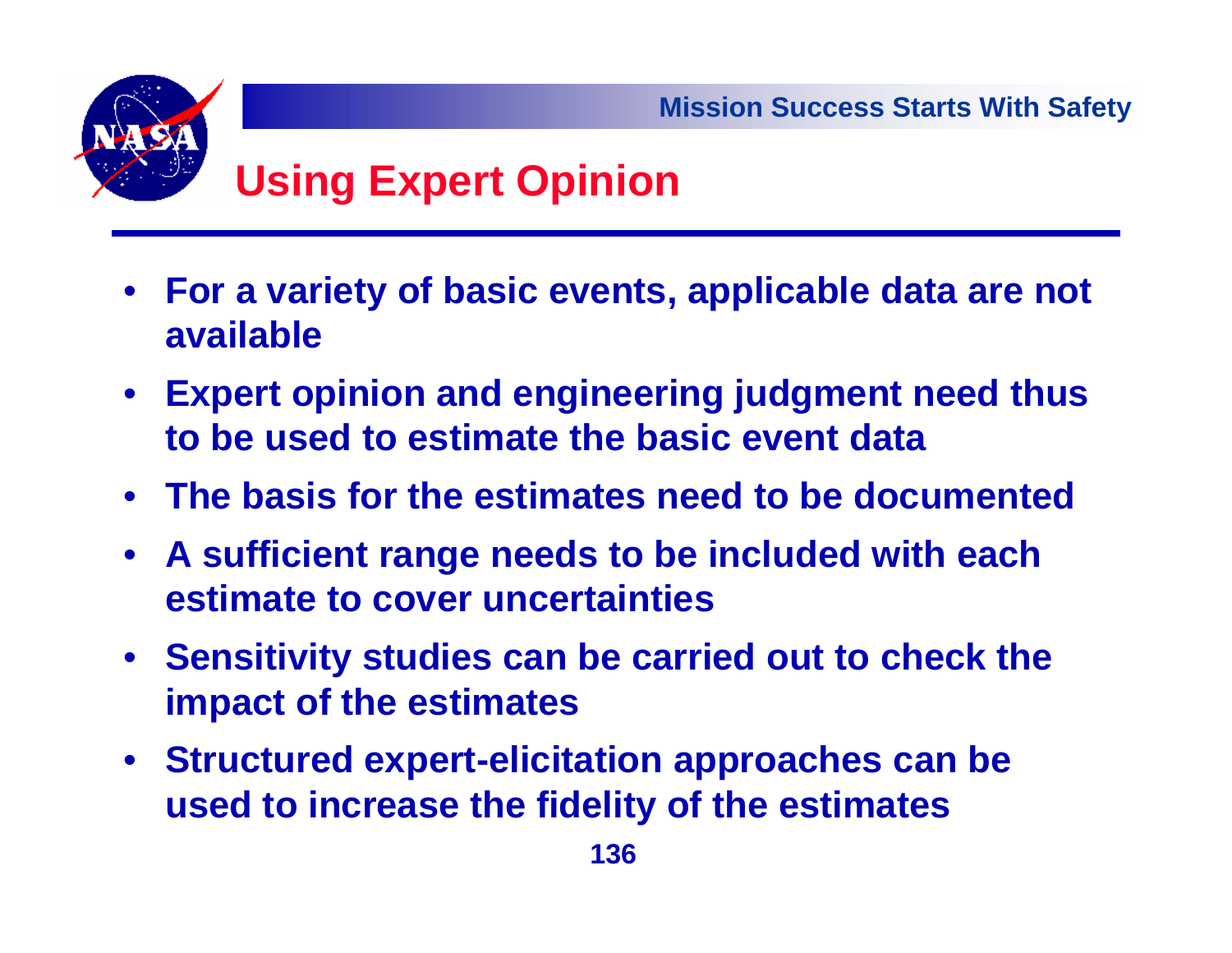

## **Review Questions**

- **1. Can the sum of products quantification rule for the top event be used for intermediate faults?**
- **2. How is the failure exposure time changed for a component tested or not tested before a launch?**
- **3. How can a constant failure rate model be used to approximate phases or time-dependencies?**
- **4. How can quantification rules for a fault tree be codified to obtain consistent results?**
- **5. How can the quantitative results be used to check the fault tree?**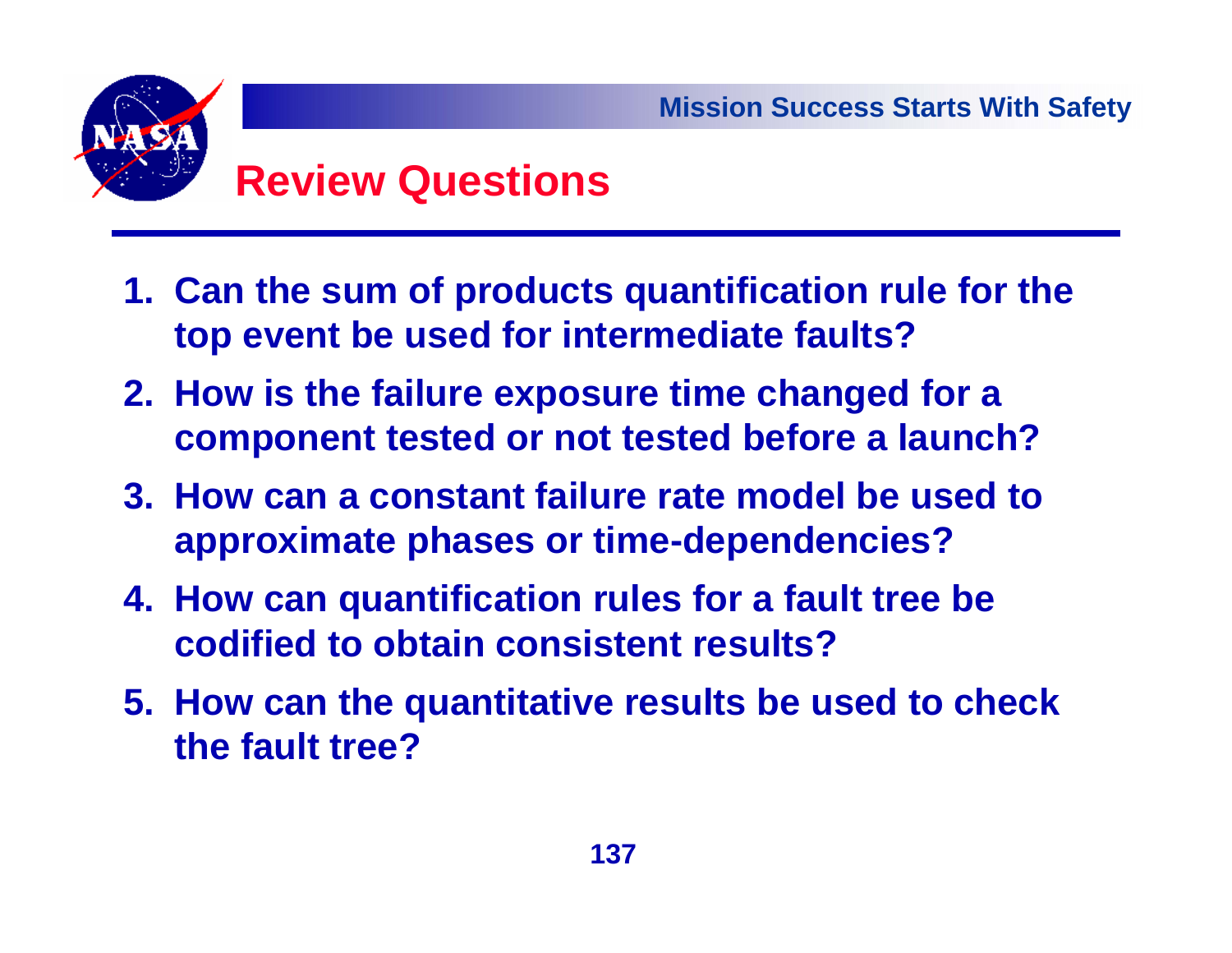## **Three Basic Importance Measures Used for Prioritization in FTA**

- • **FV Importance (Contribution Importance)- the relative contribution to the top event probability from an event.**
- **Risk Achievement Worth RAW (Increase Sensitivity, Birnbaum Importance)- the increase in the top event probability when an event is given to occur** *(probability set to 1)***.**
- $\bullet$  **Risk Reduction Worth RRW (Reduction Sensitivity)- the reduction in the probability of the top event when an event is given to not occur** *(probability set to 0)***.**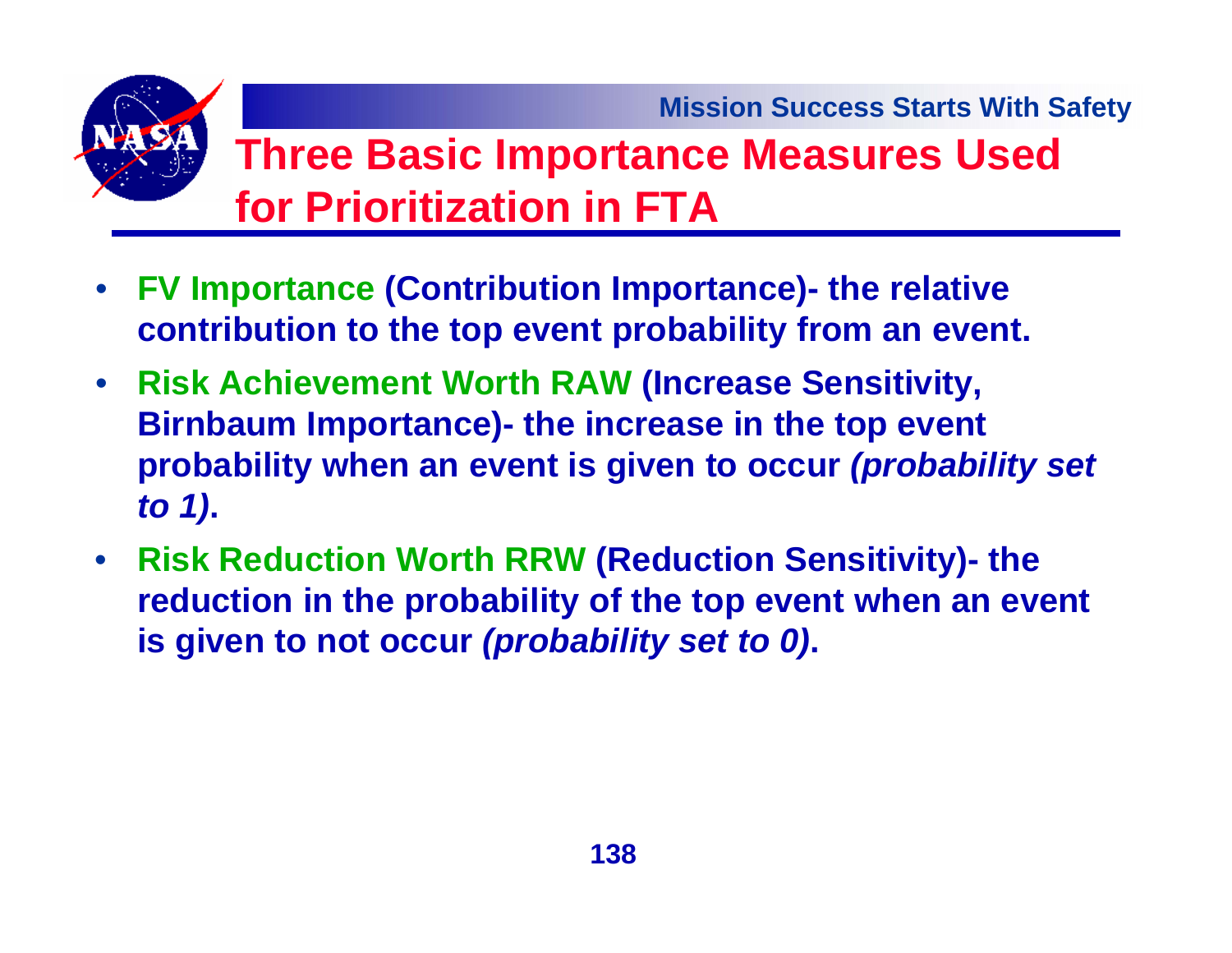

**FV Importance = Sum of min cut cuts containing the event Sum of all min cut sets**

**RAW =Top event probability with event probability set to unity - Top event probability**

**RRW = Top event probability** 

**- Top event probability with event probability set to zero**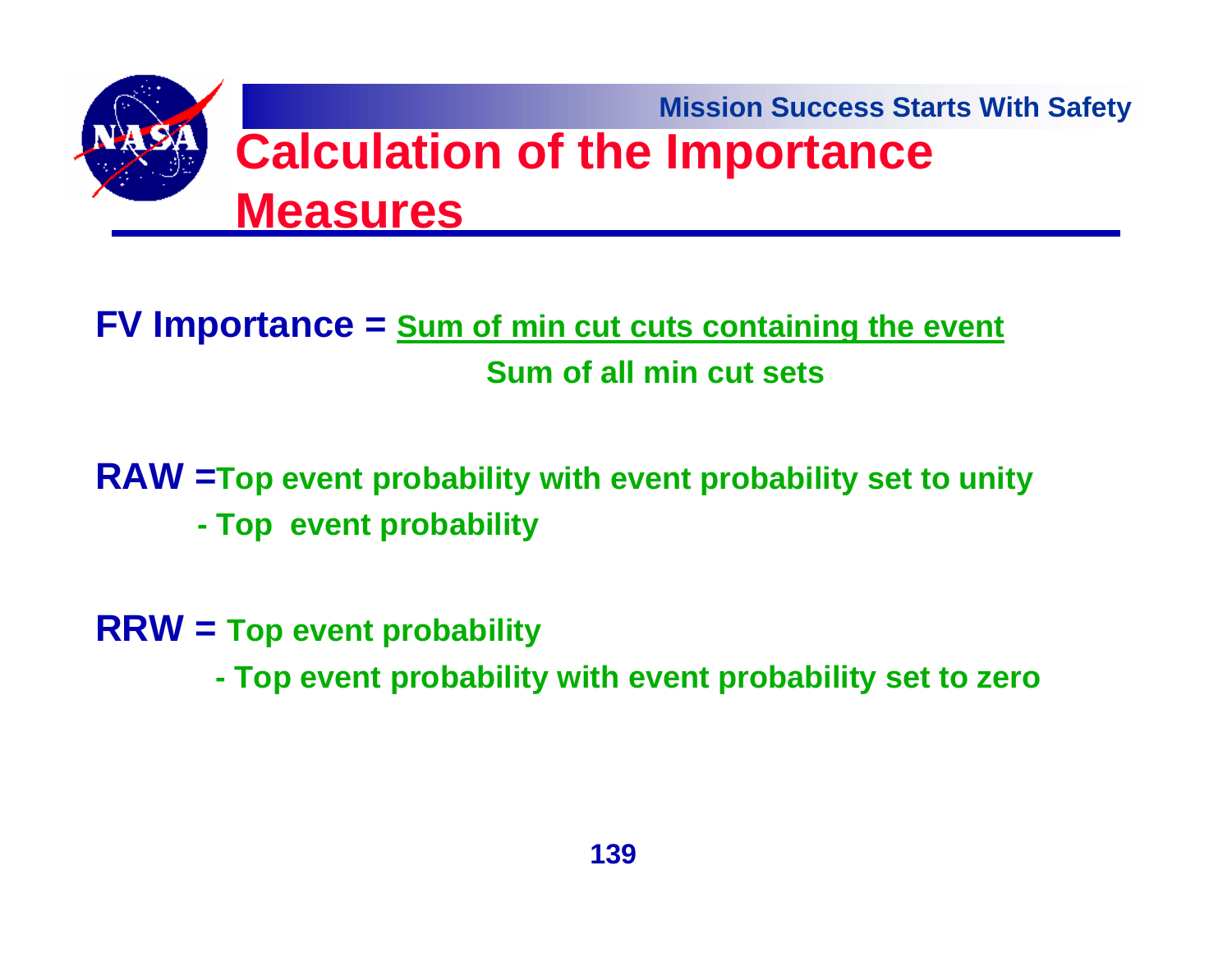## **Basic Event Importance Measures for the Monopropellant Example**

| <b>Basic Event</b>                    | <b>FV</b><br>Importance | <b>RRW</b><br>(Reduction) | <b>RAW</b><br>(Increase) |
|---------------------------------------|-------------------------|---------------------------|--------------------------|
| <b>Operational Fail to Open S3</b>    | 0.993                   | 0.993                     | 0.023                    |
| <b>Primary Time Out Failure of K6</b> | 0.867                   | 0.867                     | 0.01                     |
| <b>Primary Fail to Open of K6</b>     | 0.13                    | 0.13                      | 0.01                     |
| <b>Primary Fail to Open of S3</b>     | 0.005                   | 0.005                     | 0.023                    |
| <b>Primary Fail to Close of IV2</b>   | 0.003                   | 0.003                     | 0.003                    |
| <b>Primary Fail to Open of K3</b>     | 0.003                   | 0.003                     | 0.0002                   |
| <b>Primary Fail to Close of IV3</b>   | 0.0001                  | 0.0001                    | 0.0002                   |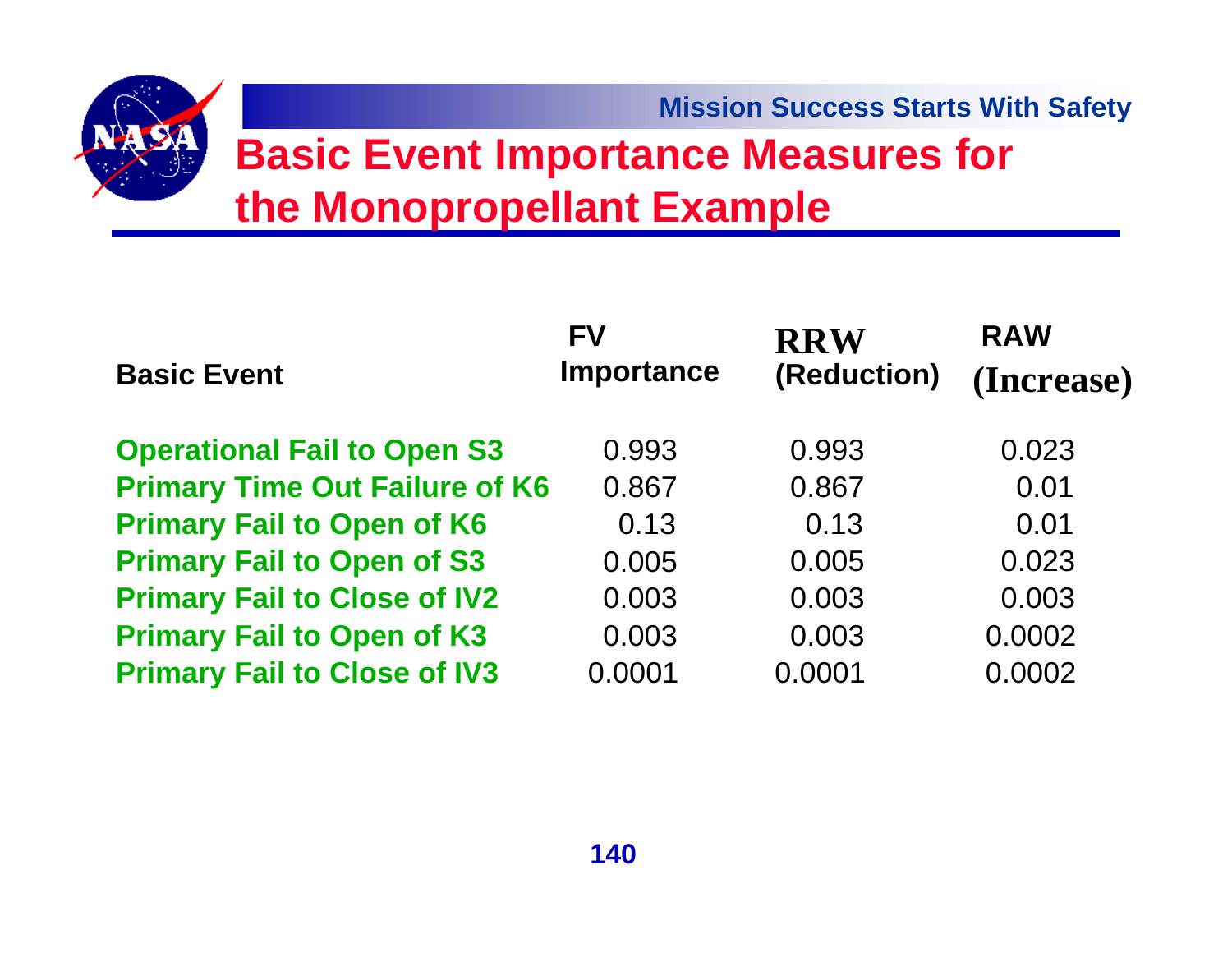## **Questions on the Monopropellant Illustration**

- **1. Why is the Operational Failure of S3 so high?**
- **2. Why is the Primary Failure of K6 so high?**
- **3. Why is importance of IV2 higher than IV3?**
- **4. What components should be a focus of upgrades?**
- **5. What is the potential improvement from such upgrades?**
- **6. What components can be the focus for relaxations?**
- **7. If the system fails, where should diagnosis be focused?**
- **8. What possible changes can reduce the failure probability?**
- **9. What are other system failures (top events) that can be analyzed?**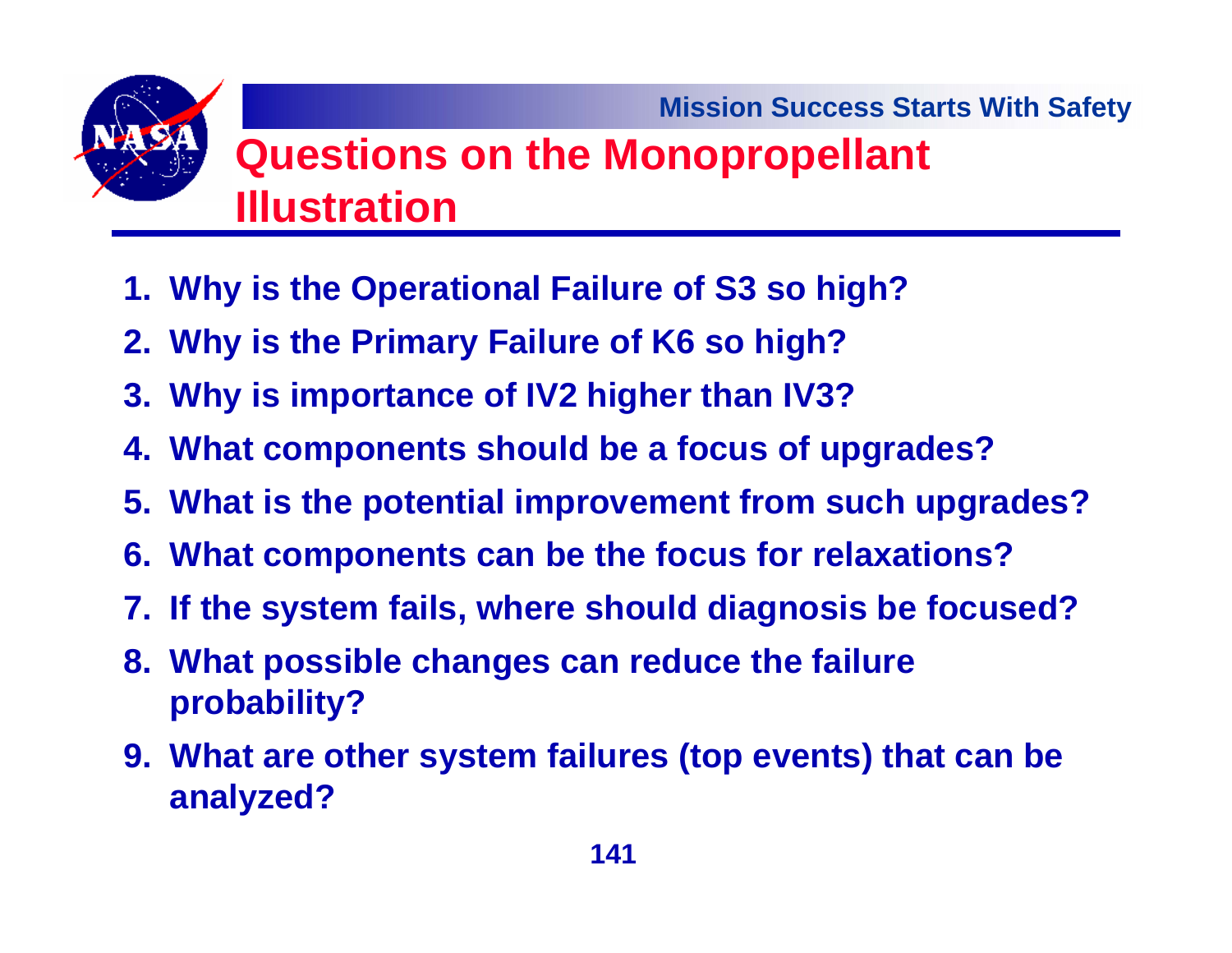

- **Two types of uncertainty**
	- **Modeling uncertainty**
	- **Parameter uncertainty**
- **Modeling uncertainty**
	- **Success and failure criteria assumed**
	- **Contributions excluded**
	- **Independence assumptions**
- **Parameter uncertainty**
	- **Uncertainties in data values**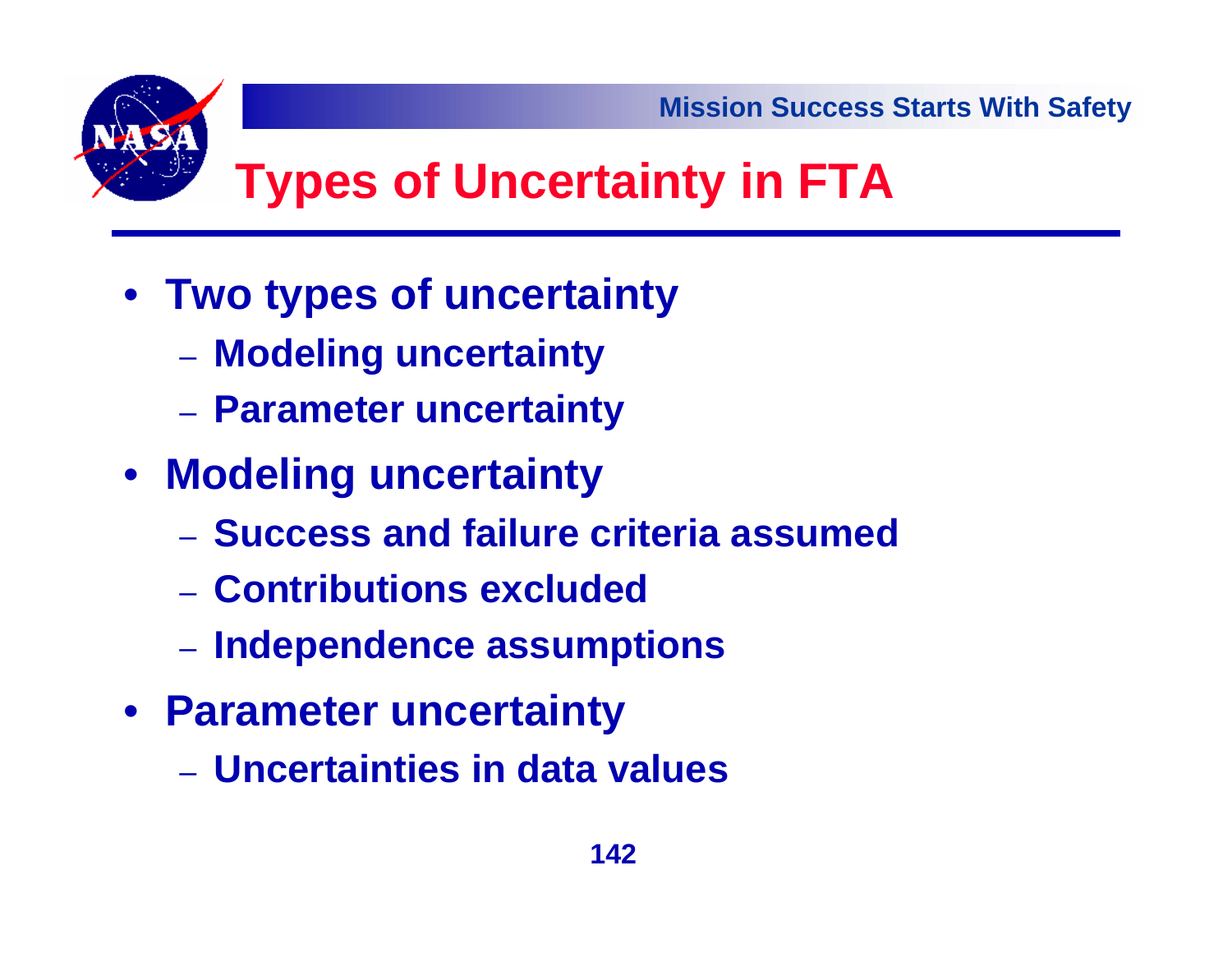## **Uncertainty Analyses in FTA**

- **Modeling uncertainties are handled by listing them and carrying out sensitivity analyses**
- **Parameter uncertainties are handled by using a probability distribution for each data value**
	- **Median value**
	- **Mean value**
	- **5% and 95% Bounds**
	- **Type of Distribution (e.g., Beta, Gamma, Lognormal)**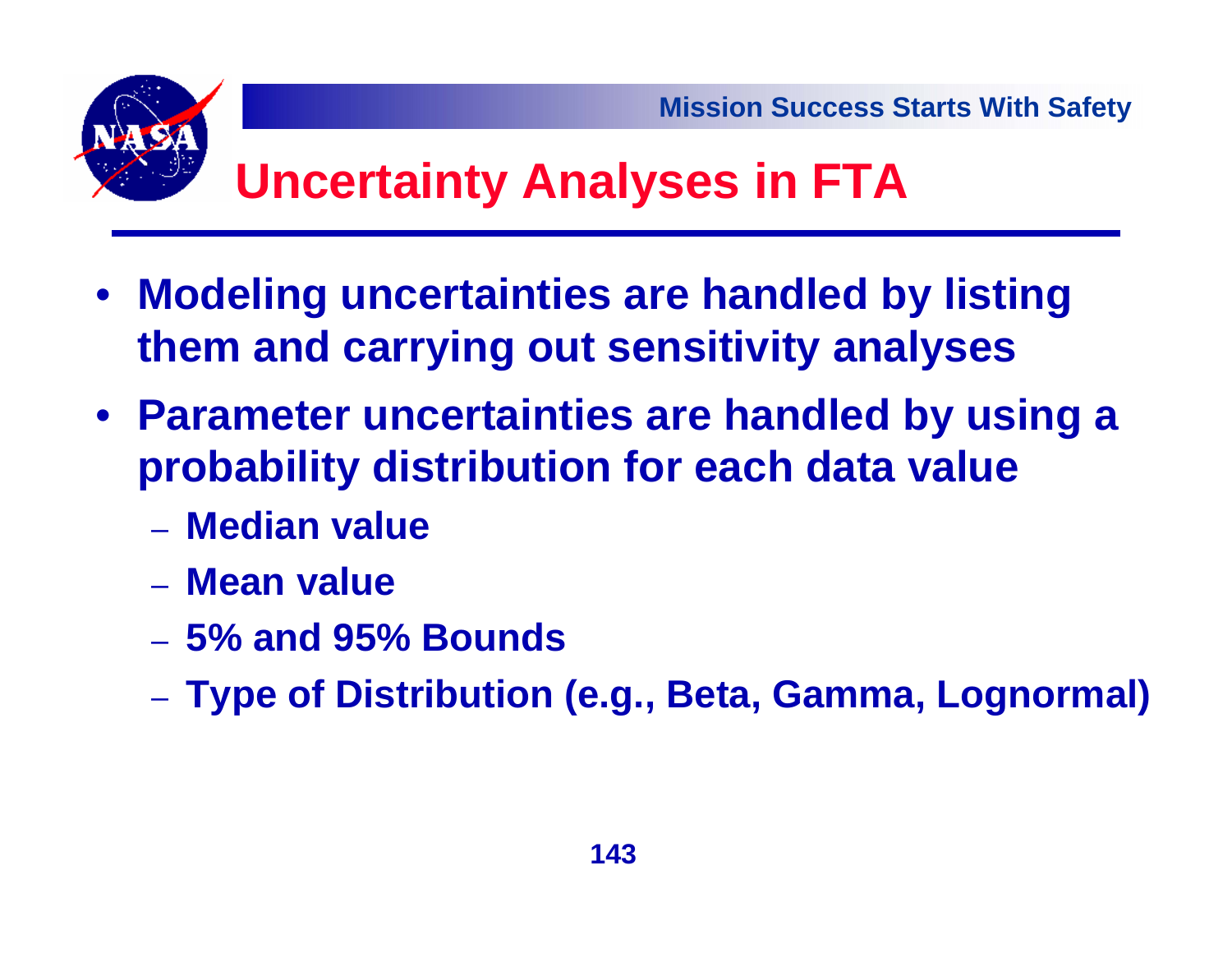# **FT Uncertainty Propagation**

- **Probability distributions are assigned for each basic event data value**
- **Data values having the same estimate are identified as being coupled**
- **The probability distributions are then propagated using Monte Carlo simulations**
- **The probability distribution and associated characteristics are determined for the top event**
	- **Median value**
	- **Mean value**
	- **5% and 95% Bounds**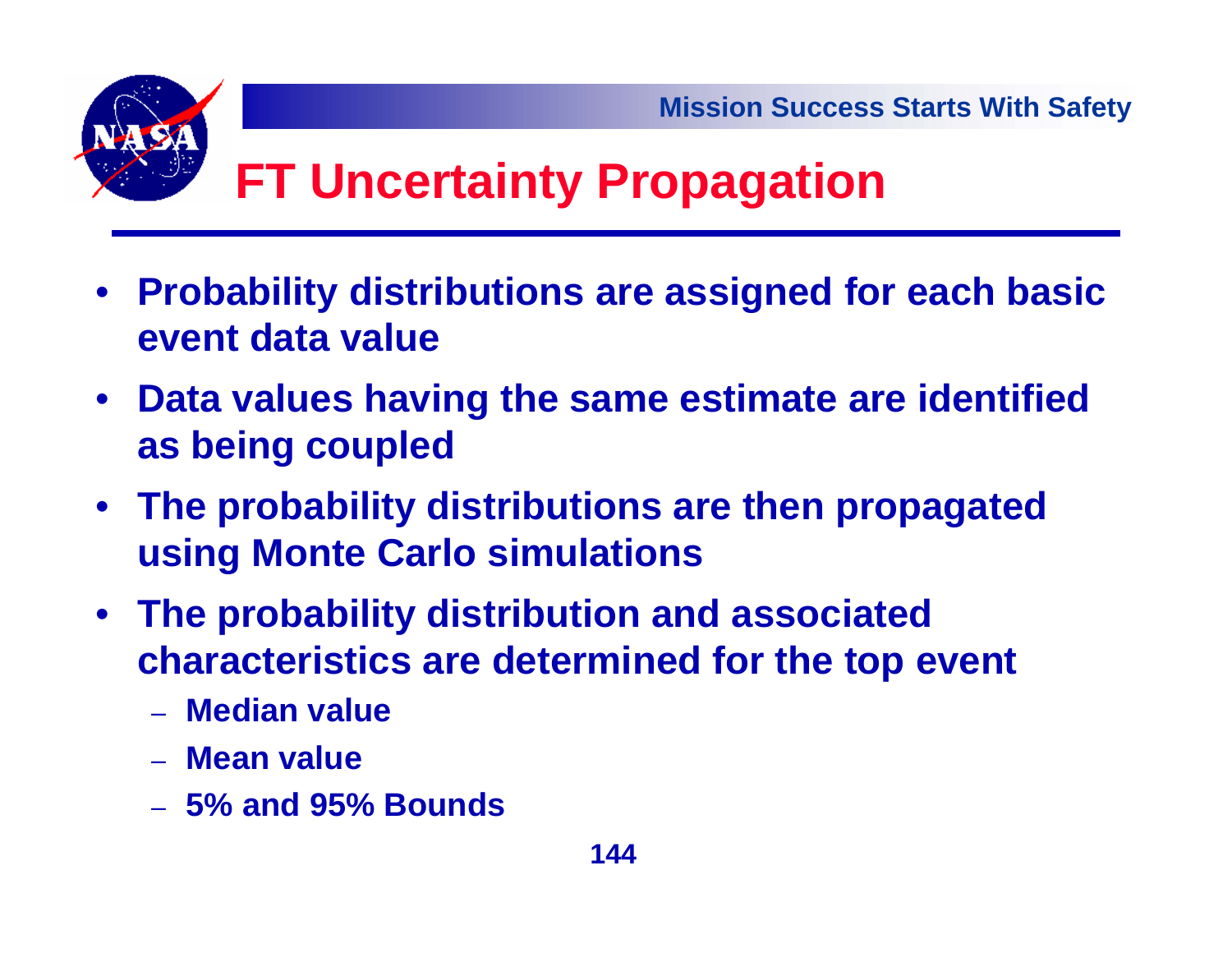

- **1. Select lower order minimal cutsets and validate that they are failure paths**
- **2. Obtain the minimal cutsets for an intermediate fault and validate selections as failure paths**
- **3. Obtain the success paths and validate selections as true success paths**
- **4. Review failure records and hazard reports to check the coverage of the fault tree**
- **5. Carry out sanity checks on the importance results and probability results**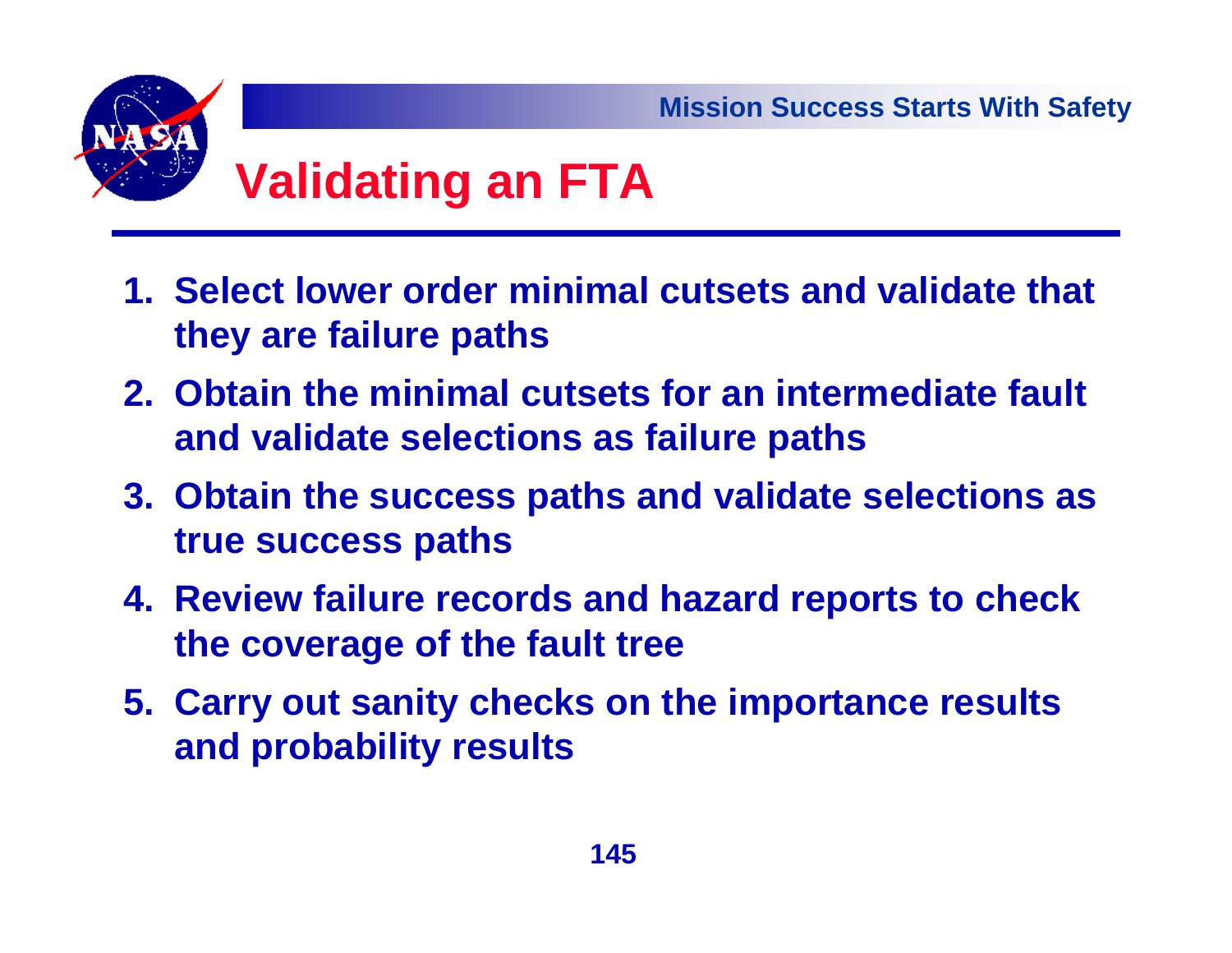# **Termination of a Fault Tree Revisited**

- **Basic events that are resolved**
- **AND gates with multiple, diverse independent inputs (e.g. 4) when there are smaller failure combinations and with no CCF contribution**
- **Input events to an OR gate of low probability compared to other inputs**
- **Intermediate events with upper bound screening probabilities that are determined to have small contributions**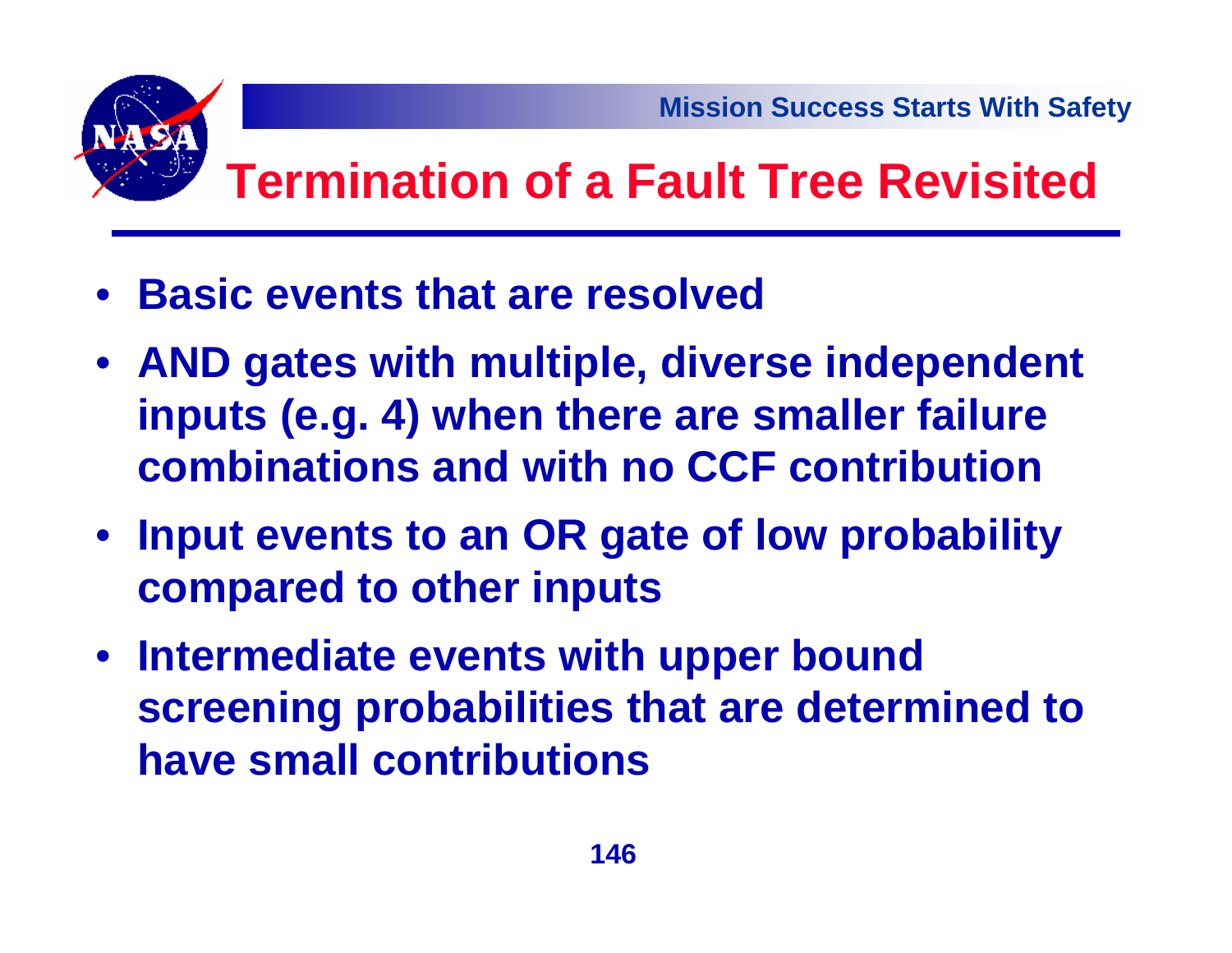

# **Dynamic Fault Tree Analysis (DFTA)**

- **DFTA is a term used to refer to analysis of a system which dynamically responds to a failure or a stimulus**
	- **A cold standby component activated by another failure**
	- **A system configuration change due to a failure**
	- **A system configuration change responding to a signal**
	- **Failures that occur in a particular sequence**
	- **Failure criteria that change for a new mission phase**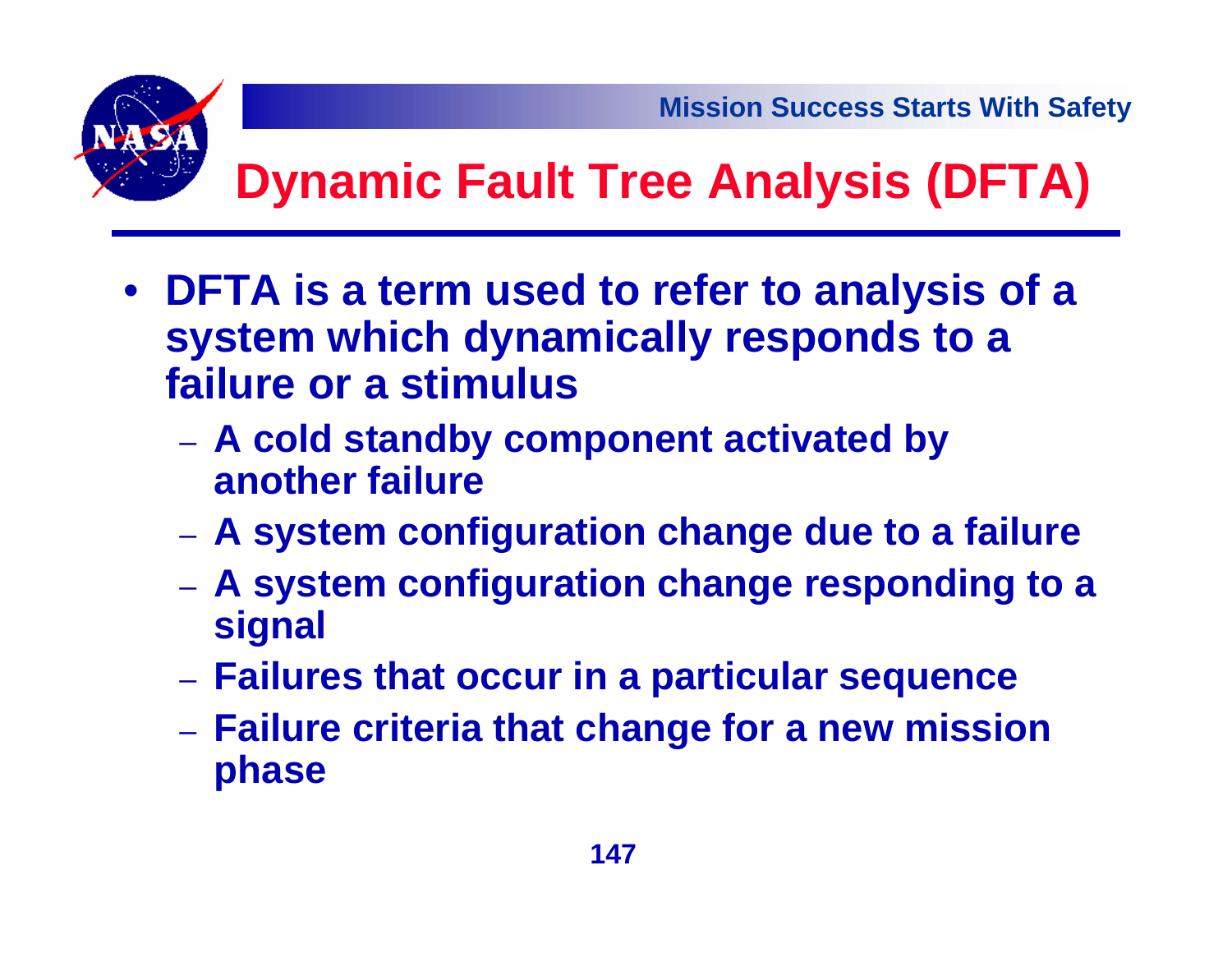



#### **After Primary failure switch to Standby**

**148**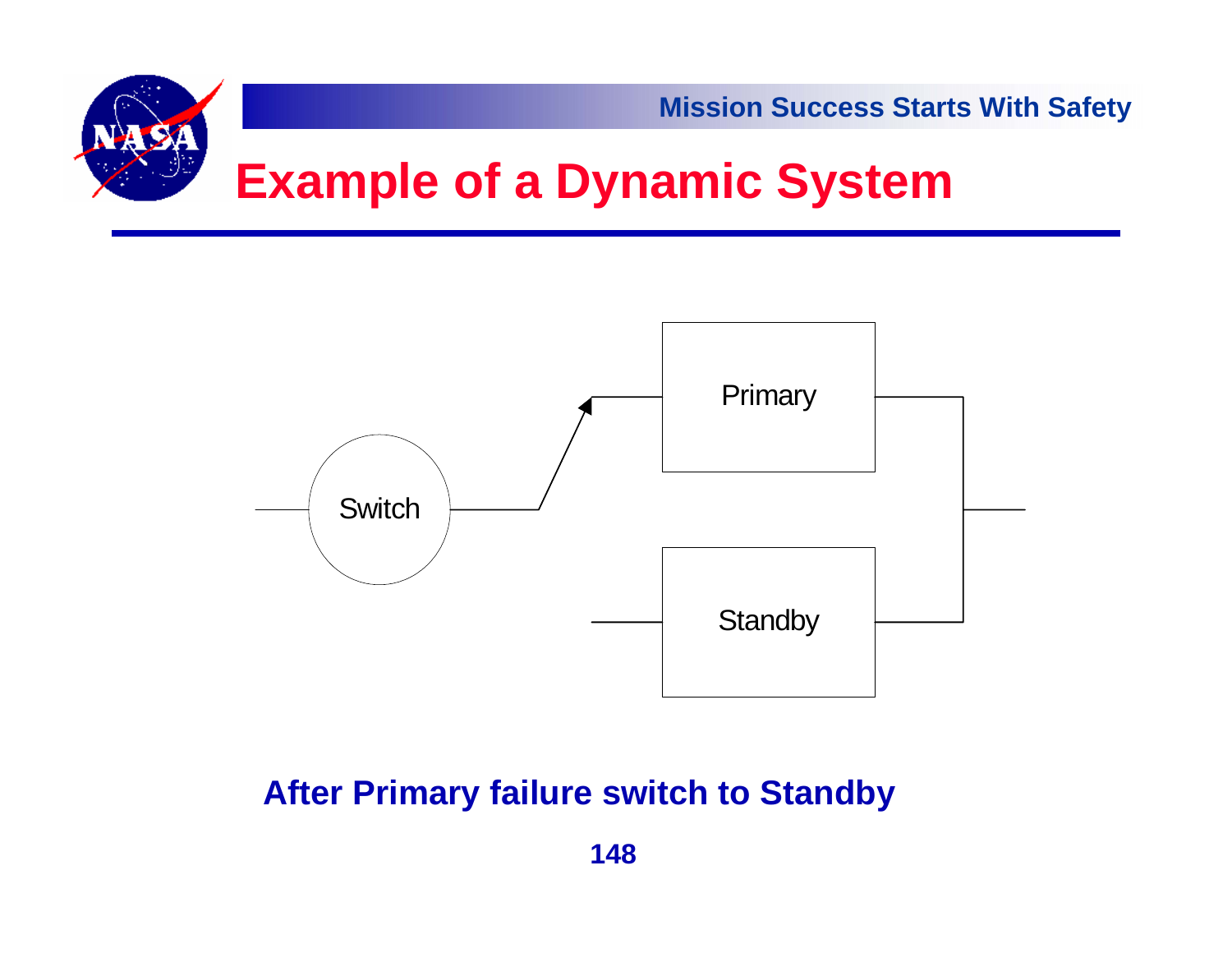

**149**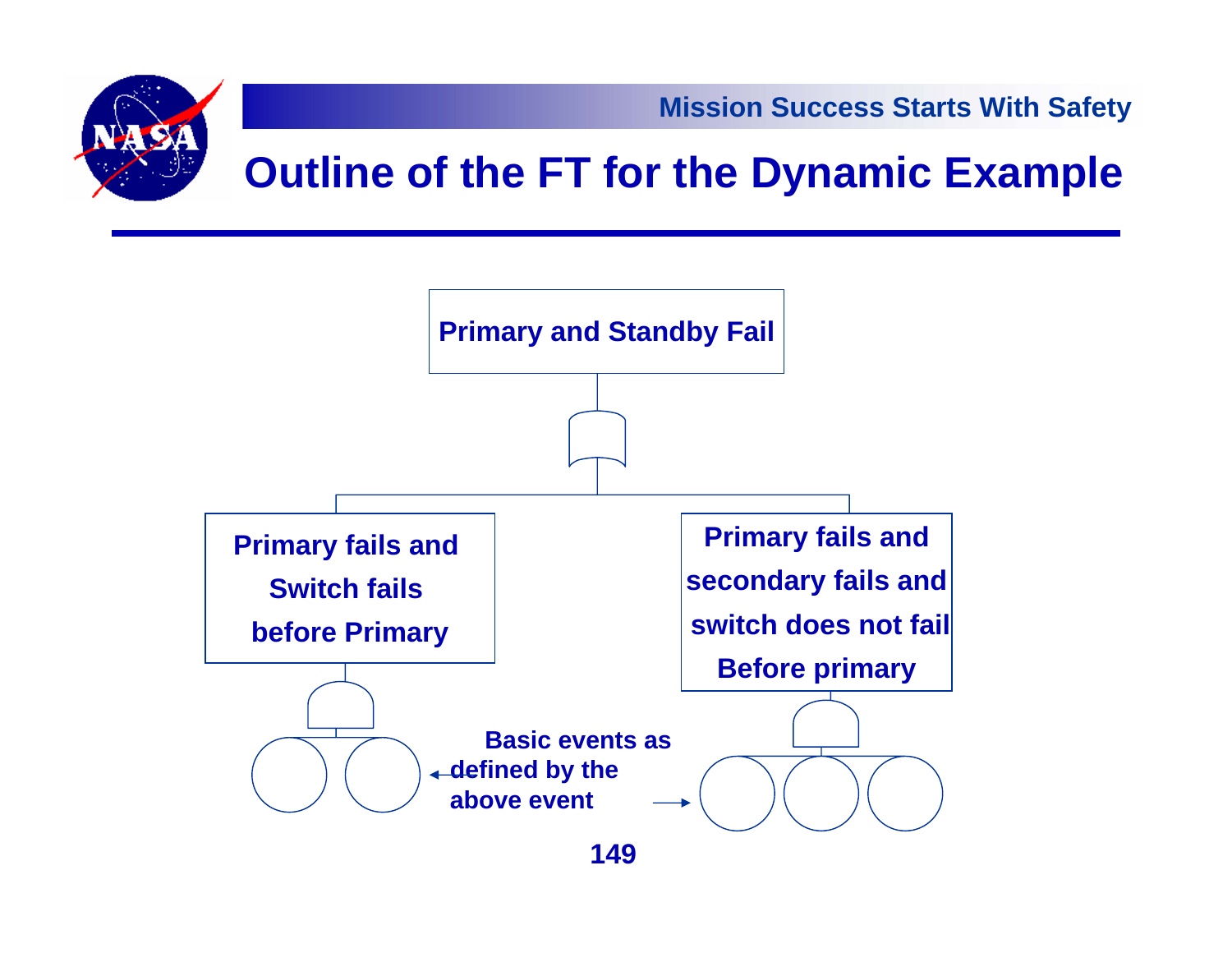

# **Dynamic Events Can Be Handled by FTA**

- • **Each event is clearly described to include the dynamic conditions**
- **The basic events are defined including the dynamic conditions**
- **Standard AND and OR gates are used to describe the general relational logic**
- **The difference is that more complex quantification formulas are used to incorporate the dynamic conditions**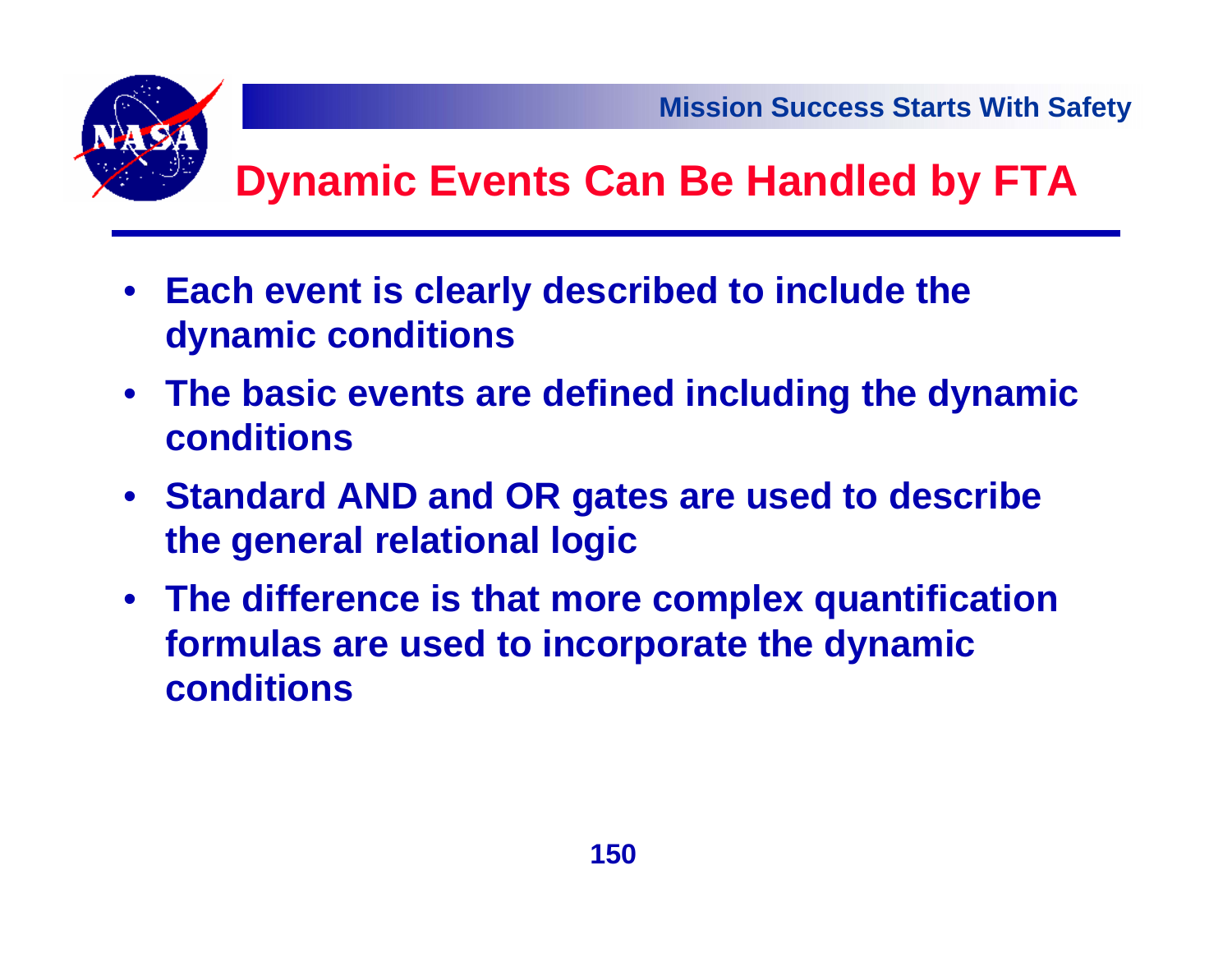## **Special DFTA Software Can Be Used to Expedite the FTA**

- **When there are numerous or complex dynamics, special DFTA software can be used**
- **The DFTA software incorporates special gates to show standby relations, a common supply, sequential relations, or re-configurations**
- $\bullet$  **Markov analysis is used to quantify the dynamic events**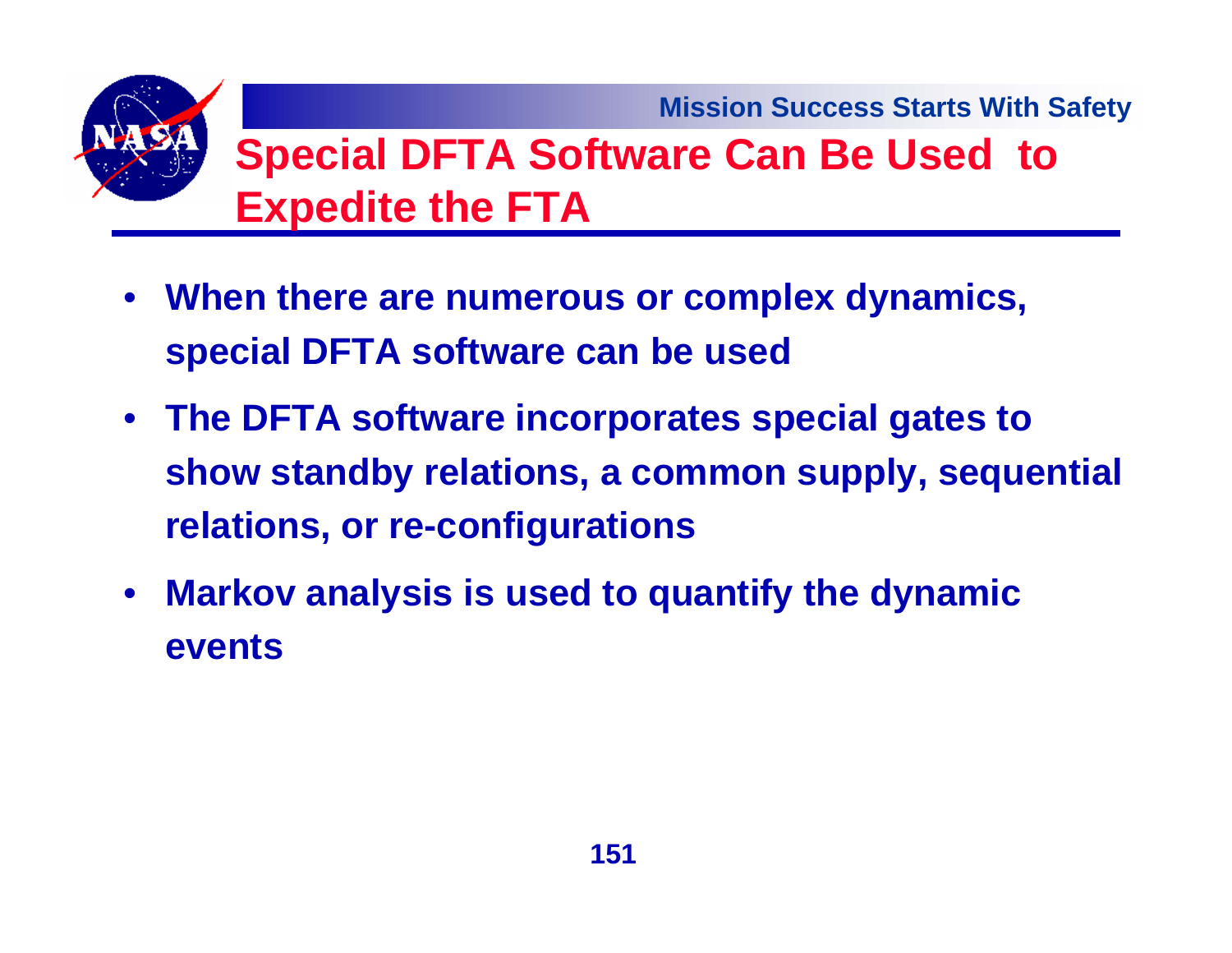

- $\bullet$  **Assume two processors share a common cold spare**
- $\bullet$  **Develop the fault tree logic structure for the top event : No Processing Capability**
- $\bullet$ **Determine the resulting minimal cutsets**
- $\bullet$  **Discuss how the minimal cutsets would be quantified**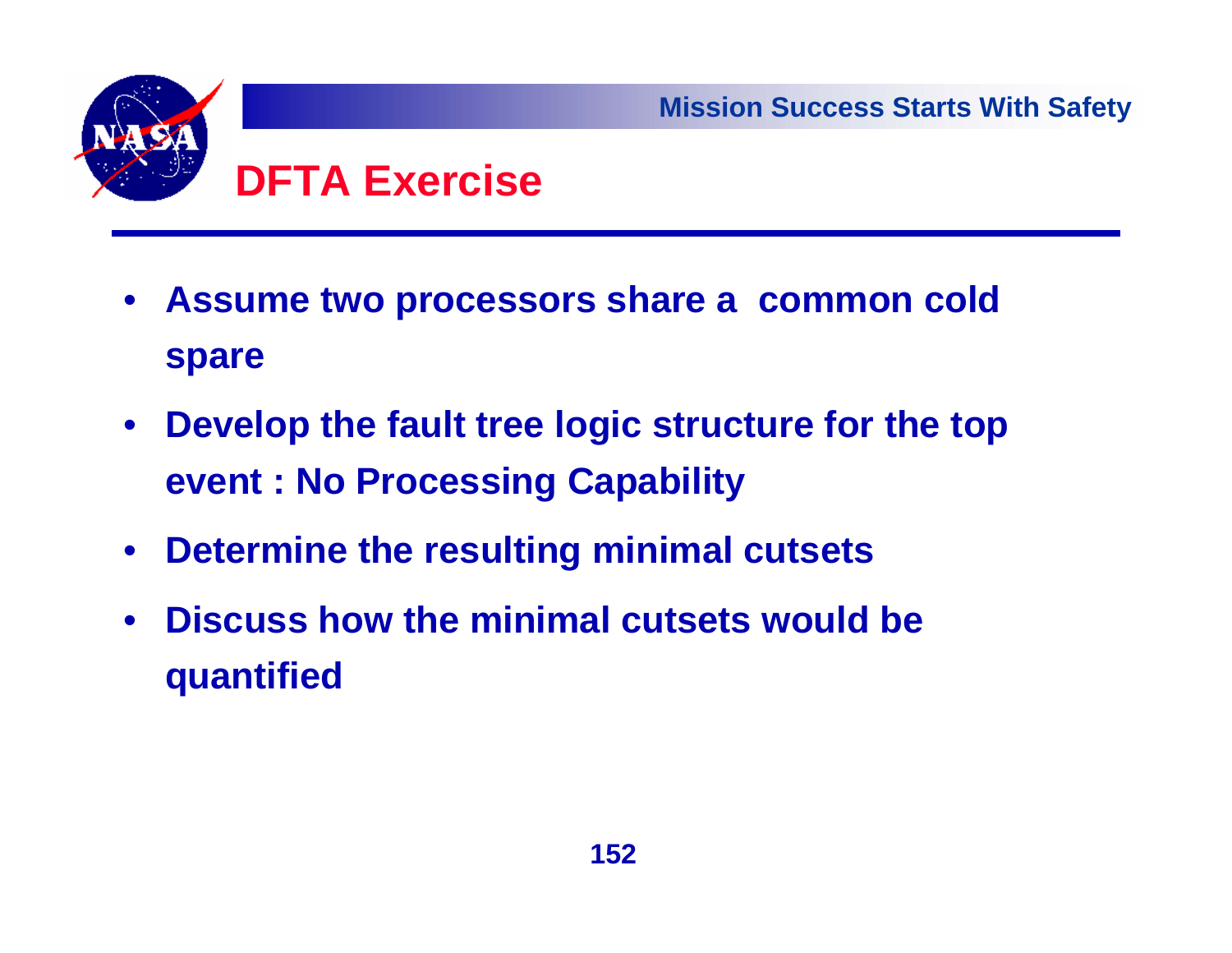

# **Applications of FTA Revisited**

- •**Understanding of System Failure and Contributors**
- •**Identification of Design Features and Weaknesses**
- **Evaluation of Tradeoffs**
- **Prioritization of Contributors to Focus Actions**
- •**Comparison with a Goal**
- $\bullet$ **Minimization of Failure Probability**
- •**Diagnosing Causes of a Failure or an Incident**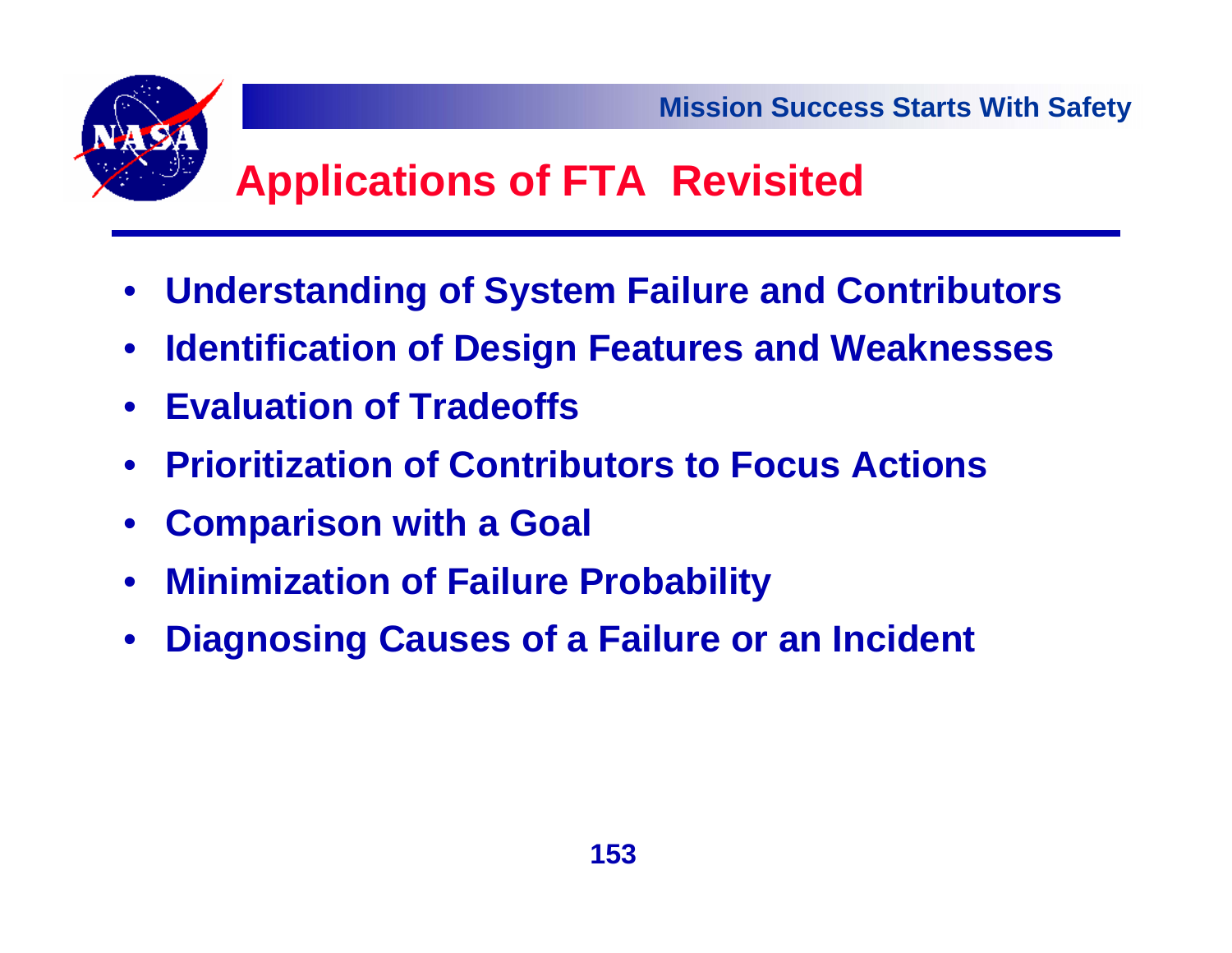

**The Use of FTA to Understand System Failure and its Contributors**

- **The FTA logically traces a system failure to its immediate causes**
- **These immediate causes are traced to their immediate causes, etc., until the basic component failure causes are identified**
- **This tracing of causes lays out the failure logic of the system in terms of causal failures**
- •**A complete system failure mapping is thus obtained**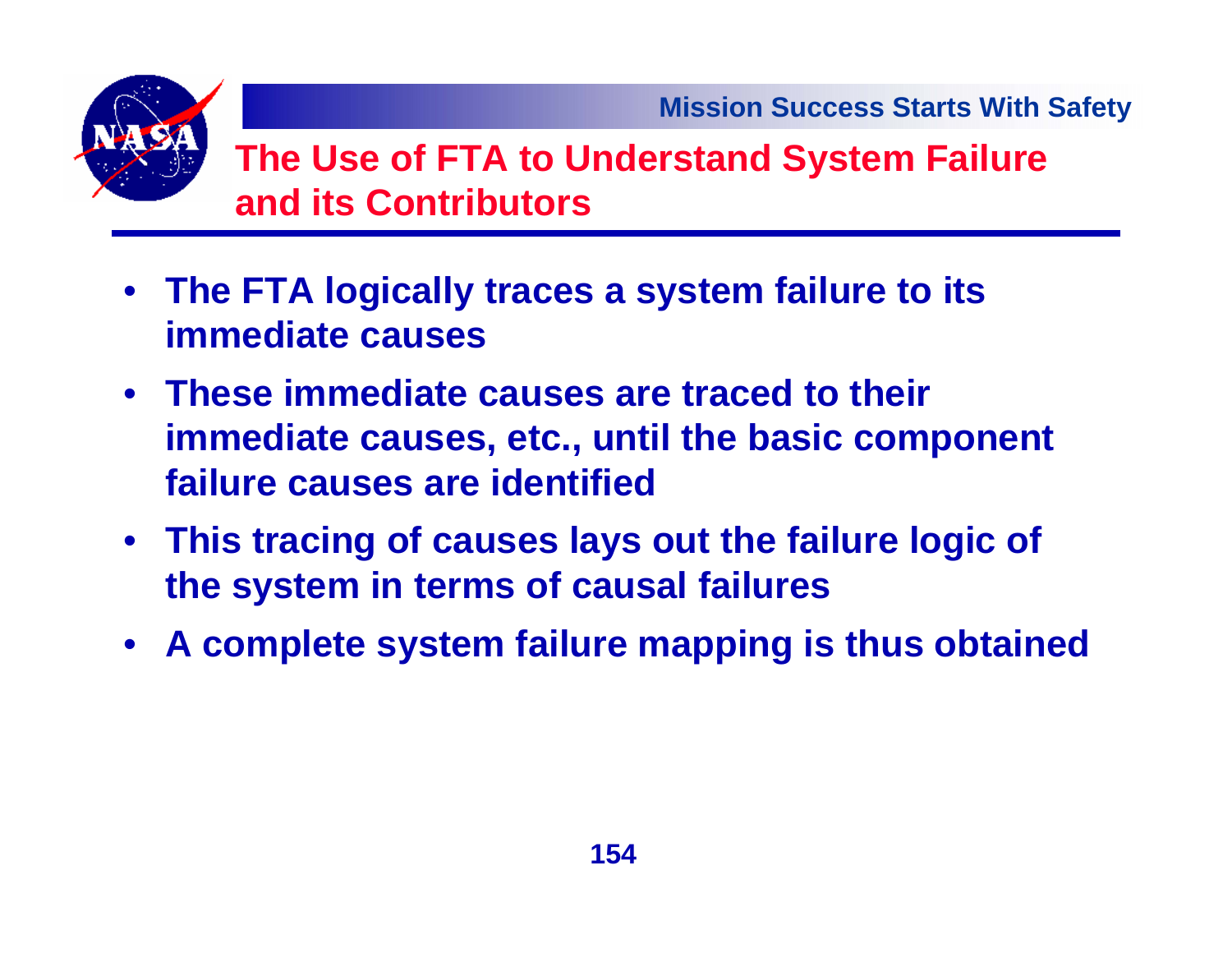# **FTA: Understanding/Communicating**

- **Formal documentation of the system failure analysis**
- **A structured tool for what-if analysis**
- • **A pictorial of failure progression paths to system failure**
- **A failure diagram of the system to be maintained with the system drawings**
- **A tool to extract information to communicate with engineers, managers, and safety assessors**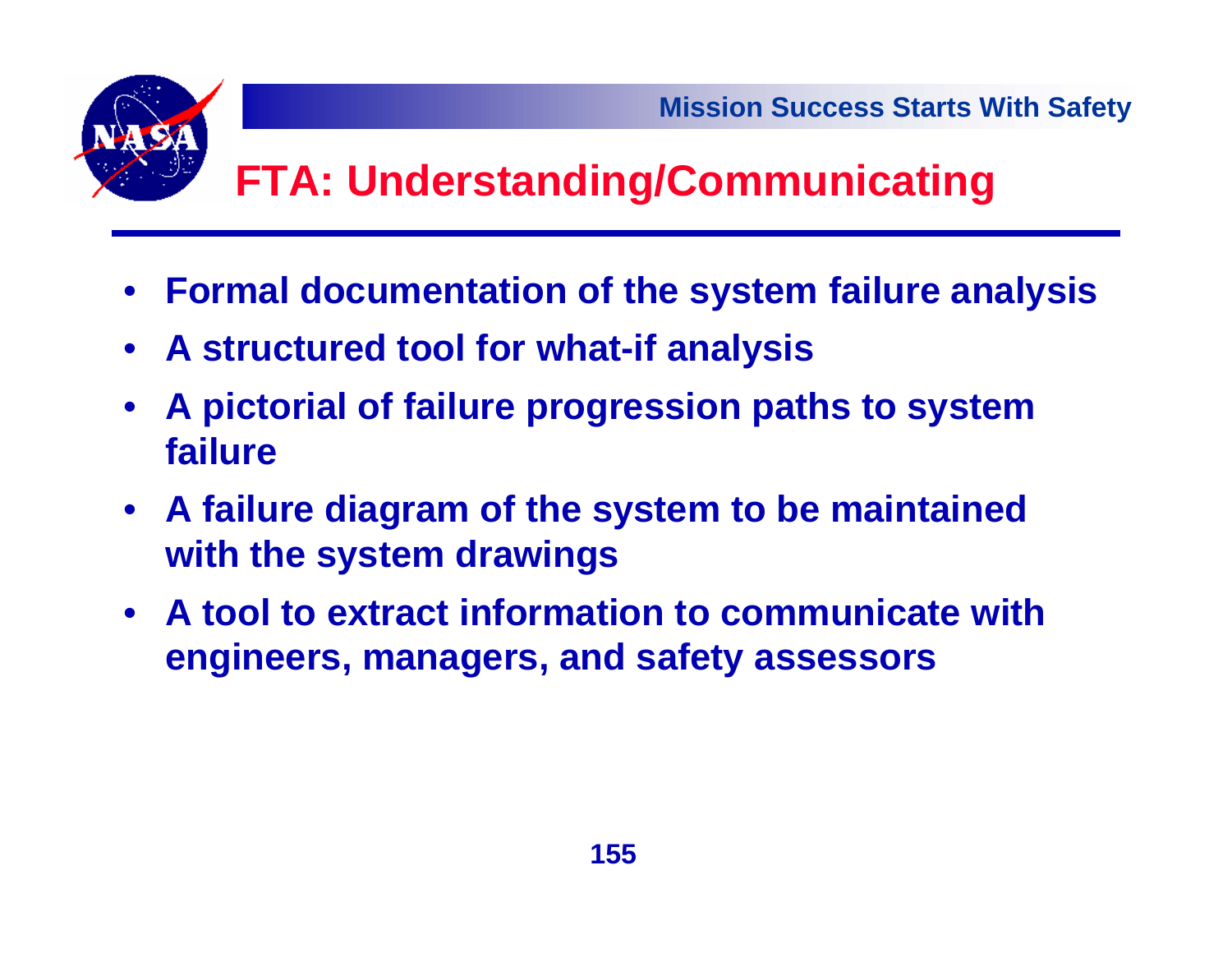

#### **The Use of FTA to Identify Design Features and Weaknesses**

- **A single component minimal cutset identifies a single event or single failure that can cause the top event**
- **A minimal cutset containing events which are of all the same type has susceptibility to a single common cause triggering the events**
- **Minimal cutsets of significantly different size show potential system unbalances**
- $\bullet$  **Minimal cutsets grouped according to given features show corresponding design features**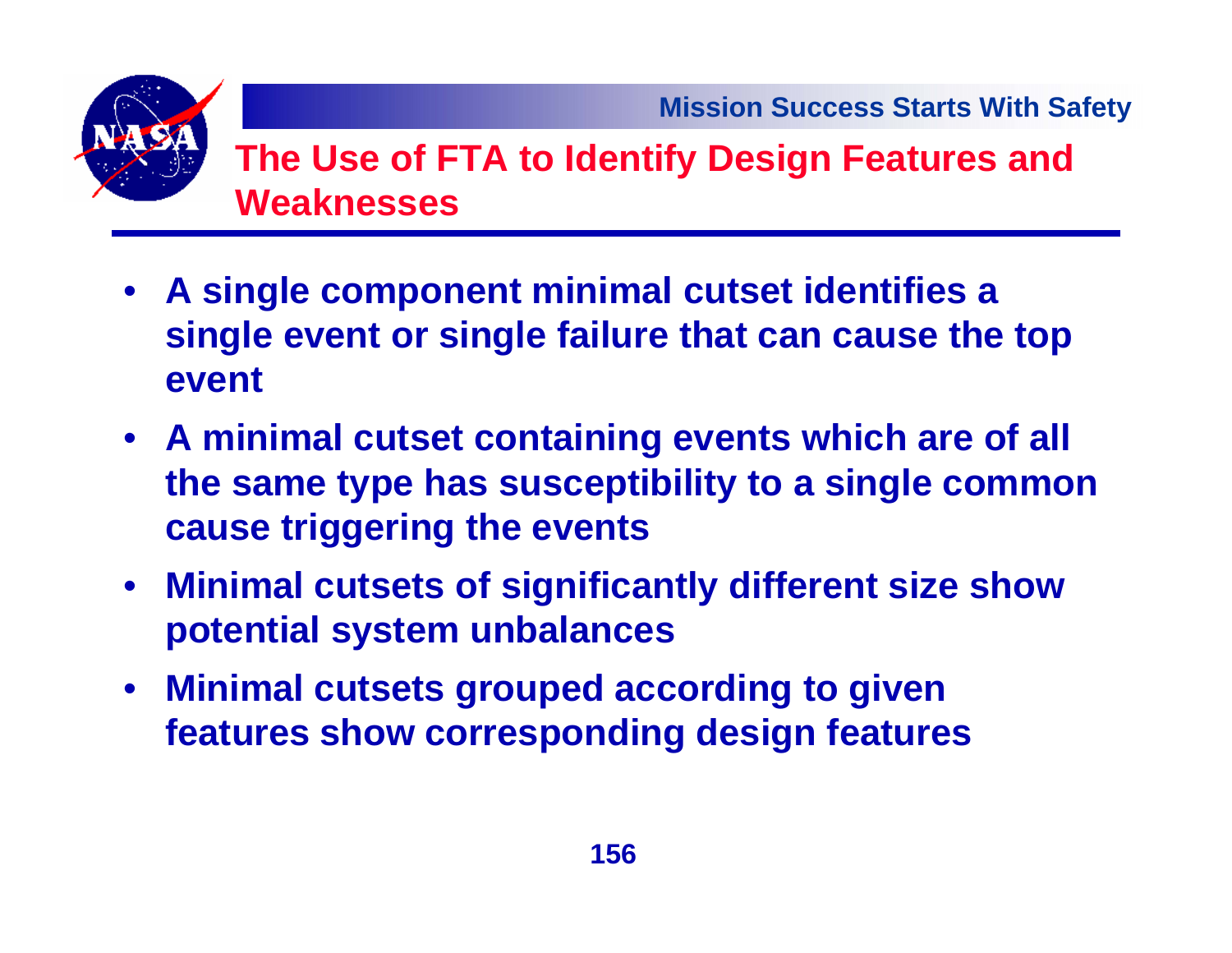

# **The Fault Tree as a Master Logic Diagram**

- $\bullet$  **The Master Logic Diagram (MLD) is a fault tree identifying all the hazards affecting a system or mission**
- **The Master Logic Diagram can also be called a Master Hazards Diagram (MHD)**
- $\bullet$ **The MLD or MHD is developed using fault tree logic**
- $\bullet$  **The basic events of a system MHD are the hazards that can initiate component failures or increase their likelihood**
- **The basic events of a mission MLD are the hazards that are the initiating events of potential accident scenarios**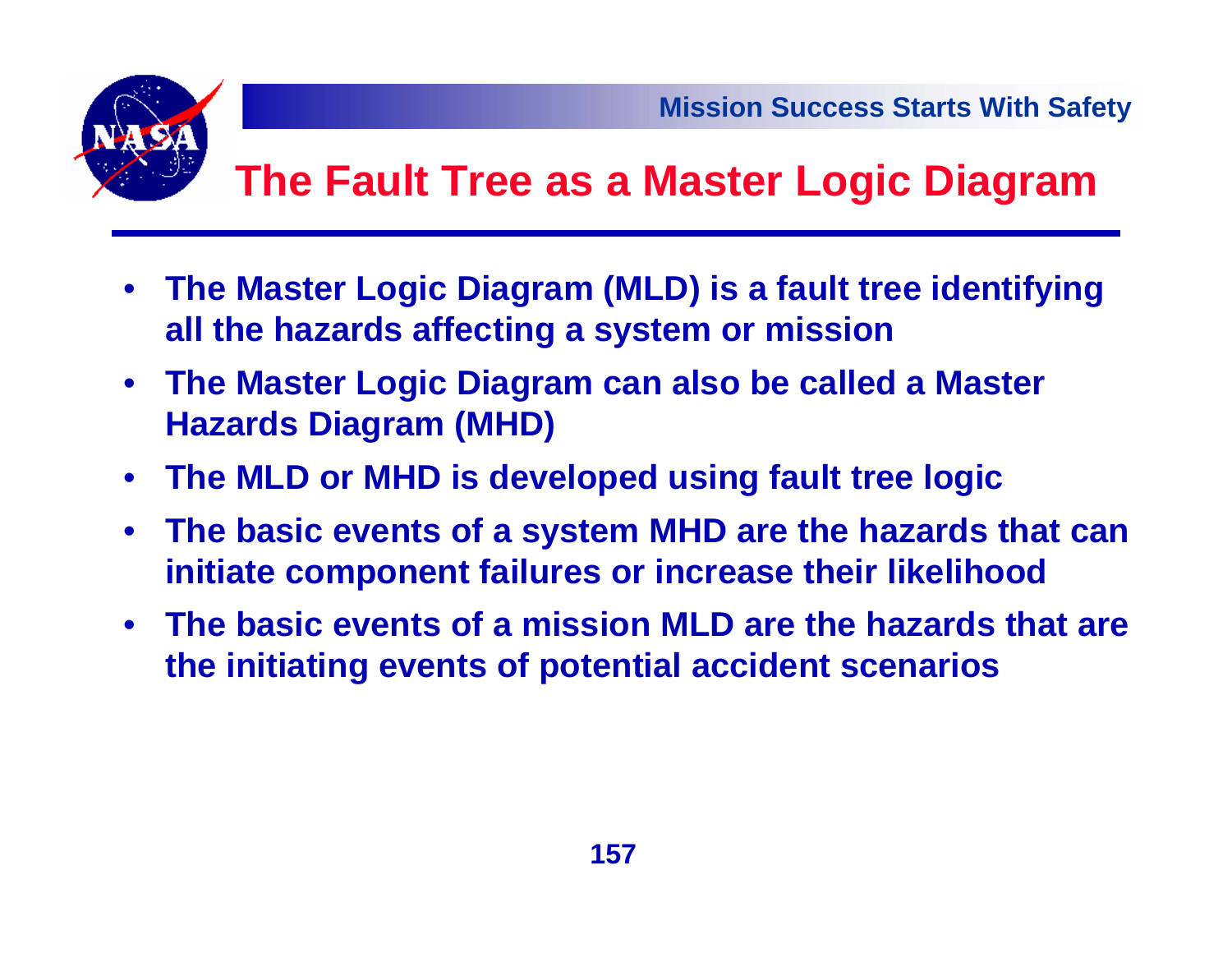

#### **The MLD Identified the Initiating Events in the Space Shuttle PRA**

- •**The top event was Loss of Crew and Vehicle (LOCV)**
- $\bullet$ **LOCV was resolved into mission phase contributions**
- $\bullet$  **Each mission phase contribution was resolved into system contributors**
- $\bullet$  **Each system contributor was resolved into initiating event contributors**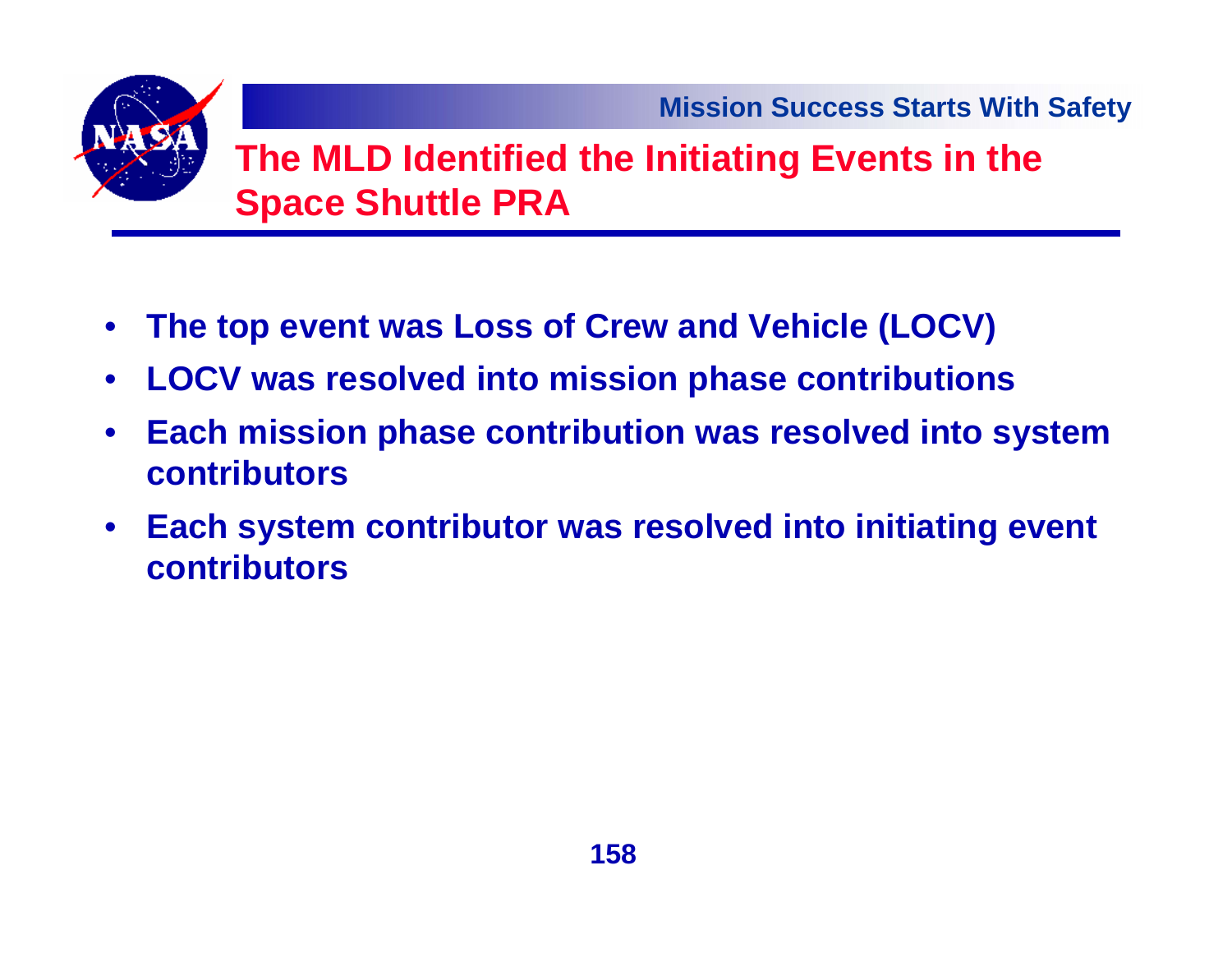#### **Dispositioning of the Initiating Events in the PRA**

- **The initiating events were labeled**
- $\bullet$  **Each initiating event was cross-referenced to hazards identified in Hazard Analyses**
- $\bullet$  **Events were modified to be consistent with the Hazard Analyses**
- **Each event was dispositioned as to where it is modeled or if not modeled then why**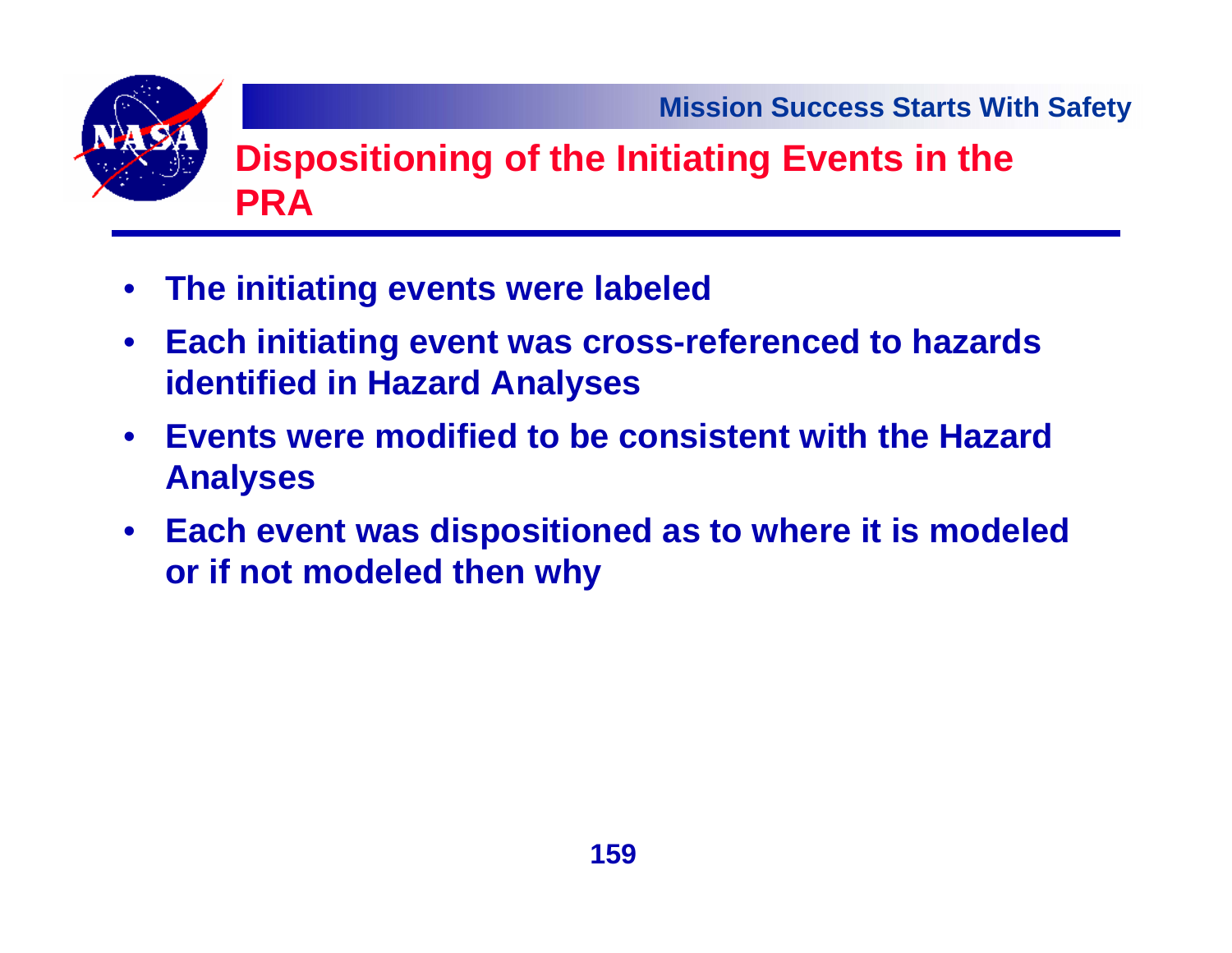

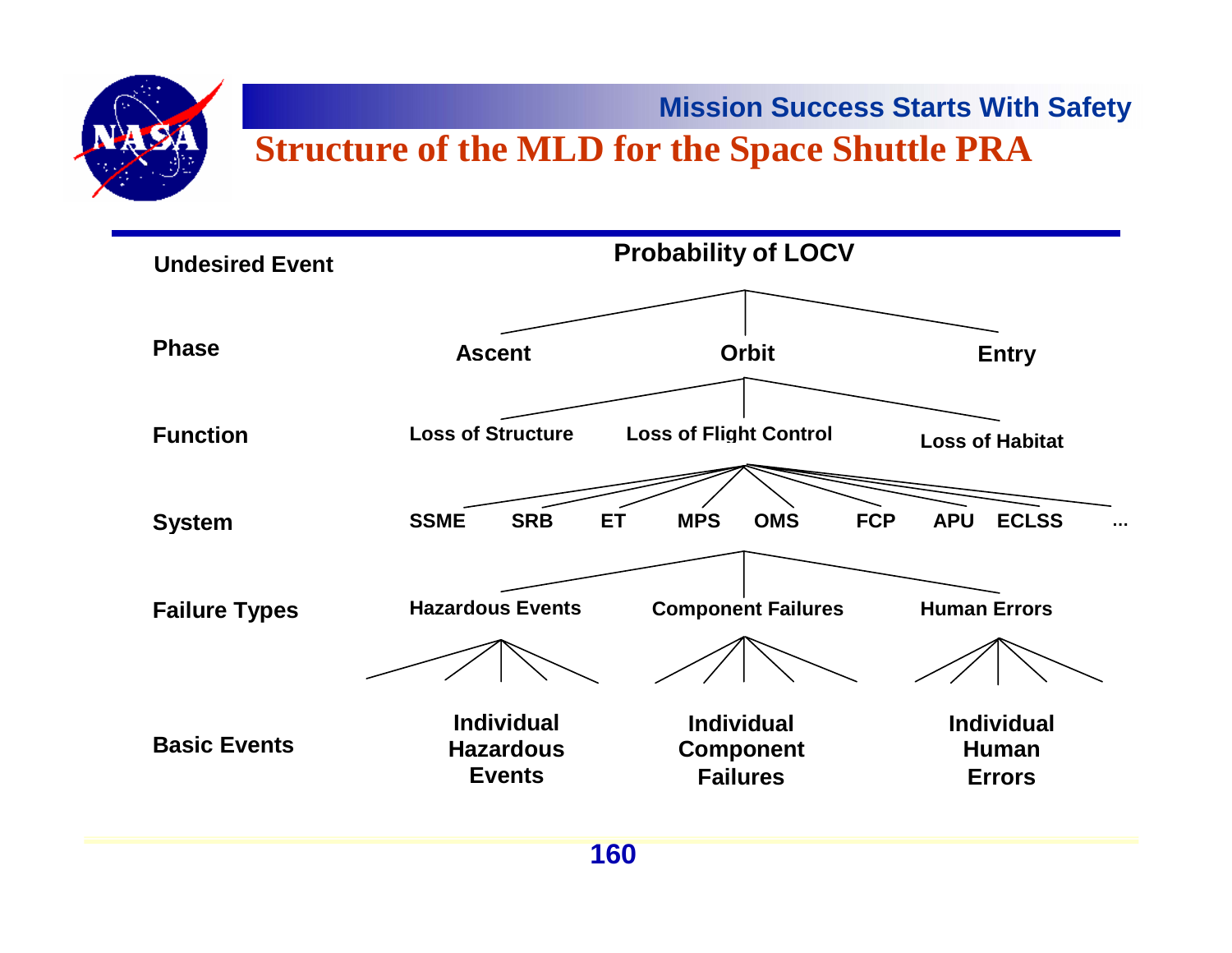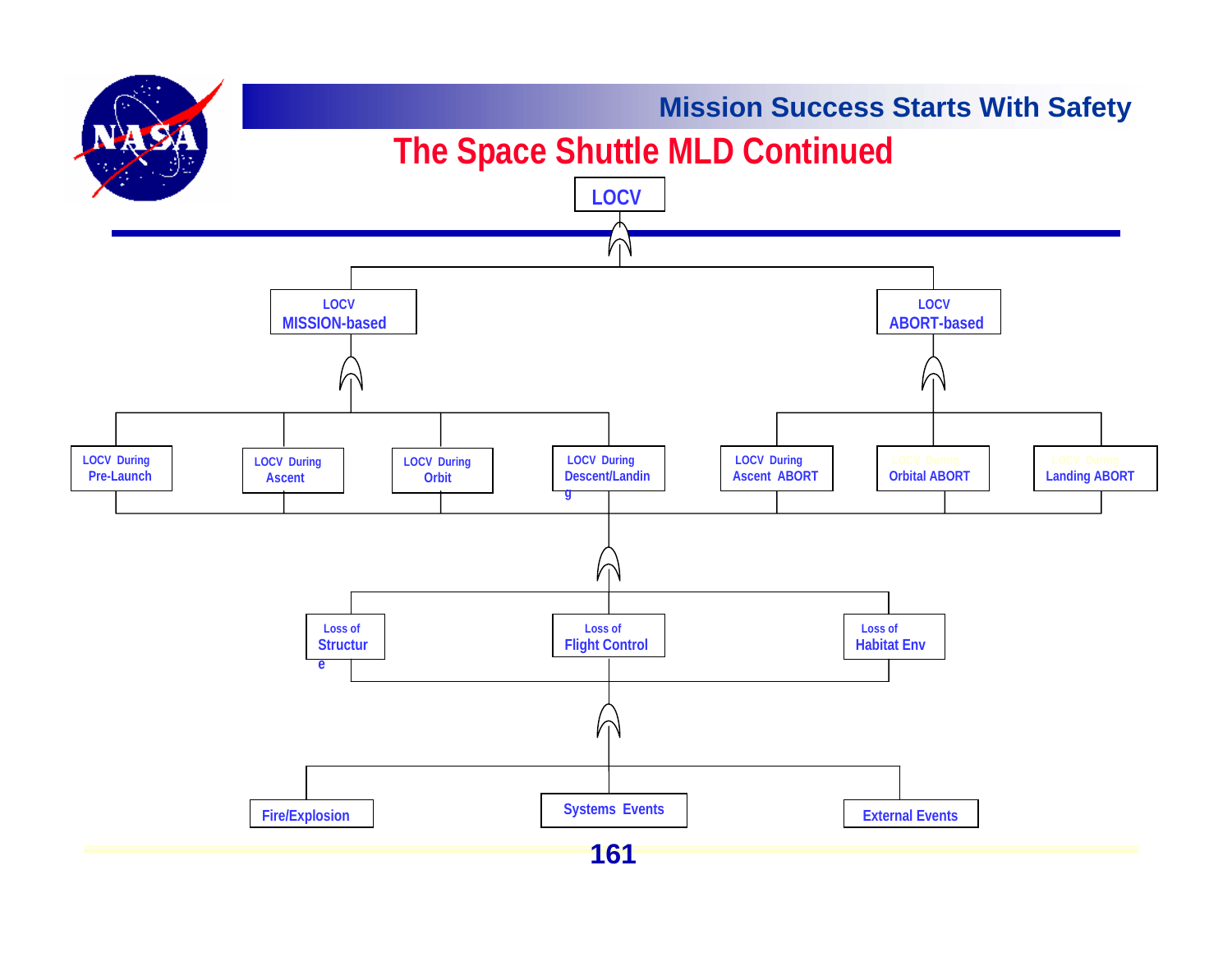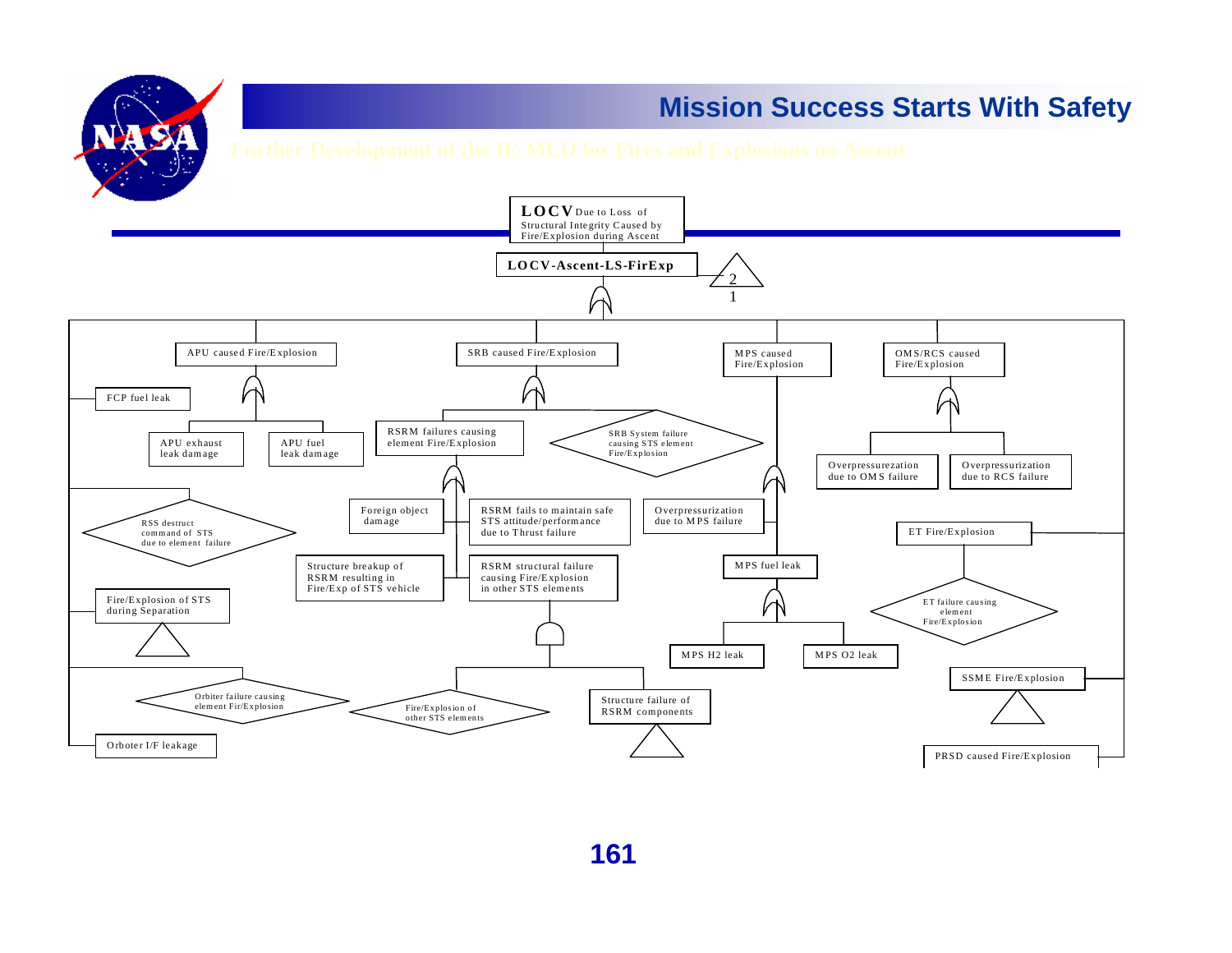VA SA

| <b>USA</b>                     | <b>MLD</b>              | <b>Mission</b> | <b>System</b> | <b>PRA</b>         |                 | <b>Threatened</b> |              | <b>Hazard</b> |                | <b>Probability</b> |  |
|--------------------------------|-------------------------|----------------|---------------|--------------------|-----------------|-------------------|--------------|---------------|----------------|--------------------|--|
| <b>Hazard</b><br><b>Number</b> | initial<br><b>Avent</b> | <b>Phase</b>   |               | <b>Consequence</b> | <b>Function</b> |                   | F/P          | <b>Type</b>   | <b>Sev</b>     | Like               |  |
| ORBI 275                       | 184                     | <b>PAOD</b>    | <b>ECLSS</b>  | LOCV               | FC              | <b>HE</b>         | P            | EE            | A              | $\mathsf b$        |  |
| ORBI 339                       | 221                     | D              | <b>ECLSS</b>  | LOCV               |                 | HE                | P            | <b>SE</b>     | A              | $\mathbf{C}$       |  |
| ORBI 511                       | 231                     | <b>AOD</b>     | <b>ECLSS</b>  | LOCV               |                 | <b>HE</b>         |              | <b>SE</b>     | $\overline{A}$ | $\mathbf{C}$       |  |
| <b>ORBI 117</b>                | 135                     | <b>PAOD</b>    | <b>ECLSS</b>  | LOCV               | FC              | <b>HE</b>         | P            | <b>SE</b>     | A              | d                  |  |
| <b>ORBI 241</b>                | 170                     | PAOD           | <b>ECLSS</b>  | LOCV               |                 | HE.               | P            | <b>SE</b>     | A              | d                  |  |
| <b>ORBI 321</b>                | 208                     | D              | <b>ECLSS</b>  | LOCV               |                 | <b>HE</b>         | P            | <b>SE</b>     | A              | d                  |  |
| <b>ORBI 254</b>                | 176                     | $\circ$        | <b>ECLSS</b>  | Abort              |                 | <b>HE</b>         | P            | <b>SE</b>     | B              | d                  |  |
| <b>ORBI 276</b>                | 185                     | <b>PAOD</b>    | <b>ECLSS</b>  | Abort              |                 | <b>HE</b>         | $\mathsf F$  | EE            | B              | d                  |  |
| <b>ORBI 323</b>                | 210                     | $\circ$        | <b>ECLSS</b>  | Abort              |                 | HE                | $\mathsf{P}$ | <b>SE</b>     | B              | d                  |  |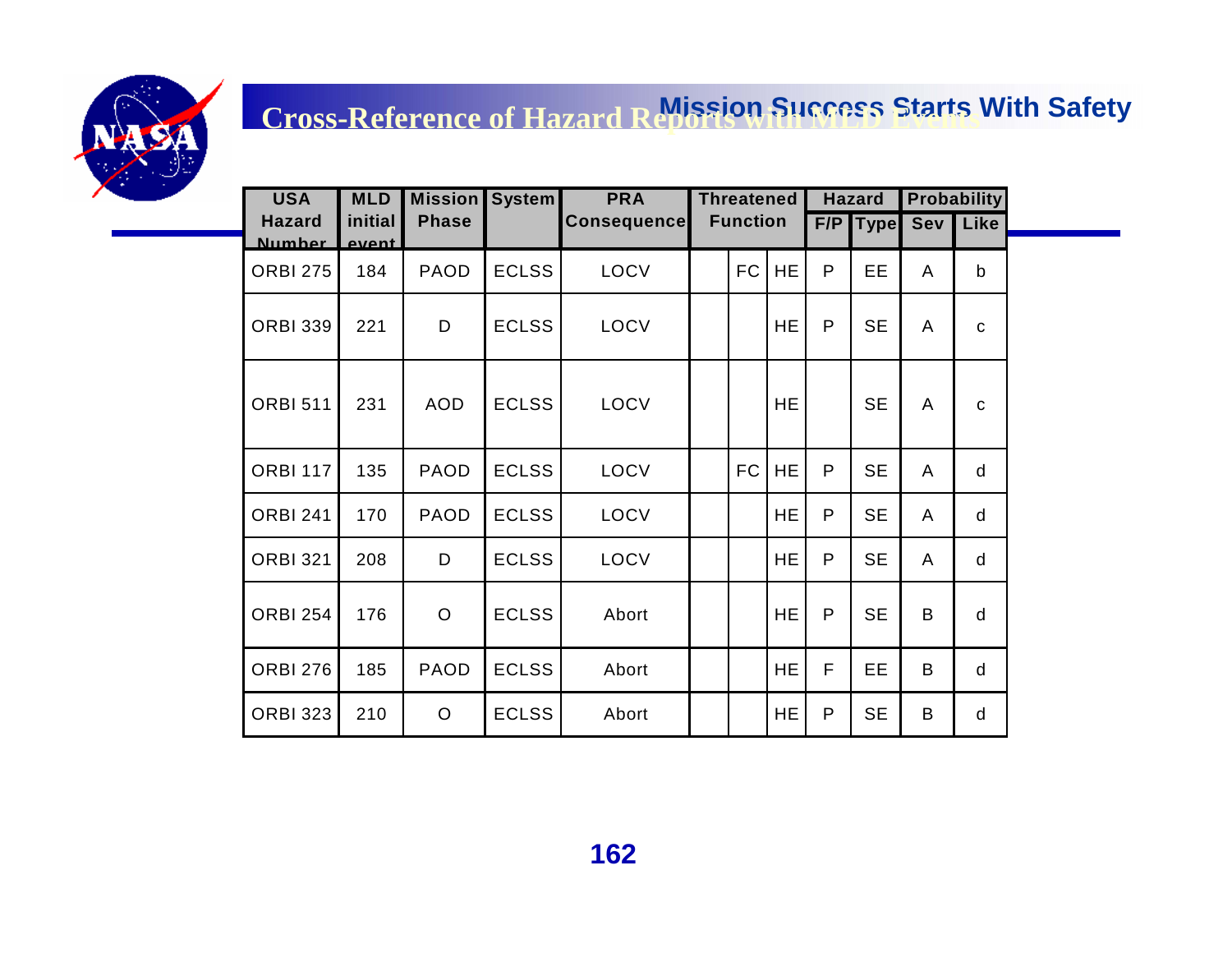#### **Mission Success Starts With Safety List of Accident Initiating Events Identified in the IMLD** *(MPS Related Initiators)*

| <b>USA</b>         | <b>MLD</b> Missi |                |            |               |                              | Threatene             |  | Hazard         |                                    | P rob          |                | Referen | Analyst |            | Individual Hazard Description                                            |
|--------------------|------------------|----------------|------------|---------------|------------------------------|-----------------------|--|----------------|------------------------------------|----------------|----------------|---------|---------|------------|--------------------------------------------------------------------------|
| Hazard             | initia<br>o n    |                |            |               |                              | Function              |  | Category       |                                    | Category       |                | ce ESD  | Remarks |            |                                                                          |
| Num ber            | even Phas        |                |            |               |                              |                       |  |                |                                    |                |                | Names   |         |            |                                                                          |
|                    | $\mathbf{t}$     | $\mathbf{e}$   | SJStem     |               |                              |                       |  |                | F/P Type Sev Like                  |                |                |         |         | FT/E Justi |                                                                          |
|                    |                  |                |            | Pet Conseavel |                              |                       |  |                |                                    |                |                |         | T.      | f ic a ti  |                                                                          |
|                    |                  |                |            |               |                              |                       |  |                |                                    |                |                |         |         | on         |                                                                          |
|                    |                  |                |            |               |                              |                       |  |                |                                    |                |                |         |         |            | Ignition of Flamm able Atm osphere at the ET / Orbiter LH2 Um bilical    |
| IN TG 006 4        |                  | P A            | <b>MPS</b> | LOC V         | $\vert$ SI                   |                       |  | P              | FE.                                | A              | $\mathbf{C}$   |         |         |            | Disconnect Assembly                                                      |
|                    |                  |                |            |               |                              |                       |  |                |                                    |                |                |         |         |            | Isolation of the ET from the Orbiter MPS or SSMEs (17 inch valve bursts  |
| IN TG 009 6        |                  | lP.            | <b>MPS</b> | <b>LOCV</b>   |                              | $S \cup F C$ HE $F$   |  |                | F E                                | $\overline{A}$ | $\mathbf{c}$   |         |         |            | open under pressure from ET)                                             |
| INTG 016 12        |                  | P A            | <b>MPS</b> | <b>LOCV</b>   |                              | $S \mid FC$           |  |                | FE                                 | $\overline{A}$ | $\mathbf{c}$   |         |         |            | Ignition Sources Igniting Flammable Fluids in the Aft Compartment        |
| INTG 019 390       |                  |                | <b>MPS</b> | <b>LOCV</b>   |                              | F C                   |  |                | S E                                | $\overline{A}$ | $\mathbf{c}$   |         |         |            | Premature shutdown of one or more SSME's                                 |
| IN TG 020 18       |                  |                | <b>MPS</b> | LOC V         |                              | <b>S</b> IFC          |  | P              | FE                                 |                | $\mathbf{c}$   |         |         |            | Hydrogen Accum ulation in the Aft Compartment During Ascent              |
|                    |                  |                |            |               |                              |                       |  |                |                                    |                |                |         |         |            | Contamination in the Integrated M ain Propulsion System (which clogs     |
| IN TG 023 20       |                  |                | <b>MPS</b> | LOC V         |                              | $S \mid F C$          |  | P              | F E                                | A              | $\mathbf{C}$   |         |         |            | the system)                                                              |
| IN TG 034 24       |                  | P A            | <b>MPS</b> | <b>LOCV</b>   |                              | $S \sqcup F C$        |  | $\overline{P}$ | $\overline{FE}$                    | $\overline{A}$ | $\mathbf{c}$   |         |         |            | Autoignition in High Pressure Oxygen Environment (in MPS)                |
| IN TG 041 392      |                  | PA             | <b>MPS</b> | <b>LOCV</b>   |                              | F C                   |  | $\overline{F}$ | FE                                 | $\overline{A}$ | $\mathbf{c}$   |         |         |            | Loss of MPS/SSME He supply pressure                                      |
| INTG 042 32        |                  | P A            | <b>MPS</b> | <b>LOCV</b>   | $\overline{\mathsf{s}}$      |                       |  | $\overline{P}$ | S E                                | $\overline{A}$ | $\mathbf{c}$   |         |         |            | Turbopump Fragmentation During Engine Operation                          |
| IN TG 112 48       |                  | A <sub>D</sub> | <b>MPS</b> | LOC V         |                              | $S \mid FC$           |  | P              | FE                                 | $\overline{A}$ | $\mathbf{c}$   |         |         |            | H2/O2 Component Leakage During Ascent/Entry                              |
| INTG 112 49        |                  | A <sub>D</sub> | <b>MPS</b> | LOCV          |                              | $S \mid F C$          |  |                | FE                                 | $\overline{A}$ | $\mathtt{C}$   |         |         |            | H2/O2 Component Leakage During Ascent/Entry                              |
| INTG 168 81        |                  | P A            | <b>MPS</b> | LOC V         |                              | $S \mid F C$          |  |                | ΕE                                 | A              | c.             |         |         |            | Flam mable Atmosphere in the ET Intertank (see 238)                      |
|                    |                  |                |            |               |                              |                       |  |                |                                    |                |                |         |         |            | Hydrogen Accum ulation in the Orbiter Compartments During RTLS/TAL       |
| ORBI035 102        |                  | A D            | <b>MPS</b> | <b>LOCV</b>   |                              | $S \mid F C$          |  | P              | F E                                | $\overline{A}$ | $\mathbf{c}$   |         |         |            | Abort                                                                    |
|                    |                  |                |            |               |                              |                       |  |                |                                    |                |                |         |         |            | Ignition of Orbiter Fluids Entrapped in the TCS Materials (aft           |
| ORB1045107         |                  |                | PAODMPS    | LOC V         |                              | $S \cup F C$ $HE$ $P$ |  |                | F E                                | $\overline{A}$ | $\mathbf{C}$   |         |         |            | compartment)                                                             |
|                    |                  |                |            |               |                              |                       |  |                |                                    |                |                |         |         |            | Overpressurization of the Orbiter Aft Fuselage Caused by the Failure of  |
| ORBI108133         |                  |                | PAODMPS    | LOC V         | $\mathsf{S}$ 1               |                       |  | P              | S E                                | $\overline{A}$ | $\mathbf{c}$   |         |         |            | an MPS Helium Regulator or Relief Valve                                  |
|                    |                  |                |            |               |                              |                       |  |                |                                    |                |                |         |         |            | Loss of Structural Integrity Due to Overpressurization of the Mid and/or |
| ORBI 278 187       |                  |                | PAODMPS    | <b>LOCV</b>   | $\vert$ s i                  |                       |  | P              | SE                                 | $\overline{A}$ | c              |         |         |            | Aft Fuselage                                                             |
|                    |                  |                |            |               |                              |                       |  |                |                                    |                |                |         |         |            | Fire/Explosion in the Orbiter Aft Compartment Caused by MPS              |
| ORBI306 205        |                  | P A            | <b>MPS</b> | LOC V         |                              | $S \mid F C$          |  | P              | F E                                | $\overline{A}$ | $\mathbf{C}$   |         |         |            | Propellant Leakage / Component Rupture                                   |
| ORBI338 219        |                  | PA             | <b>MPS</b> | <b>LOCV</b>   |                              | $S \mid F C$          |  | P              | FE                                 | $\overline{A}$ | $\mathbf{c}$   |         |         |            | GO2 External Tank Pressurization Line as MPS/APU Ignition Source         |
|                    |                  |                |            |               |                              |                       |  |                |                                    |                |                |         |         |            | Fire/Explosion in the Orbiter Aft Compartment Caused by Contamination    |
| ORBI 343 224       |                  | P A            | <b>MPS</b> | LOCV          |                              | $S \mid F C$          |  | P              | F E                                | $\overline{A}$ | $\mathbf{c}$   |         |         |            | in the Main Propulsion System Feed System                                |
| <b>INTG 085 44</b> |                  |                | <b>MPS</b> | LOC V         | S                            |                       |  | P              | FE                                 | $\overline{A}$ | d              |         |         |            | Ignition of Flamm able A tm osphere at T-0 Umbilicals                    |
|                    |                  |                |            |               |                              |                       |  |                |                                    |                |                |         |         |            | Malfunction of the LH2 and LO2 T-0 Um bilical Carrier Plate Resulting in |
| IN TG 089 45       |                  | P A            | <b>MPS</b> | <b>LOCV</b>   | ls i                         |                       |  | E              | S <sub>E</sub>                     | $\overline{A}$ | d              |         |         |            | Damage to Shuttle Vehicle                                                |
| INTG 153 71        |                  | Þ              | <b>MPS</b> | LOC V         | $\overline{\mathsf{s}_\bot}$ |                       |  | P              | ΕE                                 | $\overline{A}$ | d              |         |         |            | Potential Geysering in the LO2 Feed Line (Tsat = boiling point)          |
| INTG 166 79        |                  |                | <b>MPS</b> | <b>LOCV</b>   |                              | $S \mid F C$          |  | $\overline{P}$ | S E                                |                | $\overline{d}$ |         |         |            | Premature Separation of Orbiter T-0 Umbilical Carrier Plate              |
|                    |                  |                |            |               |                              |                       |  |                |                                    |                |                |         |         |            | Overpressurization of LO2 Orbiter Bleed System or LH2 Recirculation      |
| IN TG 167 80       |                  |                | <b>MPS</b> | <b>LOCV</b>   |                              | $S \mid F C$          |  | P              | S E                                | A              | d              |         |         |            | System                                                                   |
| $ME-FG3P346$       |                  | <b>PA</b>      | <b>MPS</b> | <b>LOCV</b>   | $\overline{\mathsf{s}}$ l    |                       |  | P              | S E                                | A              | $\overline{d}$ |         |         |            | qeysering of LOX (MPS) (see 71)                                          |
| ME-FG6S354         |                  |                | MPS        | <b>LOCV</b>   | ls i                         |                       |  | P              | S E                                | $\overline{A}$ | d              |         |         |            | abnormal thrust loads                                                    |
| ME-FG8M 356        |                  |                | <b>MPS</b> | LOCV          | ls i                         |                       |  | P              | $\overline{\mathsf{S} \mathsf{E}}$ | $\overline{A}$ | Þ              |         |         |            | thrust oscillations leading to pogo (see 3)                              |
| ORBI 248 172       |                  |                | PAODMPS    | LOC V         |                              | $S \sqcap F C$        |  | P              | FE                                 | $\overline{A}$ | ď              |         |         |            | Fire/Explosion in GOX Pressurization System                              |
| ME-FA1S 310        |                  | <b>P</b>       | <b>MPS</b> |               |                              | $S \mid F C$          |  |                | FE                                 | C              | $\mathbf{c}$   |         |         |            | hydrogen fire/explosion external to aft compartment (see 21)             |
|                    |                  |                |            |               |                              |                       |  |                |                                    |                |                |         |         |            |                                                                          |

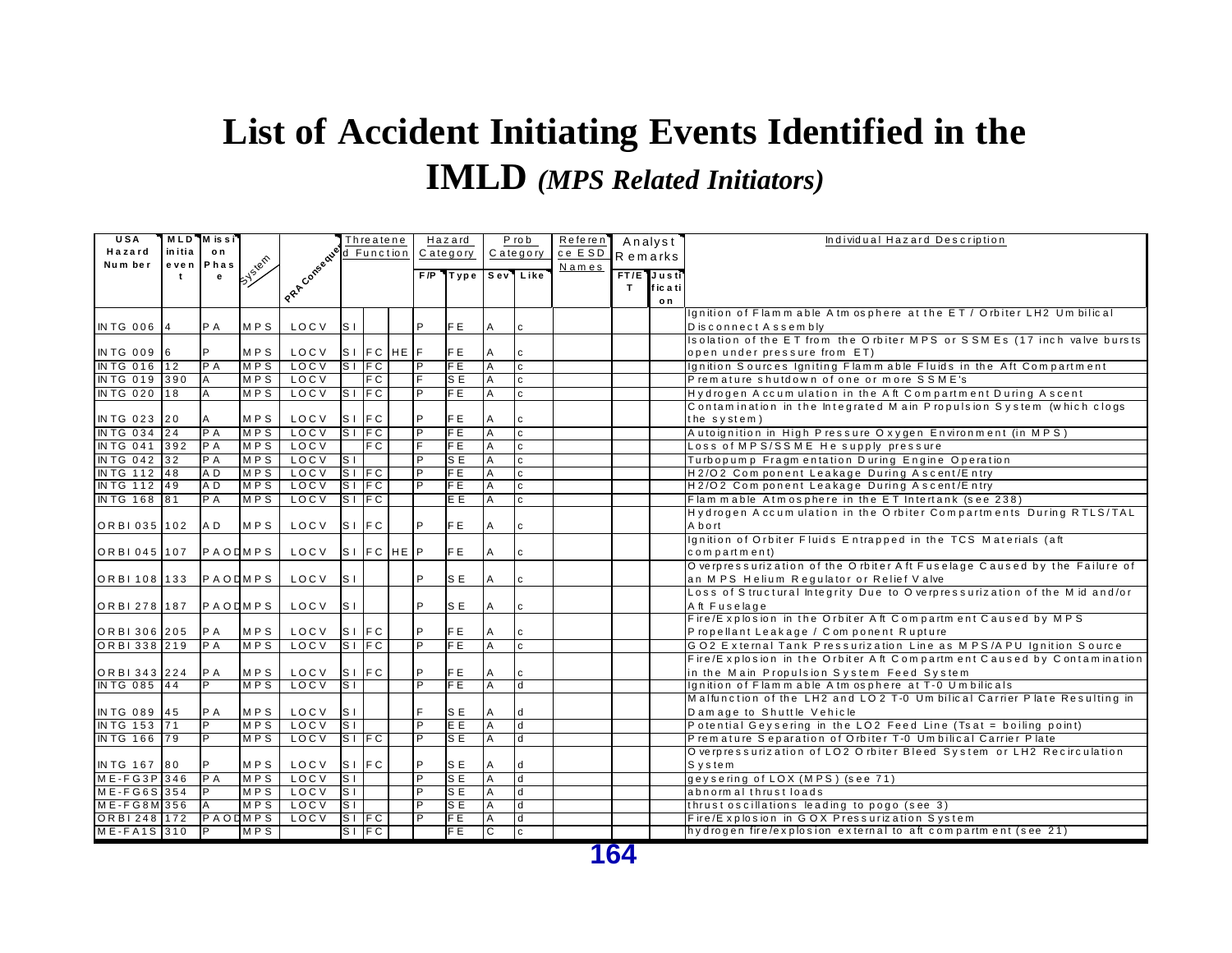

#### **The Shuttle PRA Process**



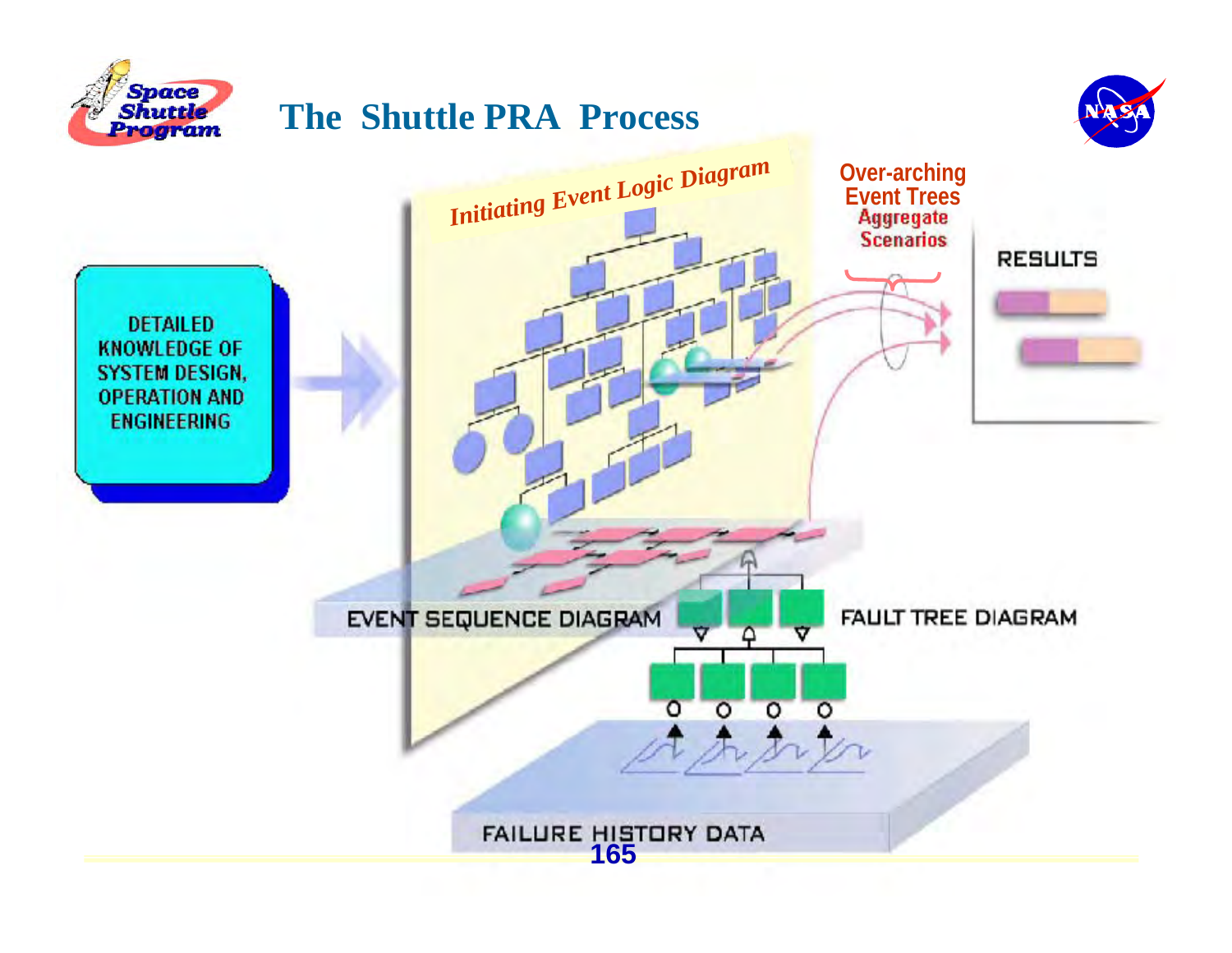

#### **ET-SEP/MPS Shutdown Accident Sequences**



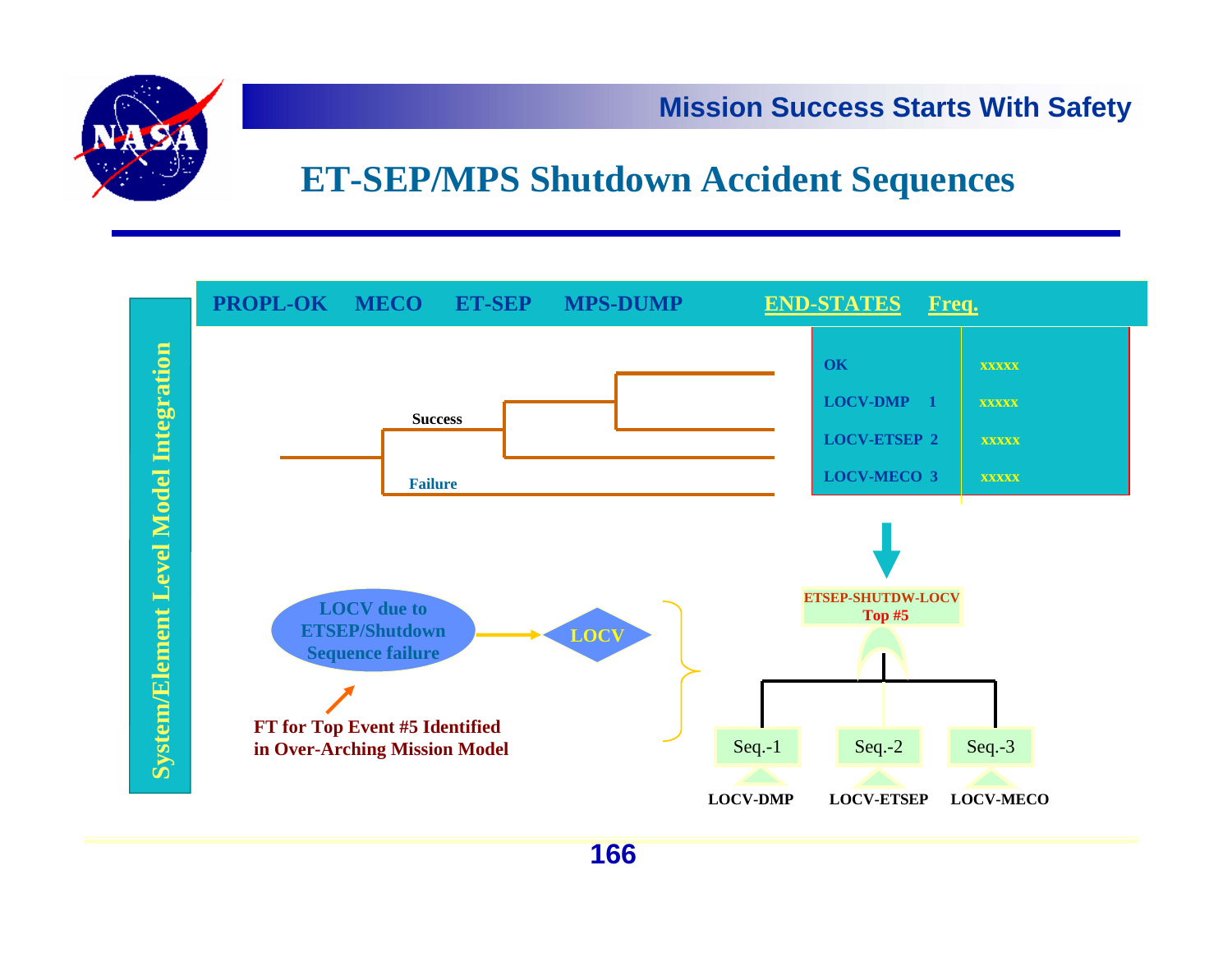## **Extending a System Fault Tree to a Master Hazard Diagram (MHD)**

- •**The top event is defined as a system failure event**
- **The fault tree is developed to the basic component level**
- **Each component failure is further resolved into hazards and conditions that can cause failure or increase its likelihood**
- **The resulting system MHD identifies the hazards affecting the system and their consequences**
- **Of particular importance are single failures and hazards affecting multiple redundant components**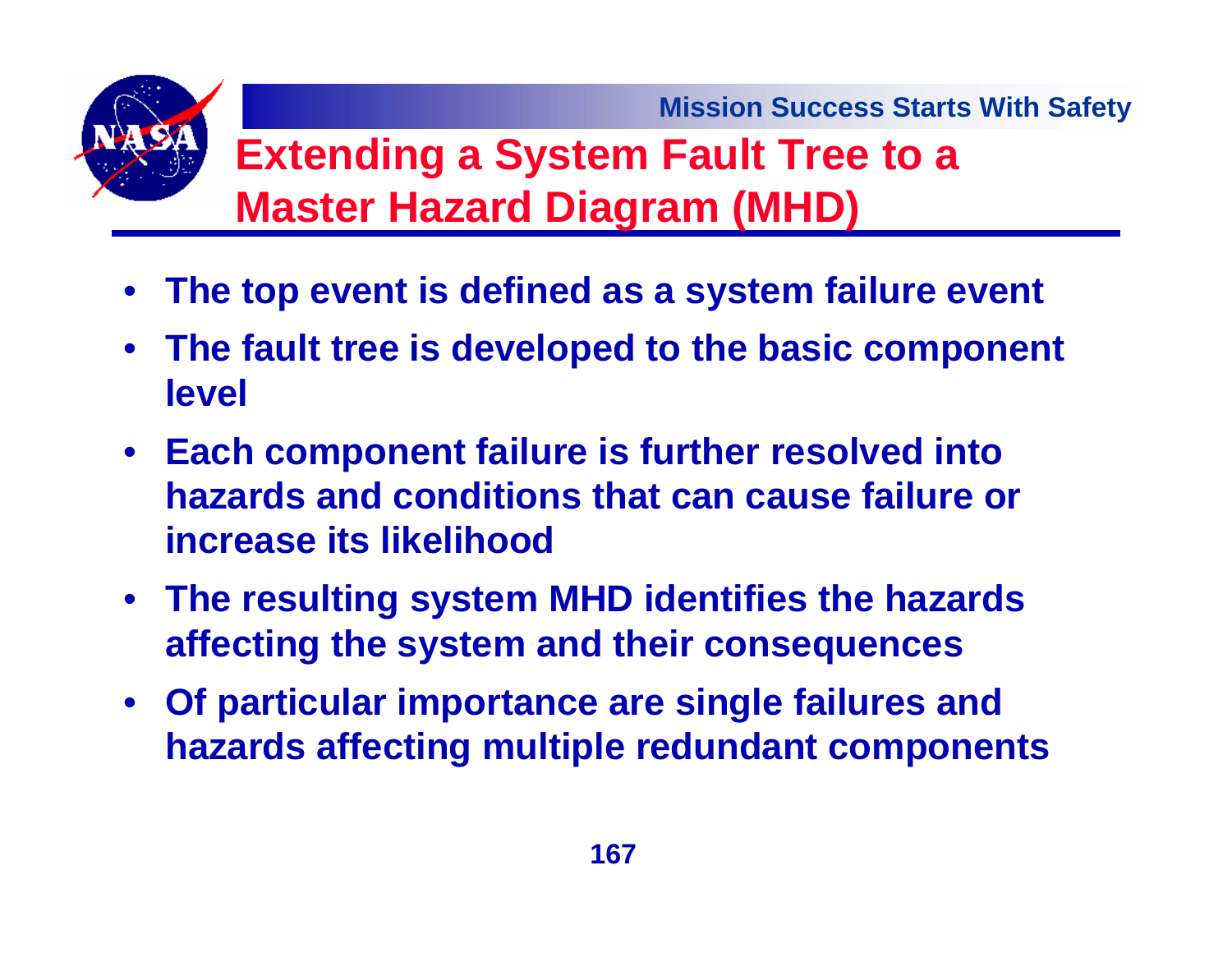## **Ranking the Criticality of Hazards Using FTA**

- **Each hazard is linked to a basic event or events on the fault tree**
- **Equivalently each hazard is linked to the basic events in the minimal cutsets**
- **The criticality of the hazard is the likelihood of the hazard times the importance of the basic event**
- •**The component importance is determined from the FTA**
- **The likelihood is determined from the hazard analysis Hazard Criticality=Likelihood x Importance of Components Affected**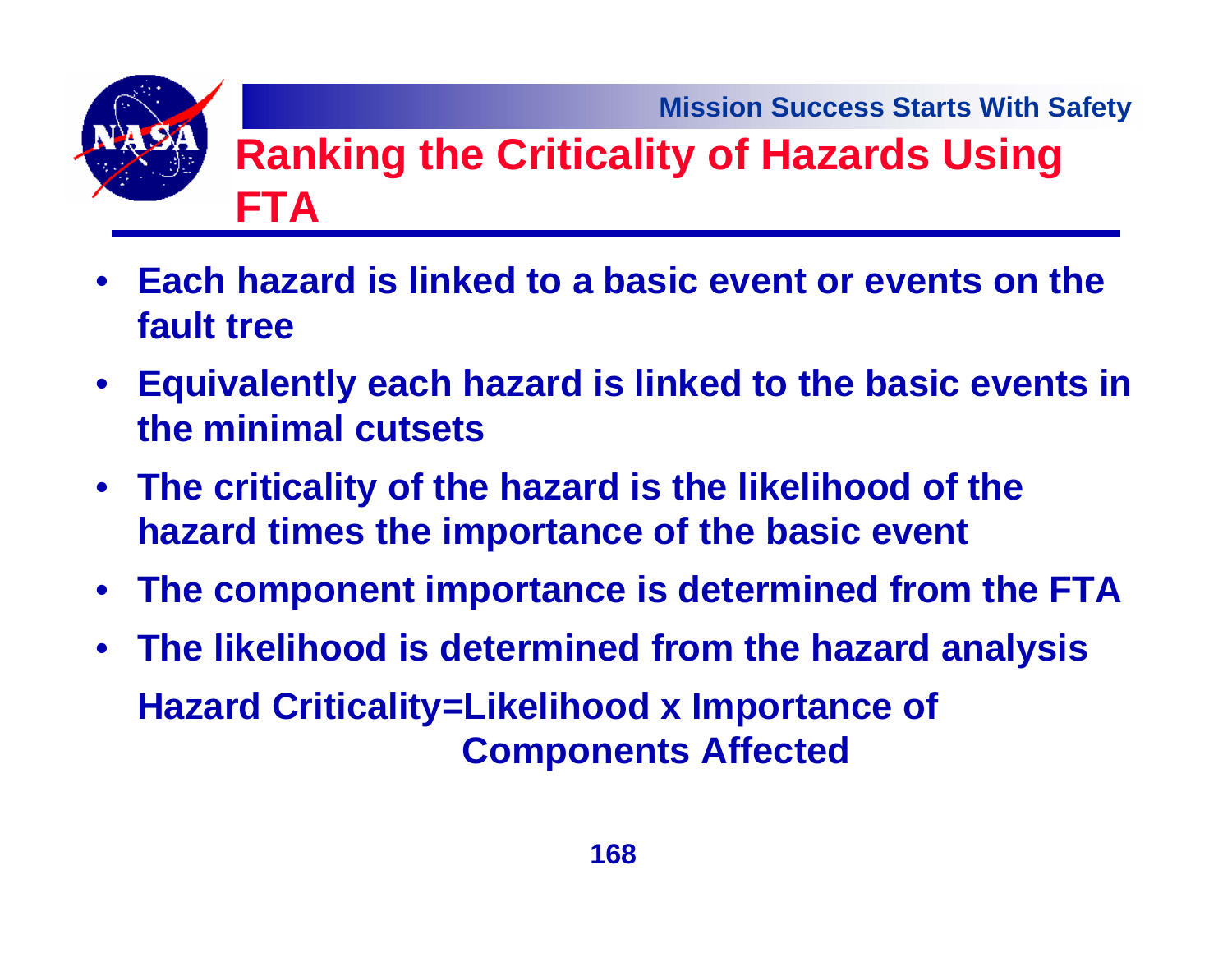# **The Role of FTA in Mishap Analysis**

- •**The accident scenario is constructed for the mishap**
- • **System failures (pivotal events) are identified which resulted in the mishap**
- **A fault tree is constructed for each system failure to resolve the basic events involved**
- **For further root cause analysis a basic event is resolved into the possible causes**
- **The basic events (or root causes) are dispositioned according to their plausibility or likelihood**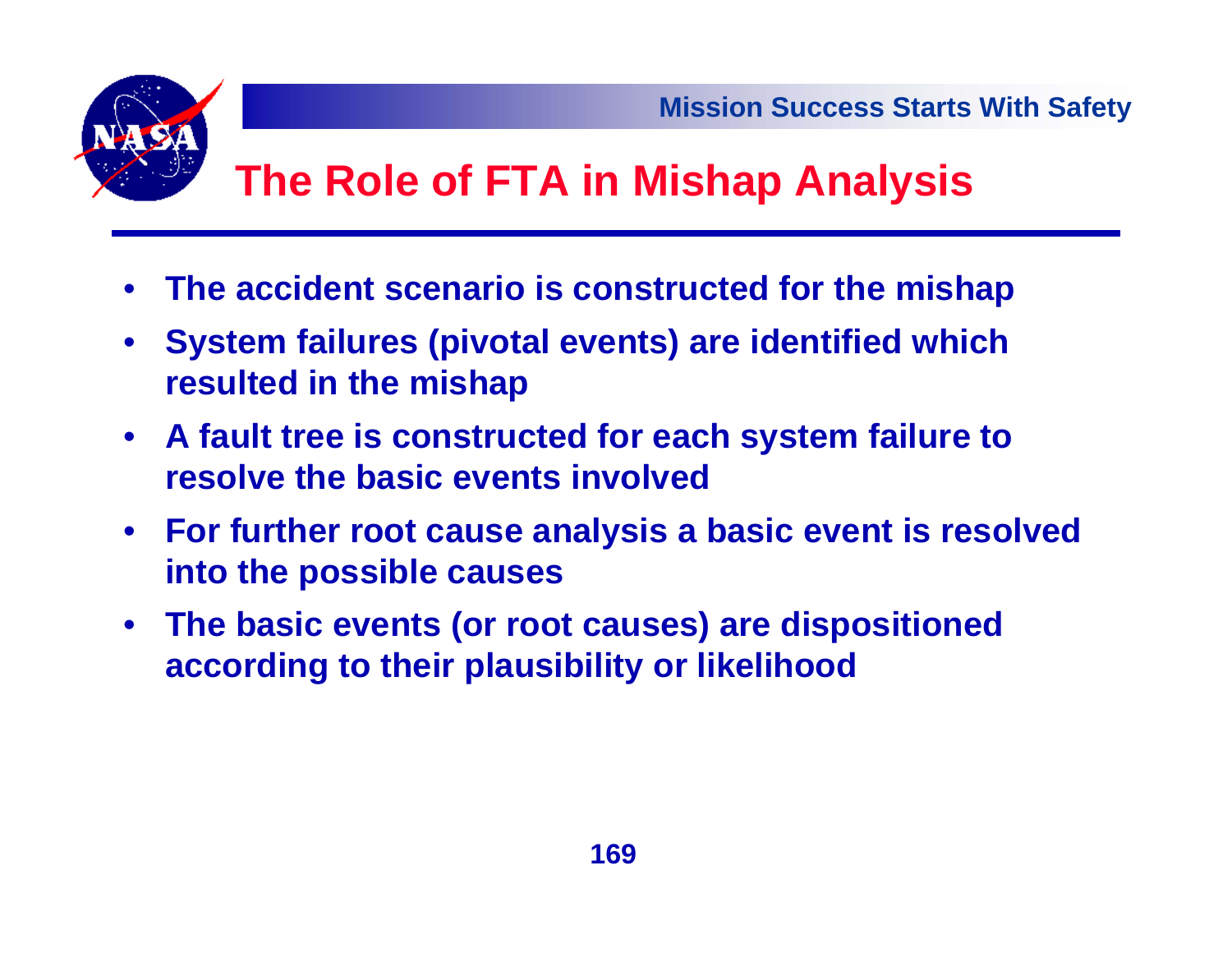# **FTA Applied for Software Assurance**

- **FTA can be applied to a software program to analyze the logic flow**
- **FTA can be applied to software coding to analyze detailed command and data transmittal**
- **The same FT process as applied to hardware is applied to software**
- **A top event defines a particular software undesired output or lack of output**
- **The top event is resolved into immediate, necessary and sufficient events for the top event**
- **The resolution is traced back to software failures or input failures**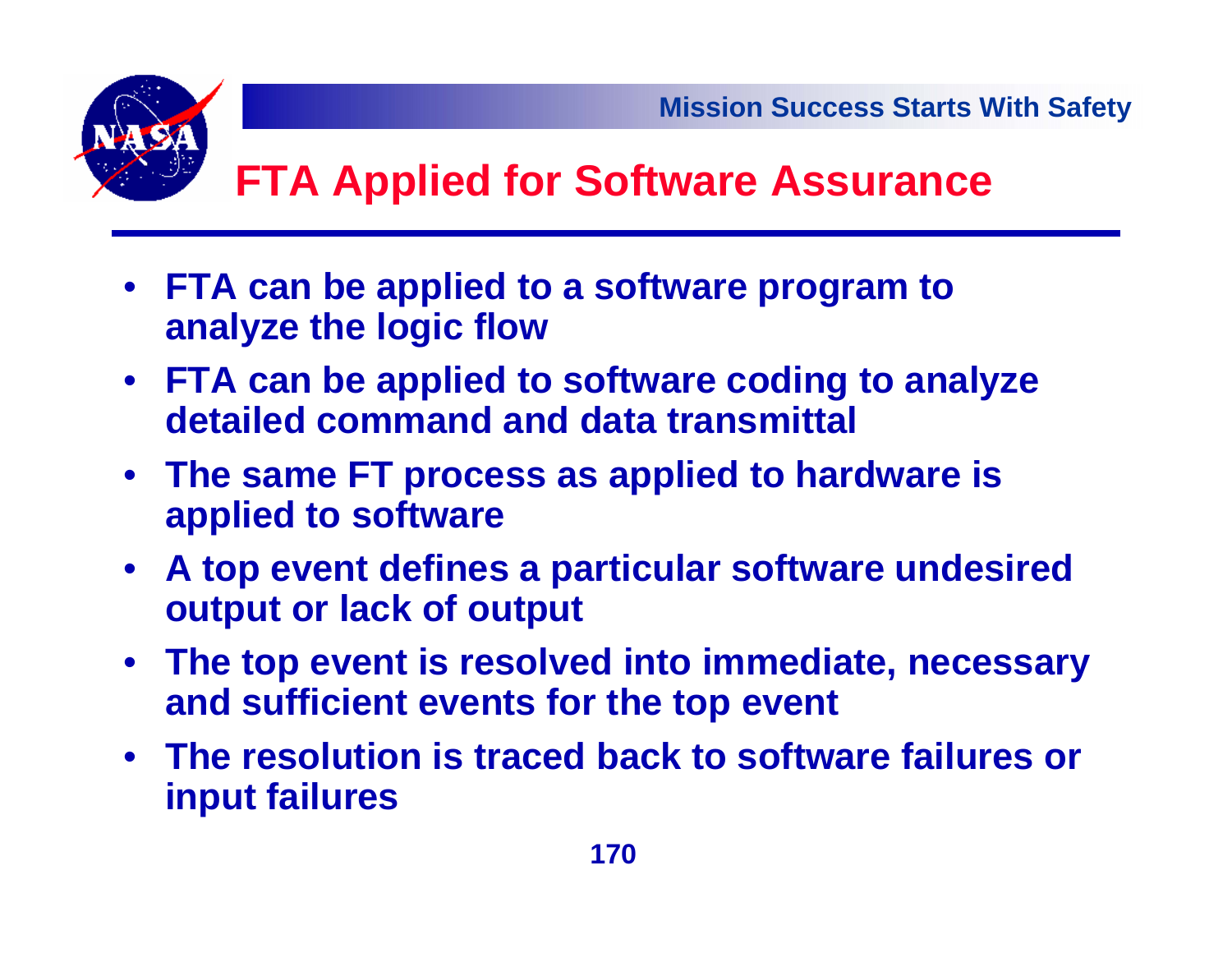**Mission Success Starts With Safety** VA SA **The Equivalent Monopropellant Software Diagram**

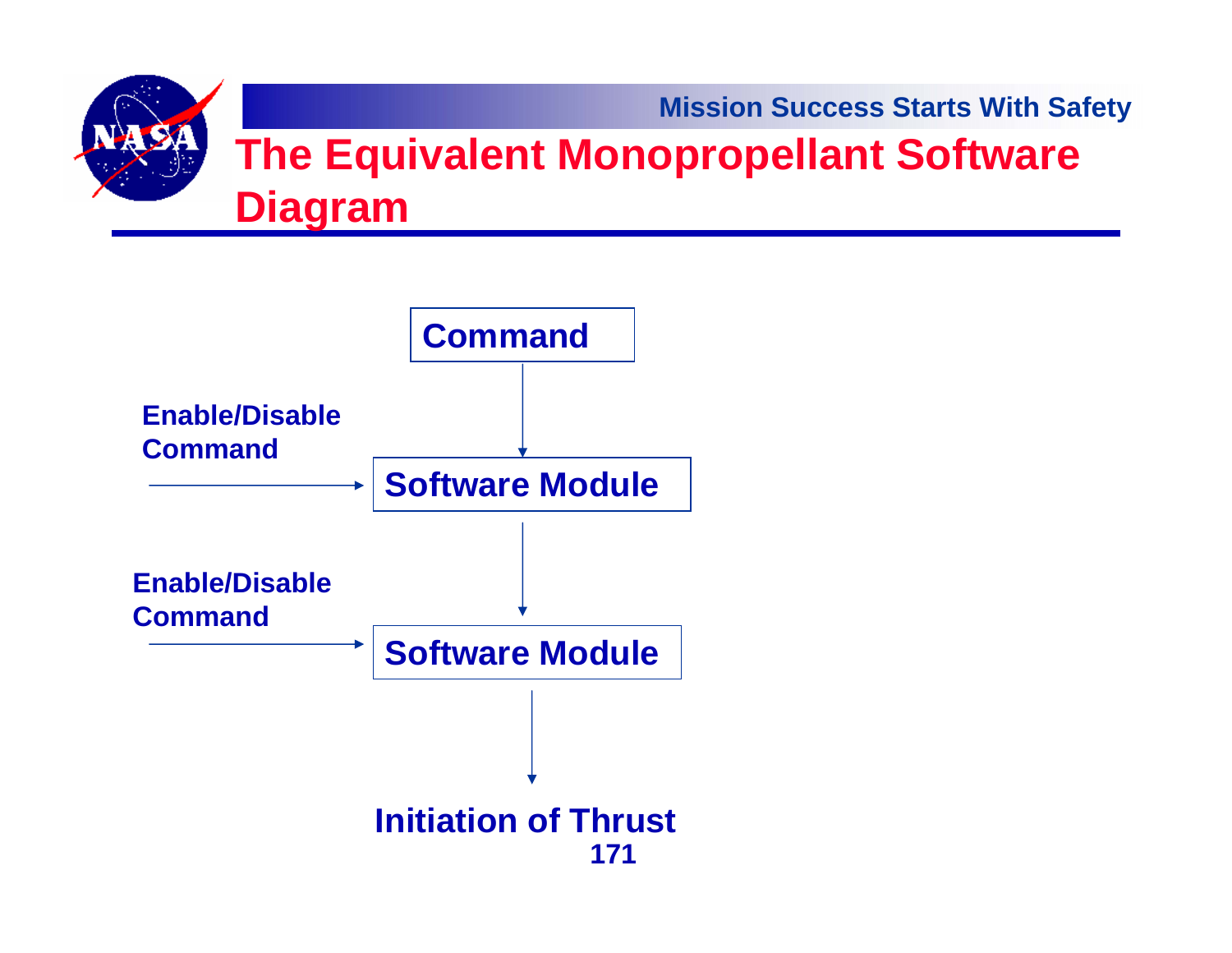

- **Top level fault trees are developed**
	- **Functional level**
	- **System level**
	- **Subsystem level**
- **Tradeoffs are carried out**
	- **Alternative functional capabilities**
	- **Alternative redundancies**
- **Allocations are performed**
	- **System requirement into subsystem requirements**
	- **Subsystem requirements into component requirements**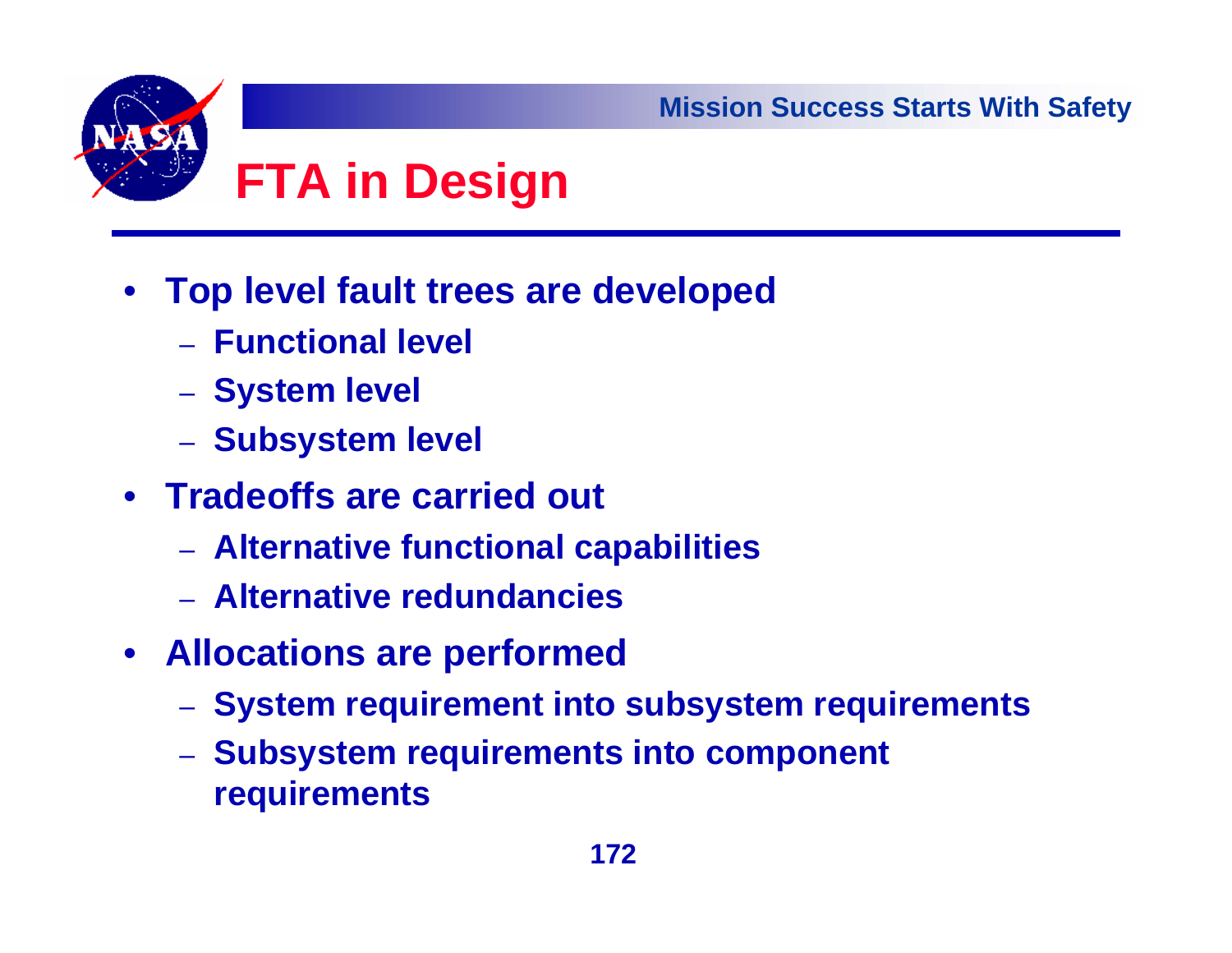

## **The Use of FTA to Evaluate Tradeoffs**

- **Tradeoffs involve alternatives to design or operation**
- **FTA evaluates alternatives by appropriately modifying the FT**
- **Changes in the top event results show the impact of the alternatives**
- • **The changes can be qualitatively or quantitatively evaluated**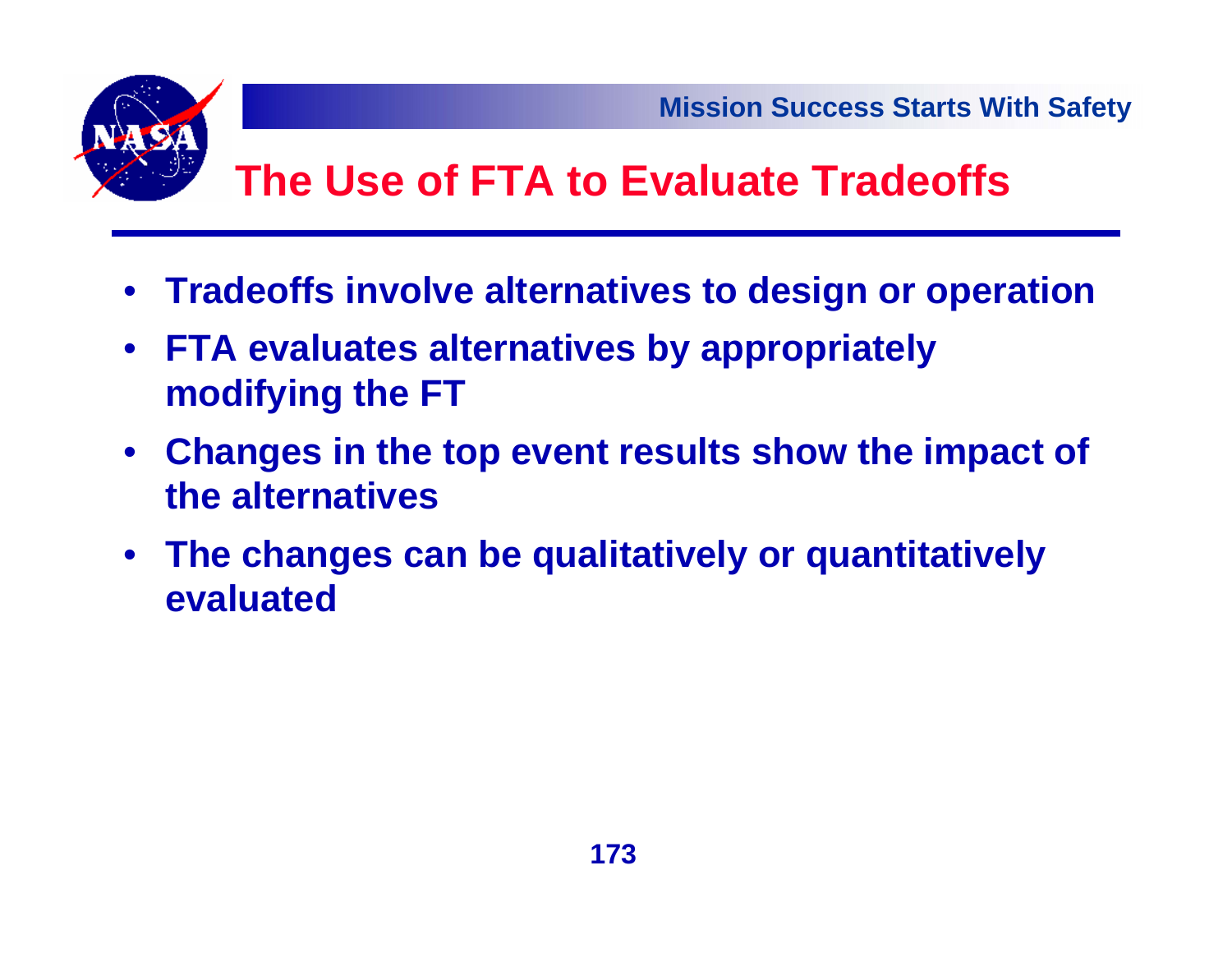

# **Monopropellant Design Tradeoff FTA**

- **What would the benefit be of adding an additional, redundant isolation valve in the fuel supply line?**
- **What is the effect of replacing the manual emergency switch S3 with an automatic timer relay?**
- **What is the effect of removing the automatic timer relay K6 circuit and having the relay K5 connect to S3 which now becomes an automatic timer?**
- **What is the effect of adding an additional timer relay as a redundancy to K6?**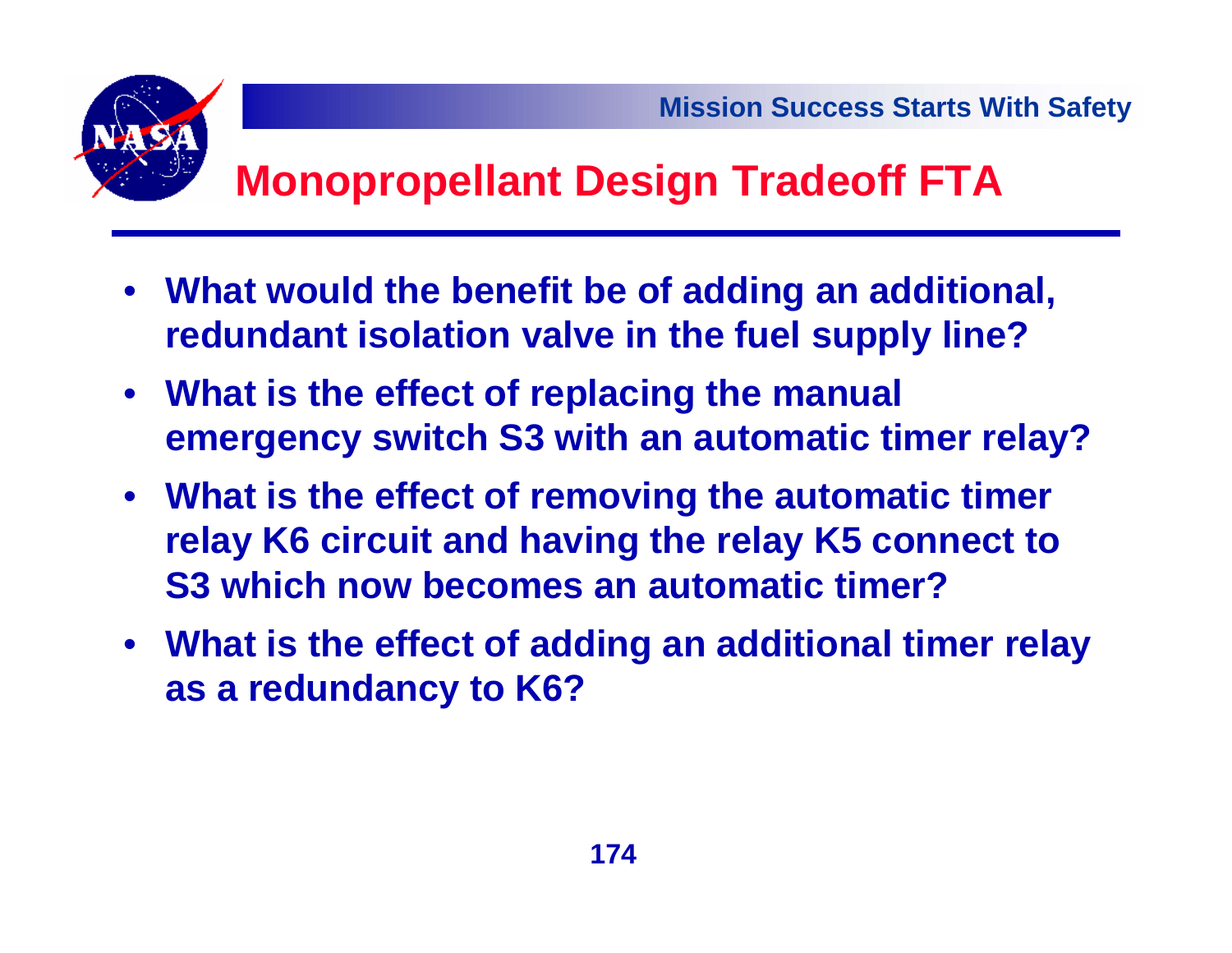



## **The Use of FTA to Prioritize Contributors**

- **Each basic event in the fault tree can be prioritized for its importance to the top event**
- **Different importance measures can be obtained for different applications**
- **Basic events are generally significantly different in their importance providing effective prioritization**
- **In addition to the basic events, every intermediate event in the FT can be evaluated for its importance**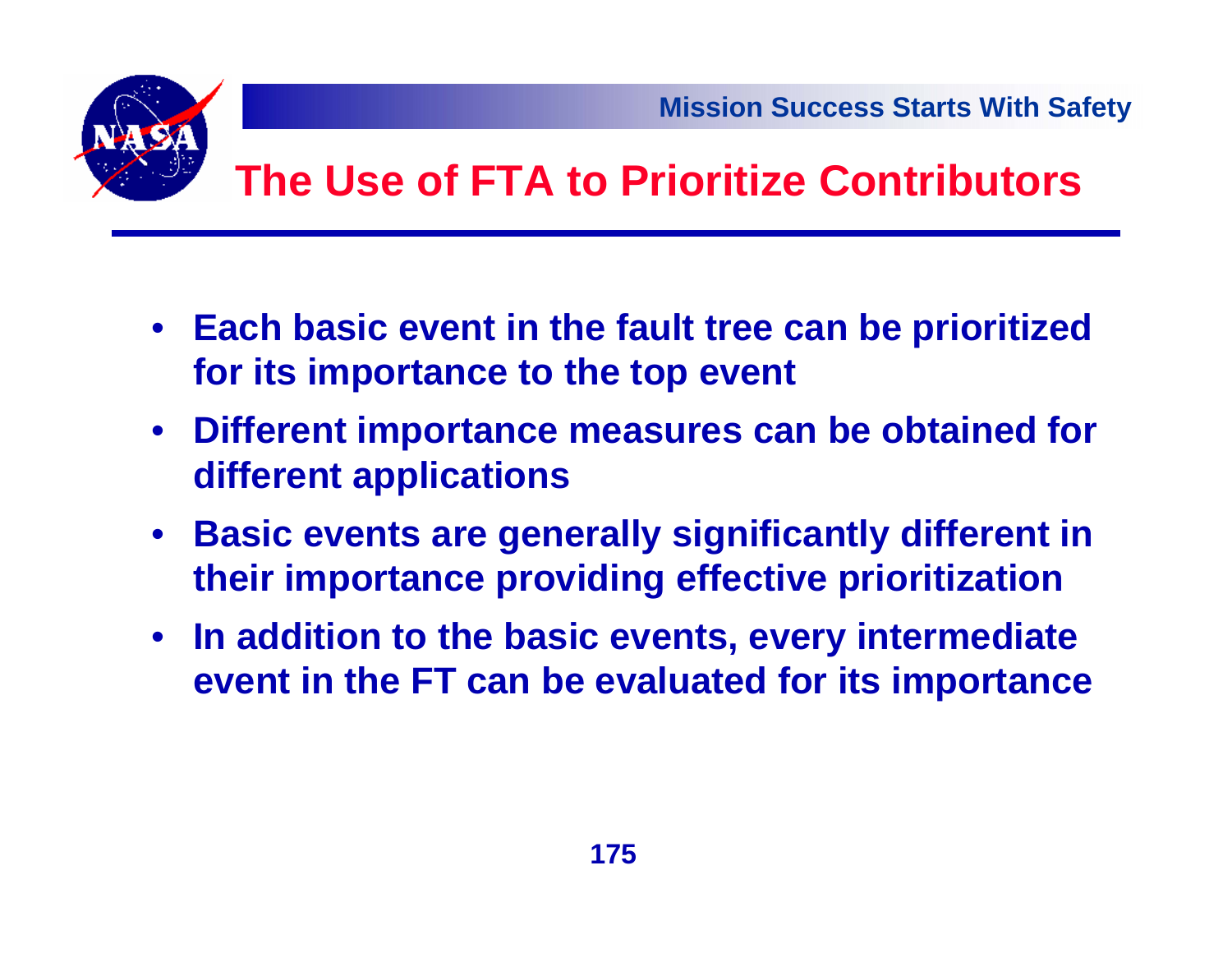

## **Use of FTA to Compare with a Goal**

- **FTA can be used to calculate a top event probability that can be compared with a goal**
- **Uncertainty analysis can be incorporated by assigning each basic event an uncertainty distribution**
- **If the FTA is carried out according to defined ground rules and meaningful data are available then this can be meaningful**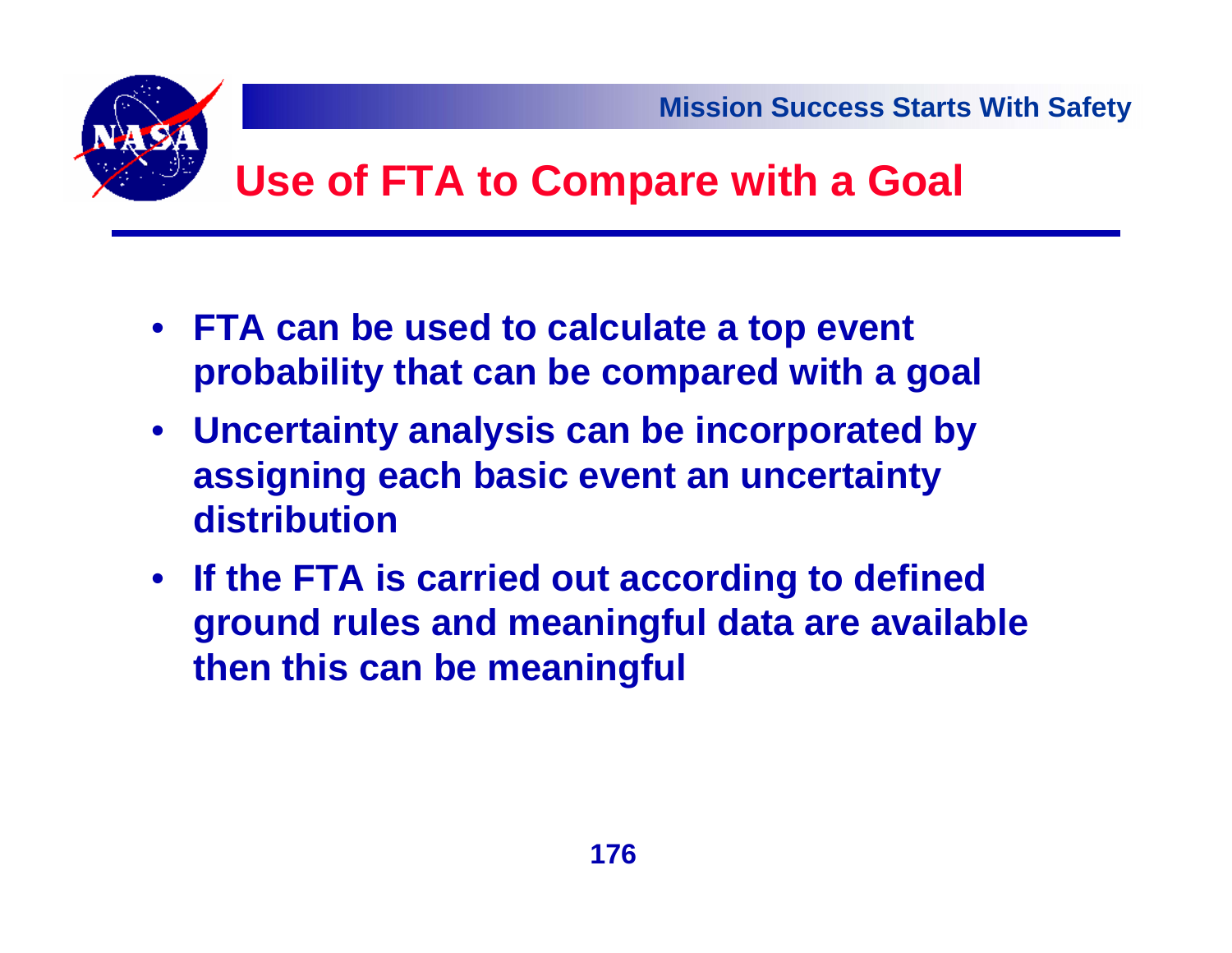

#### **Use of FTA in Minimizing Failure Probability**

- **The fault tree equations can be programmed to handle different values for the failure probabilities, failure rates, and repair times**
- **Cost equations or resource equations can be included to handle these constraints**
- **The probability of system failure (represented as the top event) can be optimized using available software packages**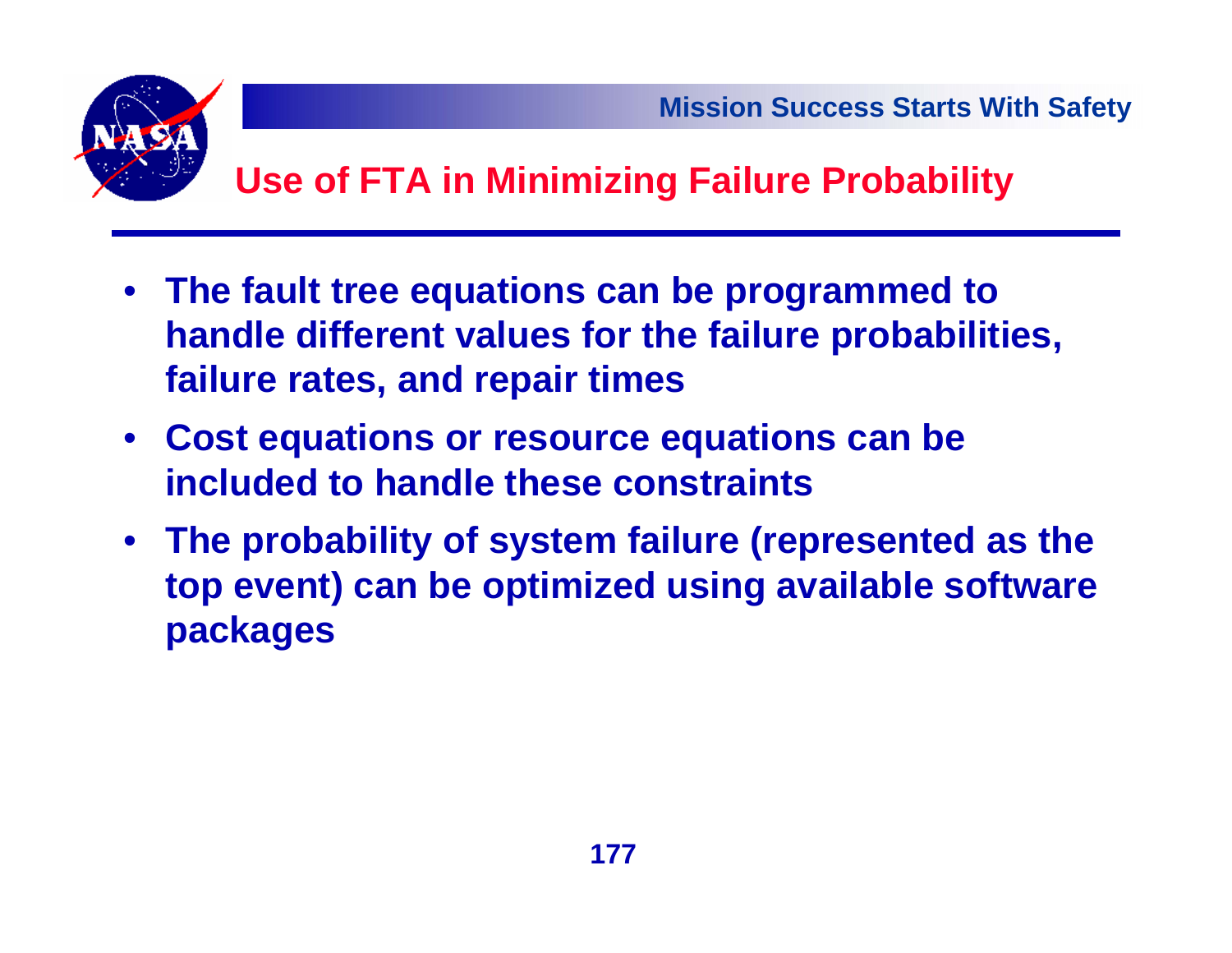# **Reducing the Probability of the Monopropellant Failure to Terminate Thrust**

- **What are the options for reducing the probability of failure to terminate thrust in the monopropellant example?**
- **How do these options effect the probability of no thrust for the other monopropellant example?**
- **Are there options which reduce both probabilities?**
- • **What criteria can be used to determine whether such reductions are needed or are effective?**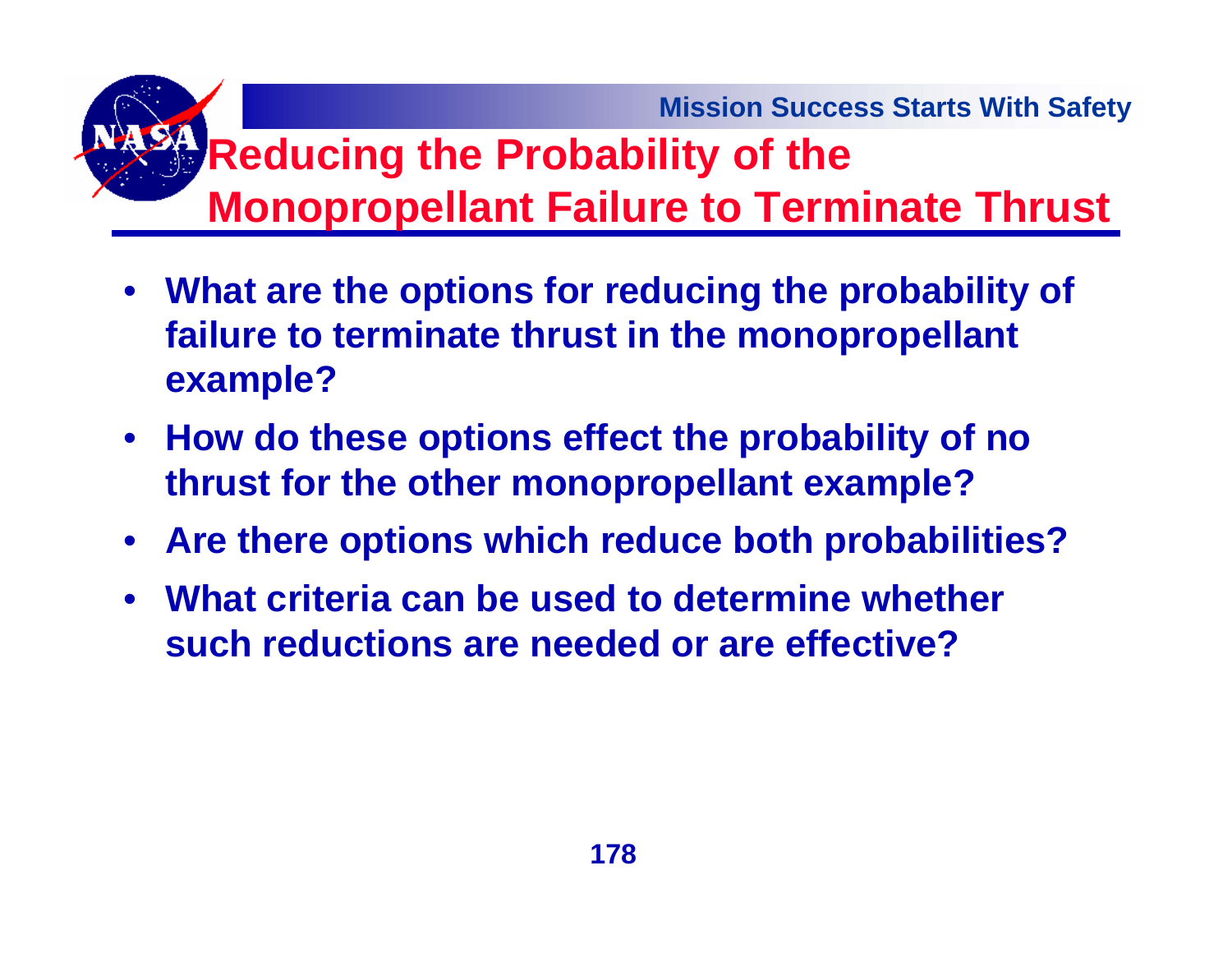

#### **Use of FTA to Diagnose Causes of a Failure**

- **FTA can also be used as a reactive tool to assess the causes of a failure**
- **The observed failure is the top event**
- **The FT is developed to identify the possible basic causes**
- **The basic causes can be prioritized for their likelihood using FT importance measures**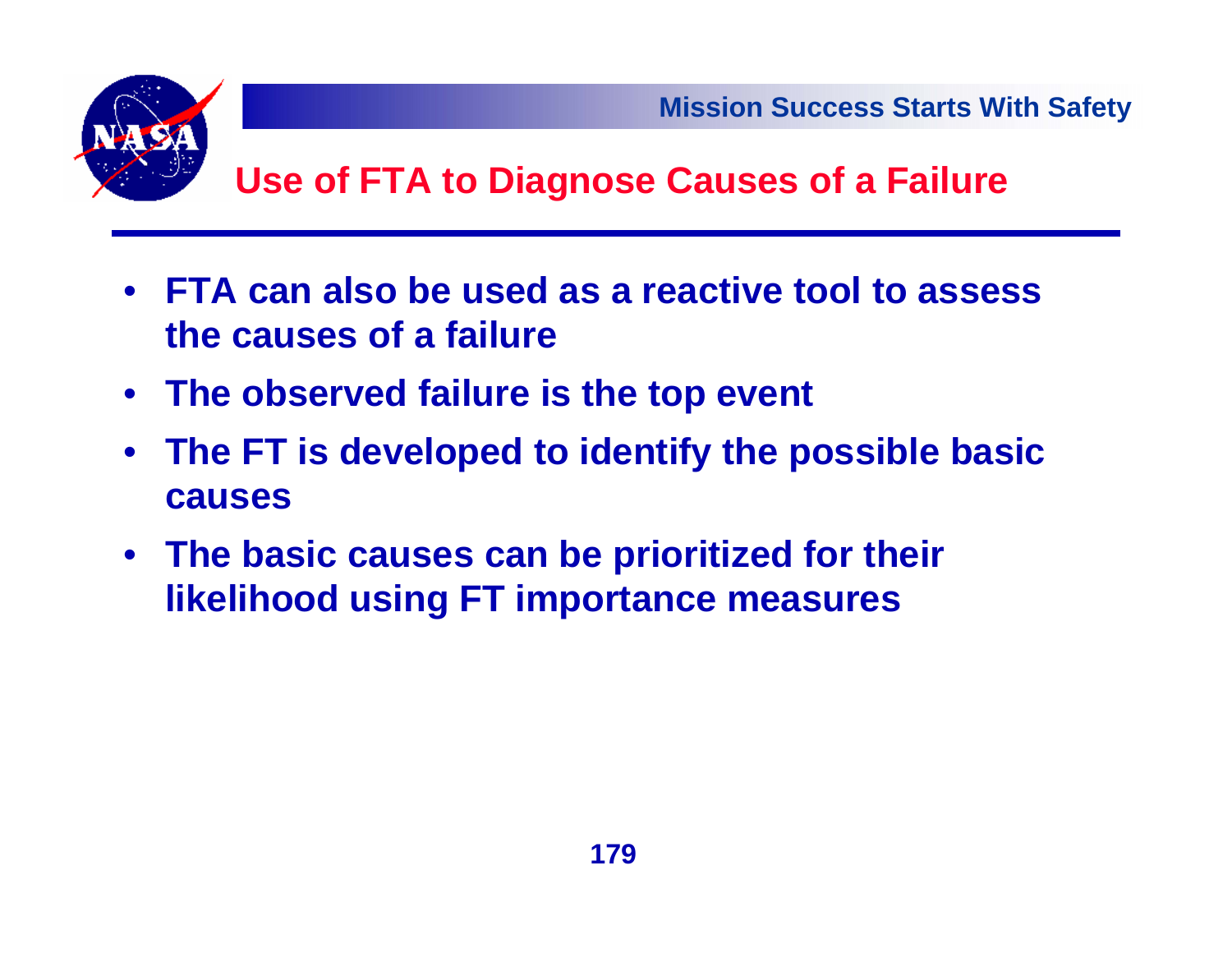**Mission Success Starts With Safety**

# **Diagnostic FTA**

- **The observed failure (end state) is the top event**
- **Observed successes and failures of subsystems and components are documented**
- **The top event is developed to the immediate possible causes**
- **Failures which cannot occur because of the observations are truncated and not further developed**
- **Tests are identified to resolve whether additional failures have occurred or have not occurred**
- **The FT is developed in this manner to resolve the plausible causes of the top event**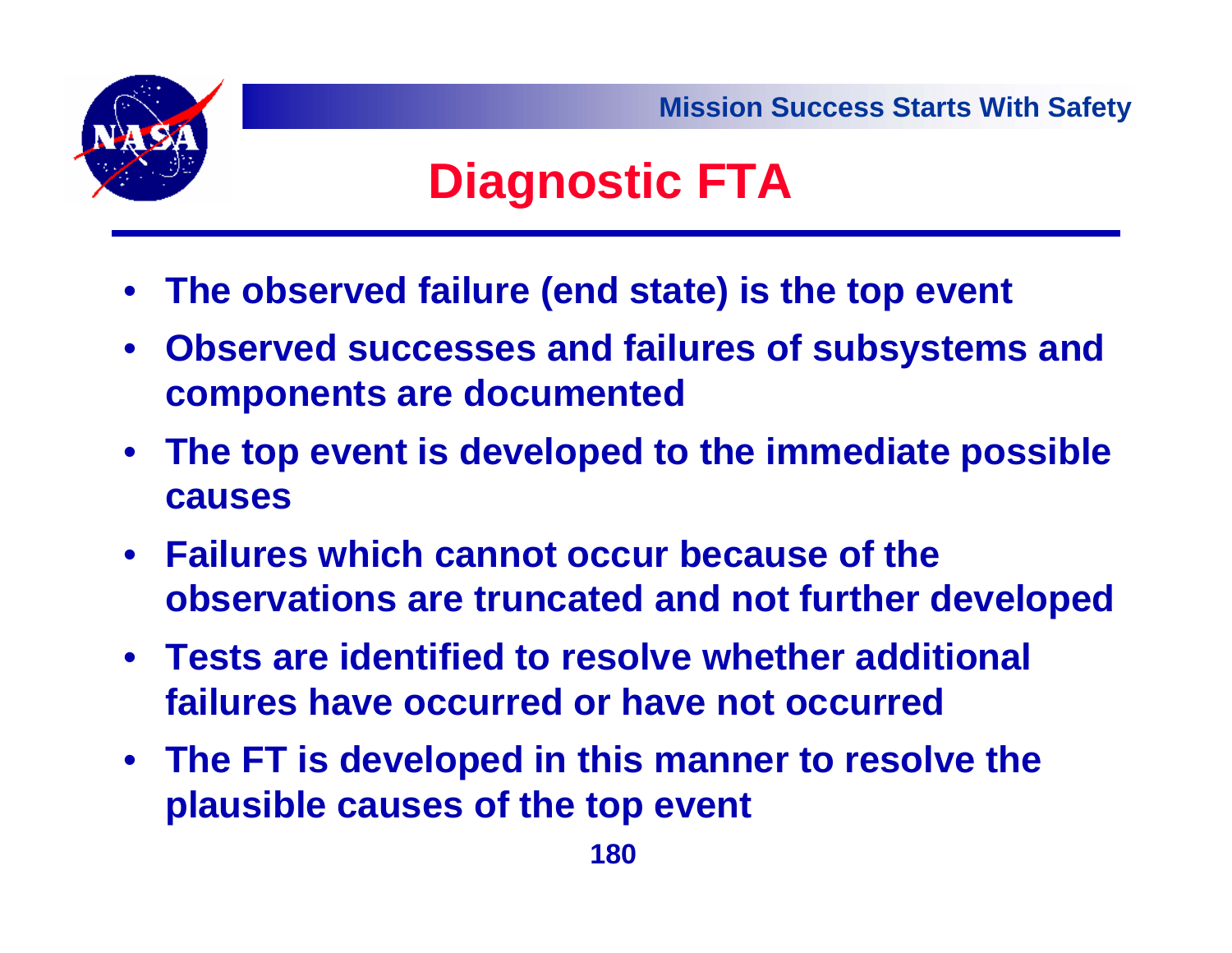

# **Monopropellant Diagnostic FTA**

- **Observed System Failure: Thruster Supplied with Propellant after Thrust Cutoff**
- **Additional Observed Events: No continued EMF measured in any of the circuits**
- **Diagnostic FT: All continued EMF events deleted from the original FT**
- **The basic causes identified are Isolation Valve IV3 and Isolation Valve IV2 failures**
- **If the diagnostic FT was developed after the observed event then no EMF events would be further developed and would be nullified**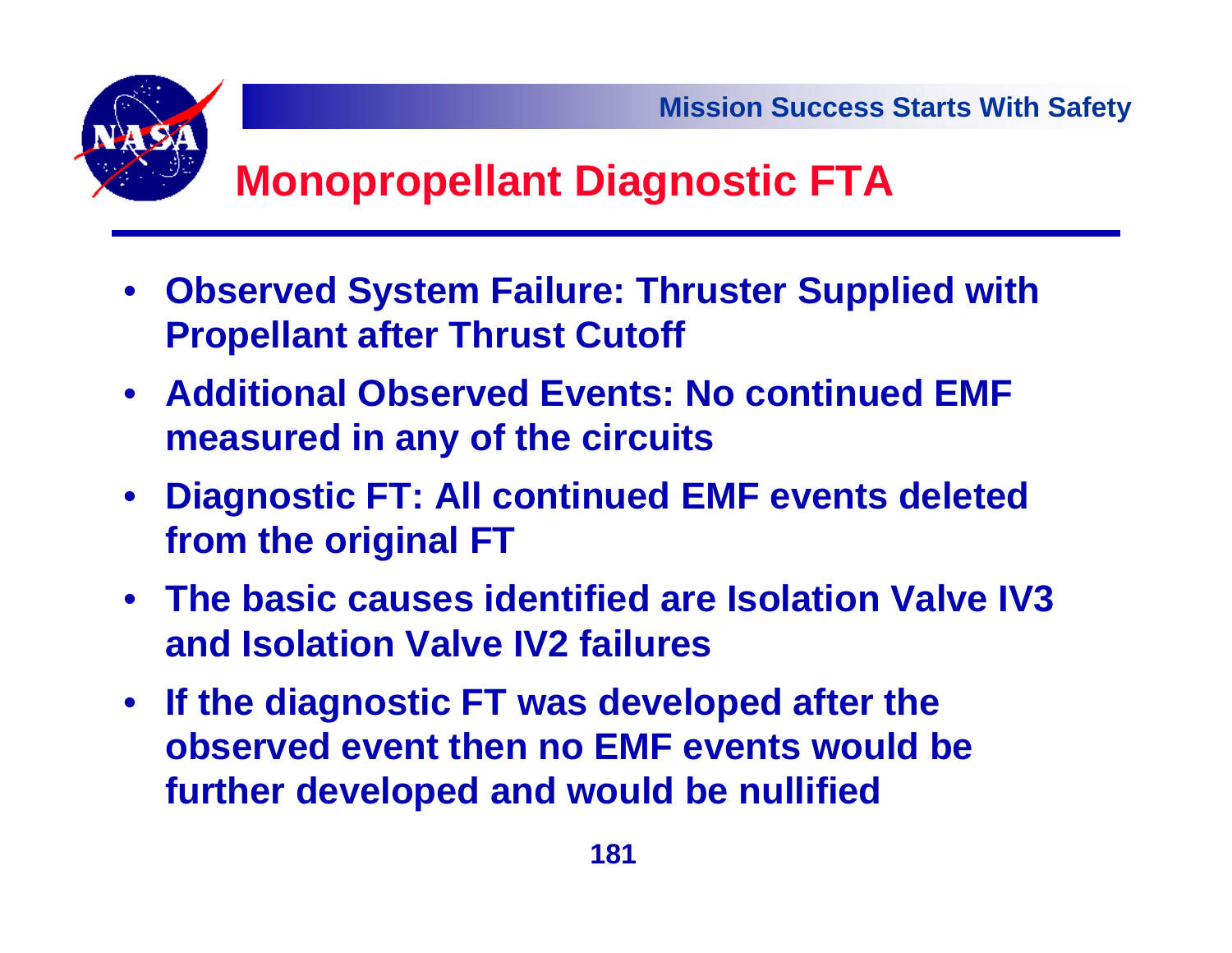

# **The Mirror Success Tree (ST)**

- **A Success Tree (ST) identifies all the ways in which the top event** *cannot* **occur**
- **The ST is the** *complement* **of the FT**
- **The ST is the** *mirror* **of the FT**

•

- **The ST is useful in showing the explicit ways to**  *prevent* **the occurrence of the FT**
- **The ST is the** *success space* **twin of the FT**
- **The ST does not as clearly differentiate importances and priorities for preventing the top event**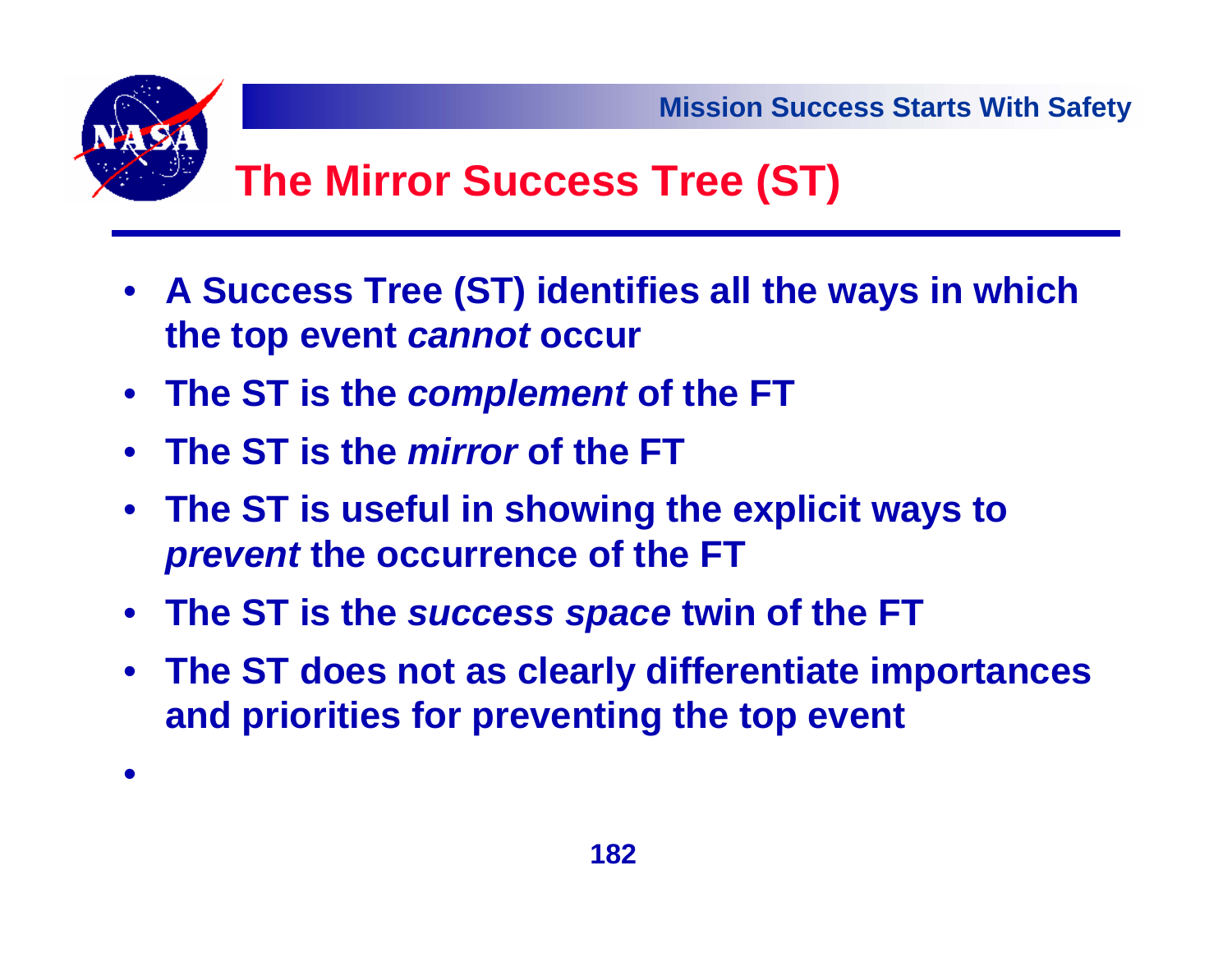

- **Complement the top event to a NOT event**
- **Complement all intermediate events to NOT events**
- **Complement all basic events to NOT events**
- **Change all AND gates to OR gates**
- **Change all OR gates to AND gates**
- **The tree is now the ST**
- **The minimal cut sets of the ST are now called the minimal path sets**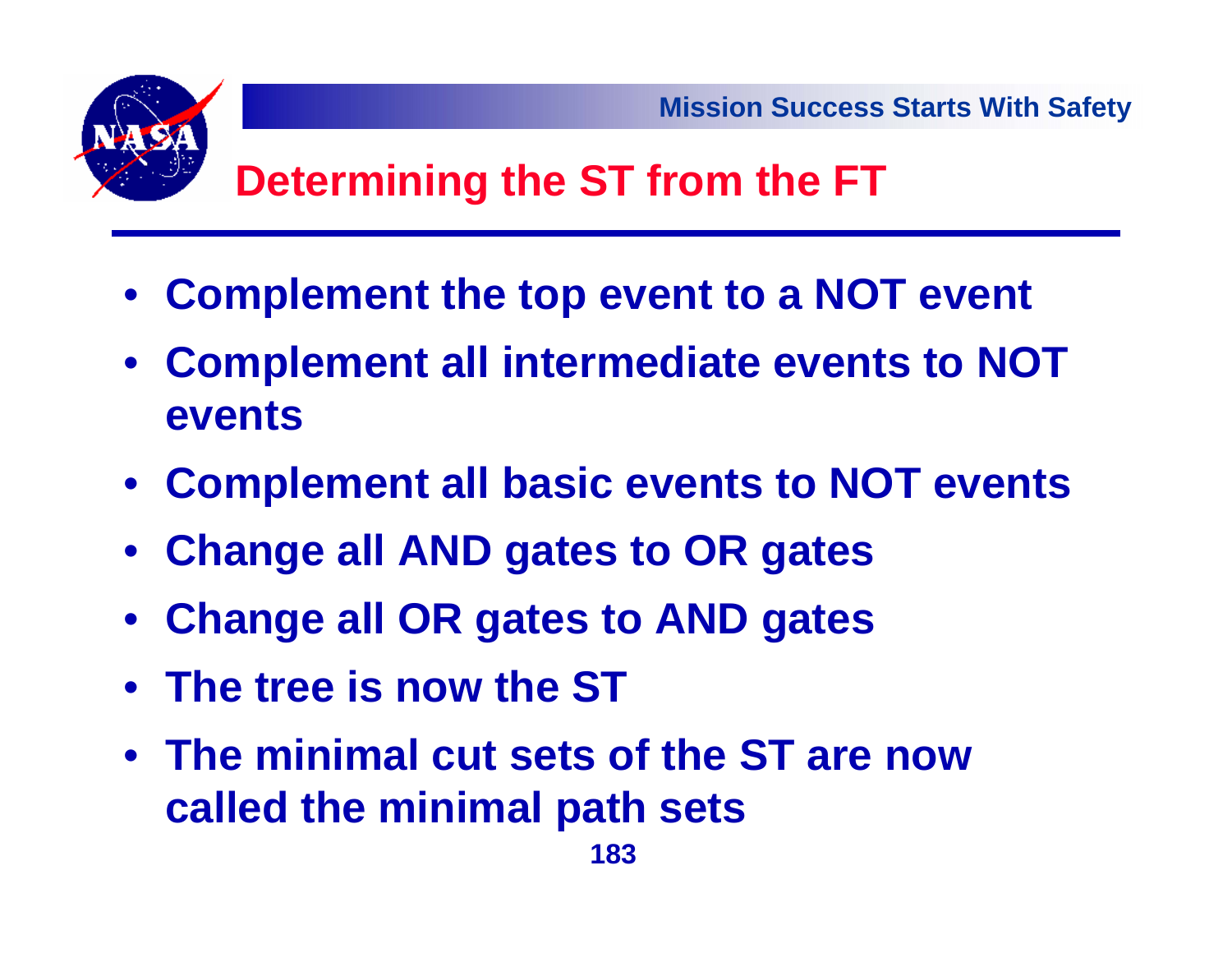

### **Minimal Path Sets**

- **A minimal path set is the smallest number of events which if they all do not occur then the top event will not occur**
- **If the events in one path set are prevented to occur then the top event will be guaranteed to not occur**
- **The minimal path sets are the totality of ways to prevent the top event based on the fault tree**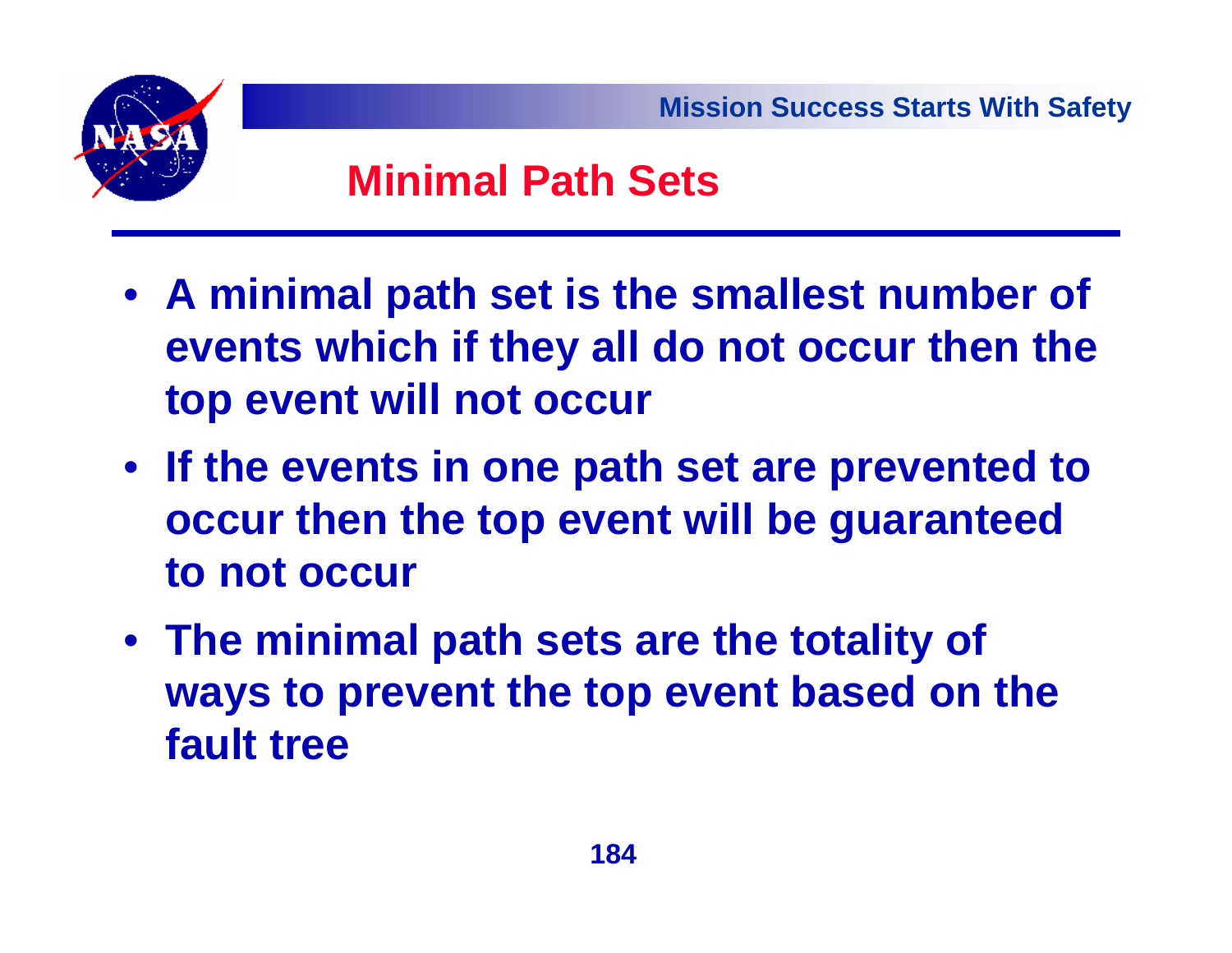



**185**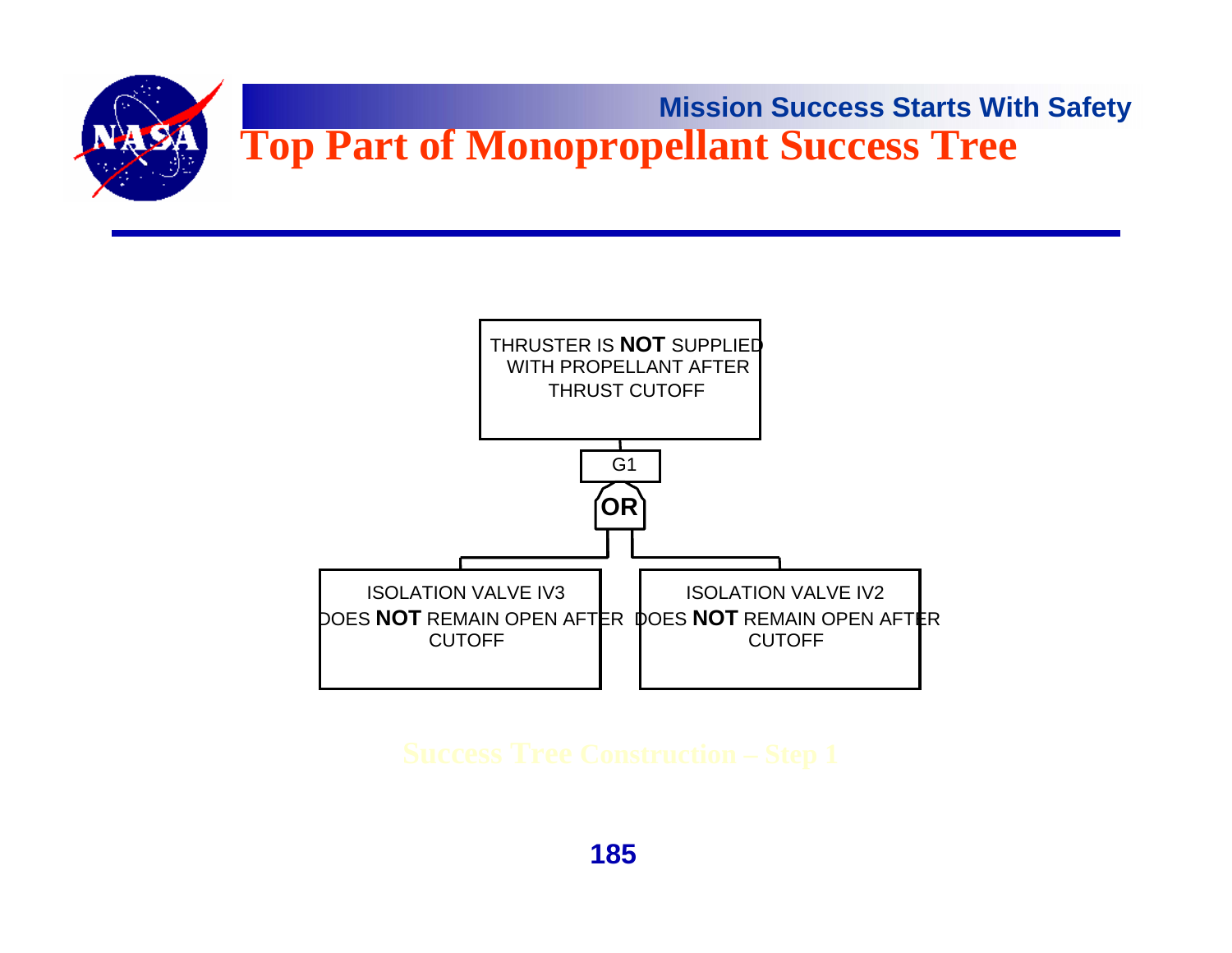

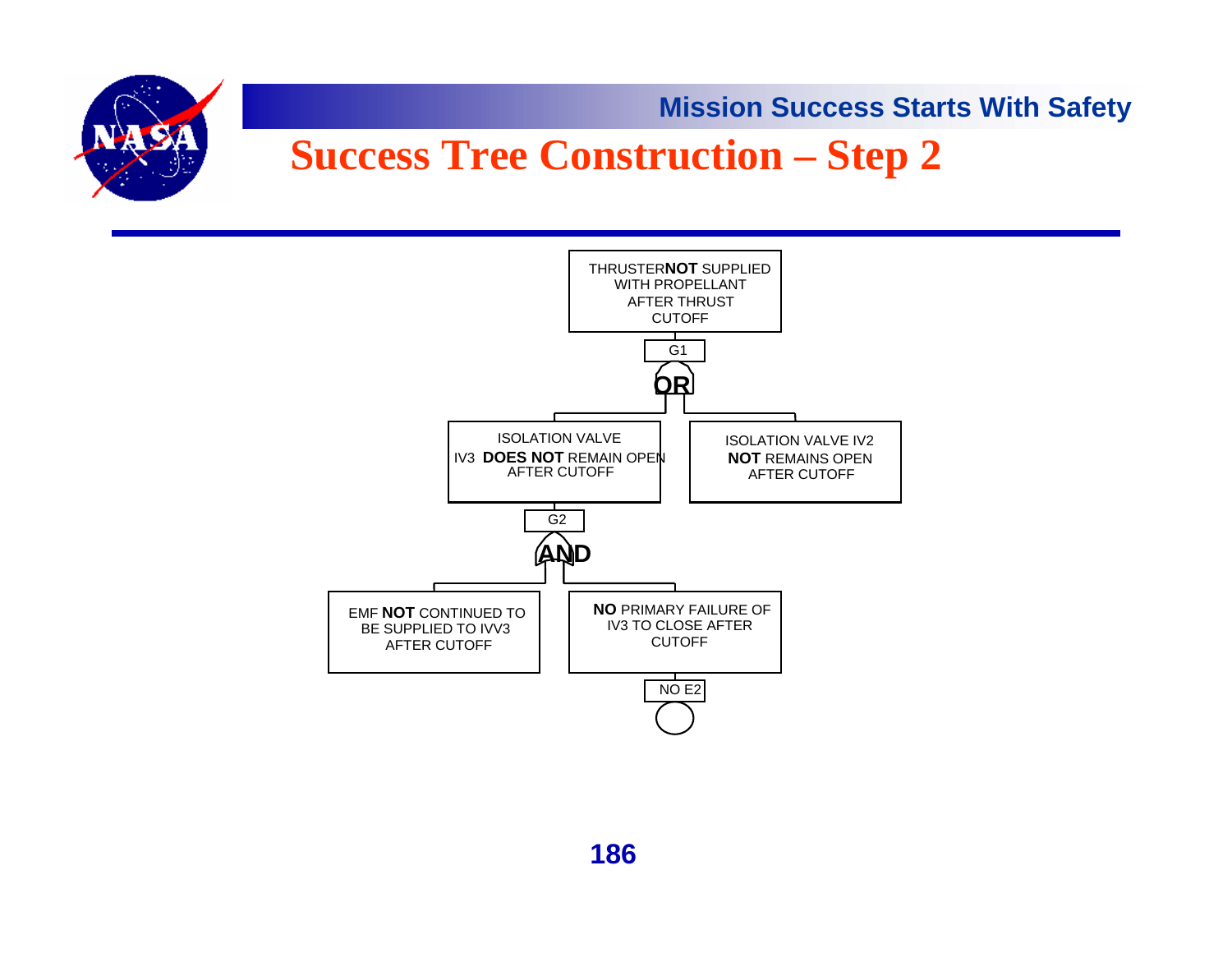

### **Minimal Path Sets from the Minimal Cut Sets**

- **Take the complement of the union of the minimal cut sets (mcs)**
- **Carry out Boolean manipulation to obtain a union of intersections**
- **The intersections, or combinations of events, are the minimal path sets (mps)**
- **The set of minimal path sets is the totality of combinations of preventions stopping the top event from occurring**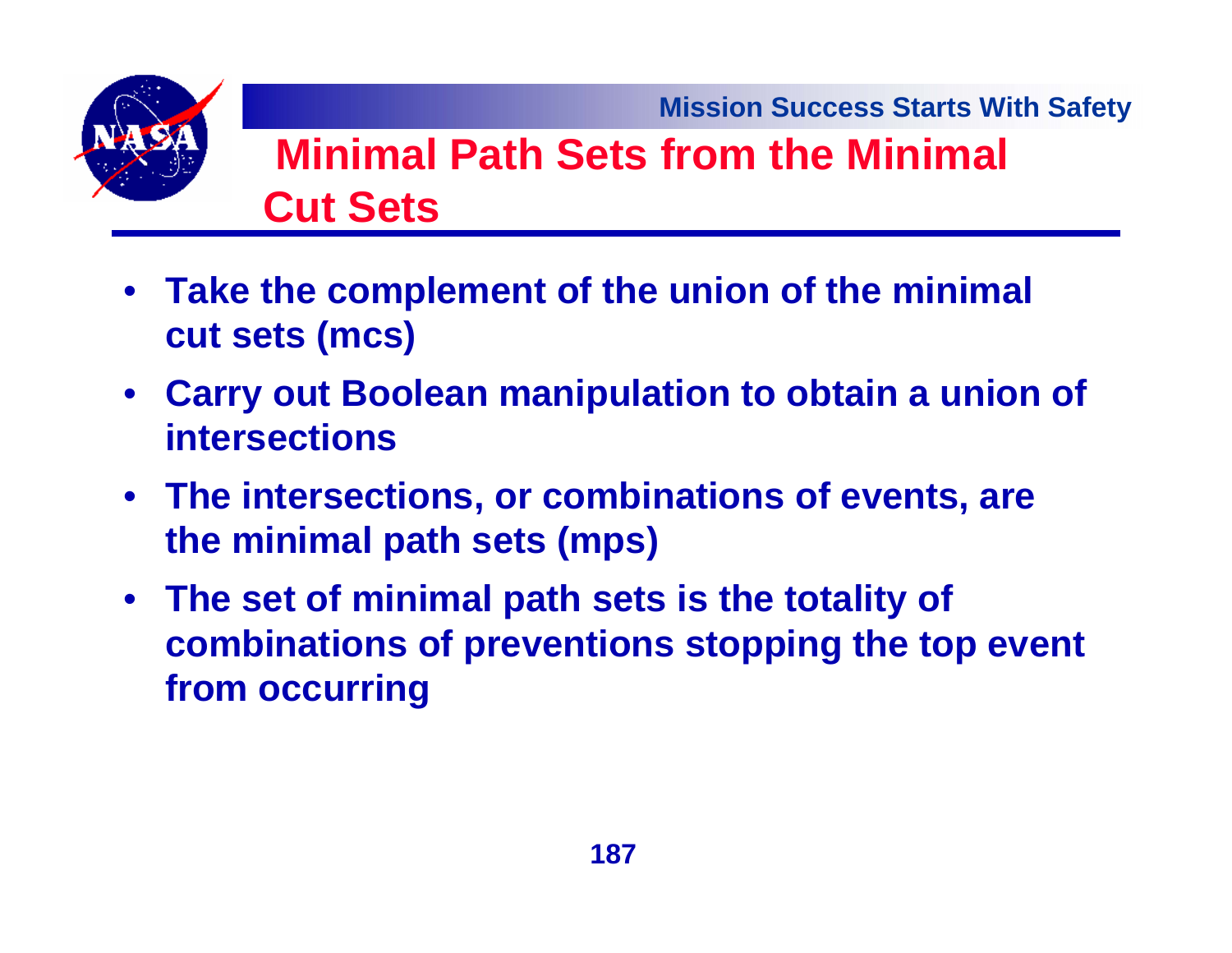

# **Monopropellant FT: MPS from MCS**

- **T=E6E7+E6E8+E5E7+E5E8+E1E3+E1E4+E1E2**
- **Take the complement (denoted by a superscript):**
- **T'=(E6E7+E6E8+E5E7+E5E8+E1E3+E1E4+E1E2)'**
- **Apply the Union Complementation Law**
- **T'=(E6E7)'(E6E8)'(E5E7)'(E5E8)'(E1E3)'(E1E4)'(E1E2)'**
- **T'=(E6'+E7')(E6'+E8')(E5'+E7')(E5'+E8')(E1'+E3')(E1'+E4') (E1'+E2')**
- **T'=E6'E5'E1'+E7'E8'E1'+E6'E5'E3'E4'E2'+E7'E8'E3'E4'E2'**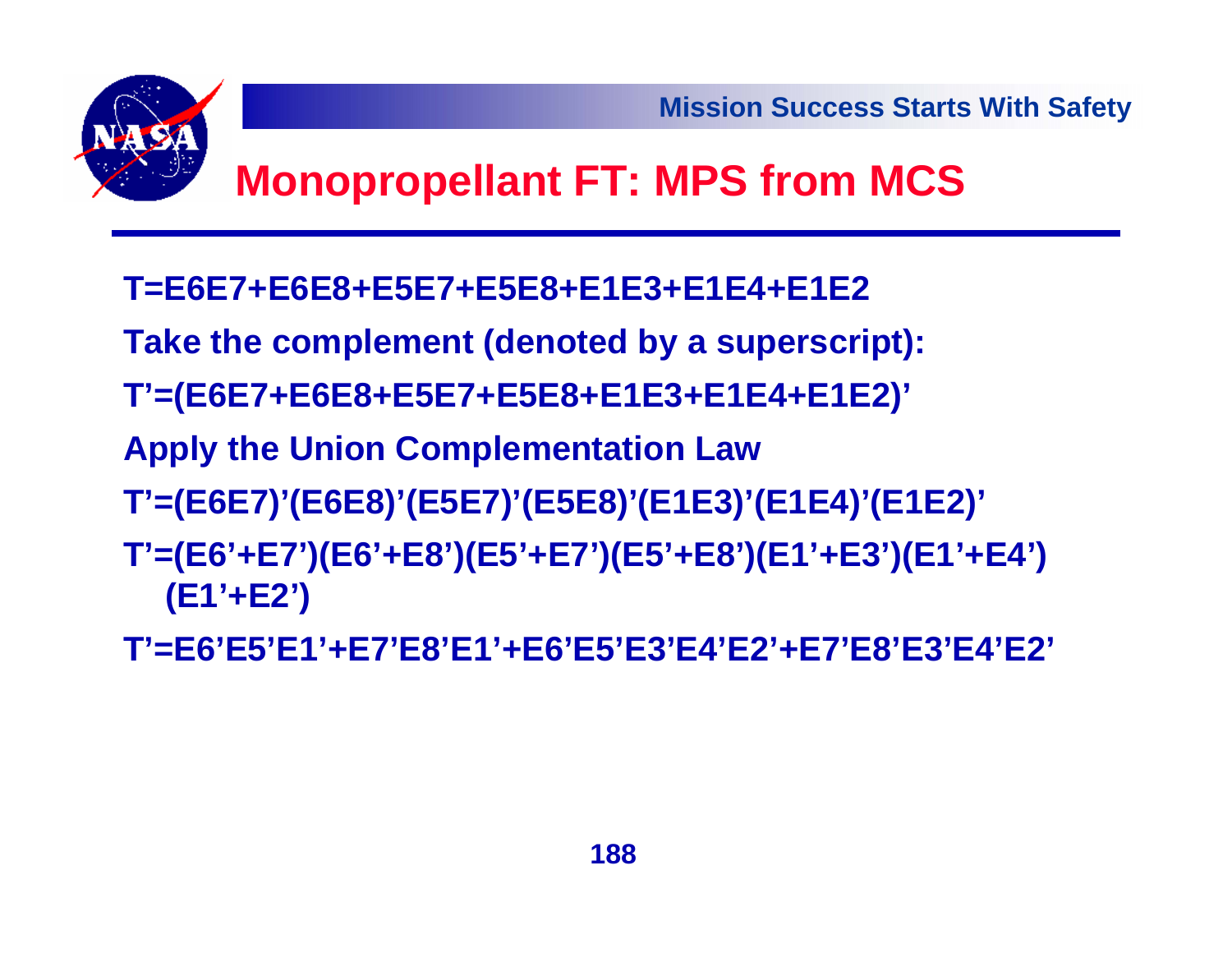# **FTA Interface with Reliability Analysis**

- $\bullet$  **For quantification, the basic component inputs to FTA are component failure rates and repair rates**
- **For a first order calculation, the failure rates and repair rates are treated as being constant**
- **For more detailed quantifications, the failure rates and repair rates can be modeled as being age or time dependent**
- **Weibull distributions are often used for the failure times**
- • **Lognormals or threshold exponential can be used for the repair times**
- **FTA can be linked to failure and repair data records**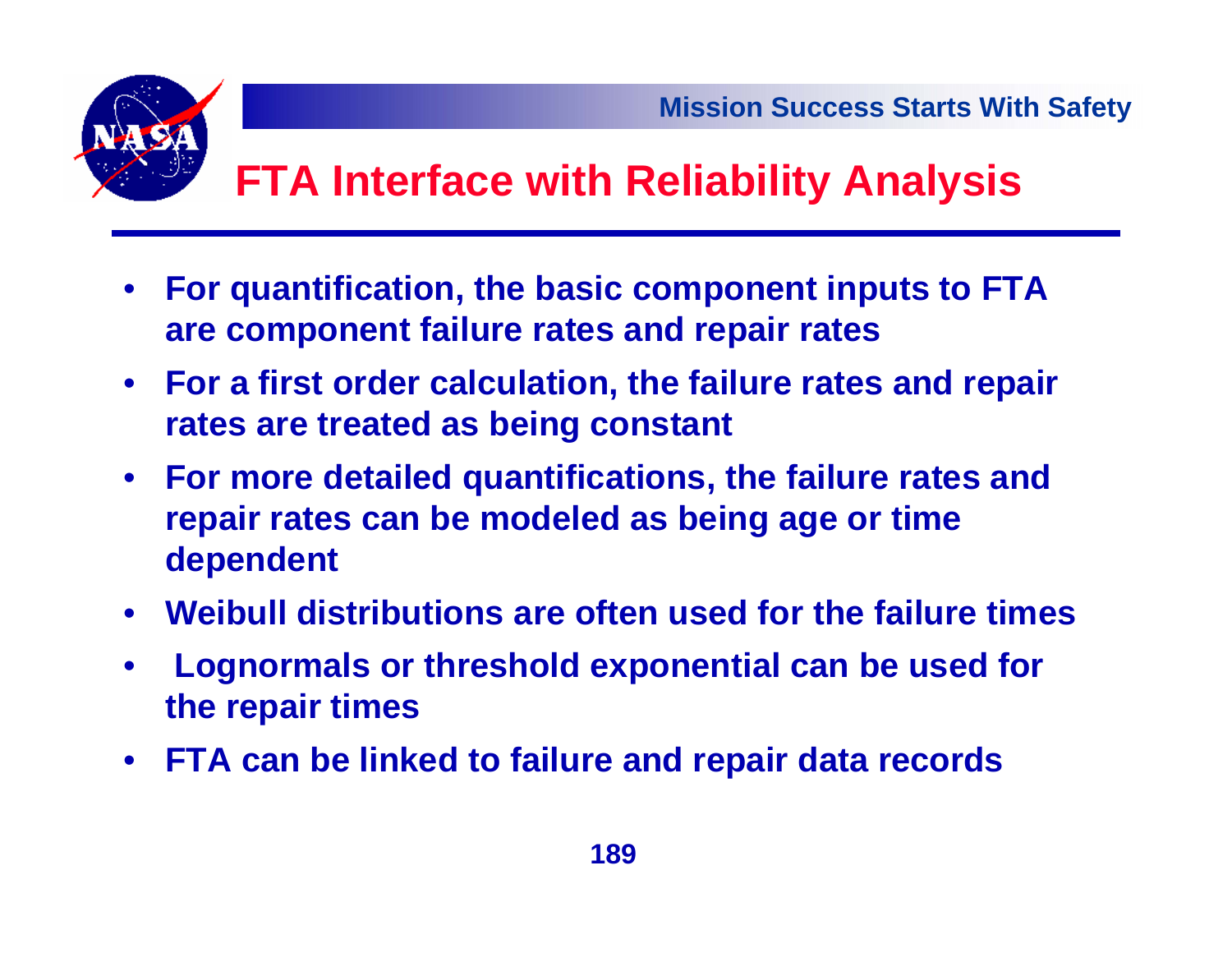# **FTA Project Management Tasks (1)**

- • **Define the FTA**
	- **Top Event**
	- –**Scope**
	- **Resolution**
- $\bullet$  **Assemble the project Team**
	- **FT analyst**
	- **System engineering support**
	- –**Data support**
	- **Software support**
- $\bullet$  **Define the FTA Operational Framework**
	- **Assemble the as built drawings**
	- –**FT naming scheme**
	- –**Interfaces/Support to be modeled**
	- **Software to be used**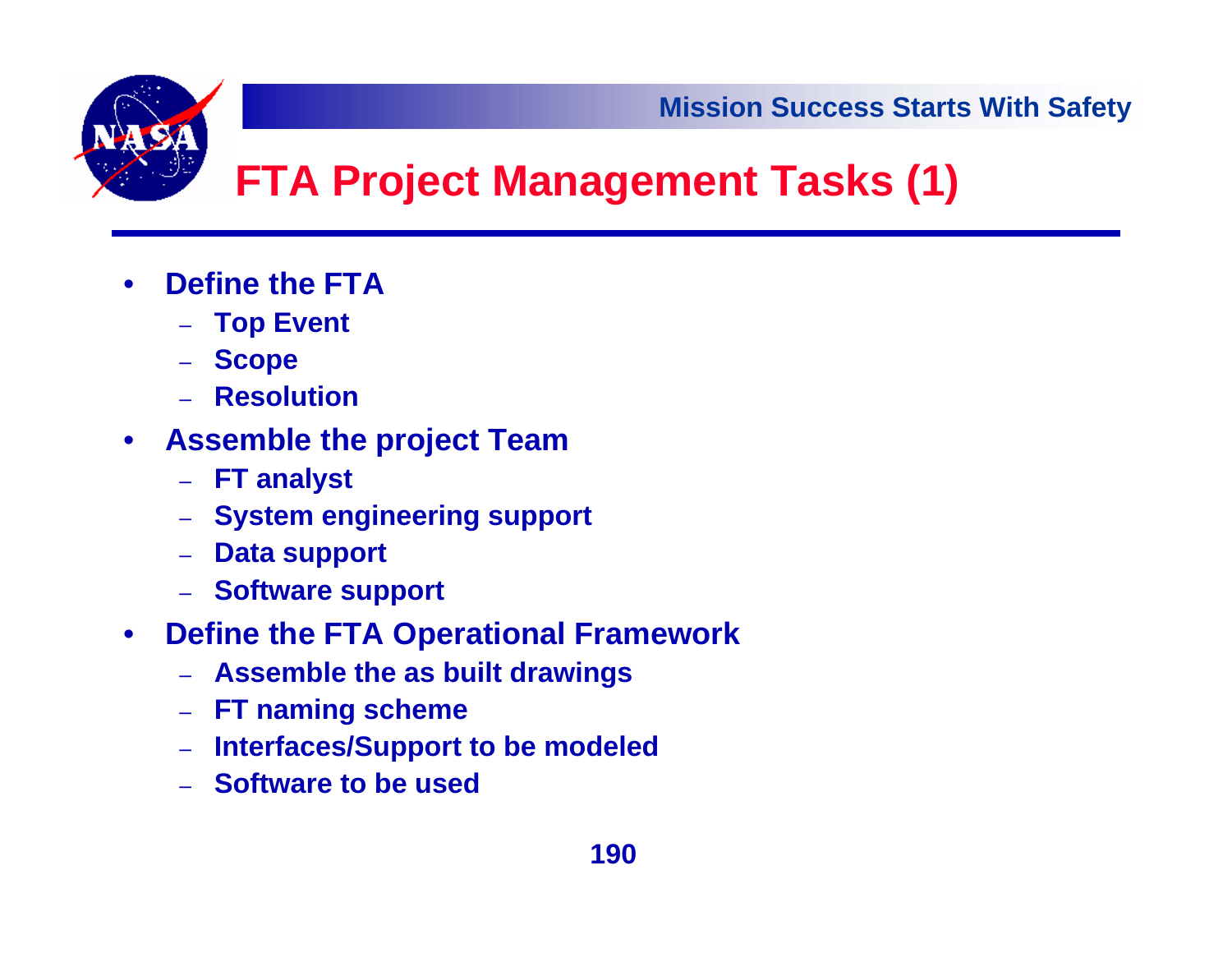# **FTA Project Management Tasks (2)**

- $\bullet$  **Assemble the data** 
	- –**Generically applicable data**
	- –**Specifically applicable data**
- **Prepare the software package**
	- **Familiarization**
	- **Test problems**
- $\bullet$  **Keep a log on the FTA work**
	- –**Operational and design assumptions**
	- –**Events not modeled and why**
	- **Success and failure definitions**
	- **Special models and quantifications used**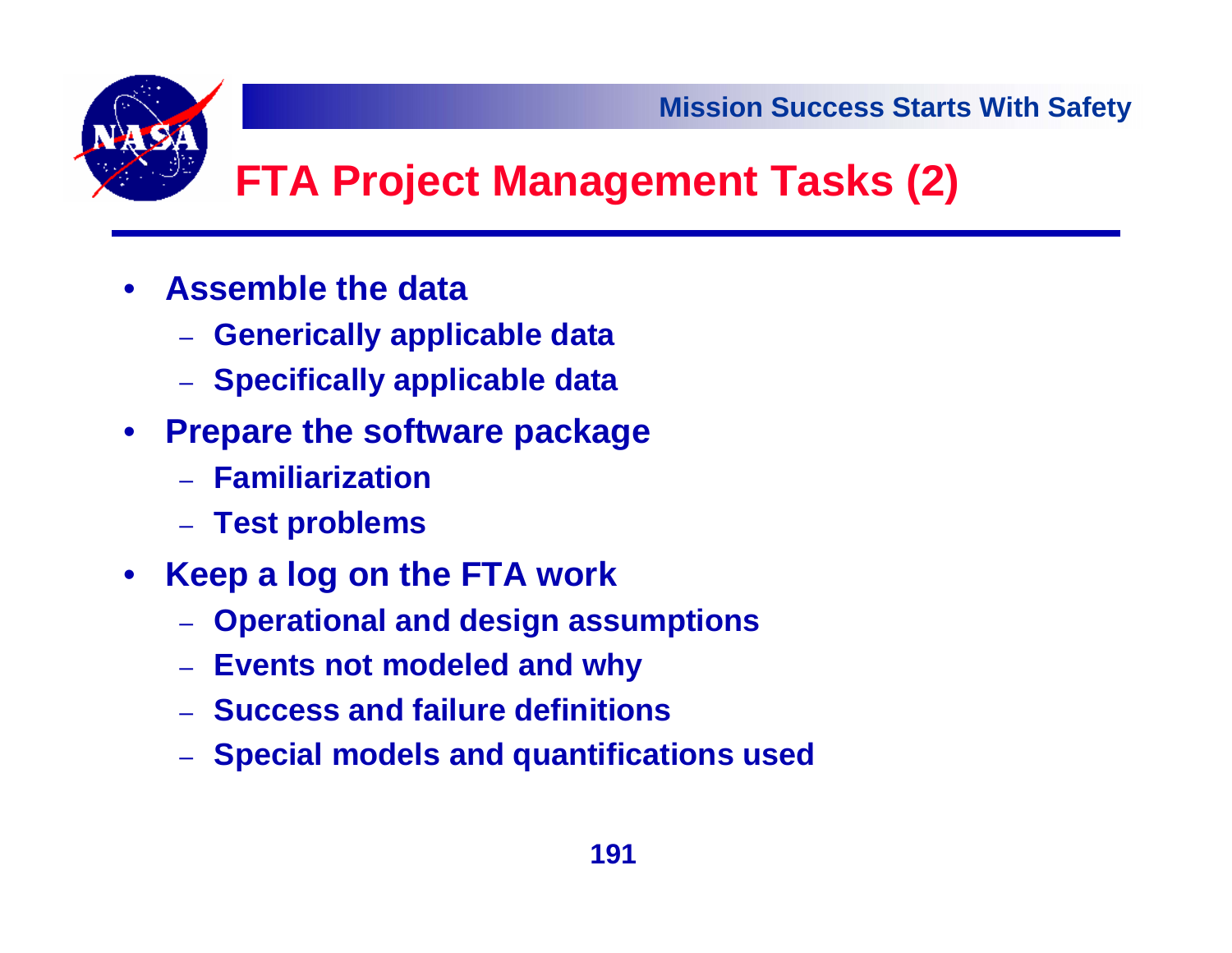

# **FTA Project Management Tasks (3)**

- $\bullet$  **Review the work at stages**
	- –**FT construction**
	- **Qualitative evaluations**
	- –**Quantitative evaluations**
- • **Check and validate the results**
	- –**Engineering logic checks**
	- –**Consistency checks with experience**
- $\bullet$  **Prepare and disseminate the draft report**
	- –**Conclusions/findings**
	- **FTA results**
	- **FTs**
	- –**Software inputs/outputs**
- $\bullet$  **Obtain feedback and modify and final report**
	- –**Disseminate the report**
	- –**Present findings**